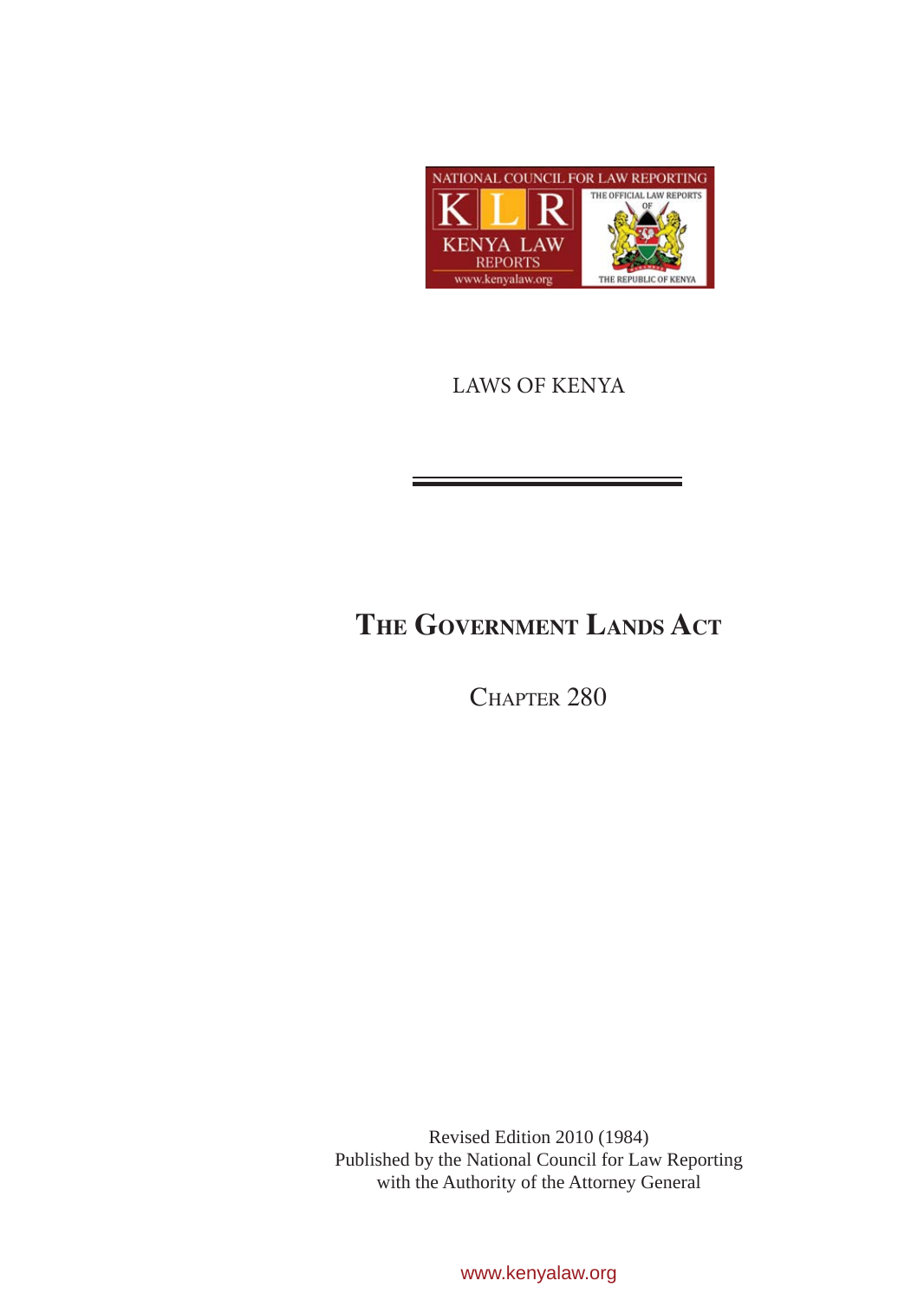# **CHAPTER 280**

# THE GOVERNMENT LANDS ACT

# ARRANGEMENT OF SECTIONS

#### PART **I**-PRELIMINARY

## *Section*

1—Short title.

2—Interpretation.

#### PART II—ADMINISTRATION

- 3—Special powers of President.
- 4—All conveyances, etc., relating to Government land deemed to be under this Act.
- 5—Commissioner of Lands and subordinate officers.
- 6—Office and sub-offices of Commissioner.
- 7—Commissioner may execute conveyances, etc., and do other acts on behalf of President.
- 8—Actions relating to Government land.
- 8A—Escheat.
- 8B—Confirmation of earlier titles.

Part III—Disposal of Land Within Townships

- 9—Commissioner may cause land in townships to be divided into plots.
- 10—Length of term.
- 11—Price, conditions, rents, etc. to be determined by Commissioner.
- 12—Leases to be sold by auction.
- 13—Notice of sale and condtions to be published in Gazette.
- 14—Auctioneer to read terms and conditions of sale.
- 15—Highest bid and name of purchaser to be announced, and deposit to be paid.
- 16—Balance of purchase money, rent and fees to be paid within one month.
- 17—If not paid purchaser to lose right to lease and deposit to be forfeited.
- 18—Implied covenant against division, assignment and sub-letting.
- 18A—Valuation of land for rent.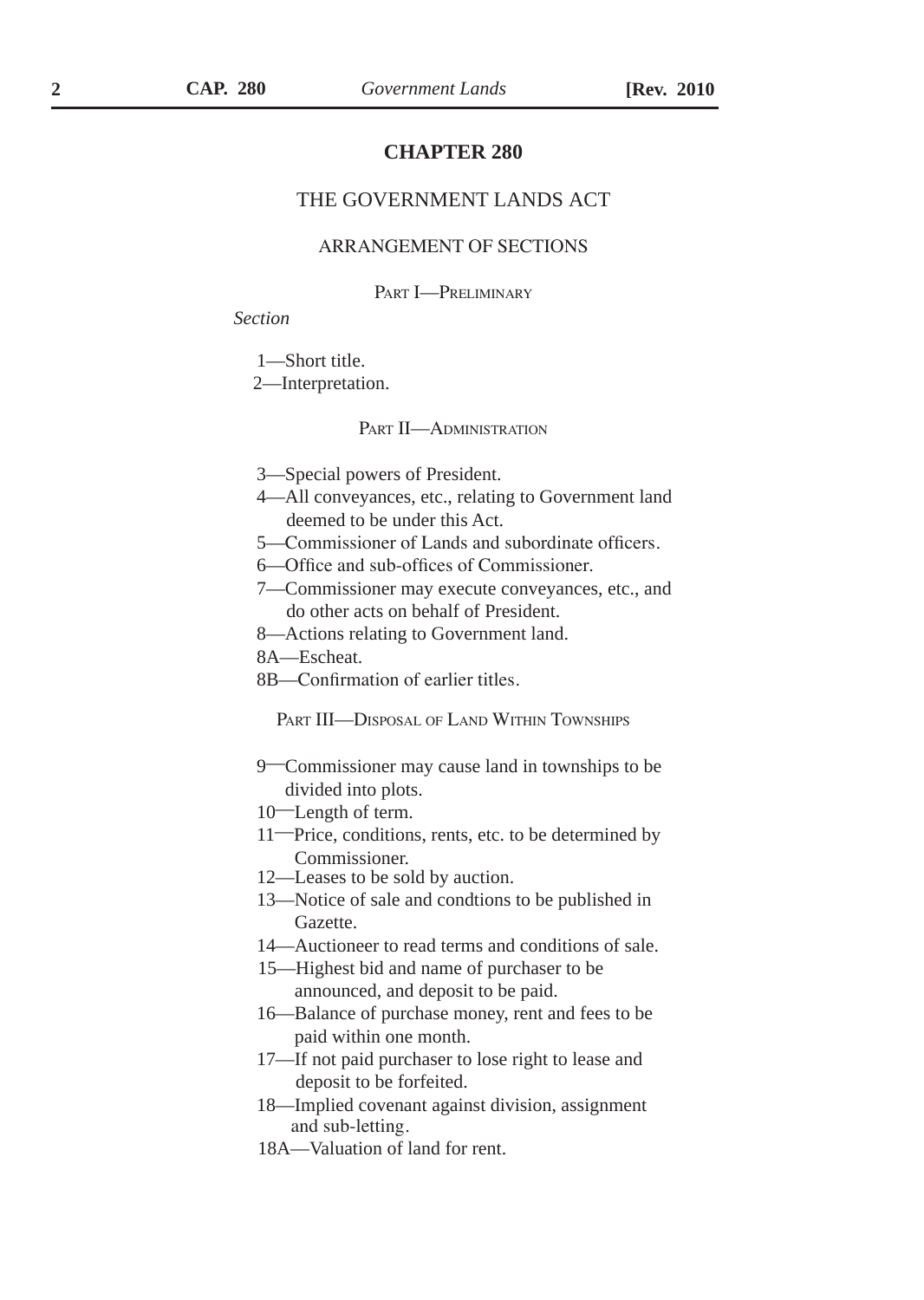18B—Lessee to be given rent to be paid after valuation.

PART **IV—DISPOSAL OF AGRICULTURAL LAND** 

**(**1**)** *Offering of Land for Agricultural Purposes*

- 19—Agricultural land to be divided into farms.
- 20—Leases to be sold by auction.
- 21—Notice of auction.
- 22—Auctioneer to read terms and conditions of sale.
- 23—Highest bid and name of purchaser to be announced, and deposit paid.
- 24—Payment of balance of purchase money.
- 25—When rent, survey fees, etc., to be paid.
- 26—If payment not made deposit may be forfeited.

#### (2) *Term of Lease and Rent to be Reserved*

- 27—Term of lease.
- 28—*Repealed*.
- 29—Rent for the several periods.
- 30—Valuation of land for rent.
- 31—Lessee to be given notice of rent to be paid after valuation.

#### (3) *Covenants as to Development*

- 32—First Schedule to have effect.
- 33—Implied covenants as to development of farms.
- 34—Restriction on subdivision, assignment and subletting.

Part V—Disposal of Land for Special Purposes

- 35—Application for leases or licences for special purposes.
- 36—President's sanction required.
- 37—Rent, period and conditions.
- 38—Sales by auction for special purposes.
- 39—Implied covenants.

PART VI—LICENCES FOR TEMPORARY OCCUPATION OF LAND

- 40—Licence for temporary purposes.
- 41—Removal of building under temporary licence.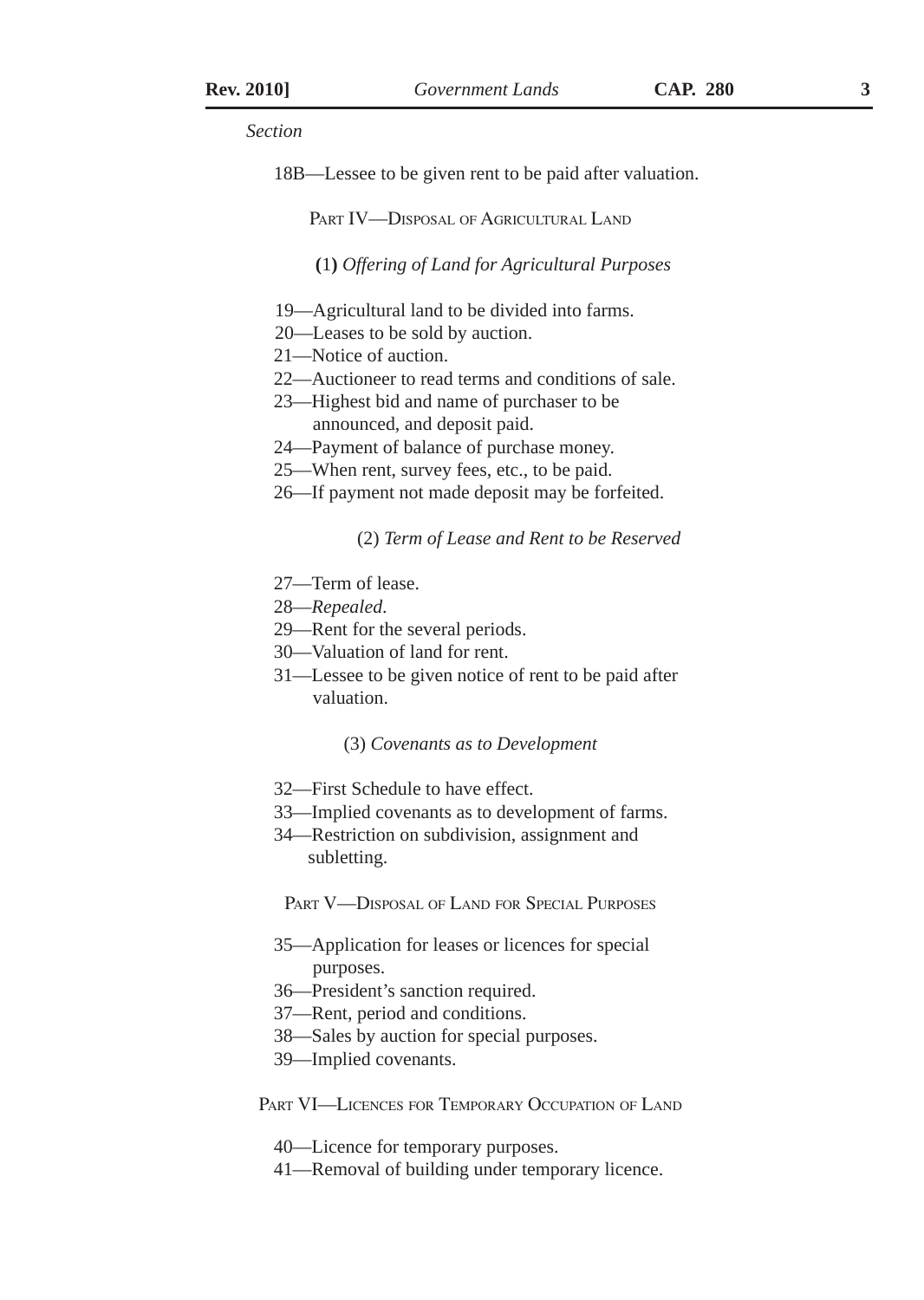42—Penalty for unpaid rent, etc.

#### Part VII—Kibera Settlement Area

43—Kibera Settlement Area. 44—68 (*Repealed*).

Part VIII—General Provisions Relating to Leases, Licences and Agreements

(1) *Implied Covenants and Conditions*

- 69—Implied covenants by grantor or lessor.
- 70—Implied covenants and conditions by lessee or licensee.
- 71—Buildings on leased Government lands.
- 72—Covenants and conditions binding on persons claiming under grant, lease or licence.
- 73—Obligations of minors.

(2) *Rent, Royalties and Other Payments*

- 74—Rents and other payments.
- 75—Penalty for non-payment of rent, etc.
- 75A—Commissioner to refrain from assessing interest.
- 76—Commissioner may sue for rent, etc., in arrear.
	- (3) *Forfeiture for Breach of Covenant or Condition*
- 77—Forfeiture of lease if rent unpaid or for breach of covenant.
- 78—Forfeiture of licence.
- 79—Debt to Government not extinguished by forfeiture.
- 80—Acceptance of purchase money or rent not to operate as waiver of forfeiture.

PART IX—RESERVATIONS

(1) *Water*

81—Reservation of water.

(2) *Foreshore*

82—Reservation of foreshore.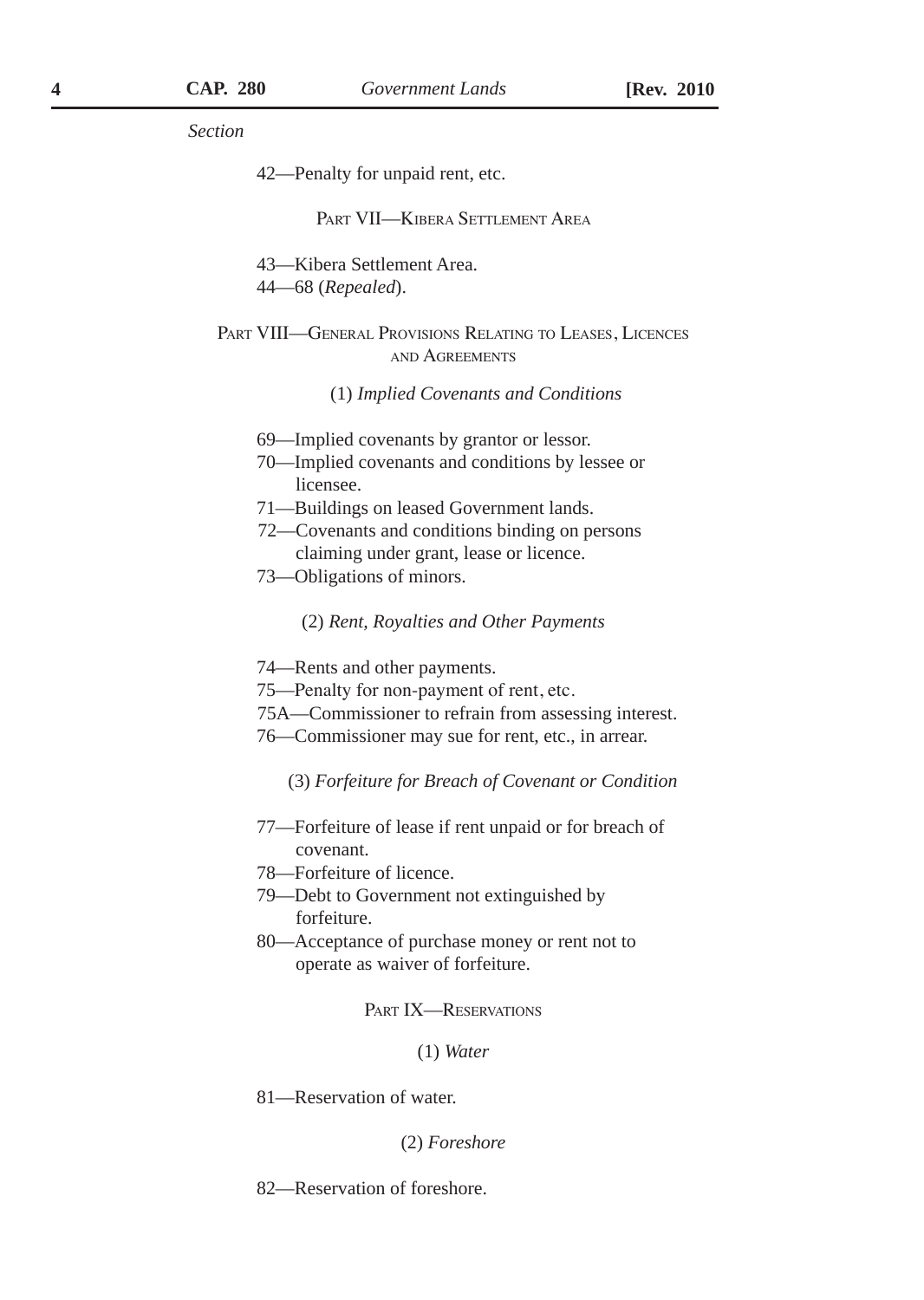#### (3) *Minerals*

- 83—Reservation of minerals and precious stones.
- 84—Delegation of rights reserved to Government.

(4) *Roads, Thoroughfares and Outspans*

- 85—Saving of public roads, etc.
	- (5) *Entry on Land for Certain Public Purposes*
- 86—Power to erect telegraph poles, etc., on land sold or leased.
- 87—Power to construct dams and water-channels, and divert rivers, etc.
- 88—Delegation of powers.
- 89—Compensation not to exceed market value.
- 90—Compensation for damage to planted trees and shrubs.
- PART **X—REGISTRATION OF TRANSACTIONS RELATING TO** Government Lands

## (1) *Government Lands Registry*

- 91—Interpretation of Part.
- 92—Part not to apply to leases or licences granted under mining laws.
- 93—Government Lands Registration Office.
- 94—Registrars to be appointed.
- (2) *Registration of Government Conveyances, Leases and Licences*
- 95—Commissioner to deliver for registration all subsisting conveyances, etc.
- 96—*Repealed*.
- 97—Register of Government Lands.
- 98—*Repealed*.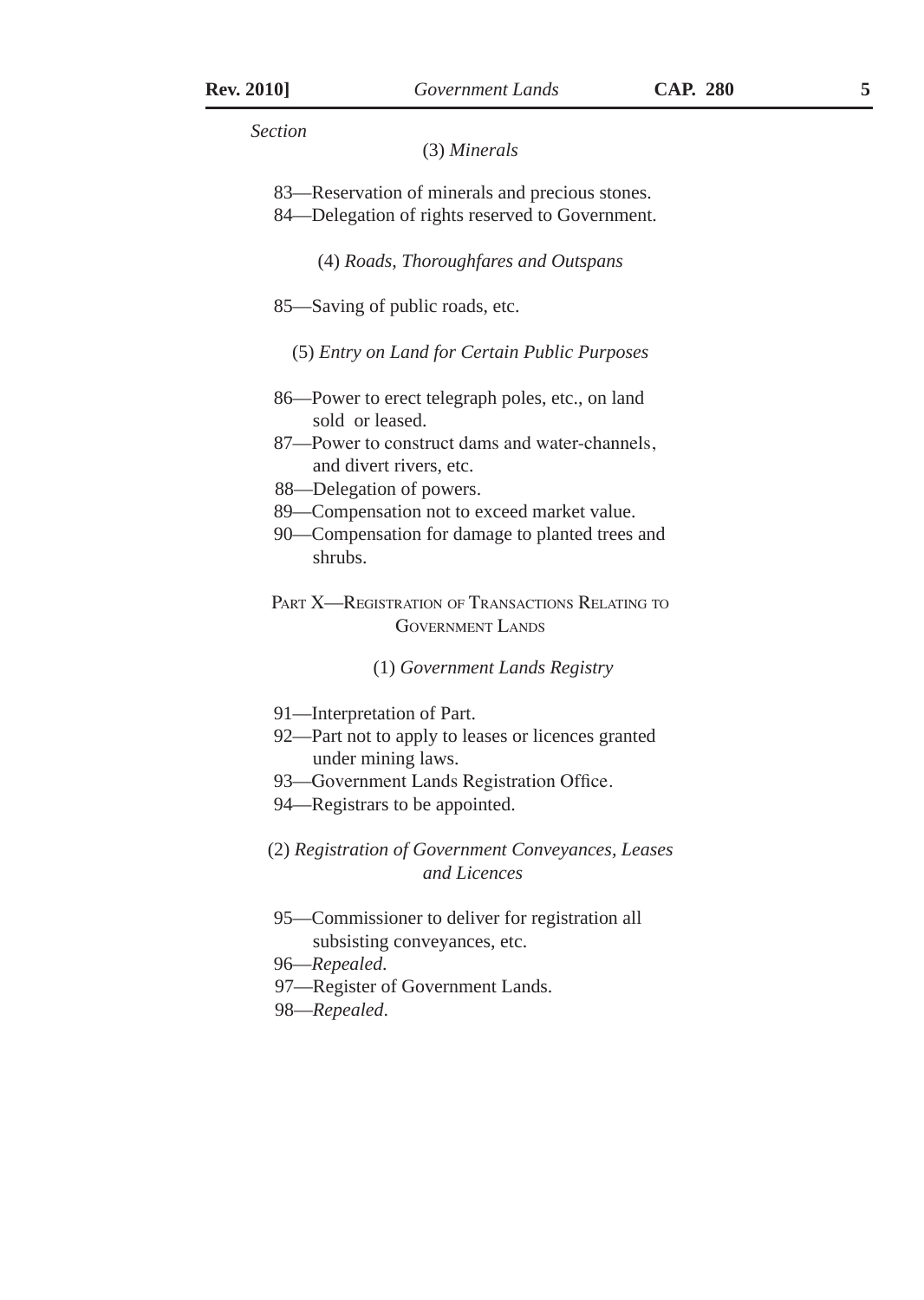# (3) *Registration of Transactions Affecting Government Lands*

- 99—Transactions affecting registered land to be registered.
- 100—No evidence may be given of certain transactions unless by registered instrument.
- 101—Unregistered documents void.
- 102—Documents exempt from sections 100 and 101.
- 103—Certain documents executed before commencement of Act to be registered.
- 104—Priority given by registration not by execution.
- 105—Registration of mutations of title on death, etc.
- 106—Judgments and orders of court may be registered.
- 107—Refusal of registration in certain cases.
- 108—Powers of attorney to be registered.
- 109—Registrar may call for proof and give notice to third parties.
- 110—Plans.
- 111—Description of land in documents.
- 112—Treatment of documents contravening section 111.
- 113—Appeal from order refusing registration.
- 114—When registration to take effect after successful appeal.
- 115—Language of documents.
- 116—Caveats.
- 117—Fee and stamp duty to be paid before registration.
- 118—Registration, how effected.
- 119—Document when registered to be endorsed by registrar.
- 120—Errors in register may be corrected.
- 121—Cancellation of determined entries and destruction of documents.
- 122—Power of registrar to hold inquiry.
- 123—Appeals to High Court.
- 124—Certified copy of Government grants, etc., admissible in evidence.
- 125—Certified copy of entry in register to be evidence.
- 126—Registrar not to be liable for anything done in good faith.
- 127—Searches.
- 128—Fees.
- 129—Application of Cap. 285.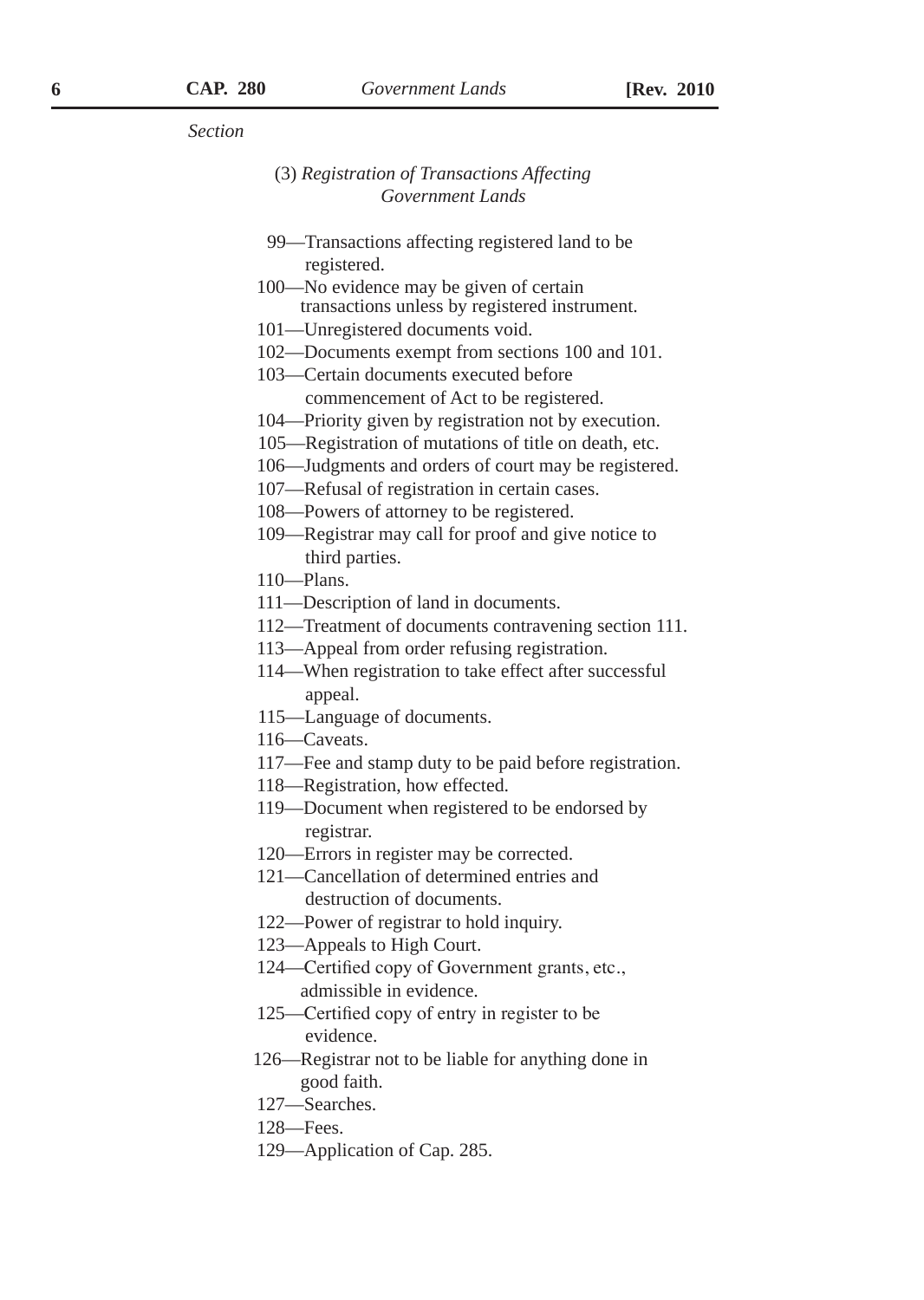#### Part XI—Miscellaneous Provisions

*(1) Legal Procedure, Etc.*

- 130—Recovery of Government lands in unlawful occupation.
- 131—Evidence in proceedings under Part.
- 132—As to title claimed under Mohammedan law.
- 133—135— *Repealed.*
- 136—Institution and conduct of actions.
- 137—Service of notice.

(2) *Prohibitions and Offences*

- 138—Offering money to abstain from bidding an offence.
- 139—Actual receipt of money therefor an offence.
- 140—Penalty for false declaration.
- 141—Power to enter land in execution of duty.
- 142—Penalty for unauthorized occupation of unalienated land.
- 143—No rubbish to be deposited on unalienated Government land.
- 144—Penalty for obstructing roads and ways.
- 145—Purchaser or lessee not to impound stock unless land fenced.

(3) *Compensation and Arbitration*

- 146—Compensation and arbitration.
- 147—Procedure in arbitration.

(4) *Rules and Saving*

- 148—Rules.
- 149—Saving respecting Ordinance 21 of 1902.

SCHEDULES.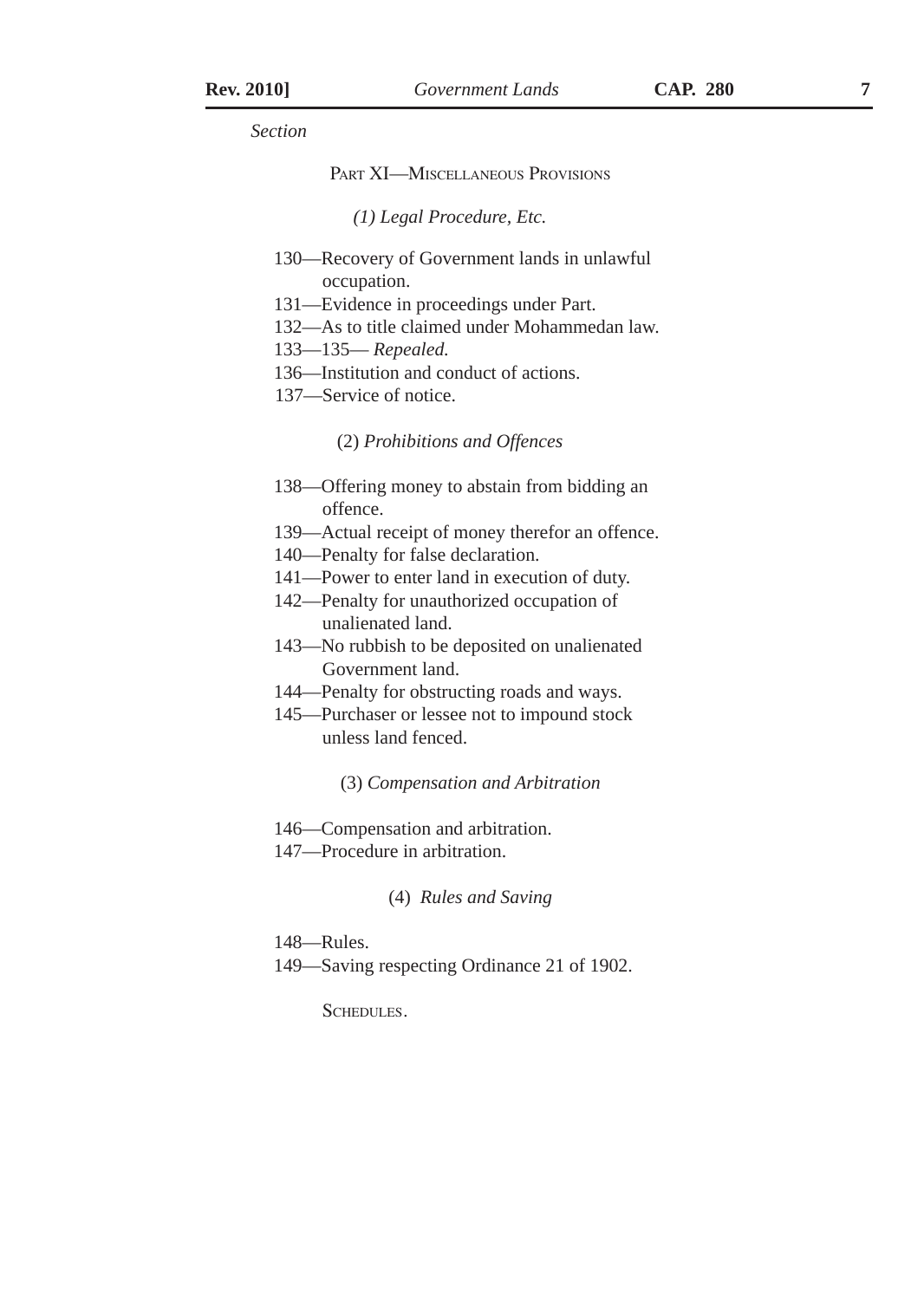| CAP. | 280 |
|------|-----|
|      |     |

| Cap. 155 (1948),<br>90 of 1948,                                                                                                                                                                                                                                                                                       | <b>CHAPTER 280</b>                                                                                                                                                                      |
|-----------------------------------------------------------------------------------------------------------------------------------------------------------------------------------------------------------------------------------------------------------------------------------------------------------------------|-----------------------------------------------------------------------------------------------------------------------------------------------------------------------------------------|
| 34 of 1949,<br>22 of 1951,<br>G.N. 936/1952,<br>21 of 1953,                                                                                                                                                                                                                                                           | THE GOVERNMENT LANDS ACT                                                                                                                                                                |
| 7 of 1955,<br>36 of 1958,<br>58 of 1959,<br>L.N.131/1959,                                                                                                                                                                                                                                                             | Commencement: 18th May, 1915                                                                                                                                                            |
| 49 of 1960,<br>27 of 1961,<br>L.N.142/1961,<br>L.N. 559/1962,<br>L.N. 274/1963,<br>21 of 1966,<br>L.N. 15/1966,<br>29 of 1967,<br>21 of 1968,<br>39 of 1968,<br>13 of 1972,<br>6 of 1979,<br>21 of 1990,<br>11 of 1993,<br>4 of 1999,<br>16 of 1988,<br>13 of 1995,<br>L.N. 218/1986,<br>L.N. 211/2003,<br>6 of 2006, | An Act of Parliament to make further and better provision for regulating<br>the leasing and other disposal of Government lands, and for other<br>purposes                               |
| L.N. 48/2008,<br>10 of 2010.                                                                                                                                                                                                                                                                                          | PART <b>I</b> -PRELIMINARY                                                                                                                                                              |
| Short title.                                                                                                                                                                                                                                                                                                          | 1. This Act may be cited as the Government Lands Act.                                                                                                                                   |
| Interpretation.<br>21 of 1953, s. 2,<br>58 of 1959, s. 2,<br>L.N. 142/1961,<br>39 of 1968, s. 2,                                                                                                                                                                                                                      | 2. In this Act, and in all conveyances, leases and licences and in<br>all agreements, notices and documents relating to Government land,<br>except where inconsistent with the context- |
| 11 of 1993, Sch.<br>Cap. 318.                                                                                                                                                                                                                                                                                         | "agricultural purpose" means any purpose falling within the<br>meaning of agriculture as defined in the Agriculture Act;                                                                |
|                                                                                                                                                                                                                                                                                                                       | "Director of Surveys" includes any officer of the Survey<br>Department authorized by the Director of Surveys to perform the duty<br>in relation to which the term is used;              |
|                                                                                                                                                                                                                                                                                                                       | "farm" means an area leased for agricultural purposes;                                                                                                                                  |

"Government land" means land for the time being vested in the Government by virtue of sections 204 and 205 of the Constitution (as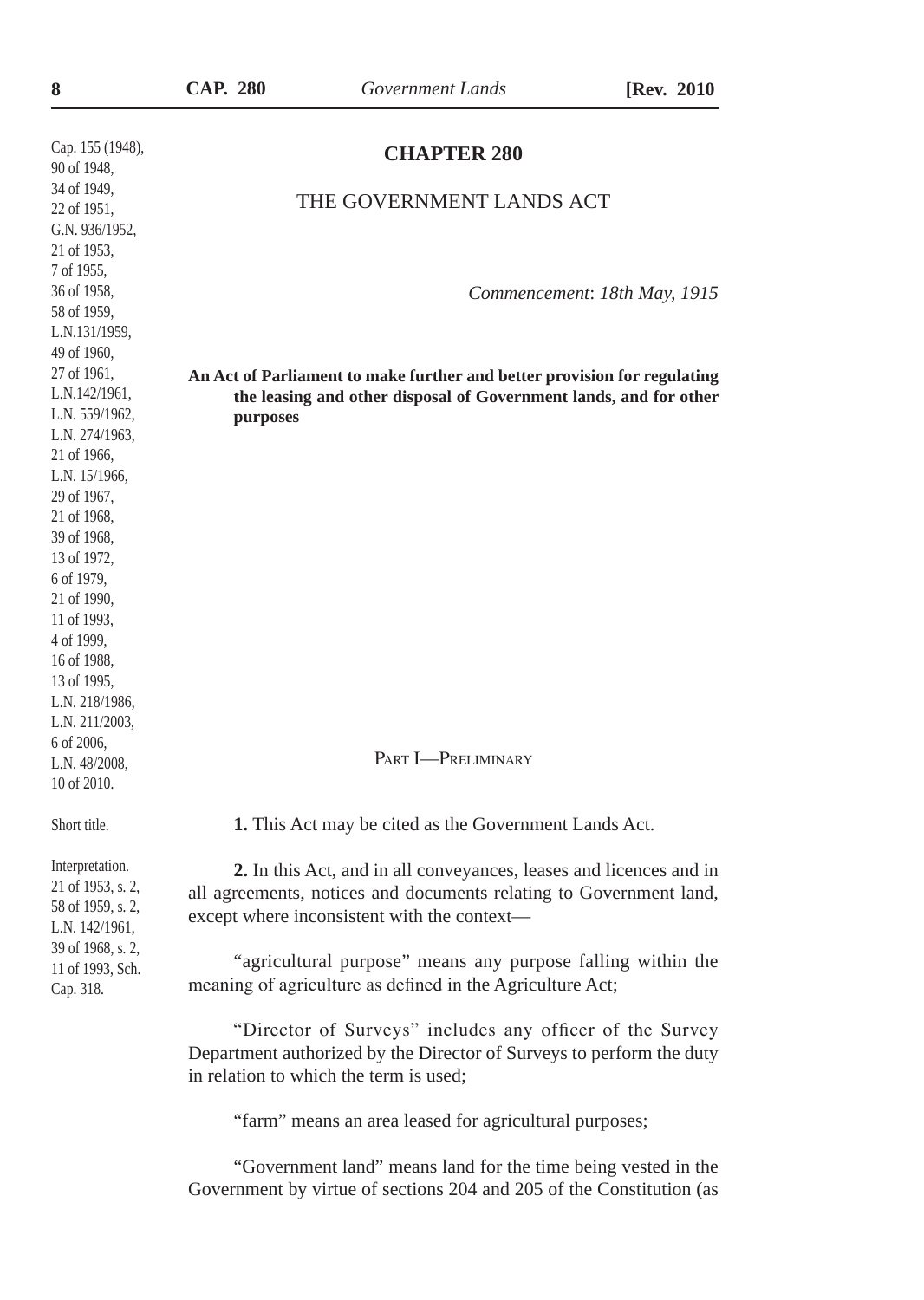contained in Schedule 2 to the Kenya Independence Order in Council, 1963), and sections 21, 22, 25 and 26 of the Constitution of Kenya (Amendment) Act, 1964; L.N. 718/1963. 28 of 1964.

"highway authority" has the meaning assigned to it in the Traffic Cap. 403. Act;

"licensed surveyor" has the meaning assigned to it in the Survey Cap. 299. Act;

"livestock" includes horses, cattle, sheep, goats, swine, camels, mules, donkeys, ostriches and poultry;

"Principal Registrar" means the Principal Registrar of Government lands;

"purchaser", "grantee", "lessee" and "licensee" include personal representatives, heirs and assigns;

"registrar " means a registrar of Government lands, and includes the Principal Registrar;

"registry" means the registry of Government lands;

(*b*) for town planning exchanges on the recommendation of the Town Planning Authority, Nairobi, within the total value, and subject to the conditions, laid down by the President;

(*c*) the sale of small remnants of land in the City of Nairobi and Mombasa Municipality acquired for town planning purposes and left over after those town planning needs have been met;

(*d*) for the use of local authorities for municipal or district purposes, viz. office accommodation, town halls, public parks, native locations, fire stations, slaughterhouses, pounds, incinerators, mortuaries, crematoria, stock sale yards, libraries, hospitals, child welfare institutions, garages, housing schemes, markets and public cemeteries;

- (*e*) the extension of existing township leases on the fulfilment of the conditions specified therein as being precedent to such extensions;
- (*f*) the temporary occupation of farm lands on grazing licences terminable at short notice;
- (*g*) the sale of farms and plots which have been offered for auction and remain unsold, such grants being subject to the general terms and conditions of the advertised auction sale and the application therefor being submitted within six months of the date of the auction in the case of township plots and within twelve months in the case of farms, except that in the case of godown plots the power to sell shall not be limited to a period of six months from the date of sale.

<sup>\*</sup> The powers of the President under this paragraph are delegated to the Commissioner in the following cases only (Cap. 155 (1948), Sub. Leg.)—

<sup>(</sup>*a*) for religious, charitable, educational or sports purposes on terms and conditions in accordance with the general policy of the Government and the terms prescribed for such purpose by the President;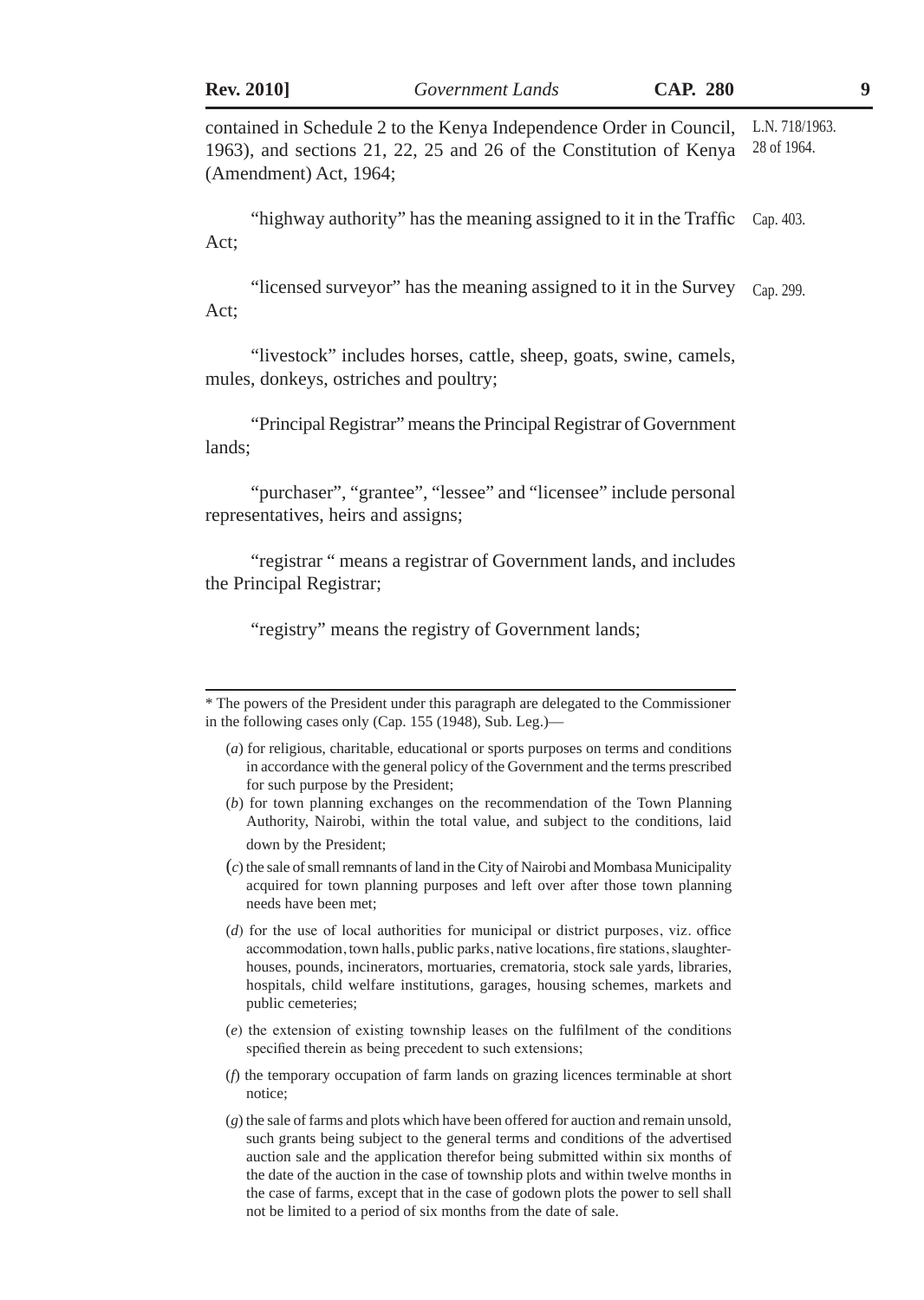"township" means a township, a municipality or an area reserved for a township;

"unalienated Government land" means Government land which is not for the time being leased to any other person, or in respect of which the Commissioner has not issued any letter of allotment.

**P**art II—Administration

- **3.** The President, in addition to, but without limiting, any other right, power or authority vested in him under this Act, may—
- (*a*)\* subject to any other written law, make grants or dispositions of any estates, interests or rights in or over unalienated government land;
- (*b*)\* with the consent of the purchaser, lessee or licensee, vary or remit, either wholly or partially, all or any of the covenants, agreements or conditions contained in any agreement, lease or licence, as he may think fit, or, with the like consent, vary any rent reserved thereby;
- (*c*)†extend, except as otherwise provided, the time to the purchaser, lessee or licensee for performing the conditions contained in any agreement, lease or licence liable to revocation for such period, and upon such terms and conditions, as he may think fit, and the period so extended, and the terms and conditions so imposed, shall be deemed to be inserted in the agreement, lease or licence and shall be binding on the purchaser, lessee or licensee, and on all transferees, mortgagees, assignees and other persons claiming through him;
- $(d)^*$  accept the surrender of any lease or licence under this Act;

(*e*)† accept the surrender of any certificate granted under the East Africa Land Regulations, 1897, or of any lease granted under the Crown Lands Ordinance, 1902, and grant to the lessee a lease under this Act of the area the subject of the surrendered certificate or lease, provided such surrender is made within such period as the President may by notice in the Gazette direct, such period to be not less than twelve months from the commencement of this Act:

Special powers of President. 21 of 1953, s. 3, 58 of 1959, s. 3, 39 of 1968, s. 3.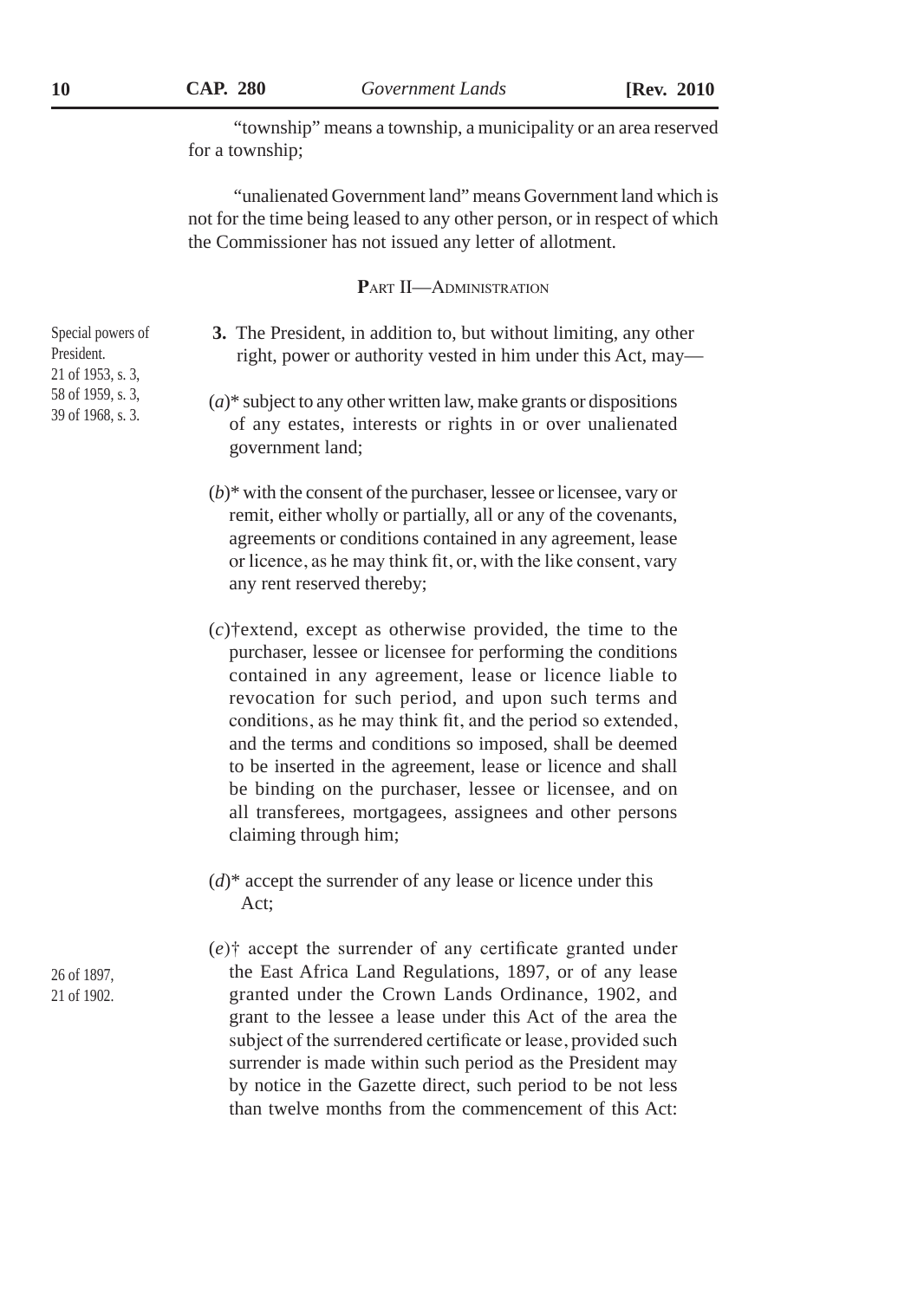| <b>Rev. 2010</b> |  |
|------------------|--|
|                  |  |

**Rev. 2010]** *Government Lands* **CAP. 280 11**

Provided that this paragraph shall not apply to land granted under the East Africa Land Regulations, 1897, or leased under the Crown Lands Ordinance, 1902, upon terms which differ from the ordinary terms in force at the time at which such land was granted or leased; and

(*f*) accept the surrender of any freehold conveyance under the Crown Lands Ordinance, 1902, or freehold grant under this Act.

**4.** All conveyances, leases and licences of or for the occupation of Government lands, and all proceedings, notices and documents under this Act, made, taken, issued or drawn shall, save as therein otherwise provided, be deemed to be made, taken, issued or drawn under and subject to the provisions of this Act.

**5.** There shall be a Commissioner of Lands and such other officers as may be necessary for the administration of this Act who may, if so authorized by the Commissioner either generally or specially, perform any of the duties or do any of the acts or things required or authorized by this Act, or by any law regulating the sale, letting, disposal and occupation of Government land, to be done by the Commissioner.

**6.** The principal office of the Commissioner (in this Act referred to as the Land Office) shall be at Nairobi, and there shall be such suboffice or sub-offices at such place or places as the Minister may from time to time determine.

**7.** The Commissioner or an officer of the Lands Department may, subject to any general or special directions from the President, execute for and on behalf of the President any conveyance, lease or licence of or for the occupation of Government lands, and do any act or thing, exercise any power and give any order or direction and sign or give any document, which may be done, exercised, given or signed by the President under this Act:

Provided that nothing in this section shall be deemed to authorize the Commissioner or such officer to exercise any of the powers conferred upon the President by sections 3, 12, 20 and 128.

All conveyances, etc., relating to Government land deemed to be under this Act.

Commissioner of Lands and subordinate officers. 21 of l953, s. 4, 39 of 1968, Sch.

Commissioner may execute conveyances, etc., and do other acts on behalf of President. 21 of 1953, s. 5, L.N. 142/1961, 39 of 1968, Sch., 11 of 1993, Sch.

<sup>\*</sup> The powers of the President under this paragraph are delegated to the Commissioner (Cap. 155 (1948), Sub. Leg.).

<sup>†</sup>The powers of the President under this paragraph to accept the surrender of a lease granted under the Crown Lands Ordinance, 1902, and to grant the lessee a lease of the same land under this Act are delegated to the Commissioner (Cap. 155 (1948), Sub. Leg.).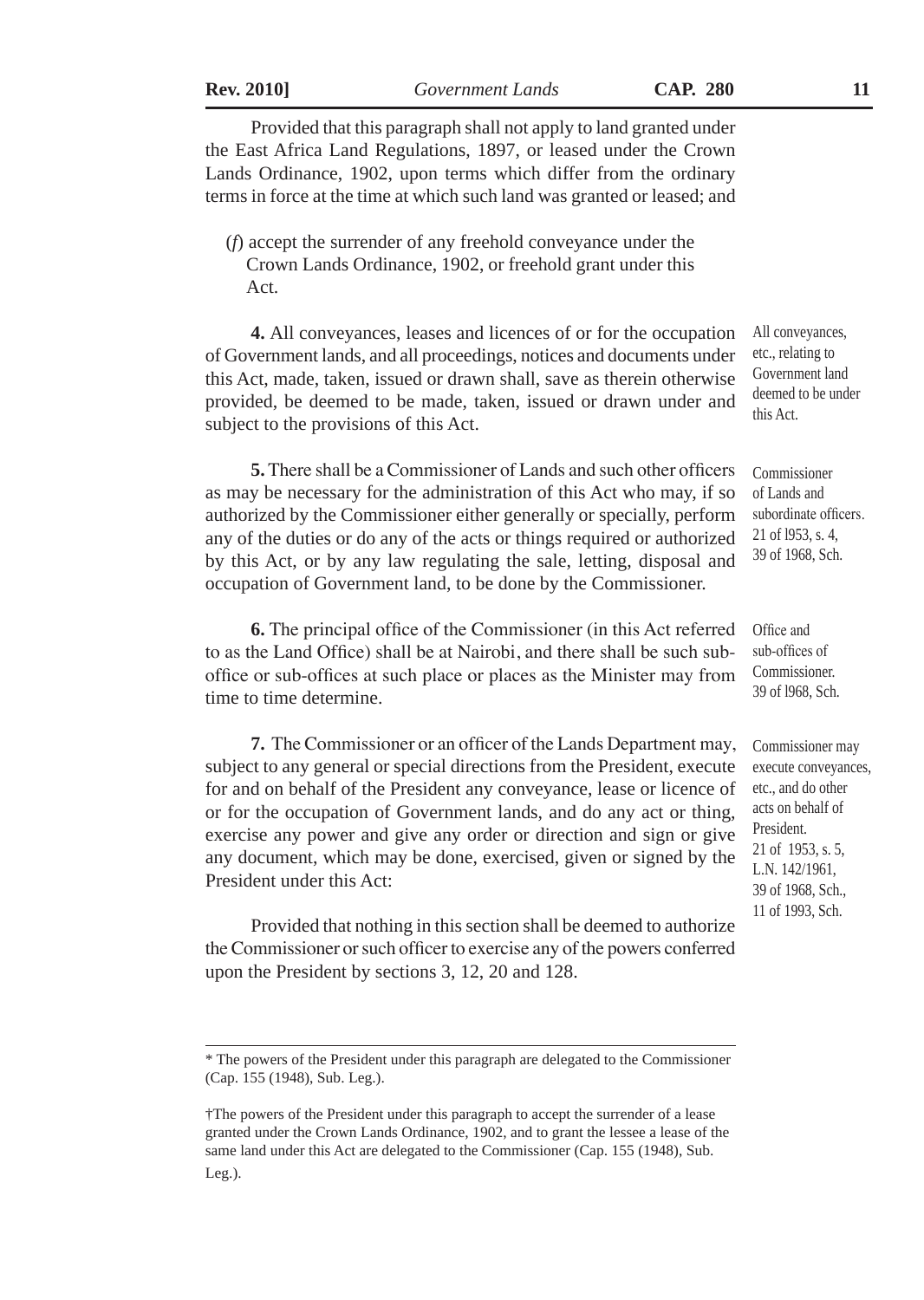Actions relating to Government land. 21 of 1953, s.6, 39 of 1968, Sch., 4 of 1999, s. 62.

(*a*) Government land; or

Government respecting—

(*b*) any contract relating to Government land or any breach of any such contract; or

**8.** (1) All actions, suits and proceedings by or on behalf of the

- (*c*) any trespass on Government land or any damages accruing by reason of such trespass; or
- (*d*) the recovery of any rent, purchase money or other monies in respect of Government land; or
- (*e*) any damages or wrongs whatsoever in any way suffered by the Government in respect of Government land or any other land; or
- (*f*) the recovery of any fine or the enforcement of any penalty under this Act,

shall be commenced, prosecuted and carried on by and in the name of the Commissioner who shall be represented by the Attorney-General or by any public officer or other person appointed by the Commissioner in any particular case.

(2) The Commissioner may, in his own name on behalf of the Government, where any rent is due under a lease or licence granted under this Act, upon service of notice in the prescribed form on the lessee or licensee, either—

- (*a*) distrain for the rent; or
- (*b*) direct the Principal Registrar that any land or buildings registered in the name of the lessee or licensee shall, to the extent of the interest of the lessee or licensee, be the subject of security for the rent and any penalty chargeable for the non-payment of rent.

(3) The Principal Registrar shall, without fee, register a direction under subsection (2) as if it were an instrument of mortgage or charge on the land or buildings referred to in paragraph (2)(*b*) and on registration, the direction shall, subject to any prior mortgage or charge, operate as a legal mortgage over or charge on the land or buildings to secure the amount due under that subsection.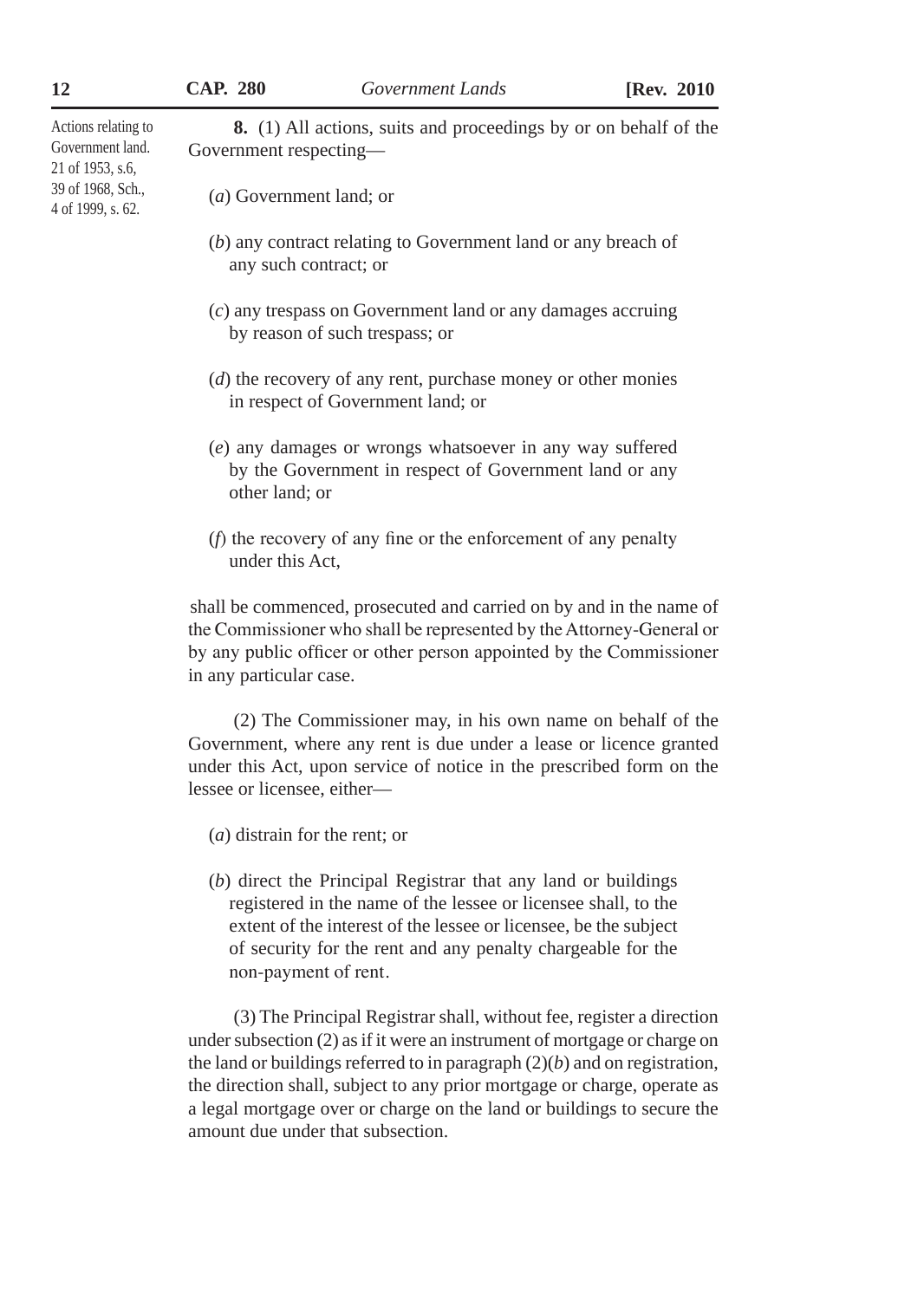| <b>Rev. 2010</b> |  |
|------------------|--|
|                  |  |

(4) The Commissioner shall, on payment of the whole of the amount secured under this section, by notice in writing to the Principal Registrar, cancel the direction made under subsection (2) and the Principal Registrar shall, without fee, record the cancellation. **8A.** (1) Where any person in whom there is vested an estate, Escheat. interest or right in or over land dies intestate and without heirs, that 39 of 1968, s. 4. estate, interest or right shall escheat to the Government. (2) Where a company in which there is vested any estate, interest or right in or over land is dissolved, that estate, right or interest shall escheat in like manner as if it were vested in a person who dies intestate and without heirs, except in so far as the Companies Act provides for it to vest in some other person or authority. (3) This section does not apply in respect of Trust land. **8B.** Section 20 of the Constitution of Kenya (Amendment) Act, 1964, shall continue to have effect, as if it were set out in this section. PART III—DISPOSAL OF LAND WITHIN TOWNSHIPS **9.** The Commissioner may cause any portion of a township which is not required for public purposes to be divided into plots suitable for the erection of buildings for business or residential purposes, and such plots may from time to time be disposed of in the prescribed manner. **10.** Leases of town plots may be granted for any term not exceeding one hundred years. **11.** (1) Before any town plot is disposed off under section 12, the Commissioner shall determine— (*a*) the upset price at which the lease of the plot will be sold; (*b*) the building conditions to be inserted in the lease of the plot; (*c*) the special covenants, if any, which shall be inserted in the lease; and Confirmation of earlier titles. 39 of 1968, s.4. 28 of 1964. Commissioner may cause land in townships to be divided into plots. Length of term. 16 of 1988, s. 2. Price, conditions, rents, etc. to be determined by Commissioner. 16 of 1988, s. 2.

(*d*) the periods into which the term is to be divided and the annual rent to be paid in respect of each period.

(2) For the purposes of the rent payable under a lease under this Part granted before the 1st January, 1989—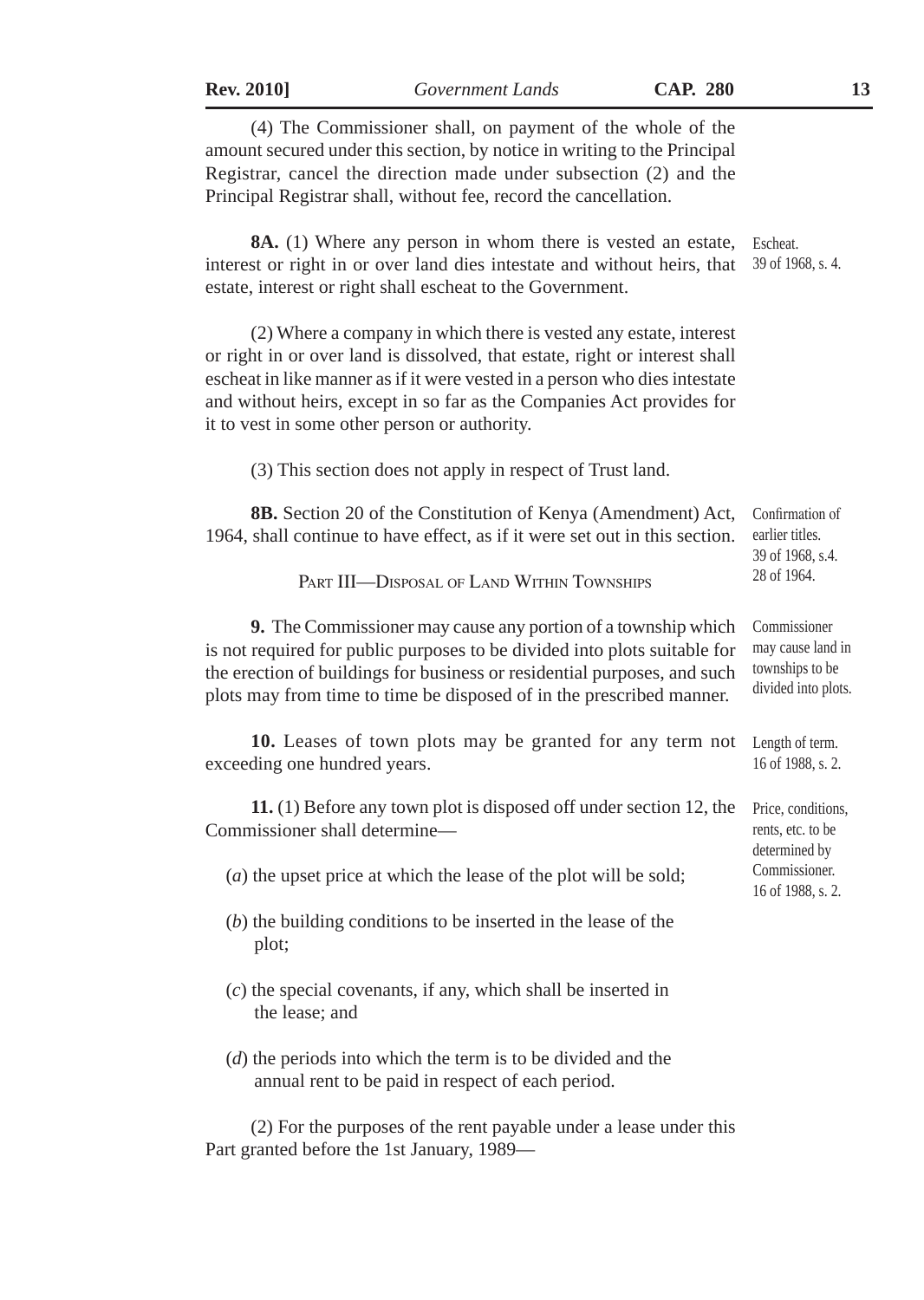|                                                                 | $(a)$ the term of the lease shall notwithstanding anything to the<br>contrary contained in the lease, be divided into periods, the<br>first of which shall expire on the 31st December, 1988 and<br>each period thereafter shall expire on the 31st December of<br>every tenth year until end of the term; |
|-----------------------------------------------------------------|------------------------------------------------------------------------------------------------------------------------------------------------------------------------------------------------------------------------------------------------------------------------------------------------------------|
|                                                                 | $(b)$ the annual rent shall be payable in advance on the 1st January<br>in each year of the term;                                                                                                                                                                                                          |
|                                                                 | $(c)$ the annual rent payable for the period expiring on the 31st<br>December, 1988 shall be that reserved in the lease; and                                                                                                                                                                               |
|                                                                 | $(d)$ the annual rent payable on and after the 1st January, 1989<br>shall for each next ensuing period of ten years be at such<br>percentage of the unimproved value of the land as at the 1st<br>January of such ensuing periods as the President may by<br>order in the Gazette determine.               |
|                                                                 | (3) For the purposes of the rent payable under a lease under this<br>Part granted for a term commencing on or after the 1st January, 1989—                                                                                                                                                                 |
|                                                                 | $(a)$ the term of the lease shall be divided into ten periods, the<br>first of which shall expire on the 31st December of every<br>subsequent tenth year until the end of the term;                                                                                                                        |
|                                                                 | $(b)$ the annual rent shall be payable in advance on the 1st January<br>in each year of the term;                                                                                                                                                                                                          |
|                                                                 | $(c)$ the annual rent payable for the first period of ten years of<br>the term shall be that reserved in the lease; and                                                                                                                                                                                    |
|                                                                 | $(d)$ the annual rent payable on and after the 1st January, 1999<br>shall for each next ensuing period of ten years be at such<br>percentage of the unimproved value of the land as at the 1st<br>January of such next ensuing period as the President may<br>by order in the Gazette determine.           |
| Leases to be sold by<br>auction.                                | 12. Leases of town plots shall, unless the President otherwise<br>orders in any particular case or cases, be sold by auction.                                                                                                                                                                              |
| Notice of sale and<br>conditions to be<br>published in Gazette. | 13. The place and time of sale shall be notified in the Gazette not<br>less than four weeks nor more than three months before the day of sale,<br>and the notice shall state-                                                                                                                              |
|                                                                 | (a) the number of plots and the situation and area of each<br>plot;                                                                                                                                                                                                                                        |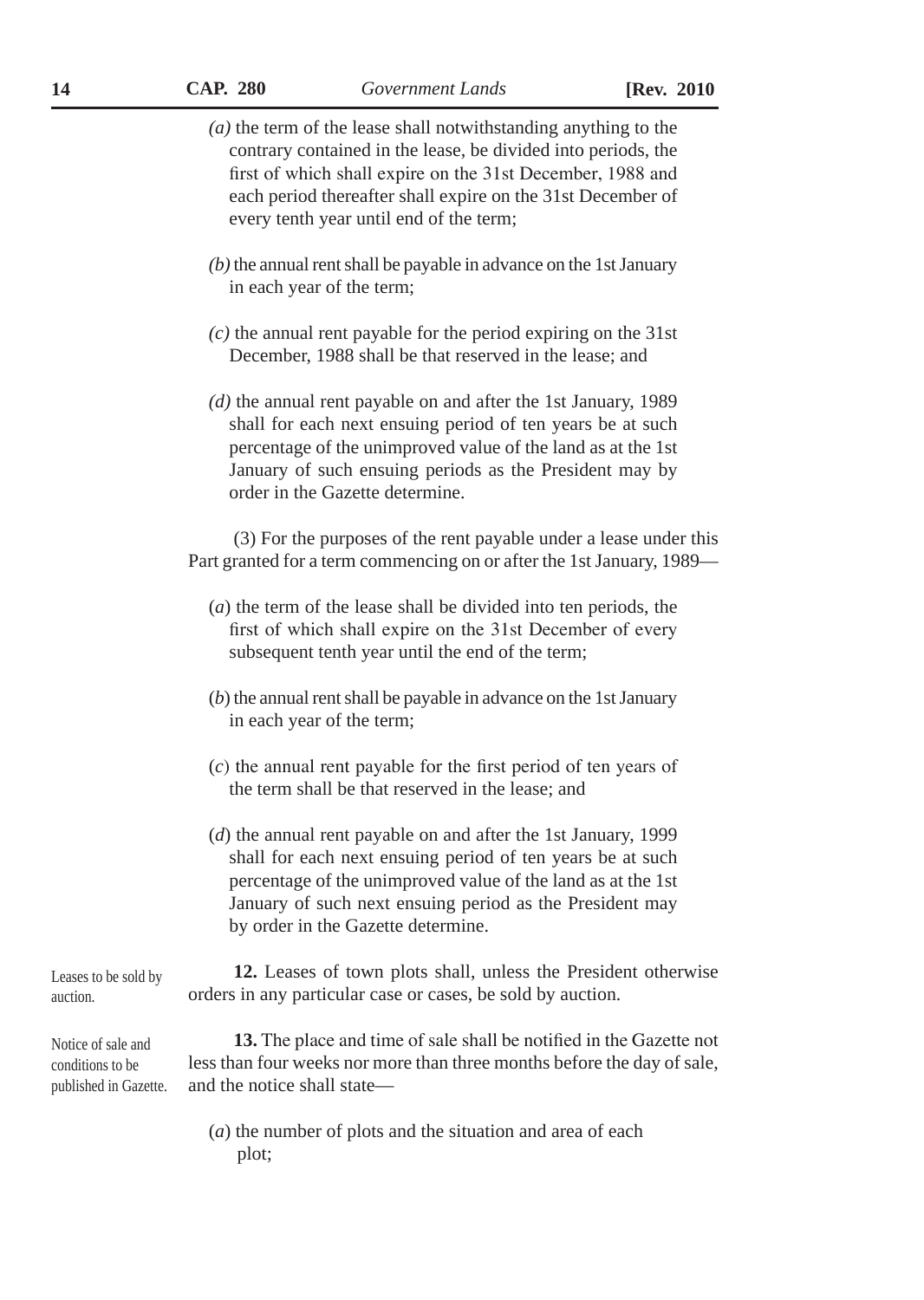| <b>Rev. 2010</b> |  |
|------------------|--|
|                  |  |

- (*b*) the upset price at which the lease of each plot will be sold;
- (*c*) the amount of survey fees and the cost of the deeds for each plot;
- (*d*) the term of the lease and the rent payable in respect of each plot; and
- (*e*) the building conditions and the special covenants, if any, to be inserted in the lease to be granted in respect of any plot:

Provided that the lease of any plot may be withdrawn from sale by the Commissioner at any time before it is offered for sale.

**14.** The auctioneer shall, before the commencement of the sale, read the terms and conditions of the sale, and all persons bidding at the sale shall be bound by the terms and conditions so read. Auctioneer to read terms and conditions of sale.

**15.** (1) The highest bid for the lease of each plot, together with the name of the purchaser, shall be announced by the auctioneer before proceeding to offer the lease of the next plot, and the purchaser shall thereupon pay one-quarter of the purchase money.

(2) In default of payment of the deposit, the lease of the plot may be offered for sale immediately, and any subsequent bid by the person who has made default may be ignored or refused.

**16.** (1) The balance of the purchase money, together with the rent due to the 31st December next following, the prescribed survey fee and the fees payable for the preparation and registration of the lease and the stamp duty payable in respect of the lease, shall be paid to the Commissioner at the Land Office within seven days from the date of the sale, and upon such payments being duly made the purchaser shall, subject to the provisions of this Act and if the conditions of the sale have been complied with, be entitled to a lease of the plot, which lease shall be presented to him for execution as soon as conveniently may be:

Provided that the balance of the purchase money shall not be payable within the time stated or thereafter unless and until the Commissioner can present to the purchaser the lease of the plot duly executed.

(2) The lease shall commence on the first day of the month next following that in which the sale was held, and rent shall be payable from the commencement of the lease.

Highest bid and

name of purchaser to be announced, and deposit to be paid.

Balance of purchase money, rent and fees to be paid within one month.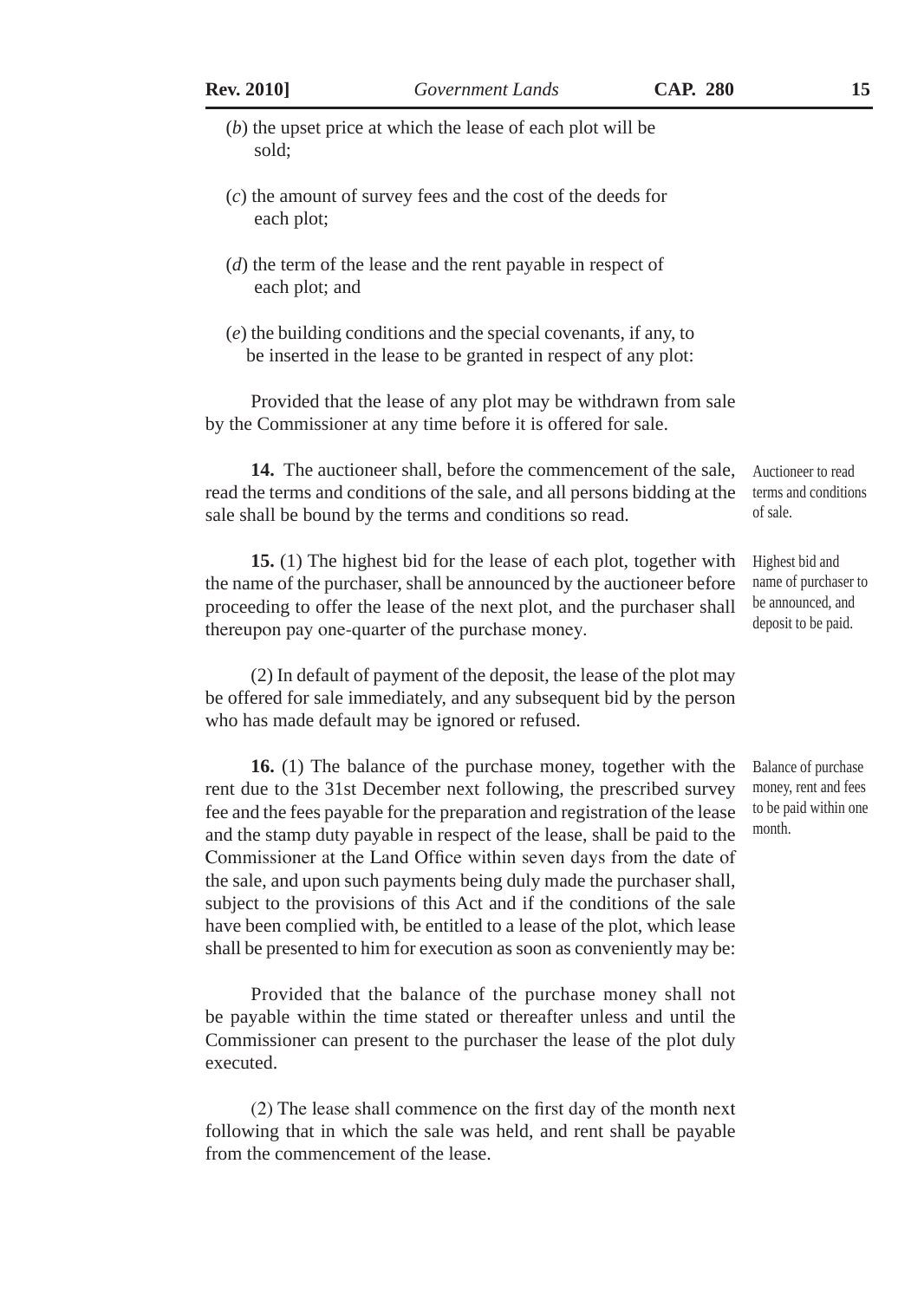| CAP. | 280 |
|------|-----|
|      |     |

**16 CAP. 280** *Government Lands* **[Rev. 2010**

| If not paid purchaser<br>to lose right to lease<br>and deposit to be<br>forfeited.                              | 17. Subject to the proviso to subsection (1) of section 16, if the<br>balance of the purchase money together with the rent, fees and duty<br>mentioned in section 16 is not paid to the Commissioner within seven<br>days from the date of the sale, the Commissioner may order that the<br>deposit made by the purchaser be forfeited to the Government and the<br>purchaser shall have no further claim to a lease of the plot. |  |  |
|-----------------------------------------------------------------------------------------------------------------|-----------------------------------------------------------------------------------------------------------------------------------------------------------------------------------------------------------------------------------------------------------------------------------------------------------------------------------------------------------------------------------------------------------------------------------|--|--|
| Implied covenant<br>against division,<br>assignment and<br>subletting.<br>21 of 1953, s. 8.<br>39 of 1968, Sch. | 18. (1) In every lease of a town plot under this Act there shall<br>be implied by virtue of this Act a covenant by the lessee not to divide<br>the plot and not to assign or sublet any portion thereof, except with the<br>previous consent of the Commissioner in writing and in such manner<br>and upon such conditions as he may prescribe or require:                                                                        |  |  |
|                                                                                                                 | Provided that-                                                                                                                                                                                                                                                                                                                                                                                                                    |  |  |
|                                                                                                                 | (i) no application for such consent shall be entertained<br>unless the building conditions (if any) have been<br>coplied with;                                                                                                                                                                                                                                                                                                    |  |  |
|                                                                                                                 | (ii) in no case shall the annual rent reserved on any such<br>portion be less than ten shillings nor the aggregate an-<br>nual rent be less than that reserved in the original lease;                                                                                                                                                                                                                                             |  |  |
| 21 of 1902.                                                                                                     | (iii) the immediately foregoing proviso shall apply to every<br>building lease granted under the Crown Lands Ordinance,<br>1902, in the event of the property held under such lease<br>being subdivided and the portions assigned.                                                                                                                                                                                                |  |  |
|                                                                                                                 | (2) Every application for consent under this section shall be made<br>to the Commissioner and shall-                                                                                                                                                                                                                                                                                                                              |  |  |
|                                                                                                                 | (a) contain the applicant's proposals for development of each<br>portion created by the subdivision; and                                                                                                                                                                                                                                                                                                                          |  |  |
|                                                                                                                 | $(b)$ be accompanied by suitable plans in quadruplicate on<br>durable material showing the proposed subdivisions.                                                                                                                                                                                                                                                                                                                 |  |  |
|                                                                                                                 | (3) Every applicant for consent under this section shall furnish<br>such further or other information or particulars as the Commissioner<br>may require.                                                                                                                                                                                                                                                                          |  |  |
| Valuation of land<br>for rent.<br>16 of 1988, s. 3.                                                             | 18A. Notwithstanding anything contained in any lease, the<br>Commissioner shall every tenth year after the 1st January, 1989, until<br>the expiration of the term, cause the land which is the subject of a lease<br>under this Part granted before the 1st January, 1989, to be valued for the<br>purpose of determining the rent which shall be payable for the second                                                          |  |  |

or subsequent period of such lease, whichever next follows the year in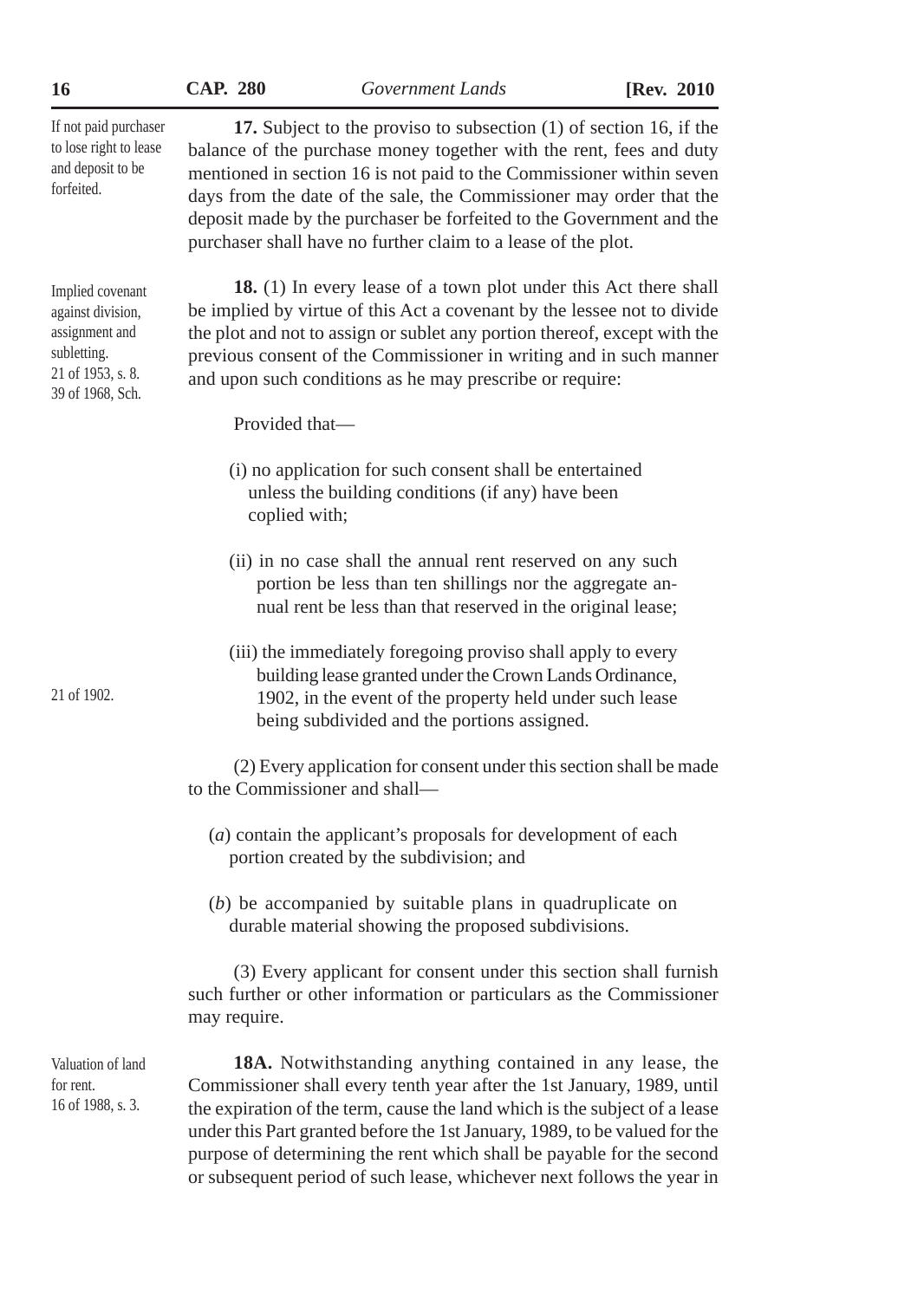**Rev. 2010]** *Government Lands* **CAP. 280 17**

and in respect of which the valuation is made and the rent so determined shall be payable on the first day of such period to commence on the 1st January, 1989:

Provided that where under section 18B the lessee successfully objects to the valuation, the rent payable shall, on the determination of the objection, be varied so as to be in accordance with the valuation detemined under that section, and the lessee shall be entitled to a refund of the rent overpaid by him.

**18B.** (1) After each valuation provided for in section 18A has been made and before the expiration of the year in which the valuation was made, the Commissioner shall cause a notice to be served upon the lessee setting forth the value of the land determined and the annual rent which in accordance with such valuation will be payable by him during the next following period and calling upon the lessee to state in writing whether he objects to the valuation.

(2) If within three months of the date of the notice mentioned in subsection (1) the lessee notifies the Commissioner in writing that he objects to the valuation, the question of the value of the land shall be referred to and determined by an arbitrator appointed in accordance with the provisions of the Arbitration Act.

(3) It shall be no defence to an action for any rent payable under a lease granted under this Part that any notice required by this section to be served on the lessee has not been served.

PART **IV—DISPOSAL OF AGRICULTURAL LAND** 

(1) *Offering of Land for Agricultural Purposes*

**19.** Subject to any general or special directions of the President, the Commissioner may cause land available for alienation for agricultural purposes to be surveyed and divided into farms. Agricultural land to be divided into farms. 39 of 1968, Sch.

**20.** Leases of farms shall, unless the President otherwise orders in any particular case or cases, be sold by auction. Leases to be sold by auction.

**21.** (1) When land available for leasing for agricultural purposes has been surveyed and divided into farms, and it is proposed that leases thereof shall be sold by auction, the Commissioner shall give notice in the Gazette of the place and time, which shall not be within three months of the date of the publication of such notice, at which leases in respect of the farms will be offered for sale by auction.

(2) The notice of auction shall state—

Lessee to be given rent to be paid after valuation. 16 of 1988, s. 3.

Notice of auction. 49 of 1960, s. 2.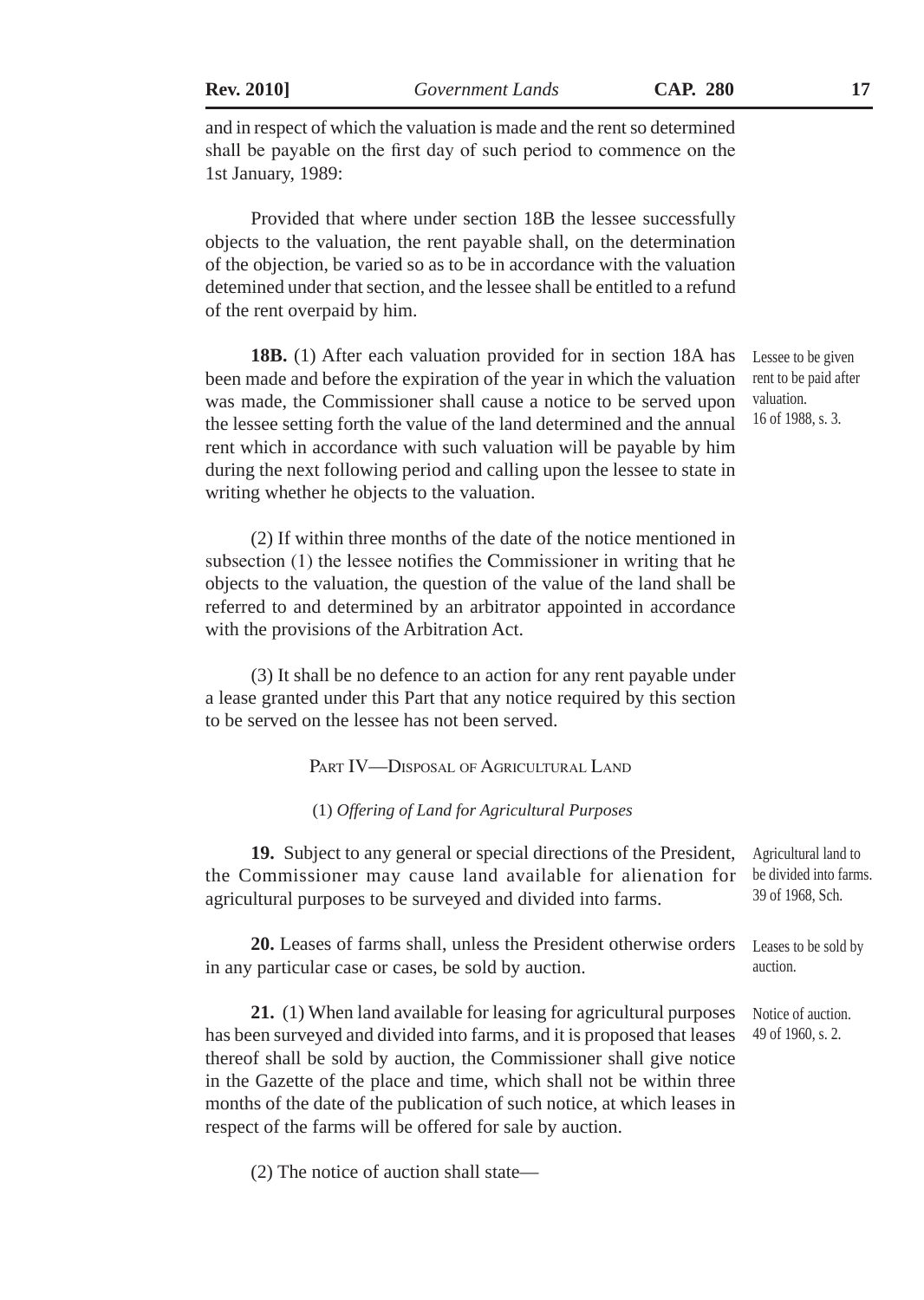- (*a*) the situation of the farms and the approximate area of each farm, and the time when and place where the plan of each farm may be seen;
- (*b*) the upset price at which the lease of each farm will be sold;
- (*c*) any special covenant or condition to be inserted in any lease to be granted;
- (*d*) the annual rent to be paid for each farm under the lease and the capital sum to be paid for a grant of the freehold of the land, on due compliance with the conditions thereof, under section 27; and
- (*e*) the survey fees and the cost of the deeds to be paid in respect of each farm.

(3) The Commissioner may withdraw any lease from sale at any time before the same is offered for sale.

**22.** In the case of sales under this Part, the auctioneer shall, before the commencement of the sale, read the terms and conditions of the sale, and all persons bidding at the sale shall be bound by the terms and conditions so read. Auctioneer to read terms and conditions

Highest bid and name of purchaser to be announced, and deposit paid.

of sale.

**23.** (1) The highest bid for the lease of each farm, together with the name of the purchaser, shall be announced by the auctioneer before proceeding to offer the lease of the next farm, and the purchaser shall thereupon pay one-tenth of the purchase money.

(2) In default of payment of the deposit, the lease of the farm may be offered for sale immediately, and any subsequent bid by the person who has made default may be ignored or refused.

Payment of balance of purchase money.

**24.** (1) The purchaser shall, on or before the first day of the month next following the month in which the sale has been held, or if that day is a Sunday or a public holiday on the first day thereafter which is neither a Sunday nor a public holiday, notify the Commissioner in writing whether he desires to pay the balance of the purchase money forthwith or desires to pay the same by instalments as hereinafter provided.

(2) If the purchaser elects to pay the balance of the purchase money forthwith, he shall pay the same together with the rent and other payments as is provided in section 25.

(3) If the purchaser elects to pay the balance of the purchase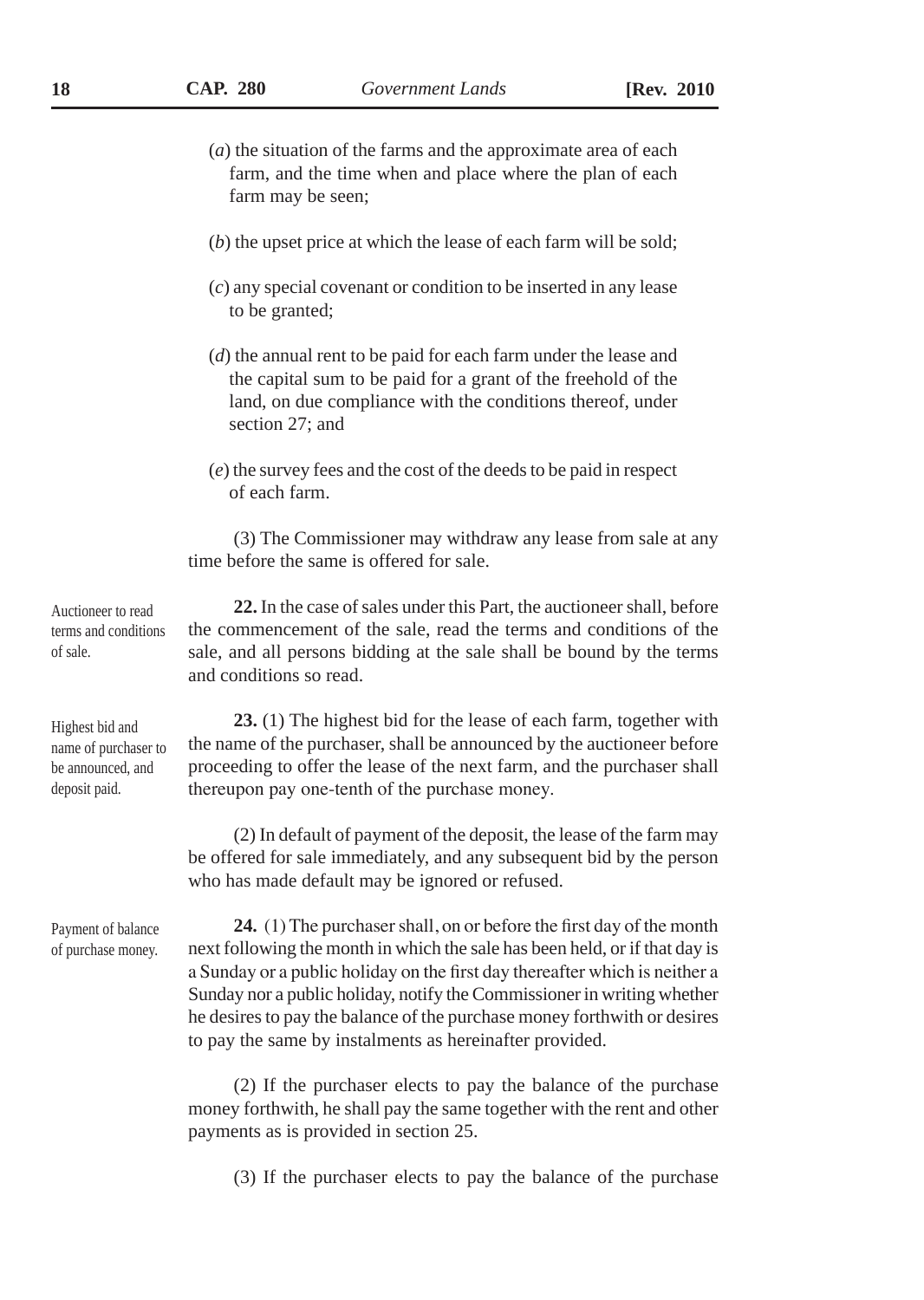**Rev. 2010]** *Government Lands* **CAP. 280 19**

money by instalments, the balance shall be paid by nine equal yearly instalments commencing on the 1st January next following the date of the sale; and there shall be included in the covenants of the lease a covenant expressing the amount of each instalment due and the date on which instalment is due; and, unless each instalment is paid on the date on which it falls due, the amount of each instalment shall be deemed to be added to the annual rent reserved by the lease and shall be payable and recoverable as rent.

(4) When the balance of the purchase money is payable by instalments, no assignment of the land leased or any part thereof shall be valid until the whole of the balance of the purchase money has been paid:

Provided that the lessee may at any time pay to the Commissioner the balance of the purchase money, and the Commissioner shall on the receipt of the balance endorse the lease accordingly.

**25.** The purchaser shall, on or before the first day of the month next following that in which the sale has been held, or if that day is a Sunday or a public holiday on the first day thereafter which is neither a Sunday nor a public holiday, pay to the Commissioner at the Land Office the rent due to the 31st December next following, the survey fees, the fees for the preparation and registration of the lease and the stamp duty payable in respect of the lease, and, if the purchaser has elected to pay the balance of the purchase money forthwith, the balance of the purchase money, and upon such payments being duly made the purchaser shall, subject to the provisions of this Act and if the conditions of the sale have been complied with, be entitled to a lease of the farm, which lease shall be presented to him for execution as soon as conveniently may be.

**26.** (1) If the payments mentioned in section 25 are not made within the prescribed time, the Commissioner may order that the deposit made by the purchaser be forfeited and that the purchaser shall have no further claim to a lease of the farm.

(2) The lease shall commence on the first day of the month next following that in which the sale has been held, and rent shall be payable from the commencement of the lease.

#### (2) *Term of Lease and Rent to be Reserved*

**27.** (1) Subject to subsection (2), every lease under this Part shall, subject to the provisions of this Act—

(*a*) be granted for a term equal in length to the period by the end of which the lessee is required by the lease to have completed the developments thereby required of him; 39 of l968, Sch., 16 of 1988, s. 4.

When rent, survey fees, etc., to be paid.

If payment not made deposit may be forfeited.

Term of lease. 49 of 1960, s. 3,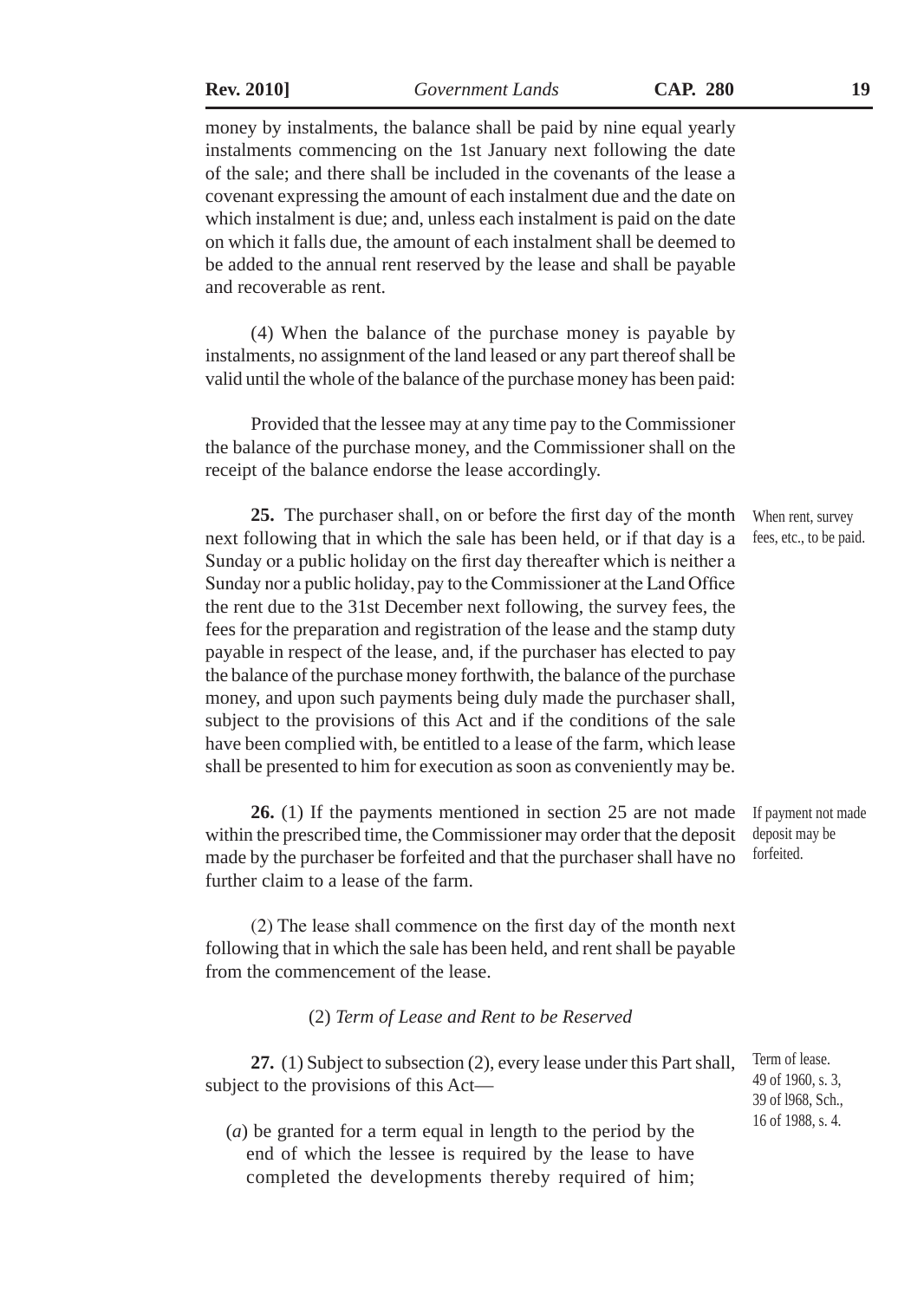- (*b*) be at a rent calculated at the rate of one per cent on the unimproved value of the land at the commencement of the term; and
- (*c*) contain a provision whereby the lessee, on the expiration of the term and on due compliance with the covenants and conditions contained in the lease, shall be entitled to a grant of the freehold of the land on payment to the Government of the unimproved value of the land at the commencement of the term, either—
	- (i) in one sum before the issue of the grant, or
	- (ii) with interest at the rate of six and one-half percent per annum, or, after the 31st December, 1965, at such rate as may be prescribed, by twenty equated yearly instalments of capital and interest in advance (except that interest shall not be payable for the first year), with a right for the grantee at any time to pay to the Government the balance of capital then remaining outstanding with interest to the date of payment:

Provided that land which is to be leased to the lessee of adjoining land comprised in a lease granted before the 1st January, 1961, may, with the consent of the lessee, be leased for the term, at the rent and on the conditions which would have been applicable in the case of a lease granted under this Part before that date, and sections 30 and 31 shall apply to such a lease as though the lease had been granted before that date.

(2) Where, at any time before the 30th June, 1961, the lessee of land leased for a term of ninety-nine years under the Crown Lands Ordinance, 1902, or under this Act, has applied to the Commissioner to surrender the term and to be granted a lease of the land under this Part for a term of nine hundred and ninety-nine years, and the Commissioner has approved the application, such lessee may, subject to the terms and conditions of the approval, require to be granted a lease under this subsection, and in such case the provisions of subsection (1) shall not apply, but instead, subject to the provisions of this Act -

(*a*) the lease to be granted under this Part shall be for a term of nine hundred and ninety-nine years (less the period which has expired of the term of ninety-nine years), and, for the purposes of the rent to be reserved thereunder, the term shall be divided into periods, the first period to expire on the 31st December, 1990, and each period thereafter to expire on the 31st December of every tenth year until the end of the term,

21 of 1902.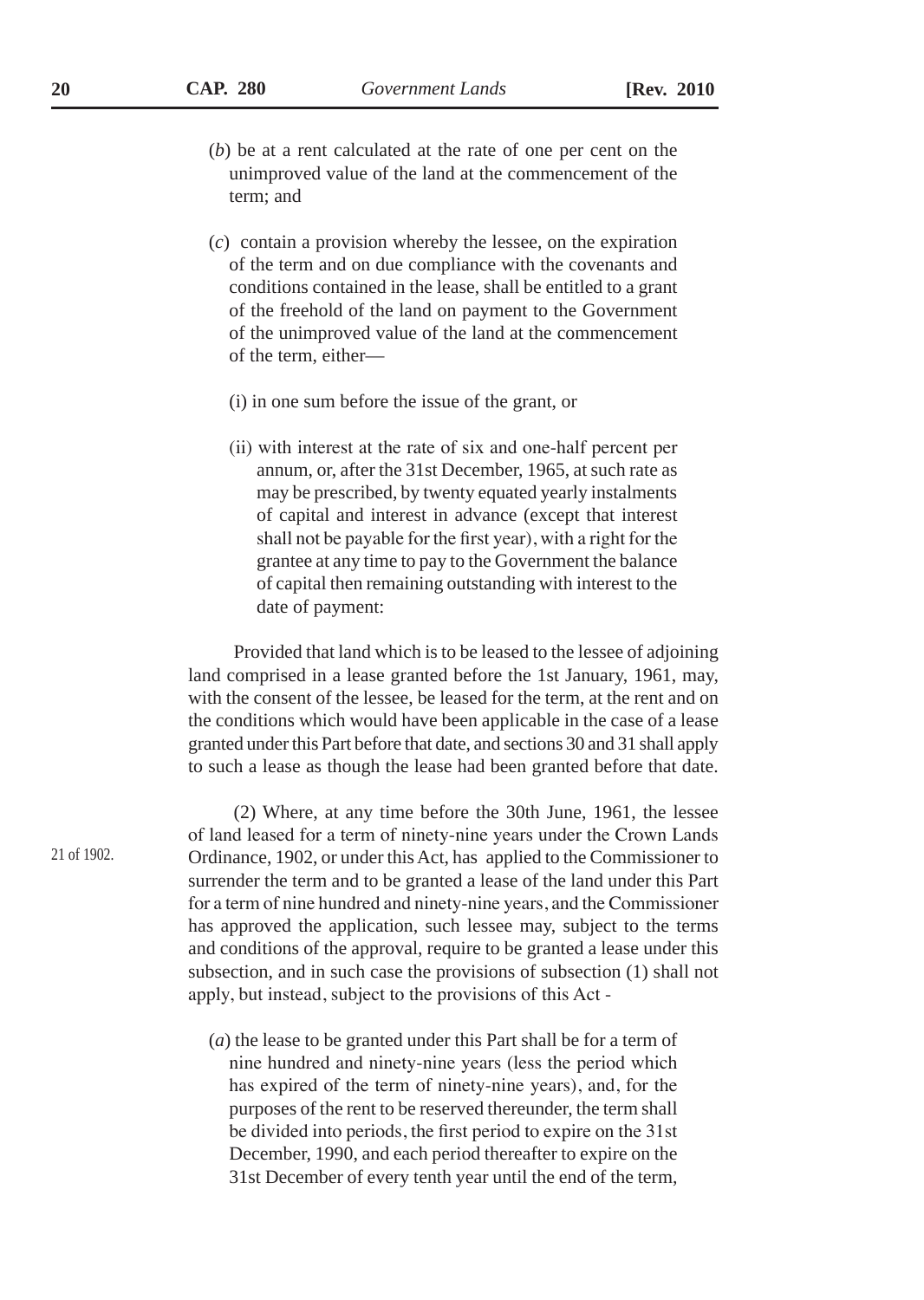and for the first period the rent shall be calculated at the rate of one per cent on the unimproved value of the land in the year 1960, and the Commissioner shall assess such value and shall, not later than the 30th June, 1961, give notice thereof to the said lessee;

- (*b*) the lessee shall be entitled to object to the Commissioner's assessment of the unimproved value of the land, and the provisions of section 31 shall thereafter apply, as if the assessment were a valuation under section 30, and the notice under paragraph (a) were a notice under subsection (1) of section 31; and
- (*c*) as regards the remaining periods of the term, the provisions of sections 29, 30 and 31 respecting periods of leases shall apply to the contemporary periods of the lease, as if the lease were a lease under this Part granted before the 1st January, 1961.

#### **28.** (*Repealed by* 16 *of 1988, s. 5.*).

**29.** The annual rent payable under a lease under this Part granted before the 1st January,1989 shall be the rent reserved in the lease and for each subsequent period of ten years shall be charged at such percentage of the unimproved value of the land assesed every ten years as the President may by order in the Gazette determine.

**30.** (1) The Commissioner shall, during the years 1960 and 1990 and, after the year 1990, in every tenth year until the expiration of the term, cause the land the subject of a lease under this Part granted before the 1st January, 1961, to be valued for the purpose of determining the rent which shall be payable for the land for the second or third period or for a subsequent period of such lease, whichever next follows the year in which the valuation is made, and the rent so determined shall be payable as from the beginning of the period for which it is determined to be payable:

Provided that where under section 31, the lessee successfully objects to the valuation the rent payable shall, on the determination of the objection, be varied so as to be in accordance with the valuation determined under that section, and the lessee shall be entitled to a refund of the rent overpaid by him.

(2) In the ascertainment of the value of any land under this sub-Part, there shall not be taken into consideration in augmentation of such value the value of improvements made or done on the land being valued. Valuation of land for rent. 49 of 1960, s. 6, 16 of 1988, s. 7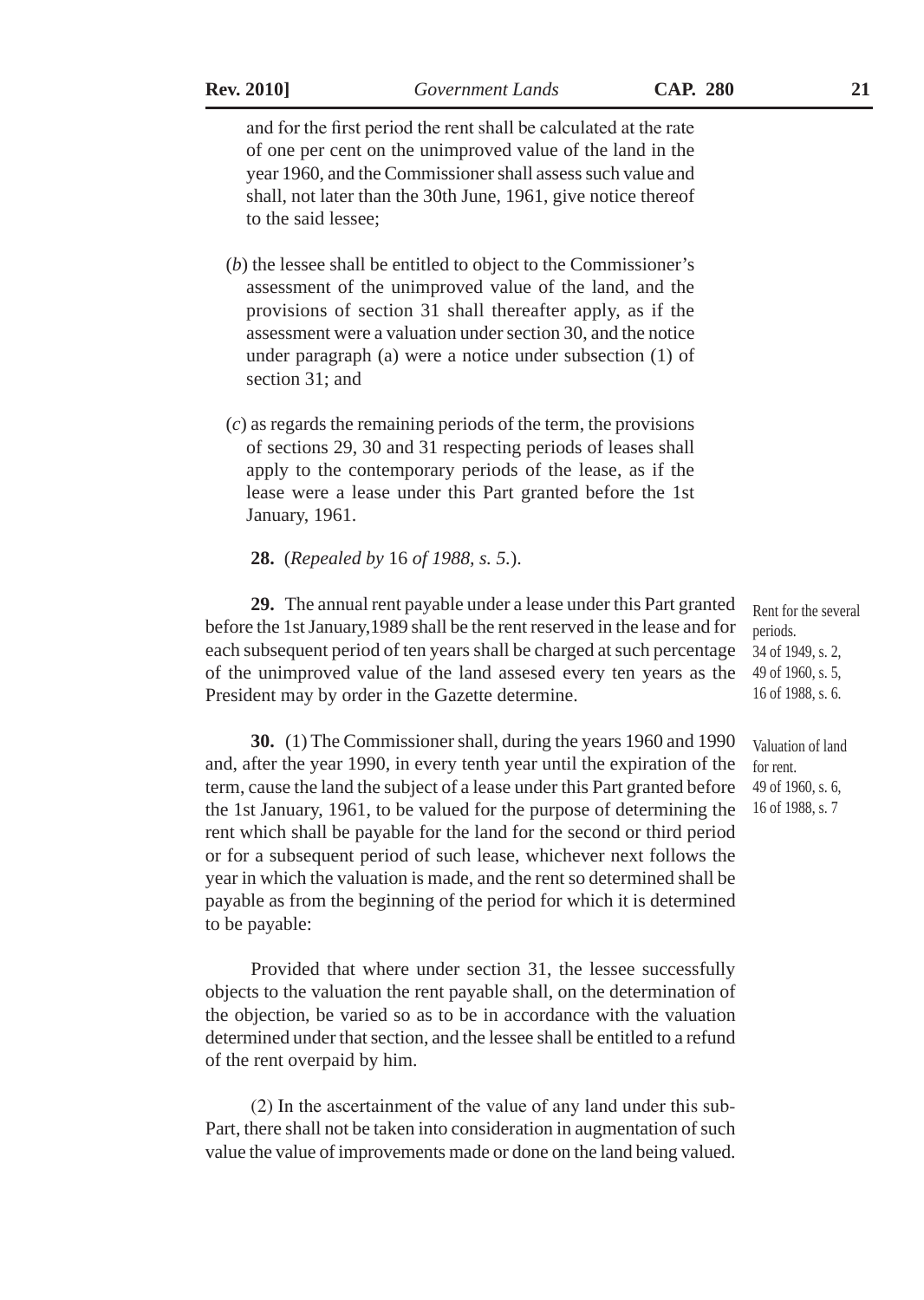| CAP. | <b>280</b> |
|------|------------|
|      |            |

**22 CAP. 280** *Government Lands* **[Rev. 2010**

Lessee to be given notice of rent to be paid after valuation. 49 of 1960, s. 7, 16 of 1988, s. 8.

**31.** (1) After each valuation provided for in section 30 has been made, and before the expiration of the year in which the valuation was made, the Commissioner shall cause a notice to be served upon the lessee setting forth the value of the land determined and the annual rent which in accordance with that valuation will be payable by him during the next following period.

(2) If within three months of the date of the notice men- (1) has not been served on him, the Commissioner shall, in the case of that lessee, extend the time for objection by such period as the Commissioner may think necessary to enable an objection to be made.

(3) It shall be no defence to an action for any rent payable under a lease granted under this Part that any notice required by this section to be given to the lessee has not been given.

(3) *Covenants as to Development*

**32.** The First Schedule shall have effect as part of this Act.

**33.** Except where expressly varied or excepted, there shall, by virtue of this Act, be implied in every lease under this Part covenants by the lessee—

- (*a*) that he will within the first three years of the lease effect or place on the land leased improvements of the nature and to the value specified in the First Schedule as the improvements to be effected within such time upon a farm of the like area;
- (*b*) that he will at all times after the expiration of the third year of the lease have and maintain on the land leased improvements of the nature and to the value required under the last preceding covenant;
- (*c*) that he will within the first five years of the lease effect or place on the land leased additional improvements of the nature and the value specified in the First Schedule as the additional improvements to be effected within such time upon a farm of the like area; and
- (*d*) that he will at all times after the expiration of the fifth year of the lease have and maintain on the land leased additional improvements of the nature and to the value required under the last preceding covenant.

First Schedule to have effect.

Implied covenants as to development of farms.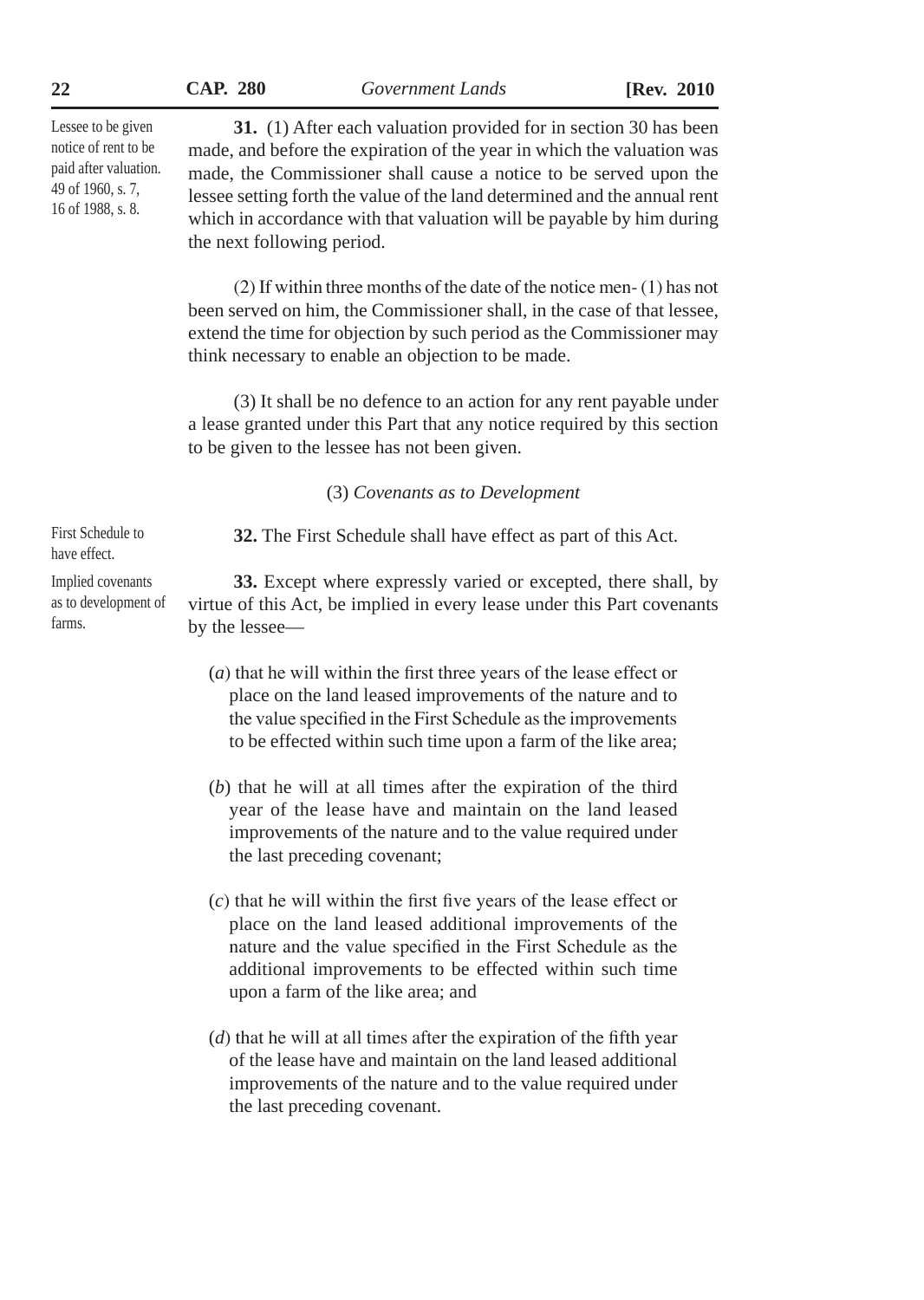| <b>Rev. 2010]</b>              | Government Lands                                                                                                                                                                                                                                                                                                                                                       | <b>CAP. 280</b> |                                                                                                           | 23 |
|--------------------------------|------------------------------------------------------------------------------------------------------------------------------------------------------------------------------------------------------------------------------------------------------------------------------------------------------------------------------------------------------------------------|-----------------|-----------------------------------------------------------------------------------------------------------|----|
|                                | 34. (1) In every lease of land under this Part there shall be implied<br>by virtue of this Act a covenant by the lessee not to divide the land and<br>assign or sublet any portion thereof except with the previous written<br>consent of the Commissioner and in such manner and upon such<br>conditions as he may prescribe and subject to the provisions of Part V: |                 | Restriction on<br>subdivision,<br>assignment and<br>subletting.<br>21 of 1953, s. l0,<br>39 of 1968, Sch. |    |
| Provided that-                 |                                                                                                                                                                                                                                                                                                                                                                        |                 |                                                                                                           |    |
| has been paid;                 | (i) no application for the consent shall be entertained unless<br>the whole of the purchase price in respect of the lease                                                                                                                                                                                                                                              |                 |                                                                                                           |    |
| ten shillings;                 | (ii) the annual rent reserved for each portion shall be at the<br>rent prescribed in section 29 and shall not be less than                                                                                                                                                                                                                                             |                 |                                                                                                           |    |
|                                | (iii) the immediately foregoing proviso shall apply to every<br>lease granted under the Crown Lands Ordinance, 1902,<br>for grazing or agricultural purposes or both in the event<br>of the property held under that lease being subdivided<br>and the portions assigned.                                                                                              |                 | 21 of 1902.                                                                                               |    |
| to the Commissioner and shall- | (2) Every application for consent under this section shall be made                                                                                                                                                                                                                                                                                                     |                 |                                                                                                           |    |
|                                | (a) contain the applicant's proposals for apportionment of<br>any development conditions in the original lease and for<br>the development and maintenance of development of each<br>portion of land to be assigned or sublet; and                                                                                                                                      |                 |                                                                                                           |    |
|                                | $(b)$ be accompanied by suitable plans in quadruplicate on<br>durable material showing the proposed subdivisions.                                                                                                                                                                                                                                                      |                 |                                                                                                           |    |
| may require.                   | (3) Every applicant for consent under this section shall furnish<br>such further or other information or particulars as the Commissioner                                                                                                                                                                                                                               |                 |                                                                                                           |    |
|                                | PART V-DISPOSAL OF LAND FOR SPECIAL PURPOSES                                                                                                                                                                                                                                                                                                                           |                 |                                                                                                           |    |
|                                | 35. (1) Every application for a lease or licence of or relating to<br>unalienated Government land for any special purpose shall be made<br>in writing in the form prescribed, and shall give such particulars as may<br>be required by rules made under this Act.                                                                                                      |                 | Application for leases<br>or licences for special<br>purposes.<br>39 of 1968, Sch.                        |    |
|                                | (2) If any person makes a false statement in such application with<br>regard to any of the particulars required as aforesaid he shall forfeit<br>all moneys paid by him in respect of the lease or licence applied for.                                                                                                                                                |                 |                                                                                                           |    |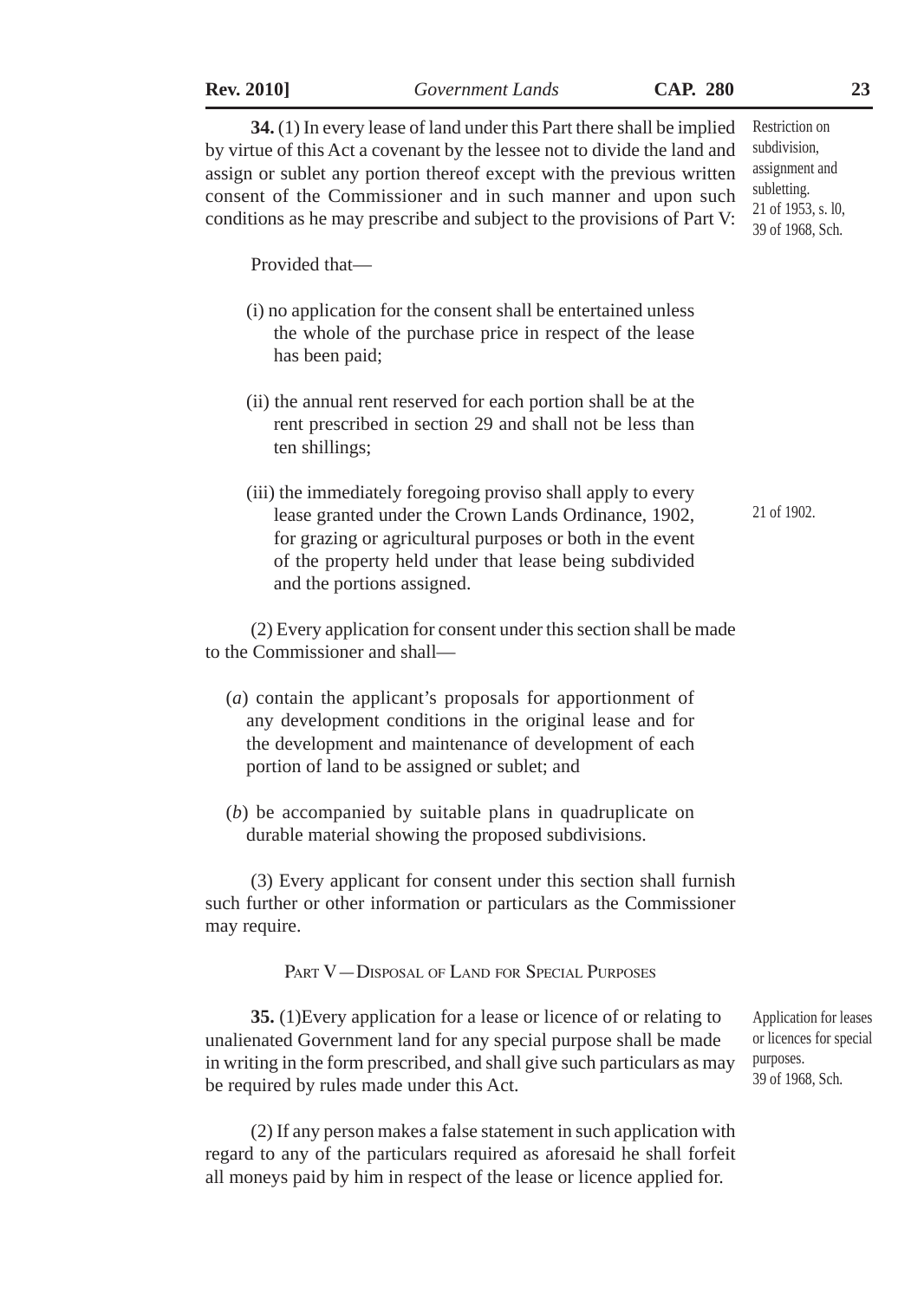| President's sanction<br>required.<br>21 of 1953, s. 13,<br>39 of 1968, Sch. | 36. Except as provided in this Part, the Commissioner shall not<br>grant any application under this Part except with the approval of the<br>President.                                                                                                         |  |
|-----------------------------------------------------------------------------|----------------------------------------------------------------------------------------------------------------------------------------------------------------------------------------------------------------------------------------------------------------|--|
| Rent, period and<br>conditions.                                             | 37. The rent to be reserved under any lease or licence under this<br>Part, the period and the covenants and conditions of the lease or licence<br>shall be such as may be prescribed by rules made under this Act or as<br>may be determined by the President. |  |
| Sales by auction for<br>special purposes.                                   | 38. (1) The Commissioner may, with the approval of the President,<br>cause a lease or licence under this Part to be sold by auction.                                                                                                                           |  |
|                                                                             | (2) The provisions of sections 13 to 17 (both inclusive) shall, so<br>far as applicable, apply to every sale by auction under this Part.                                                                                                                       |  |
| Implied covenants.<br>21 of 1953, s. 14.                                    | 39. Except where expressly varied or excepted, there shall, so far<br>as applicable, apply to every sale by auction under this Part covenants<br>by the lessee-                                                                                                |  |
|                                                                             | $(a)$ not to divide, assign, sublet or otherwise part with the<br>possession of the land leased or any part thereof, without<br>the previous consent of the President in writing;                                                                              |  |
|                                                                             | $(b)$ not to use the land leased for any purpose other than the<br>purpose or purposes specified in the lease.                                                                                                                                                 |  |
|                                                                             | PART VI-LICENCES FOR TEMPORARY OCCUPATION OF LAND                                                                                                                                                                                                              |  |
| Licence for<br>temporary purposes.<br>21 of 1953, s. 15,                    | 40. (1) Licences to occupy unalienated Government land for<br>temporary purposes may be granted by the Commissioner.                                                                                                                                           |  |
| 39 of 1968, Sch.                                                            | (2) Unless it is expressly provided otherwise, a licence under this<br>section shall continue for one year and thenceforward until the expiration<br>of any three months' notice to quit:                                                                      |  |
|                                                                             | Provided that the notice to quit may be served upon the licensee at<br>any time after the expiration of nine months from the date of the licence.                                                                                                              |  |
|                                                                             | $(2)$ The representative under a licence under this section the news d                                                                                                                                                                                         |  |

(3) The rent payable under a licence under this section, the period and the agreements and conditions of the licence shall be such as may be prescribed by rules under this Act or as may be determined by the Commissioner.

(4) The benefit of a licence under this section may, with the consent of the Commissioner, be transferred by the licensee, and the transfer and the consent thereto shall be endorsed on the licence.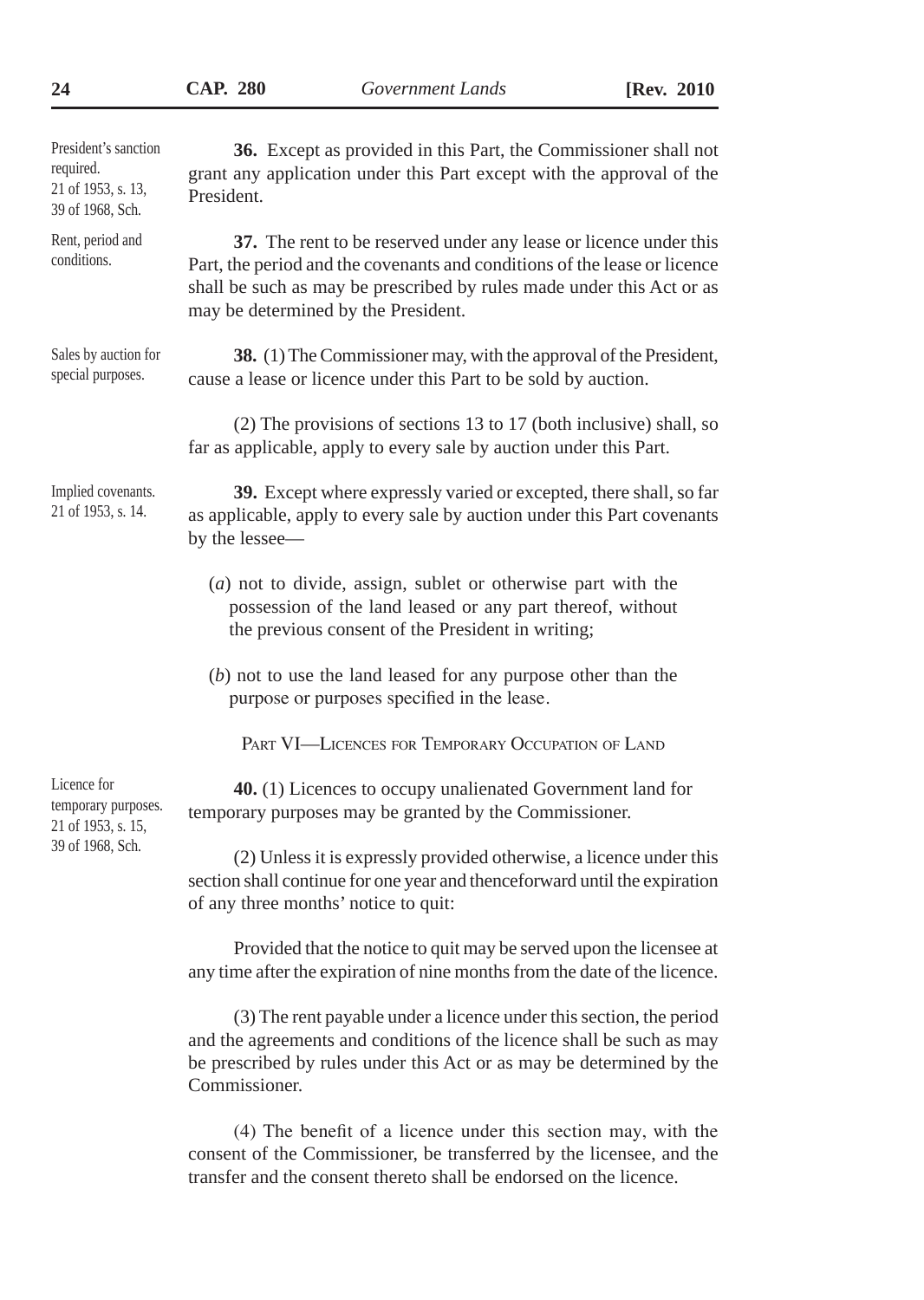**41.** The occupant of any Government land under a licence under section 40 may remove any hut or other building erected by him during his occupation of the land at any time before the licence expires. **42.** If the rent payable under a licence granted under section 40 is unpaid for one month after it became due, or if any tax or taxes imposed upon the land, or upon the huts erected on the land, or upon the licensee, are unpaid for two months after they became due, or if the occupant of the land fails to keep the land in a reasonably clean condition, the Commissioner may declare his licence to be forfeited. Part VII—Kibera Settlement Area **43.** (1) The area of Government land situated in the Nairobi Area and described in the Fourth Schedule shall be known as the Kibera Settlement Area. (2) The Minister may make rules for the management, administration and control of the Kibera Settlement Area. **44 to 68**. (*Repealed by 39 of 1968, s.* 5). Part VIII—General Provisions Relating to Leases, Licences and Agreements (1) *Implied Covenants and Conditions* **69.** Except as otherwise provided, there shall in every grant or lease under this Act be implied by virtue of this Act covenants by the grantor or lessor— (*a*) that he has full power to grant the grant or lease; (*b*) that the grantee or lessee, paying the rent and fulfilling the conditions therein contained, shall quietly hold and enjoy the premises without lawful interruption by the grantor or lessor or any person claiming under him, except so far as the laws for the time being in force may permit. **70.** In every grant, lease and licence under this Act there shall, by virtue of this Act, be implied covenants and conditions by the grantee, lessee or licensee— (*a*) that he will pay rent and royalties thereby reserved at the time and in the manner therein provided; Removal of building under temporary licence. Penalty for unpaid rent, etc. Kibera Settlement Area. 39 of 1968, s. 5. Implied covenants by grantor or lessor. 39 of l968, Sch. Implied covenants and conditions by lessee or licensee. 39 of l968, Sch.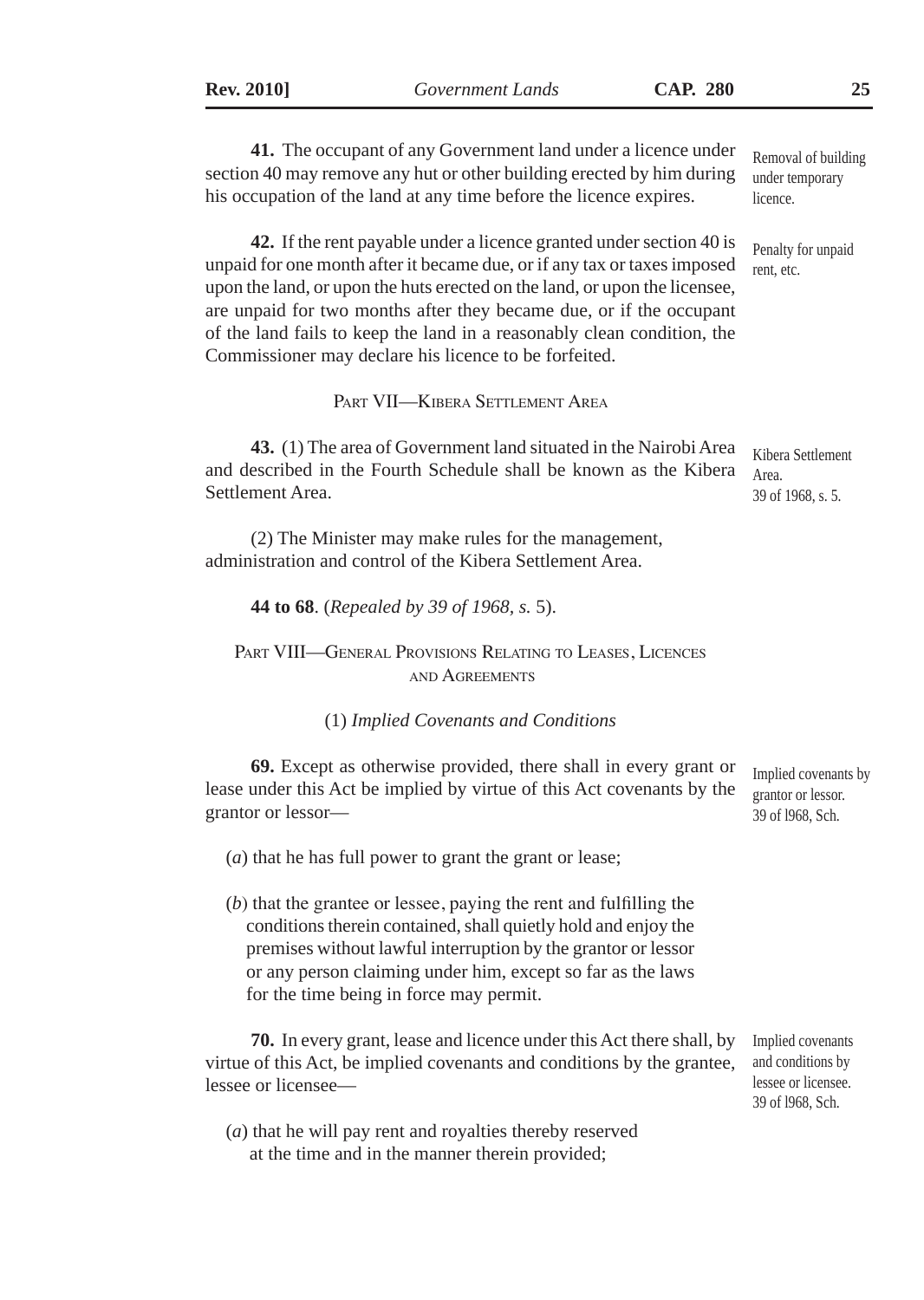| 26                                                                                                                  | <b>CAP. 280</b>                                                                                                                                                                                                                                                                                                                                        | Government Lands                                                                                                                                                                                                                                                                                                                                                                                                                                                                                                                                                        | [Rev. 2010] |
|---------------------------------------------------------------------------------------------------------------------|--------------------------------------------------------------------------------------------------------------------------------------------------------------------------------------------------------------------------------------------------------------------------------------------------------------------------------------------------------|-------------------------------------------------------------------------------------------------------------------------------------------------------------------------------------------------------------------------------------------------------------------------------------------------------------------------------------------------------------------------------------------------------------------------------------------------------------------------------------------------------------------------------------------------------------------------|-------------|
|                                                                                                                     | in respect thereof.                                                                                                                                                                                                                                                                                                                                    | $(b)$ that he will pay such taxes, rates, charges, duties,<br>assessments or outgoings of whatever description as may be<br>imposed, charged or assessed upon the land or the buildings<br>thereon or upon the lessor or grantor or lessee or licensee                                                                                                                                                                                                                                                                                                                  |             |
| Buildings on leased<br>Government lands.<br>39 of 1968, Sch.                                                        | <b>71.</b> In the absence of special provisions to the contrary in a lease<br>or licence under this Act, all buildings on Government lands leased or<br>occupied under a licence, whether erected by the lessee or licensee<br>or not, shall, on the determination of the lease or licence, pass to the<br>Government without payment of compensation: |                                                                                                                                                                                                                                                                                                                                                                                                                                                                                                                                                                         |             |
|                                                                                                                     |                                                                                                                                                                                                                                                                                                                                                        | Provided that, in the absence of any special provision to the<br>contrary in the lease, in the case of a lease for a term not exceeding<br>thirty years the lessee shall be at liberty within three months of the<br>termination (otherwise than by forfeiture) of the lease to remove any<br>buildings erected by him on the land leased during the currency of the<br>lease, unless the President elects to purchase those buildings; and, in<br>the event of disagreement as to the purchase price of the buildings, the<br>same shall be determined by arbitration. |             |
| Covenants and<br>conditions binding<br>on persons claiming<br>under grant, lease or<br>licence.<br>39 of 1968, Sch. |                                                                                                                                                                                                                                                                                                                                                        | 72. Every covenant or condition, whether expressed or implied,<br>in a grant, lease or licence under this Act which is binding on a grantee,<br>lessee or licensee shall, unless otherwise expressly provided in the grant,<br>lease or licence, be binding upon all persons claiming an interest in the<br>land the subject of the grant, lease or licence, and whose title is derived<br>through or under the grantee, lessee or licensee.                                                                                                                            |             |
| Obligations of<br>minors.                                                                                           |                                                                                                                                                                                                                                                                                                                                                        | 73. A minor who becomes a lessee or licensee under this Act<br>shall be in the same position with regard to his liability and obligations<br>under or in respect of his lease or licence as though he were of full age.                                                                                                                                                                                                                                                                                                                                                 |             |
|                                                                                                                     |                                                                                                                                                                                                                                                                                                                                                        | (2) Rent, Royalties and Other Payments                                                                                                                                                                                                                                                                                                                                                                                                                                                                                                                                  |             |
| Rents and other<br>payments.<br>13 of 1995, s. 92.                                                                  |                                                                                                                                                                                                                                                                                                                                                        | 74. (1) The annual rent reserved under any lease or licence shall<br>be payable in advance on the 1st day of January in each year of the term.                                                                                                                                                                                                                                                                                                                                                                                                                          |             |
|                                                                                                                     | (2) All rents, royalties and other payments reserved under any<br>lease or licence shall be debts due to the Government and shall be paid<br>by the lessee or licensee at the Office of the Commissioner or at such<br>other place as may be prescribed.                                                                                               |                                                                                                                                                                                                                                                                                                                                                                                                                                                                                                                                                                         |             |
| Penalty for non-<br>payment of rent etc.<br>13 of 1995, s. 92,<br>4 of 1999, s. 62,<br>10 of 2010, s. 36.           |                                                                                                                                                                                                                                                                                                                                                        | 75. (1) If any moneys due in respect of any rent, principal,<br>instalment, royalty or other payment (in this section referred to as "the<br>principal debt") under any agreement, lease or licence under this Act,<br>or under any Act repealed by this Act, remain unpaid after the due date,<br>a late payment interest at the rate of two percent per month or part                                                                                                                                                                                                 |             |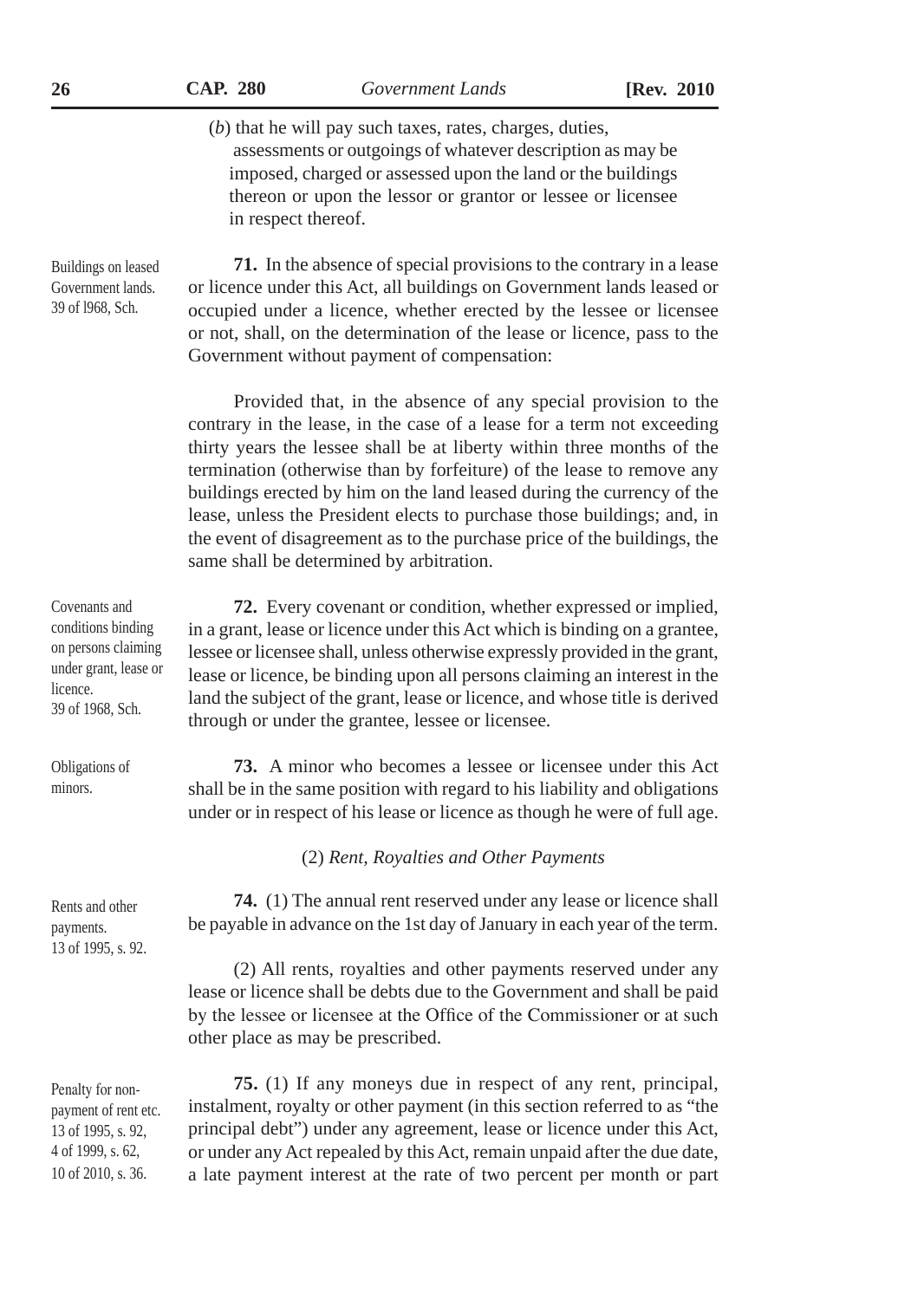thereof, or at such other rate as may from time to time be specified by the Minister in the Gazette, shall be charged on the amount remaining unpaid for more than one month after the due date until the full amount is recovered.

Provided that the interest chargeable under this subsection shall not exceed one hundred per centum of the principal rent outstanding.

(2) Any payment made under subsection(1) shall first be attributed to the payment of outstanding interest and thereafter only when such interest has been paid in full shall any payment be attributed to the reduction of the principal debt.

(3) Where any interest becomes payable under subsection (1), the Commissioner shall serve on the person in debt a notice demanding payment of such interest in addition to the other moneys then due and thereafter the provisions of subsections  $(2)$ ,  $(3)$  and  $(4)$  of section 8 shall apply.

(4) Notwithstanding the foregoing provisions of this section, the Commissioner may, upon good and sufficient cause shown and with the written approval of the Minister responsible for Finance, remit the whole or any part of any late payment interest provided for by this section.

**75A.** Notwithstanding any other provision of this Act, the Commissioner shall refrain from assessing or recovering late payment interest outstanding upto and including the 30th June, 2010.

**76.** Without prejudice to his right to recover in any other way, the Commissioner may sue in the court for any rent, principal, instalment, royalty or other payment, payable under any agreement, lease or licence under this Act, or under any Act repealed by this Act, which is in arrear, and for any penalty payable under section 75.

## (3) *Forfeiture for Breach of Covenant or Condition*

**77.** (1) If the rent or royalties or any part thereof reserved in a lease under this Act is at any time unpaid for the space of thirty days after the same has become due, or if there is any breach of the lessee's covenants, whether express or implied by virtue of this Act, the Commissioner may serve a notice upon the lessee specifying the rent or royalties in arrear or the covenant of which a breach has been committed, and at any time after one month from the service of the notice may commence an action in the High Court for the recovery of the premises, and, on proof of the facts, the High Court shall, subject to relief upon such terms as may appear just, declare the lease forfeited, and the Commissioner may re-enter upon the land.

Commissioner to refrain from assessing interest. 10 of 2010, s. 37.

Commissioner may sue for rent, etc., in arrear. 49 of 1960, s. 8.

Forfeiture of lease if rent unpaid or for breach of covenant.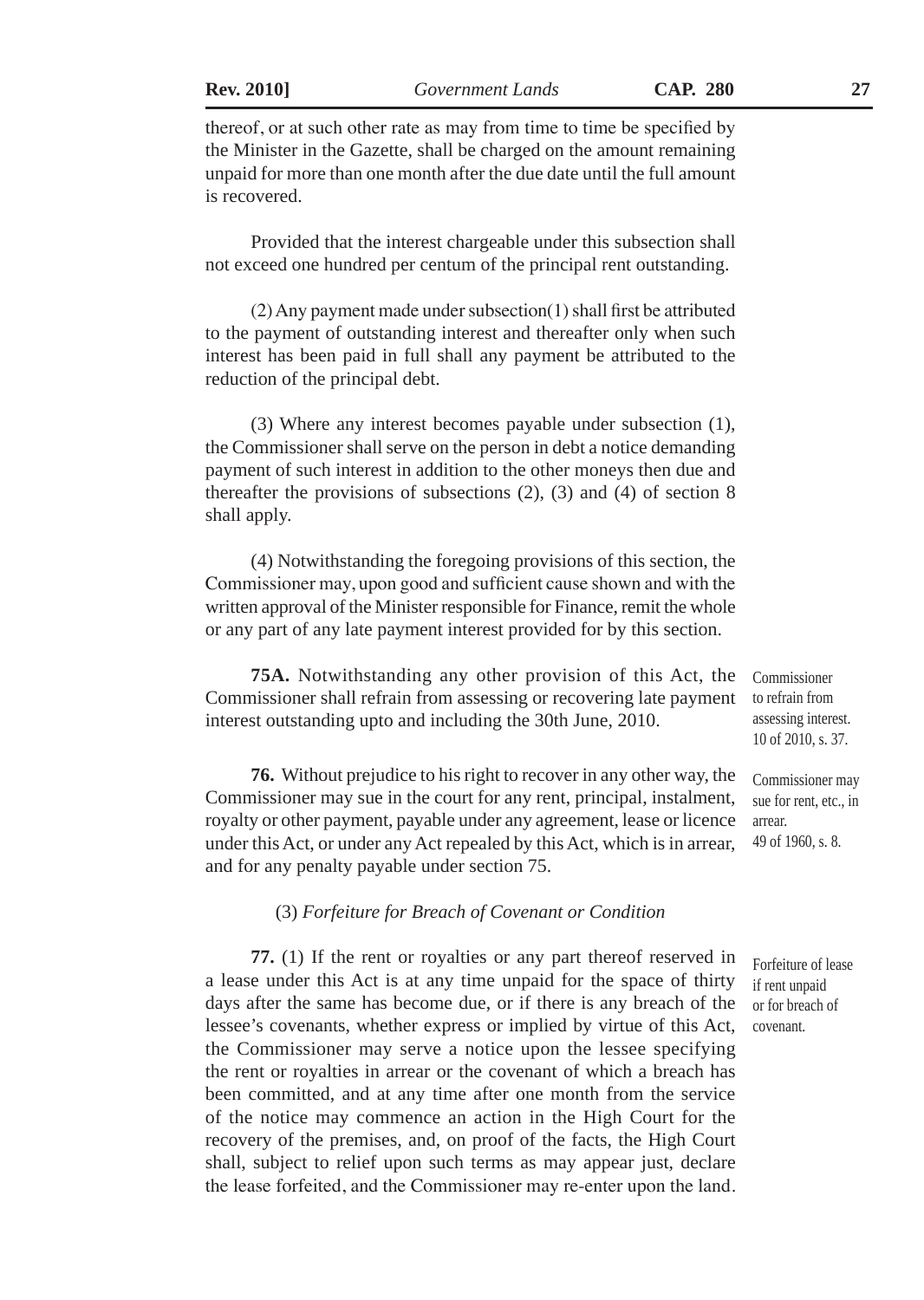(2) In exercising the power of granting relief against forfeiture under this section, the Court shall be guided by the principles of English law and the doctrines of equity.

Forfeiture of licence.

**78.** (1) Except where other provision is made in this Act, if the rent or any part thereof payable under a licence issued under this Act is at any time unpaid for a space of thirty days after the same has become due, or if the licensee fails to comply with, or commits any breach of, the conditions, whether express or implied, of his licence, the Commissioner may cause an application to be made to a subordinate court of the first class within whose local jurisdiction the land the subject of the licence is situate to declare the licence forfeited.

(2) Upon receipt of an application under subsection (1), together with a statement specifying the rent in arrear or the condition which has not been complied with or of which a breach has been committed, the court shall cause to be served upon the licensee a copy of the statement, together with a notice of the date, not being less than fourteen days from the date of the notice, when the application will be heard.

(3) If upon the date fixed for the hearing of the application or to which the hearing is adjourned it is prove to the satisfaction of the court that rent is in arrear or that the licensee has failed to comply with or has committed a breach of any of the conditions of the licence, it shall, subject to such relief against forfeiture for non-payment of rent as to it may seem just, declare the licence forfeited.

Debt to Government not extinguished by forfeiture.

Acceptance of purchase money or rent not to operate as waiver of forfeiture.

**79.** No forfeiture shall operate to extinguish any debt to the Government in respect of any rent, royalty or other payment to be made by a lessee or licensee under a lease or licence forfeited.

**80.** The acceptance by or on behalf of the Government of any purchase money or part thereof or of any rent or other payment under any lease or licence shall not be held to operate as a waiver by the Government of any forfeiture accruing by reason of the breach of any covenant or condition annexed to any sale, lease or licence of or respecting Government land, whether the sale, lease or licence is under this Act or under any other Act relating to the disposal of Government land.

PART IX-RESERVATIONS

## (1) *Water*

Reservation of water.

**81.** A conveyance, lease or licence under this Act shall not, unless otherwise expressly provided therein, confer any right to the water of any spring, river, lake or stream, other than to such water as may be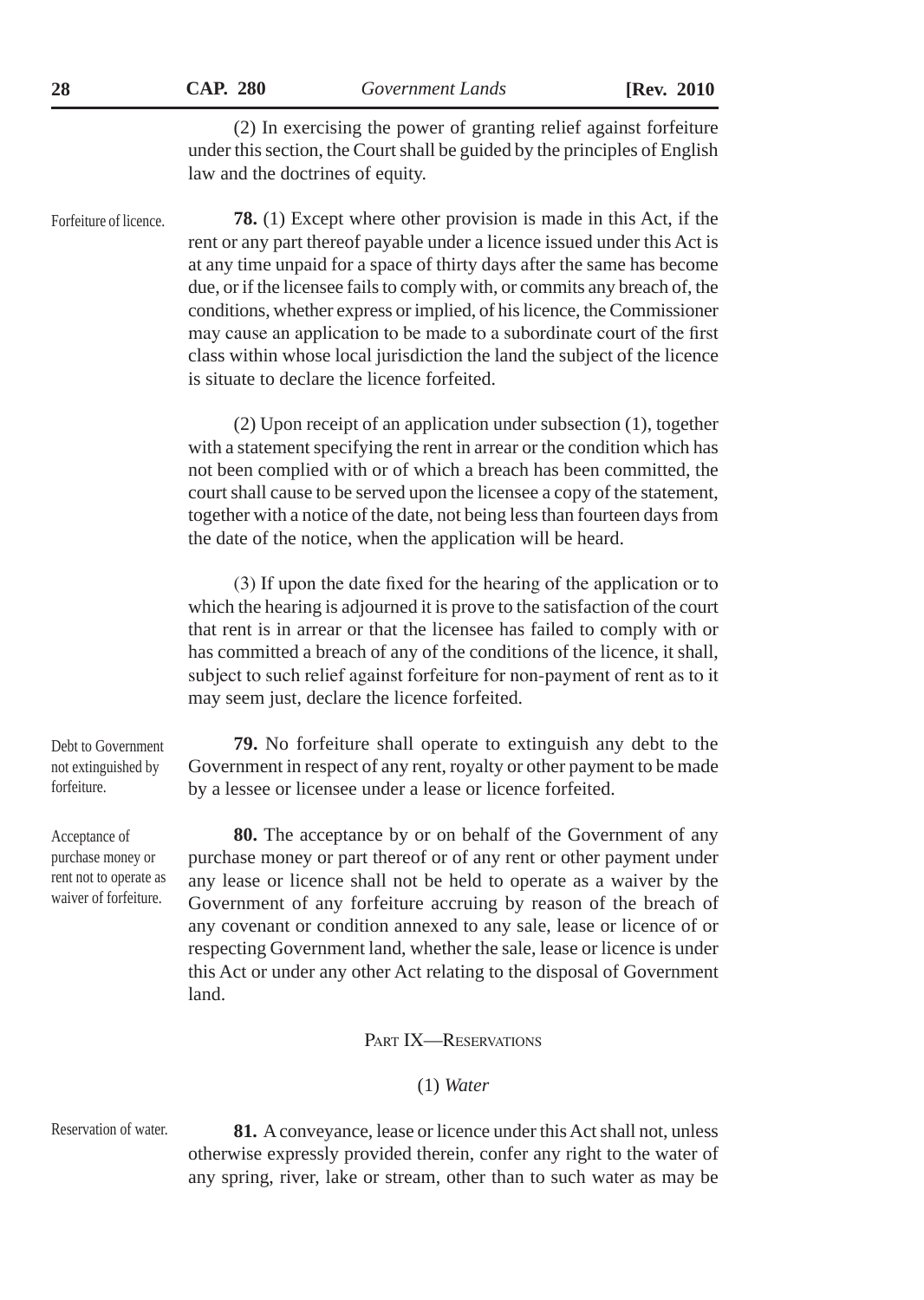required for domestic purposes upon the land sold, leased or occupied under the licence.

## (2) *Foreshore*

**82.** A conveyance, lease or licence under this Act shall not, unless Reservation of otherwise expressly provided therein, confer any right to the foreshore. foreshore.

#### (3) *Minerals*

**83.** (1) A conveyance, lease or licence under this Act or under any Act replaced by this Act shall not confer any right to any unextracted minerals or mineral oil, except in so far as the conveyance, lease or licence provides.

(2) There is hereby reserved to the Government the right to enter on any Government land which has been conveyed, leased or occupied under licence under this Act or any Act replaced by this Act, and to search for, work and remove any minerals and any substance containing minerals and any mineral oil under or upon the land.

(3) The Minister may make rules providing for compensation to be paid or relief to be given to the grantee, purchaser, lessee or occupier under a licence for any damage to buildings, roads or crops or otherwise, and for any interference with the rights of occupancy of land, caused by the exercise of the rights hereby reserved.

(4) A purchaser or lessee of Government land under this Act or under the Crown Lands Ordinance, 1902, may remove and use any of the minerals mentioned in the Second Schedule and found in or upon the land purchased or leased: 21 of 1902.

Provided that a lessee of Government land situate within a township or leased for building purposes shall not exercise the rights conferred by this section except with the consent of the Commissioner first obtained and in accordance with such conditions as the Commissioner shall impose with the purpose of preventing damage to the surface of the land leased or occupied.

(5) The right reserved to the Government to enter upon any Government land sold or leased and to remove therefrom any of the minerals mentioned in the Second Schedule shall not be exercised without the consent of the purchaser or lessee, unless such mineral is required for a public purpose:

Provided that any pit or quarry made in the exercise of that right shall be filled up, fenced or secured by and at the expense of the Government.

Reservation of minerals and precious stones. G.N. 936/1952, 39 of 1968, Sch.,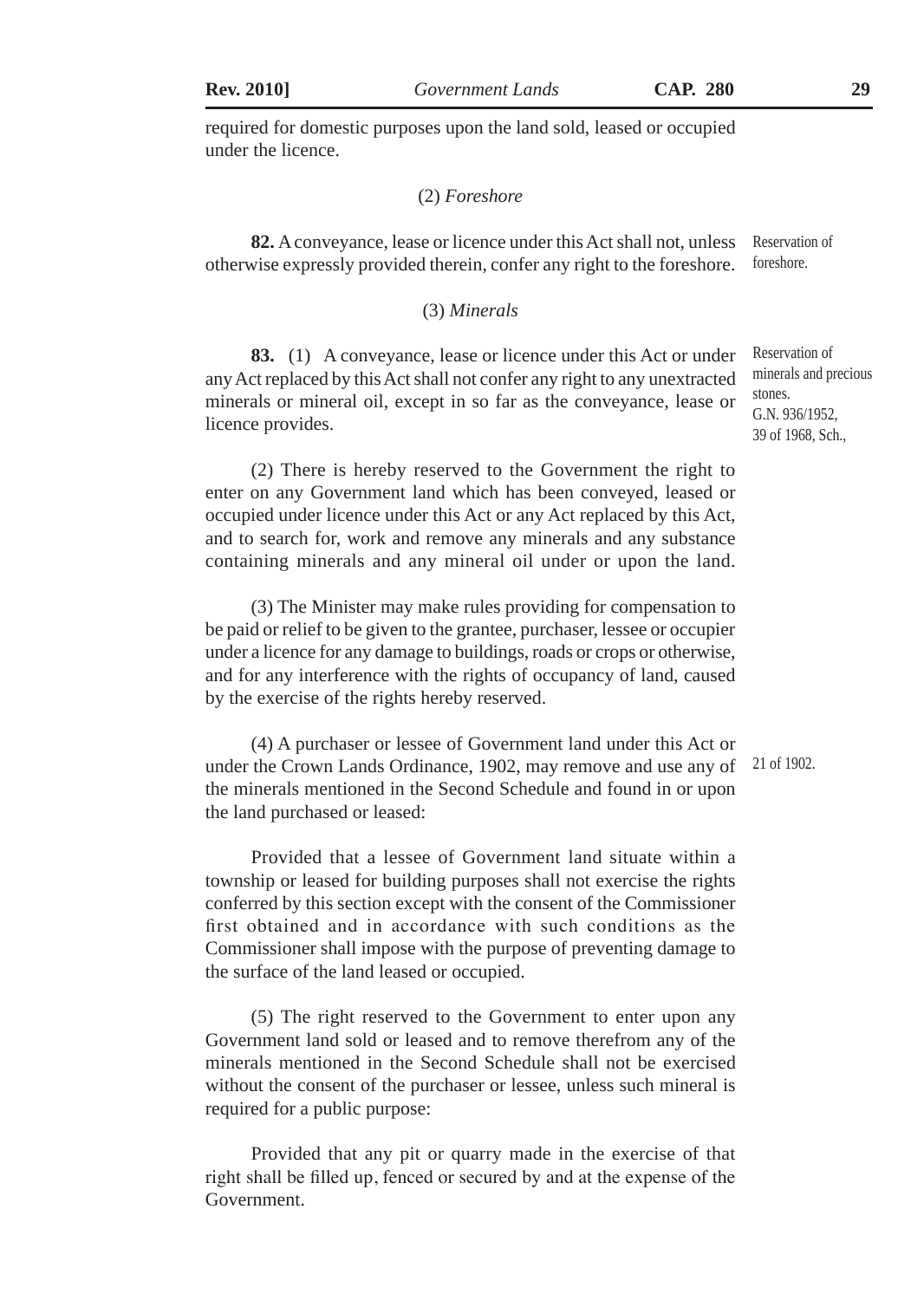(6) A purchaser or lessee of Government land under this Act may, subject to the provisions of this subsection, without the payment of a royalty, remove any of the minerals mentioned in the Third Schedule which may be found upon the land sold or leased:

Provided that—

- (i) the minerals shall be removed in such quantities only as may be required for use on such land, and shall be used for the purposes of the farm on such land only;
- (ii) the right conferred by this subsection shall not apply to minerals within any area included within any claim under the mining laws or which is the subject of a lease granted for the mining or working of such mineral.

(7) The Minister may, by order, amend the Second Schedule or the Third Schedule by adding any mineral thereto.

**84.** A right reserved to the Government under section 83 may be exercised by any person or persons authorized by the Minister or by or under any Act or law relating to mines or minerals.

(4) *Roads, Thoroughfares and Outspans*

**85.** (1) All proclaimed or reserved roads, thoroughfares and outspans being or existing on any land sold or leased under this Act, or under the Crown Lands Ordinance, 1902, shall remain free and uninterrupted unless the same are closed or altered by competent authority.

(2) In subsection (1), "reserved roads" includes land which is in any manner described in a conveyance or lease under this Act or any Act repealed by this Act, as being reserved for a road.

(5) *Entry on Land for Certain Public Purposes*

**86.** The Government may at any time enter upon any land sold, leased or occupied under a licence under this Act, and may there set up poles and carry electric lines across such land, and may lay sewers, water-pipes or electric lines therein, without paying compensation, but making good all damage.

**87.** The Government may at any time enter upon any land sold, leased or occupied under this Act, and may there do any work which it may consider necessary for maintaining or improving the flow of water

Delegation of rights reserved to Government. 39 of 1968. Sch.

Saving of public roads, etc. 39 of 1968, Sch. 21 of 1902.

Power to erect telegraph poles, etc., on land sold or leased. 39 of 1968, Sch.

Power to construct dams and waterchannels, and divert rivers, etc. 39 of 1968, Sch.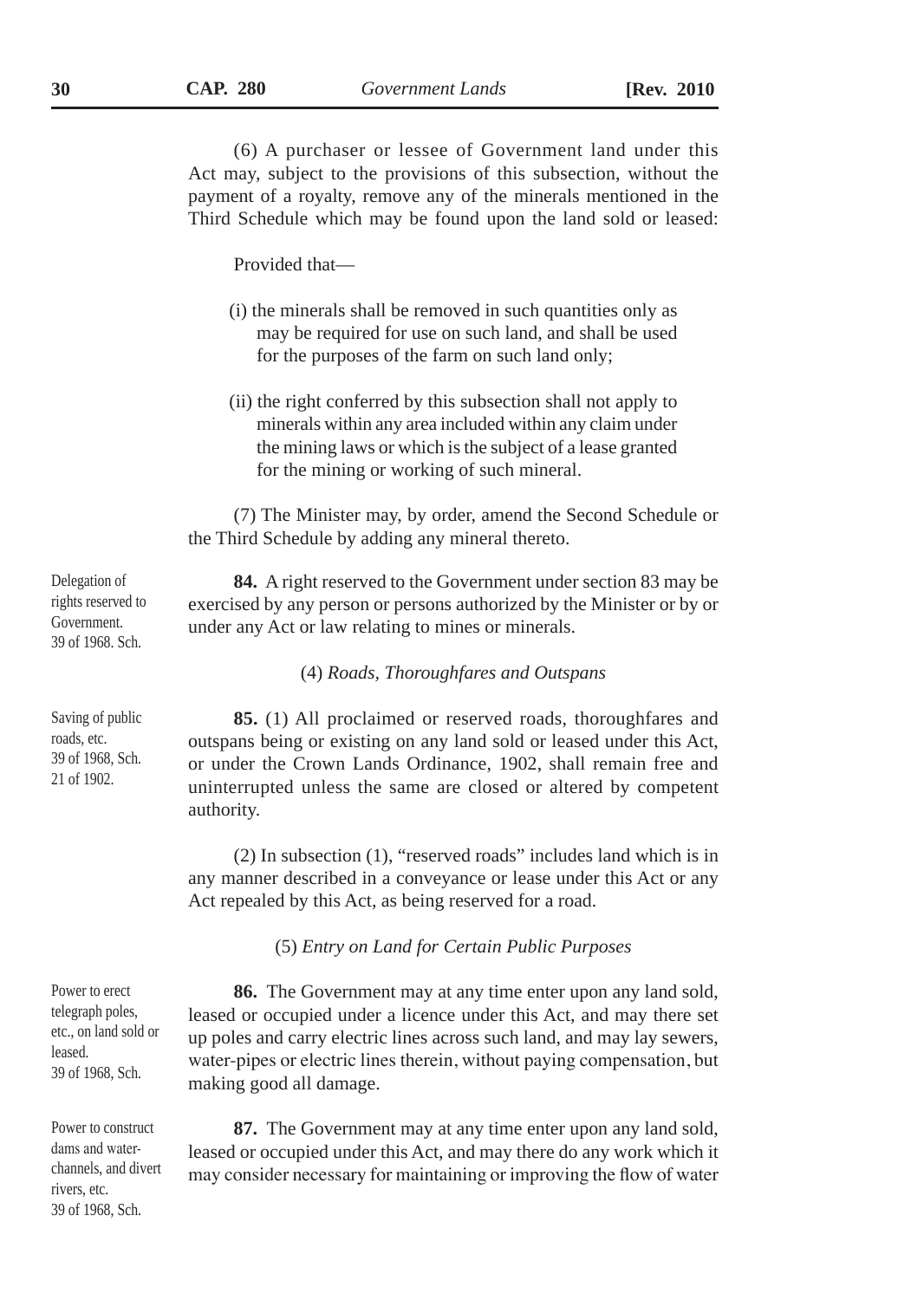**Rev. 2010]** *Government Lands* **CAP. 280 31**

in any river or stream on the land, and may construct and maintain dams or divert any river or stream, without paying compensation except for buildings and crops destroyed or damaged.

**88.** The Minister may, by writing under his hand, authorize officers of the Government and contractors and their servants and agents to exercise the powers conferred by sections 86 and 87. Delegation of powers. 49 of 1960, s. 11,

**89.** Whenever under section 87 compensation is payable, the compensation shall not in any case exceed the market value of the buildings or crops destroyed or damaged. Compensation not to exceed market value. 49 of 1960, s. 11.

**90.** Where any damage or loss has been caused to any land by or as a result of entry thereon under section 86 or section 87 by reason of the injury or destruction of trees, bushes or shrubs planted thereon, a reasonable sum, not exceeding the market value of the standing trees, bushes or shrubs, shall be paid by way of compensation for the damage or loss notwithstanding that compensation is not otherwise payable under any of those sections.

# P**<sup>a</sup>**rt X—Registration of Transactions Relating to Government Lands

#### (1) *Government Lands Registry*

**91.** In this Part "land registered under this Part" means land in respect of which the conveyance, lease or licence from the Government was required by this Part to be registered in the Government Lands Registration Office.

**92.** Nothing in this Part shall apply to or affect a lease or licence granted under the Mining Ordinance (now repealed) or the Mining Act, or under any Act repealed by or substituted for either of those Acts, or any transfer of, or other transactions in relation to, any such lease or licence or any right thereunder.

**93.** There shall be established under the control of the Commissioner at Nairobi, and at such other places as the Commissioner may determine, an office, to be known as the Government Lands Registration Office.

**94.** The President shall appoint an officer, to be known as the Principal Registrar of Government Lands, with such registrars as may from time to time be required.

Interpretation of Part. 39 of 1968, Sch.

Part not to apply to leases or licences granted under mining laws. Cap. 148 (1926). Cap. 306.

Government Lands Registrion Office. 39 of 1968, Sch.

Registrars to be appointed. 58 of 1959, s. 18.

39 of 1968, Sch.

Compensation for damage to planted trees and shrubs. 21 of 1953, s. 22, 49 of 1960, s. 12.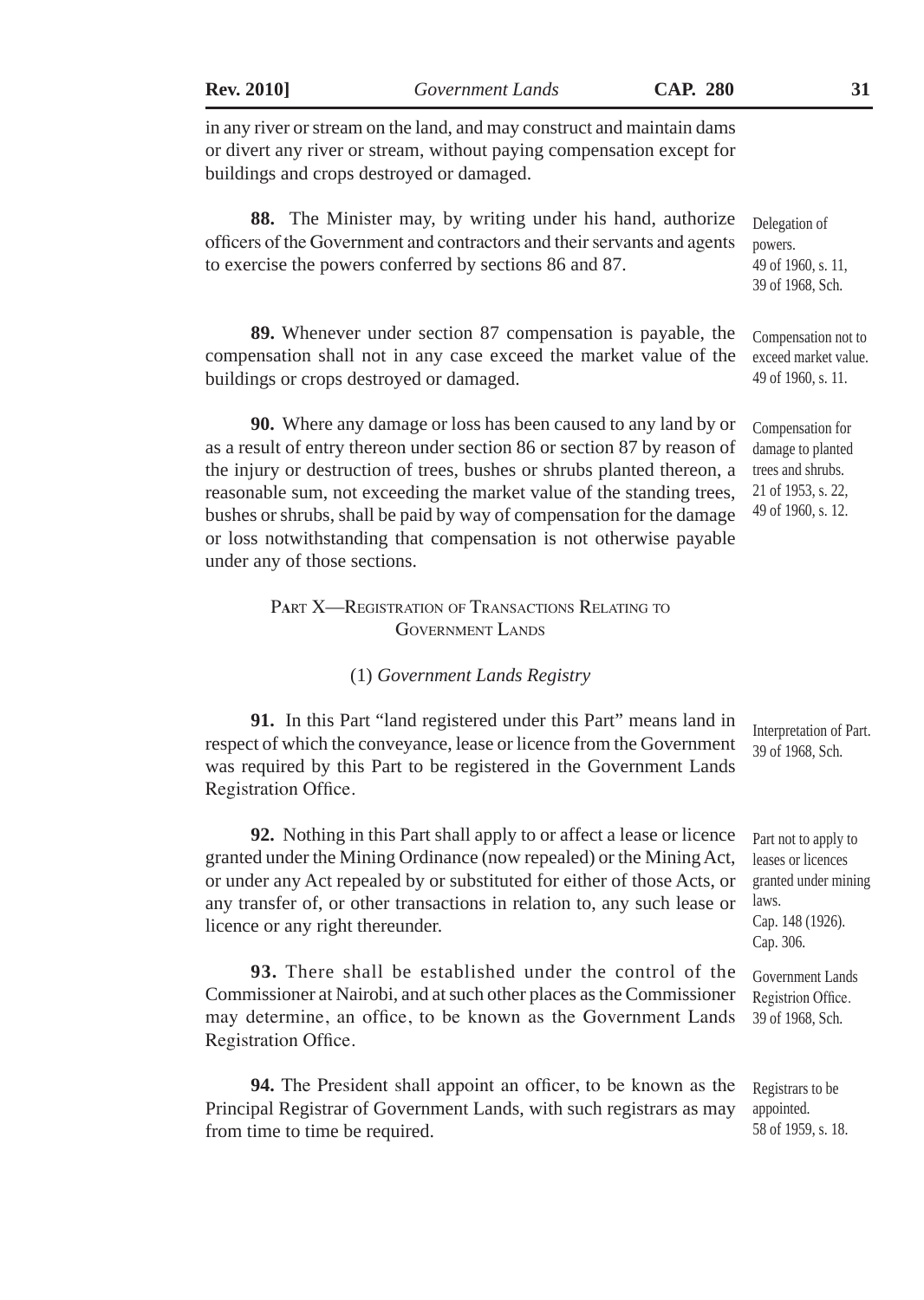(2) *Registration of Government Conveyances, Leases and Licences*

**95.** The Commissioner shall deliver to the Principal Registrar for registration as hereinafter directed the original, duplicate or counterpart of every conveyance, lease or licence of or in respect to Government land made or granted by or on behalf of the Government.

**96.** (*Repealed by* 39 *of* 1968*, s.* 7*.*)

Register of Government Lands.

**97.** The Principal Registrar shall keep a register, to be called the Register of Government Lands, and shall bind up therein every document delivered to him under section 95, and each conveyance, lease or licence shall constitute a separate folio of the register, and the Principal Registrar shall cause to be recorded therein the particulars of every document, dealing and other matters by this Act required to be registered or entered in the register affecting the land included under each conveyance, lease or licence.

**98.** (*Repealed by* 39 *of* 1968*, s.* 7*.*)

# (3) *Registration of Transactions Affecting Government Lands*

**99.** All transactions entered into, affecting or conferring or purporting to confer, limit or extinguish any right, title or interest, whether vested or contingent, to, in or over land registered under this Part (other than a letting for one year only or for any term not exceeding one year), and all mutations of title by succession or otherwise, shall be registered under this Part.

**100.** (1) No evidence shall be receivable in a civil court—

(*a*) of the sale, lease or other transfer *inter vivos* of land registered under this Part, unless the sale, lease or other transfer is effected by an instrument in writing and the instrument has been registered under this Part; or

(*b*) of a lien, mortgage or charge (other than a lien, mortgage or charge which may arise or be created in favour of the Government under or by virtue of any Act or other enactment) of or upon such land, unless the mortgage or charge is created by an instrument in writing and the instrument has been registered under this Part; or

(*c*) of a sale or other transfer *inter vivos* of a registered lien, mortgage or charge, unless the sale or other transfer is

**Transactions** affecting registered land to be registered. 58 of 1959, s. 20.

No evidence may be given of certain transactions unless by registered instrument.

Commissioner to deliver for registration all subsisting conveyances, etc.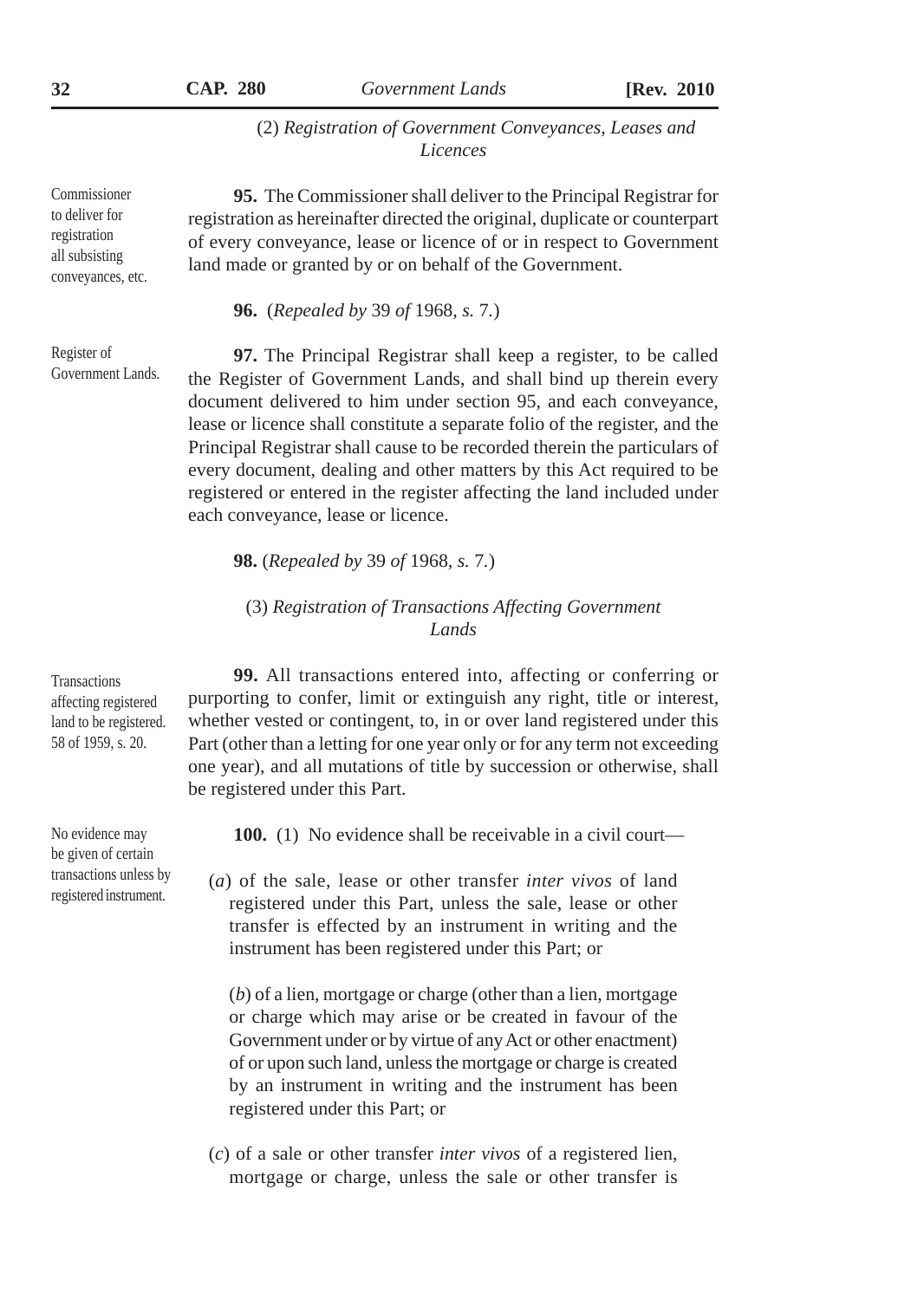effected by an instrument in writing and the instrument has been registered under this Part.

(2) Nothing in subsection (1) shall apply to an equitable mortgage by deposit of documents of title if a memorandum of that equitable mortgage has been registered in the register; but on the discharge of the equitable mortgage, a memorandum of the discharge shall be registered in the register.

(3) Every memorandum required to be registered under subsection (2) shall be transmitted to the registry in duplicate, and shall be in such form, and there shall be paid on the registration thereof such fee, as may be prescribed.

**101.** Every document executed, and every will of a person dying, creating, assigning, limiting or extinguishing any right, title or interest to or in or over land registered under this Part shall, unless registered under this Part, be deemed void against all parties claiming an adverse interest thereto on valuable consideration by virtue of any subsequent document which has been duly registered:

Unregistered documents void. 58 of 1959, s. 21.

Provided that—

- (i) fraud or collusion in obtaining the last-mentioned document, or in securing such prior registration, shall defeat the priority of the person claiming thereunder;
- (ii) priority shall not be lost merely in consequence of the person claiming under the registration having been affected with actual or constructive notice of the document first executed, except in the case of actual fraud;
- (iii) nothing herein contained shall be deemed to give any greater effect or different construction to any document registered in pursuance thereof, save the priority hereby conferred on it;
- (iv) such priority shall not be affected by the subsequent registration of any document executed before the document first registered;
- (v) every will of a testator dying shall, so far as regards any land registered under this Part to be affected thereby, take effect as against other documents affecting the same land from the date of its registration:

Provided that every such will shall take effect from the date of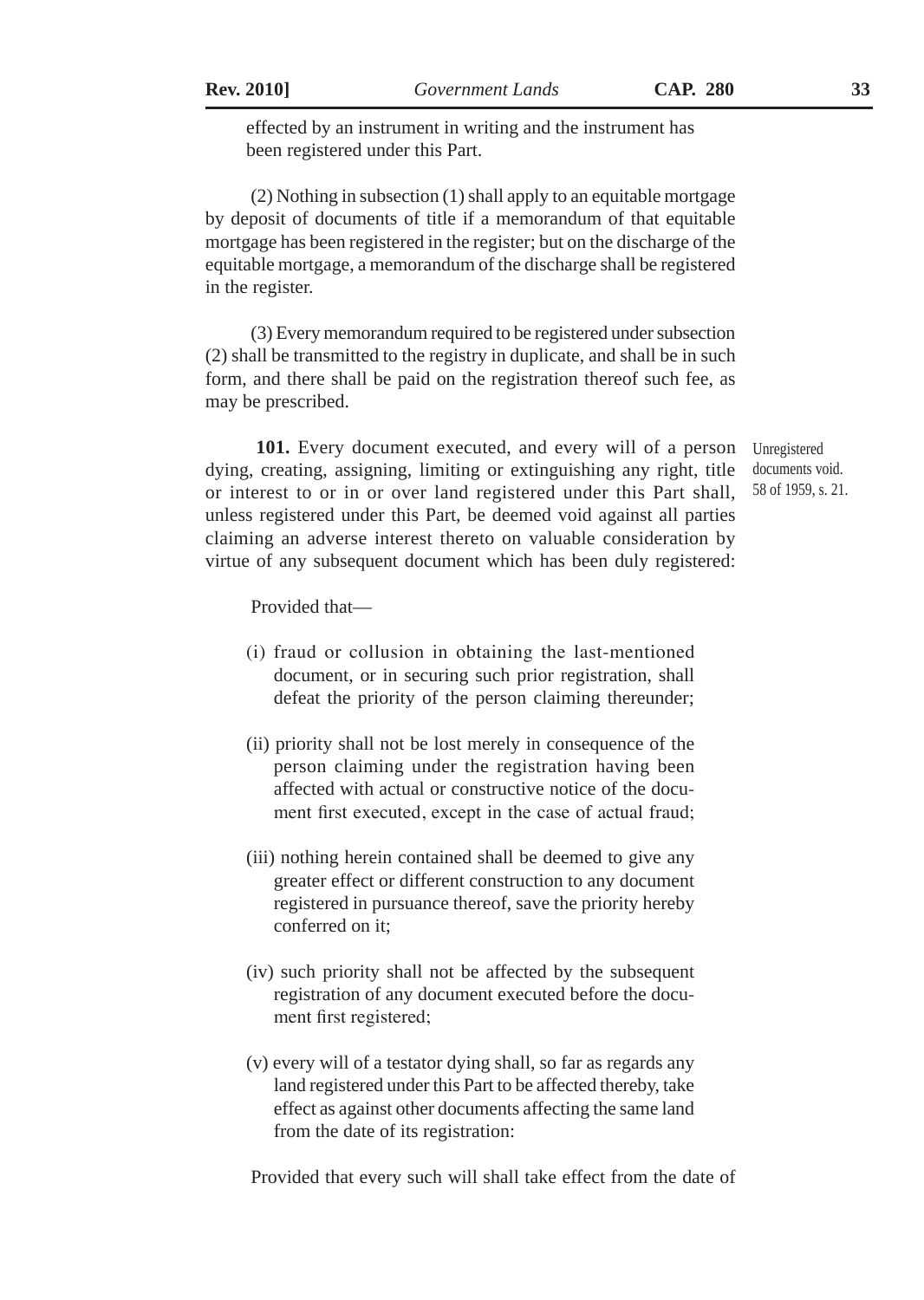the death of the testator if registered—

- (*a*) in the case of a person dying within Kenya within three months next after such death;
- (*b*) in the case of a person dying outside Kenya, within twelve months next after such death.

**102.** Nothing in sections 100 and 101 shall apply to the following documents, nor shall they be capable of registration—

#### (*a*) a composition deed; or

- (*b*) a document relating to shares in a joint stock company, notwithstanding that the assets of the company consist in whole or in part of land registered under this Part; or
- (*c*) a debenture given by a joint stock company and creating only a floating charge over the assets of the company (notwithstanding that the charge, upon the happening of a subsequent event, becomes fixed upon all or any of the assets):

Provided that those sections shall nevertheless apply to that debenture if it is not protected by a caveat registered under section 116; or

- (*d*) an endorsement upon or transfer of a debenture issued by joint stock company; or
- (*e*) a document not itself creating, declaring, assigning, limiting or extinguishing a right, title or interest to or in land registered under this Part, but merely creating a right to obtain another document which will, when executed, create, declare, assign, limit or extinguish that right, title or interest; or
- (*f*) a lease for one year only or for any term not exceeding one year.

Certain documents executed before commencement of Act to be registered. Cap. 285.

**103.** (1) Every document executed before the commencement of this Act creating, declaring, assigning, limiting or extinguishing a right, title or interest to, in or over land registered under this Part which has not before the commencement been registered under the Registration of Documents Act shall forthwith be registered under this Part by the person in whose favour the document is made or his successor in title:

Documents exempt from sections 100 and 101. 58 of 1959, s. 22.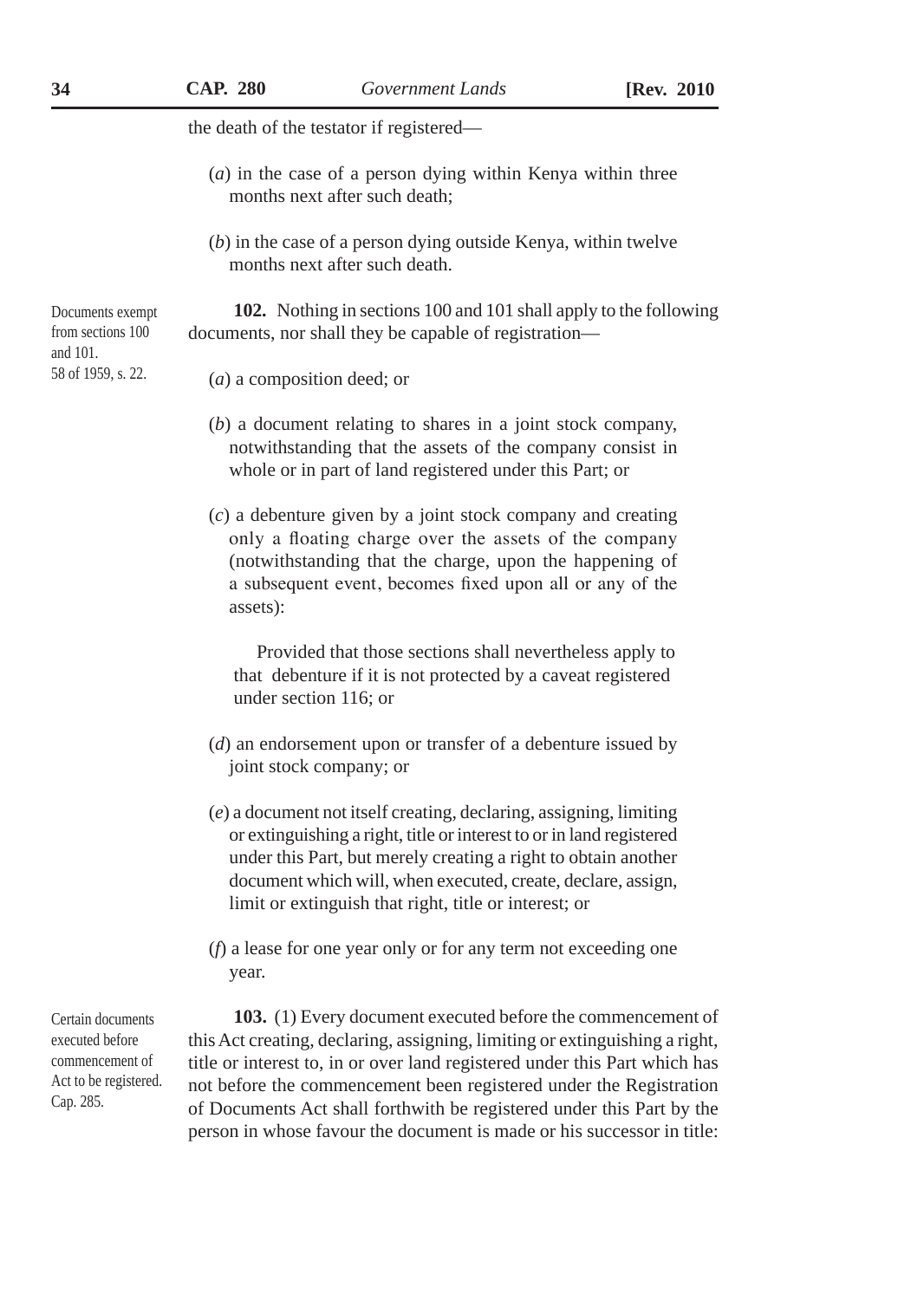**Rev. 2010]** *Government Lands* **CAP. 280 35**

Provided that, if the document is not presented for registration within the time prescribed for the registration of the document under the Registration of Documents Act, the person presenting the same for registration shall be liable to the payment of the fines prescribed in section 10 of that Act, and the Principal Registrar may impose the fine in his discretion and delay registration until the fine is paid.

(2) Every document as aforesaid if not registered within six months after the commencement of this Act shall be void against all parties claiming an adverse interest thereto by virtue of any subsequent document which has been duly registered, subject, however, to the like provisos as are set forth in section 101.

**104.** (1) Except as is hereinafter otherwise provided, every document presented for registration shall be accompanied by the prescribed form and fee, and shall be registered in the order of time in which it is presented for that purpose; and documents registered in respect of or affecting the same land shall be entitled to priority according to the date of registration, and not according to the date of each document itself.

(2) The registrar, upon registration of a document, shall file a photostatic copy in his office and deliver the original to the person entitled thereto, and so soon as registered every document shall, for the purposes of this Act, be deemed and be taken to be embodied in the register as part and parcel thereof.

(3) The time of presentation endorsed on the document in the registry shall be deemed to be the time of registration.

**105.** A person who acquires a right, title or interest in, to or over any land registered under this Part on the death or bankruptcy of any person or on the liquidation of any company, or under a certificate or order of, or on the sale by, the court, shall present for registration the document evidencing the right, title or interest.

**106.** A person in whose favour a judgment, decree or order has been pronounced, granted or made relating to or affecting any land registered under this Part may transmit to the registry a certified copy of the judgment, decree or order.

**107.** (1) No grant of probate or of letters of administration shall be admitted to registration in respect of the title to any land registered under this Part except upon production to the registrar of a certificate signed by or on behalf of the Estate Duty Commissioners constituted by the Estate Duty Act certifying that all estate duty payable under that Act in respect of the land as aforesaid upon the death of the person to

Priority given by registration not by execution. 58 of l959, s. 23.

Registration of mutations of title on death, etc. 58 of 1959, s. 24.

Judgments and orders of court may be registered. 58 of 1959, s. 25.

Refusal of registration in certain cases. 7 of 1955, s. 4, 58 of 1959, s. 26, 29 of 1967, 1st Sch., 39 of 1968, Sch., Cap. 257 (1948).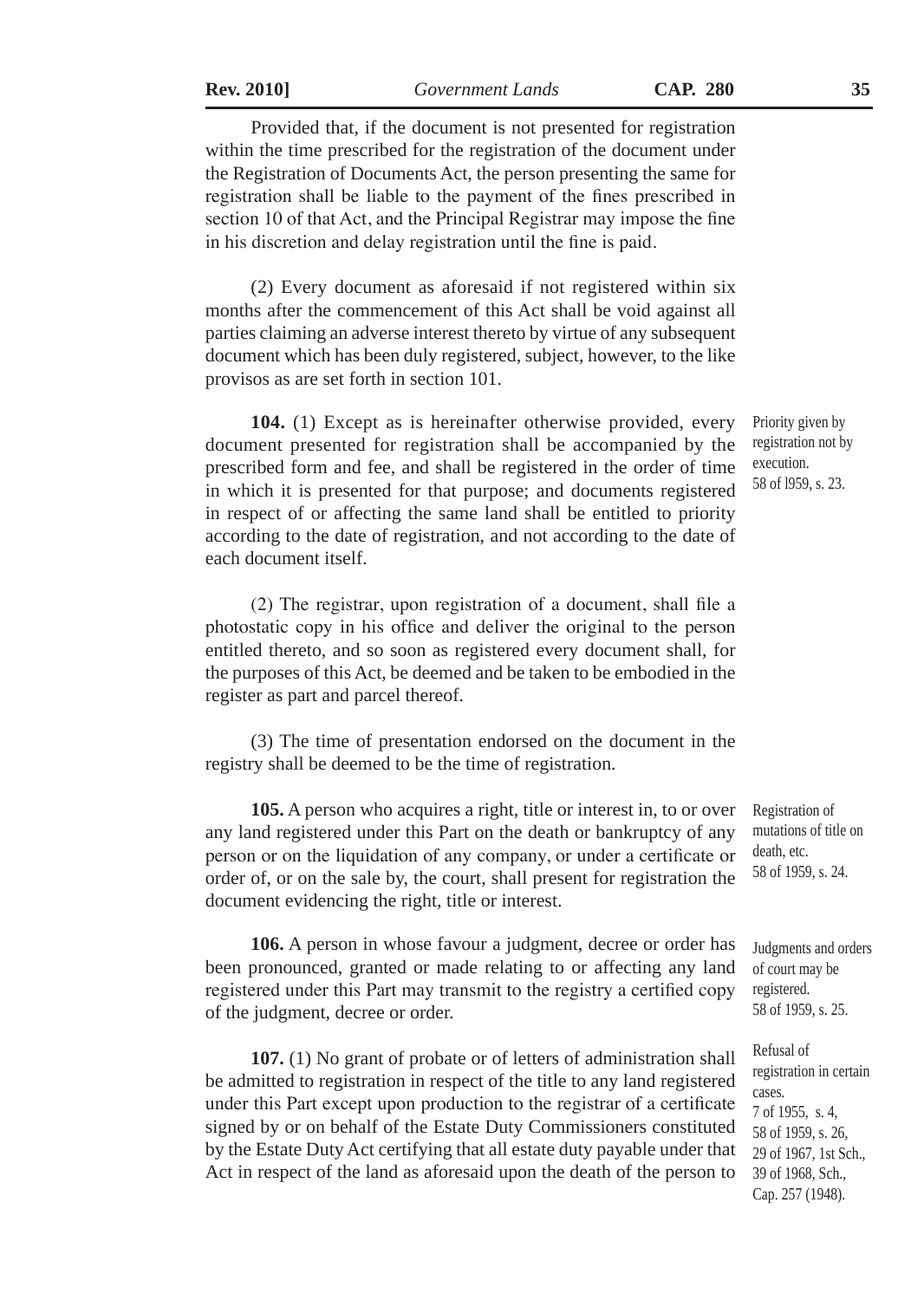whose will or estate the grant as relates has been paid in full, or that no estate duty is payable thereon.

(2) A registrar shall not register any document purporting to transfer any land registered under this Part, being land situated within the area of jurisdiction of a local authority, unless there is produced to the registrar the written statement mentioned in section 21 of the Rating Act and unless the statement is expressed to be available until the day upon which, or until a day not earlier than that upon which, the document was registered.

(3) A registrar shall not register any document purporting to transfer or create any interest in land, unless a certificate is produced to him certifying that no rent is owing to the Government in respect of the land, or that the land is freehold.

(4) A registrar may refuse to register any document which he considers unsuitable for photostatic copying.

(5) A registrar may refuse to register any document presented for registration under section 103 if the title of the person creating, declaring, assigning, limiting or extinguishing the right, title or interest is not evidenced by a registered document or memorandum or by some entry in the register.

**108**. Powers of attorney relating to or affecting land registered under this Part, and revocations of those powers, shall be registered in such manner as may be prescribed, and a registrar may refuse to register any document executed by an attorney whose authority has not been duly registered: Powers of attorney to be registered. 58 of 1959, s. 27.

> Provided that powers of attorney and revocations of those powers which have been duly registered under and in accordance with the Registration of Titles Act shall be deemed to have been registered under and for the purposes of this Act.

Registrar may call for proof and give notice to third parties. 58 of 1959, s. 28.

Cap. 281.

**109**. (1) Every registrar shall be entitled, if he sees fit so to do, to require any person applying for the registration of any document to prove its due execution, the identity of the property affected by the document or of the parties to it and in case of a copy, other than the copy of a judgment, decree or order of a court, the loss or destruction of the original; and, where he may have reason to apprehend that a fraud has been or is about to be committed on any person, he shall give notice to that person of the intended registration in order to prevent the same being effected to his prejudice.

Cap. 267. L.N. 218/1986.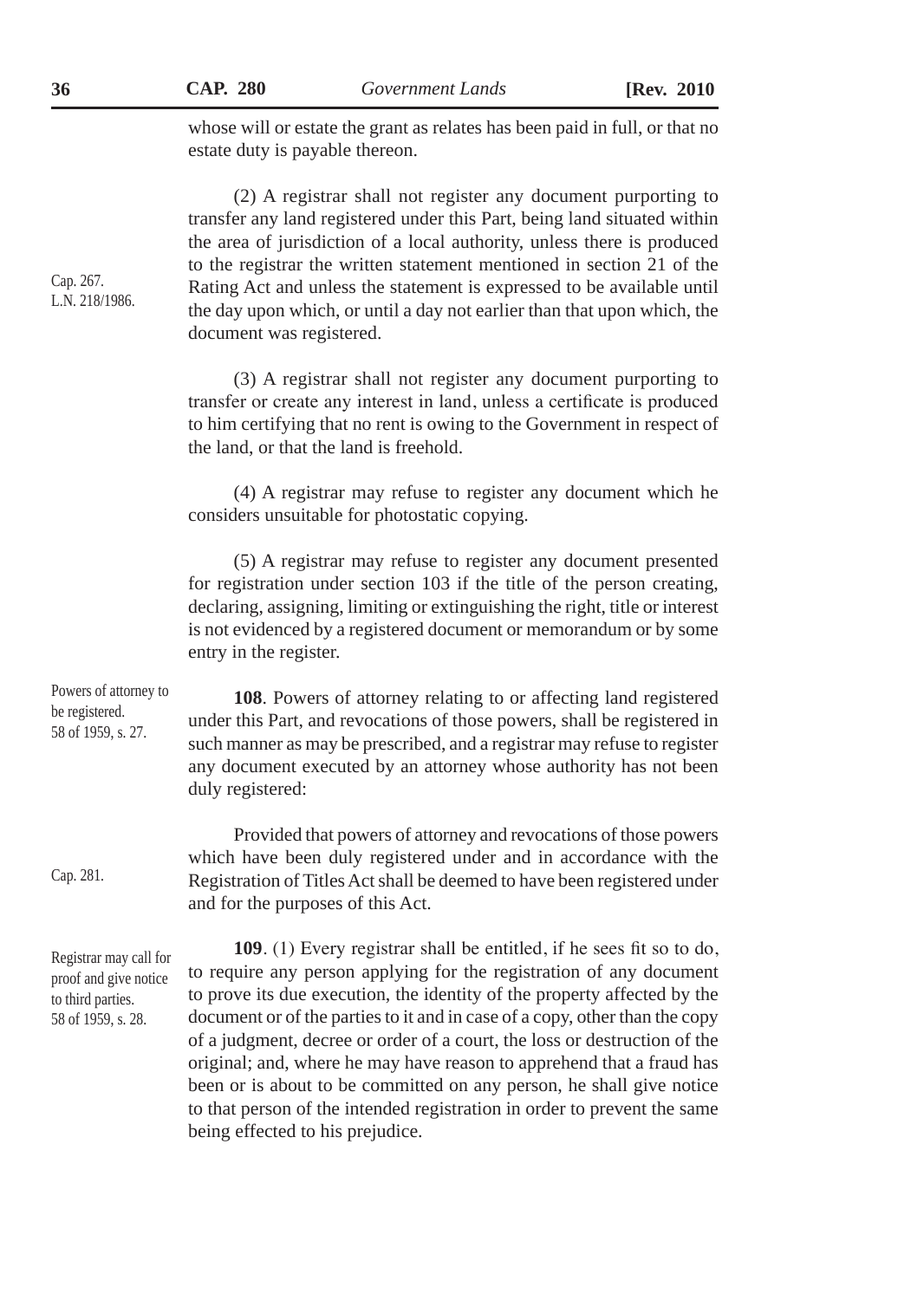(2) If the registrar is satisfied upon inquiry that the document was duly made, and, in the case of an authenticated copy, of the loss or destruction of the original, and as to the identity of the property or the parties, and that there is no reason to believe that a fraud has been or is about to be committed, he shall, subject to the other provisions of this Part, and the rules made under this Act, register the document, and the registration shall take effect from the time of presentation.

(3) If he is not satisfied, he shall refuse to register the document, and shall return the same unregistered, together with a statement of his reasons in writing.

**110.** (1) A document, other than a judgment, decree or order of a court, to which there is attached a map or plan which is not signed by the Director of Surveys shall not be accepted for registration.

(2) Whenever a registrar considers that in regard to any document presented for registration a description of the boundaries of any land, sufficiently clear and accurate to prevent confusion, cannot be obtained unless a plan is attached to the document, he may refuse to register the document until a plan of the land the subject of the document, signed by the Director of Surveys, is attached to the document, and presented for registration therewith:

Provided that—

- (i) in the case of the refusal, if the document is presented for registration together with a plan to the satisfaction of the registrar within such time as the registrar considers reasonable under the circumstances of the case, the document shall be deemed to have been registered at the time of presentation;
- (ii) an appeal shall lie against an order made by a registrar under this subsection to the Principal Registrar, and the Principal Registrar may reverse or alter the order; and, if the order of the Principal Registrar directs the document to be registered, the registrar shall obey the same; but if the Principal Registrar confirms the order of the registrar his decision thereon shall be final.

**111.** (1) Every document produced for registration shall contain embodied therein, or in a schedule annexed thereto, an accurate and clear description of the property affected thereby, and its boundaries, extent and situation, and either a reference to the volume and folio of the register in which the property has been previously registered or a

Description of land in documents. 39 of 1968, Sch.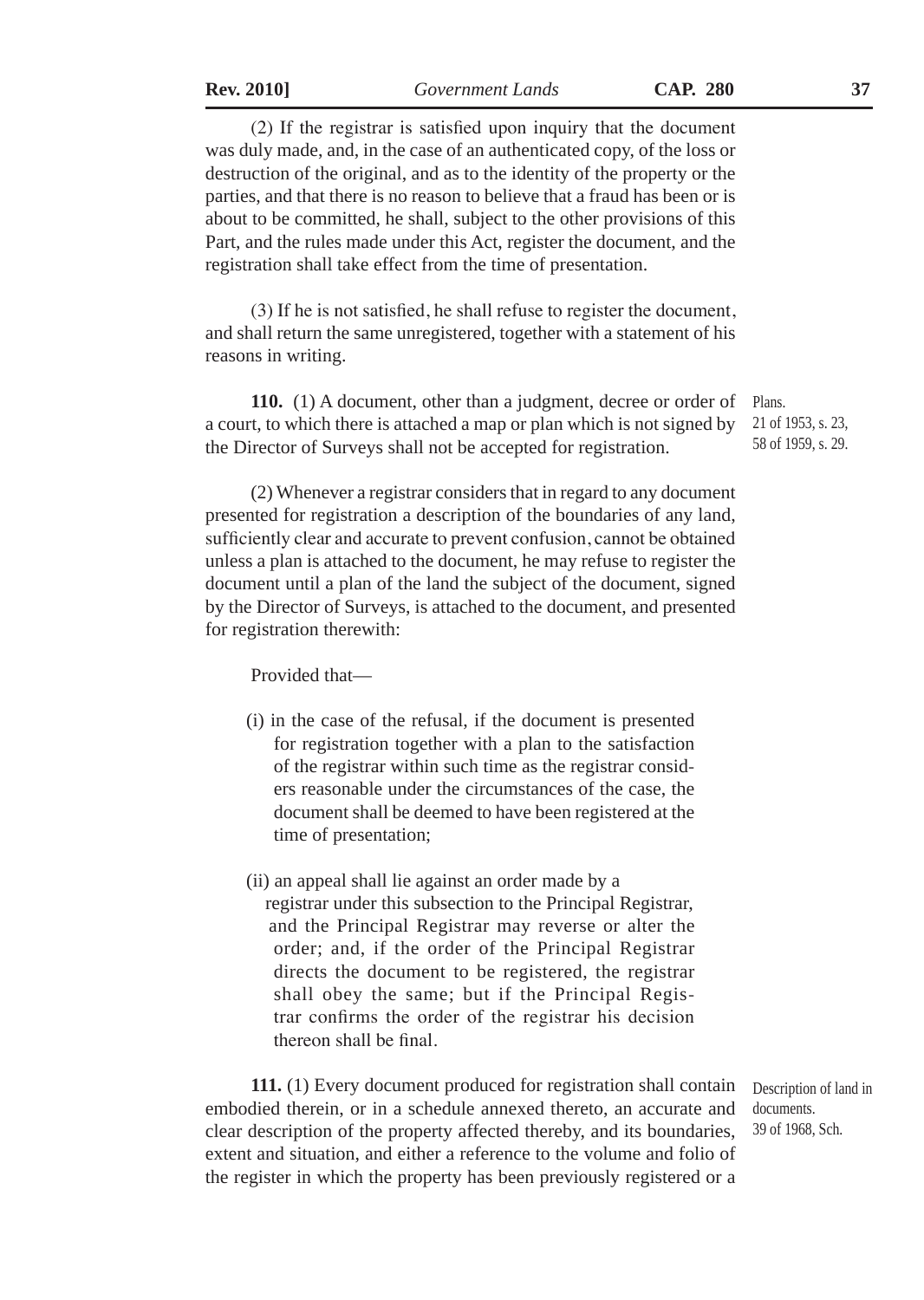reference to the conveyance, lease or licence from the Government relating to the land affected by the transaction.

(2) If the property consists of a divided portion of land, the property of the person alienating the same or any interest therein, the portion shall be clearly and accurately defined by its particular boundaries and extent, and accompanied by a plan signed by the Director of Surveys.

(3) If the property consists of an undivided share in immovable property, the proportion which the same bears to the entire property shall be stated, and a description of the property shall be given as required by subsection (1).

**112.** No document which does not state the particulars required by section 111 shall be admitted to registration, except with the sanction of the Principal Registrar upon the necessary particulars being supplied by affidavit by the person producing the document for registration, and on such other terms as the Principal Registrar may think expedient.

**113.** (1) An appeal shall lie against an order refusing to register any document from the registrar to the Principal Registrar, and the Principal Registrar may reverse or alter the order.

(2) Any person dissatisfied with the decision of the Principal Registrar on an appeal under subsection (1) may, except as otherwise provided in subsection (2) of section 110, appeal against the decision to the High Court within thirty days from the decision being communicated to him; and the registrar shall, in terms of the decision of the Principal Registrar, or, in case of an appeal being taken, of the High Court on appeal, register or refuse to register the document.

(3) If the Principal Registrar acting as a registrar refuses to register any document, any person dissatisfied with the order refusing to register the document may appeal against the order to the High Court within thirty days from the date of the order; and the Principal Registrar acting as a registrar, shall in the terms of the decision of the High Court on appeal, register or refuse to register the document.

When registration to take effect after successful appeal. 58 of 1959, s. 30, L.N. 559/1962.

**114.** (1) If the registration of the document is ordered by the Principal Registrar of the High Court to be made on condition of the payment of a fee for registration or other terms, then upon the compliance of the person seeking registration with such condition or terms the registrar shall register the document, and the same shall be deemed to have been registered on the date of the compliance.

(2) If the Principal Registrar or the High Court on appeal decides that the document should have been registered when originally tendered

Treatment of documents contravening section 111.

Appeal from order refusing registration.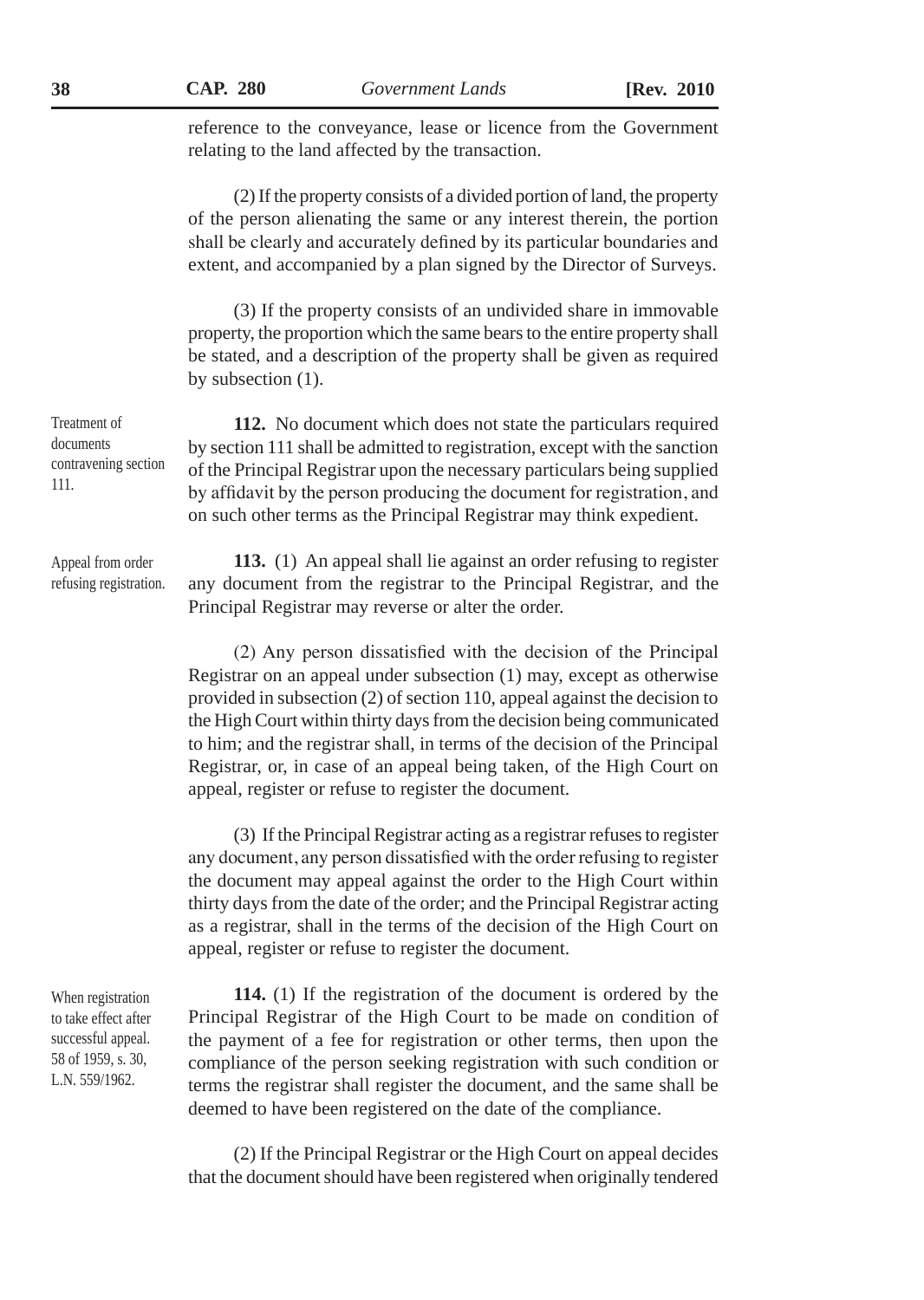|  | <b>Rev. 2010</b> |  |  |
|--|------------------|--|--|
|--|------------------|--|--|

to the registrar, the document shall, upon registration, be deemed to have been registered at the time of presentation.

**115.** If any document presented for registration is not written in English, the registrar shall refuse to register the same: Language of documents.

Provided that the registrar shall register any document not written in English presented for registration under section 103.

**116.** (1) Any person claiming the right, whether contractual or otherwise, to obtain an interest in any land, that is to say, some defined interest in the land capable of creation by an instrument registrable under this Act, and any person in whose favour a debenture has been executed by a company within the meaning of the Companies Act, or by a company to which Part X of that Act applies, (hereinafter called the caveator) may lodge a caveat with the registrar forbidding the registration of any document affecting the land either absolutely or unless the transaction is expressed to be subject to the claim of the caveator as may be required in the caveat, or to any conditions conformable to law expressed therein.

(1A) For the prevention of any fraud or improper dealing or for any other sufficient cause, the Registrar may lodge a caveat, which shall be in the prescribed form forbidding the registration of any document affecting the land the subject thereof absolutely and shall lodge a nonabsolute caveat over any property in respect of which he is informed by the National Museums of Kenya that a declaration by the Minister under the National Museums and Heritage Act has been applied for, or is about to be gazetted or has been gazetted affecting the property in question; and upon gazettement the caveat takes effect as a charge over the land.

(2) A caveat lodged under subsection (1) shall be in the prescribed form and shall be verified by the oath of the caveator or his agent, and shall contain an address in Kenya at which notices may be served. Form of caveat.

(3) Upon the receipt of a caveat, the registrar shall make a memorandum thereon of the date and hour of the receipt thereof, and shall enter a memorandum thereof in the register, and shall forthwith send a notice of the caveat, by post or otherwise, to the person against whose title the caveat has been lodged (hereinafter called the caveatee). Notice to caveatee.

(4) So long as any caveat remains in force prohibiting the transfer or other dealing with land, the registrar shall not, unless the caveator consents or (if the caveat does not forbid registration absolutely) the transaction is expressed to be made subject to the claim of the caveator or to any conditions expressed in the caveat, enter in the register any Effect of caveat.

Caveats. 58 of 1959, s. 31, 21 of 1990, Sch, 6 of 2006, s. 78. Cap. 486.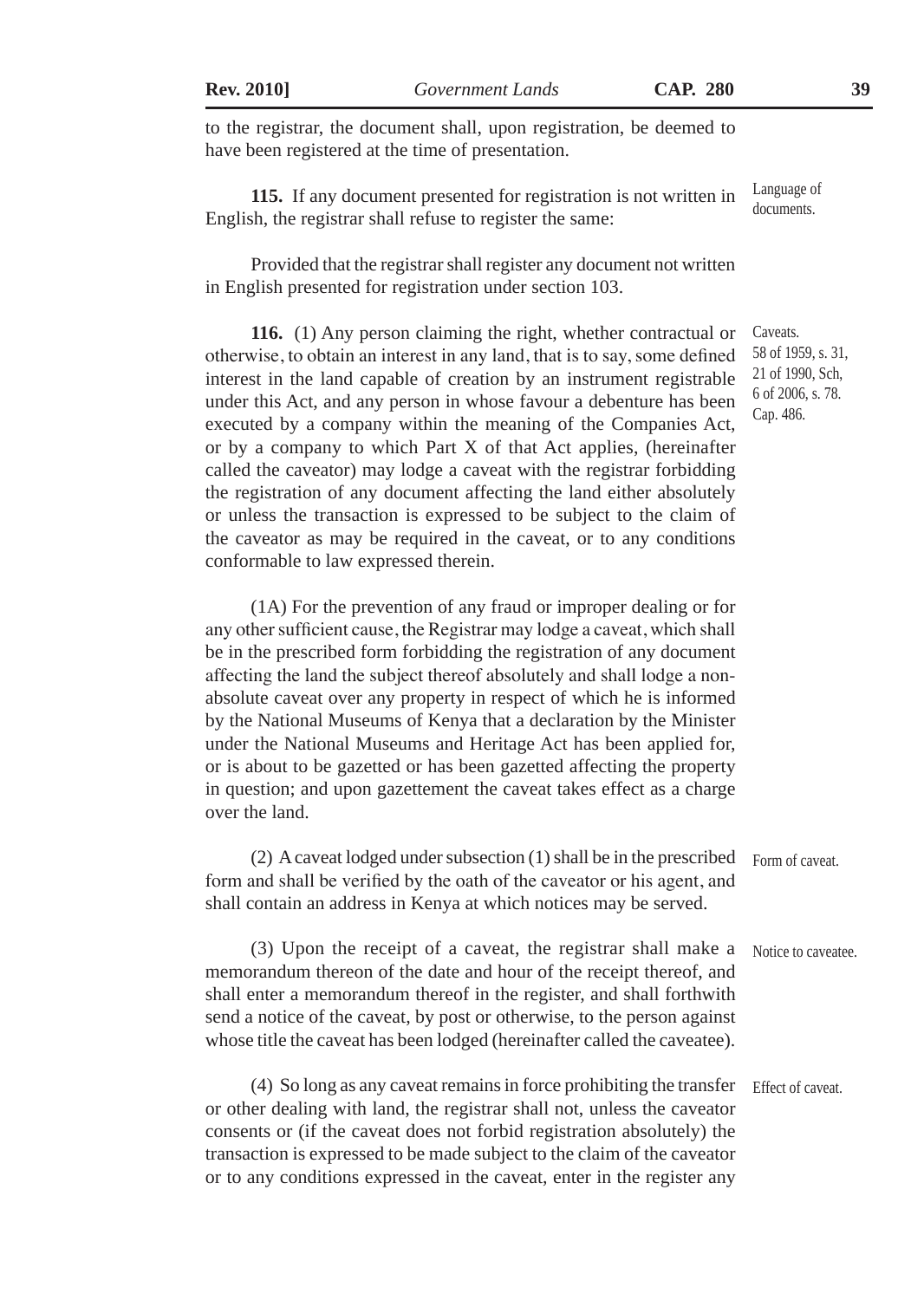|  | CAP. |  | <b>280</b> |
|--|------|--|------------|
|--|------|--|------------|

**40 CAP. 280** *Government Lands* **[Rev. 2010**

memorandum of transfer or other instrument purporting to transfer or otherwise deal with or affect the land in respect to which the caveat is lodged.

(5) The proprietor or other person claiming land may, by summons, call upon the caveator to attend before the court to show cause why the caveat should not be withdrawn, and it shall be lawful for the court, upon proof that the caveator has been summoned, and upon such evidence as the court may require, to make such order in the premises, either *ex parte* or otherwise, as to the court seems fit; and, where a question of right or title requires to be determined, the proceedings shall be as nearly as possible in conformity with the rules of court in relation to civil causes. Opposing caveat.

(6) Except in the case of a caveat lodged by the registrar, the caveatee may make application in writing to the registrar to remove the caveat, and thereupon, and upon payment of the prescribed fee, the registrar shall give forty-five days' notice in writing to the caveator requiring that the caveat be withdrawn, and, after the expiration of the notice, the registrar shall remove the caveat from the register by entering a memorandum that the caveat is discharged, unless he has been previously served with an order of the court extending the time as herein provided. Removal of caveat. L.N. 218/1986.

(7) The caveatee shall in an application under subsection (6) give an address in Kenya at which notices and proceedings may be served. Caveatee to give address.

(8) The caveator may, either before or after receiving such notice from the registrar, apply by summons to the court for an order to extend the time beyond the twenty-eight days mentioned in the notice, and the summons may be served at the address given in the application of the caveatee, and it shall be lawful for the court, upon proof that the caveatee has been summoned and upon such evidence as the court may require, to make such order in the premises, either *ex parte* or otherwise, as the court thinks fit. Extension of time to caveator.

(9) The caveator may, by notice in writing to the registrar, withdraw his caveat at any time, but the withdrawal shall not prejudice the power of the court to make an order as to payment by the caveator of the costs of the caveatee incurred before the receipt by the caveatee of notice in writing of the withdrawal of the caveat. Withdrawal of caveat.

(10) An entry shall be made by the registrar in the register of the withdrawal, lapse or removal of any caveat or of any order made by the court. Registration of withdrawal.

(11) It shall not be lawful for the same person or for anyone on his behalf to lodge a further caveat in relation to the same matter and against the same title. No second caveat relating to same matter.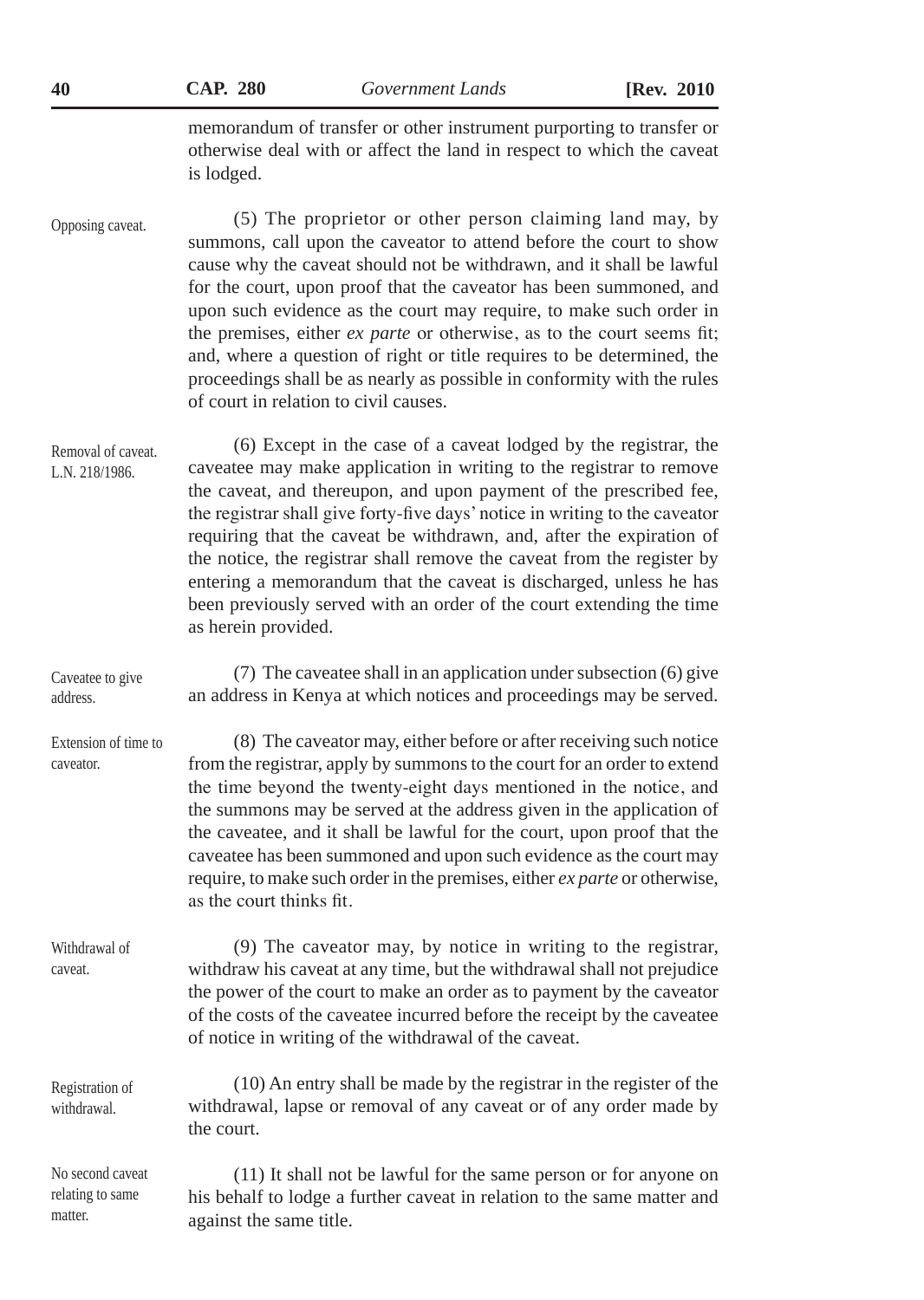(12) Any person, other than the registrar, lodging or continuing any caveat wrongfully and without reasonable cause shall be liable to make compensation to any person who may have sustained damage thereby. Compensation for

**117.** No document shall be registered unless the fee prescribed has been paid and, if the document is one which is liable to stamp duty, the document is duly and sufficiently stamped.

**118.** (1) Except as may be otherwise prescribed, the registrar shall cause a photostatic copy to be filed of every document accepted for registration, and in the case of a document within the proviso to section 115 also of the translation, and shall also enter an abstract or note of the document in such part of the volume of the register as relates to the land affected by such document.

(2) Every photostatic copy shall bear the number of the volume and folio in which the same is registered and the date of registration.

**119.** The registrar shall, immediately after registration, make and sign an endorsement thereof in the prescribed form on the document registered, and the filed photostatic copy thereof, and deliver the original to the person who presented it for registration, or his agent or representative.

**120.** The registrar may, upon such evidence as appears to him sufficient, subject to any rules made under this Act, correct errors and supply omissions in the register or in any entry therein, and may call in any outstanding instrument for that purpose.

**121.** (1) The registrar may at any time, after such inquiry and notices, if any, as he may consider proper, and upon production of such evidence as may be prescribed or as he may deem necessary, withdraw from the register by cancellation or otherwise any document or entry which he is satisfied has determined or ceased or been discharged, or for any other reason no longer affects or relates to land registered under this Part.

(2) The registrar may also direct the destruction of any document in his possession or custody which has become altogether superseded by any entry in the register, or has ceased to have any effect.

**122**. For the purpose of inquiries under this Act, the Principal Registrar and any registrar shall have power to cite and examine witnesses upon oath or affirmation, and to call for the production of any document material to the inquiry from the person having custody of the document.

Cancellation of determined entries and destruction of documents. 58 of 1959, s. 33.

wrongful caveat.

Fee and stamp duty to be paid before registration.

Registration, how effected. 58 of 1959, s. 32.

Document when registered to be endorsed by registrar. 58 of 1959, s. 32.

Errors in register may be corrected.

Power of registrar to hold inquiry.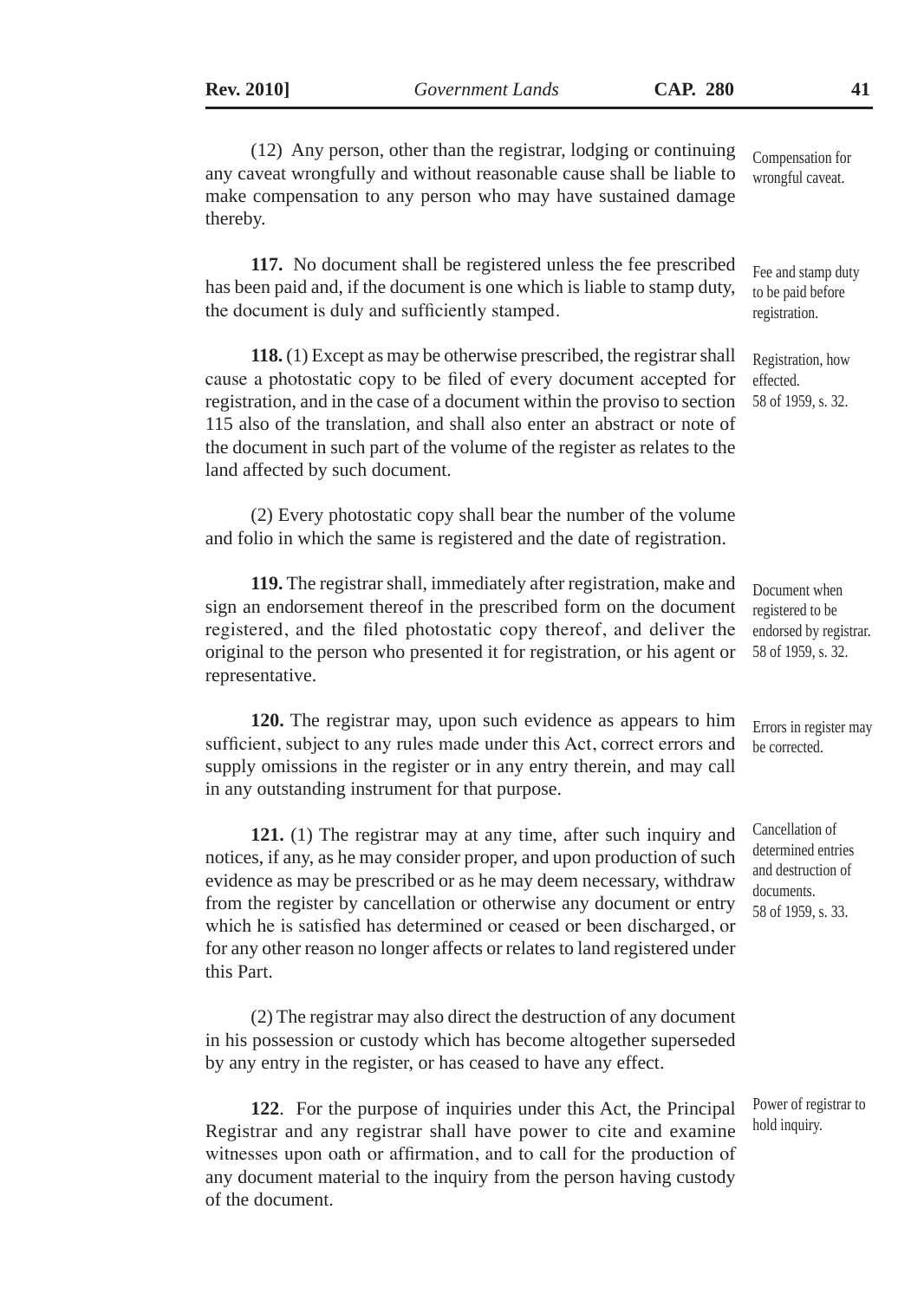Documents Act.

| Appeals to High<br>Court.<br>27 of 1961, Sch.                               | 123. Every appeal to the High Court under this Part shall be dealt<br>with and disposed of in such manner as the Chief Justice shall, by rules<br>of court, prescribe.                                                                                                                 |
|-----------------------------------------------------------------------------|----------------------------------------------------------------------------------------------------------------------------------------------------------------------------------------------------------------------------------------------------------------------------------------|
| Certified copy of<br>Government grants,<br>etc., admissible in<br>evidence. | 124. (1) A copy of any conveyance, lease or licence from the<br>Government registered in the registry, certified to be a true copy under<br>the hand of a registrar, shall be admissible in evidence of its contents<br>in all courts.                                                 |
|                                                                             | (2) In the event of the loss or destruction of any document<br>registered under this Part, a copy certified under the hand of a registrar<br>shall be admissible in evidence as to its contents in all courts.                                                                         |
| Certified copy of<br>entry in register to be<br>evidence.                   | 125. Every certified copy of any entry in the register, purporting<br>to be signed by a registrar, shall be receivable in evidence in any case<br>without further or other proof thereof, unless it is alleged to be a forgery.                                                        |
| Registrar not to be<br>liable for anything<br>done in good<br>faith.        | 126. A registrar or a person acting under his orders shall not be<br>liable to any action, suit or proceeding for or in respect of any matter<br>done or omitted to be done in good faith under this Act.                                                                              |
| Searches.<br>58 of 1959, s. 34.                                             | 127. Any person desiring information may apply either—                                                                                                                                                                                                                                 |
|                                                                             | $(a)$ in person at the registry and, on completion of the prescribed<br>form and on payment of the prescribed fee, may inspect the<br>register relating to the title of documents mentioned in the<br>form; or                                                                         |
|                                                                             | $(b)$ by post on the prescribed form and on payment of the<br>prescribed fee, and the registrar shall then complete and<br>return to the applicant a postal search certificate limited to<br>the matters mentioned in the form.                                                        |
| Fees.                                                                       | 128. (1) Nothing in this Act contained shall make it obligatory<br>on a registrar to do any act or permit any act to be done in respect of<br>which a fee is prescribed, except on payment of the fee.                                                                                 |
|                                                                             | (2) The Principal Registrar may, in special cases and with the<br>consent of the President, remit or reduce any of the prescribed fees.                                                                                                                                                |
| Application of<br>Cap. 285.                                                 | 129. The Registration of Documents Act shall not apply to any<br>document registrable under this Part; but if any document relates both<br>to land registered under this Part and to other land, the document<br>shall be registered under this Act and also under the Registration of |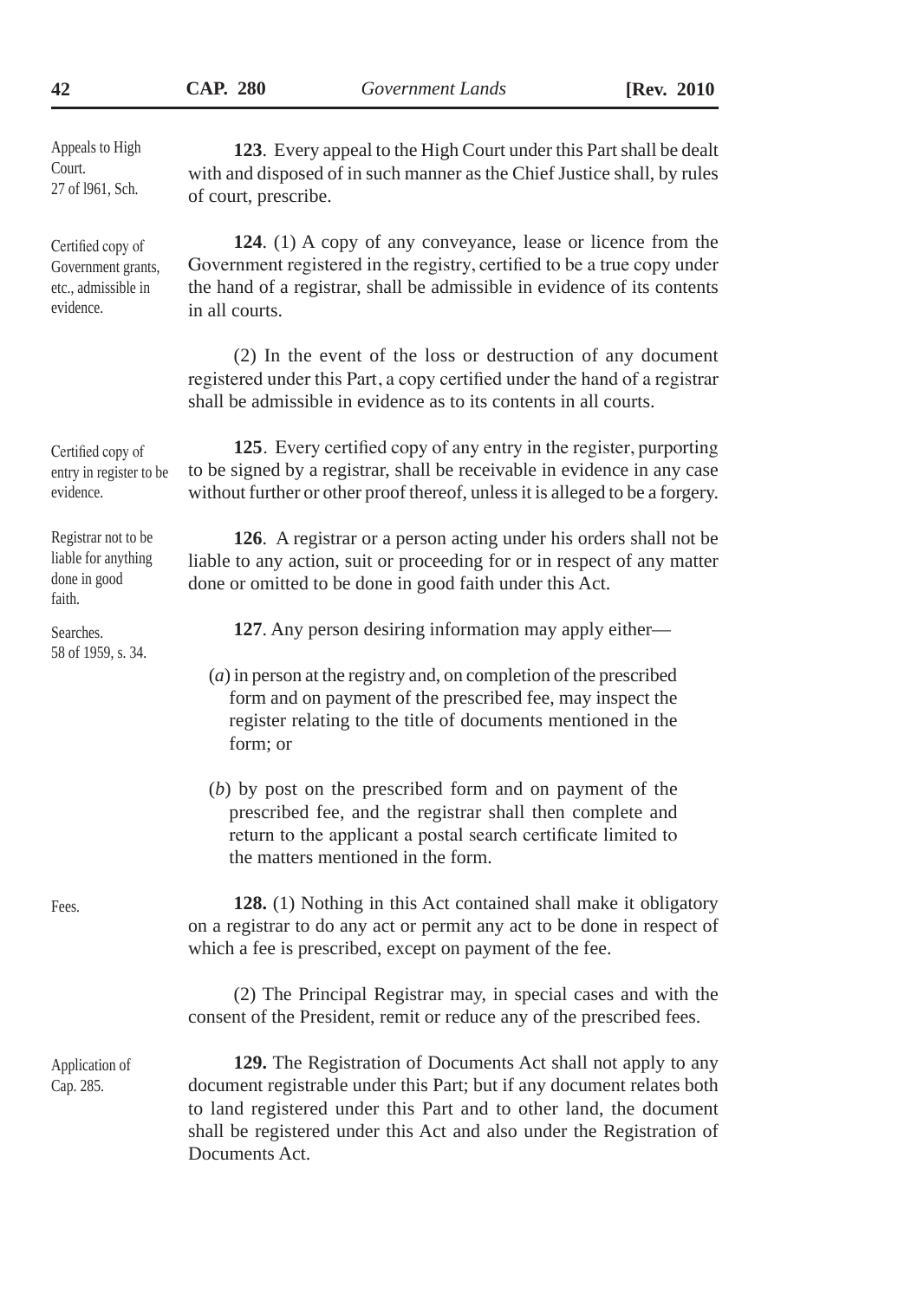# Part XI—Miscellaneous Provisions

#### (1) *Legal Procedure, Etc.*

**130.** (1) When any person without right, title or licence, or whose right, title or licence has expired or been forfeited or cancelled, is in occupation of unalienated Government land, the Commissioner or some person appointed by him in writing may enter a suit in any court of competent jurisdiction to recover possession thereof.

(2) If on the hearing of a plaint under this section the defendant does not appear, or appears but fails to establish to himself an absolute right or title to the possession of the land, the court shall order that possession of the land sought to be recovered be given by the defendant, either forthwith or on or before such a day as the court thinks fit to name, and that the defendant do pay the costs; or, if it is shown, by or on behalf of the plaintiff to the satisfaction of the court hearing the plaint, that the title under which the defendant claims has, as between himself and the Republic of Kenya, expired or been forfeited or cancelled, the court shall declare the title to be extinguished, and may order that possession of the land sought to be recovered be given by the defendant to the plaintiff, either forthwith or on or before such a day as the court thinks fit to name, and that the defendant do pay the costs.

**131.** In any action, suit or proceedings against any person for or in respect of any alleged unlawful occupation of, use of or trespass upon any unalienated Government land, the proof that the occupation or use in question was authorized by the provisions of this Act, or of any other Act or law, or of any order, regulation or rule made in pursuance thereof, shall lie on the defendant, and in every such action, suit or proceeding and in any action by or against the Government in which title to land is in issue the averment that any land in question is unalienated Government land shall be sufficient without proof of such fact, unless the defendant proves the contrary, and all maps, plans, licences, certificates and copies certified as true under the hand of the Commissioner or the Director of Surveys shall be sufficient evidence of their contents without production of original records, and without the personal attendance of such officers, or proof of their signatures.

**132.** In any action, suit or proceeding to which the Government is a party, no right or title to the possession of land within such parts of Kenya as are at the commencement of this Act within the former Protectorate, claimed under and in accordance with Mohammedan law, shall be recognized as against the Government unless the person claiming such right or title not only establishes in himself such right or title but also proves to the satisfaction of the court that he or some predecessor in title was in possession or was entitled to possession of the land before the 14th December, 1895.

Government lands in unlawful occupation. 39 of 1968, Sch.

Recovery of

Evidence in proceedings under Part. 21 of 1953, s. 24, 39 of 1968, Sch.

As to title claimed under Mohammedan law. 39 of 1968, Sch.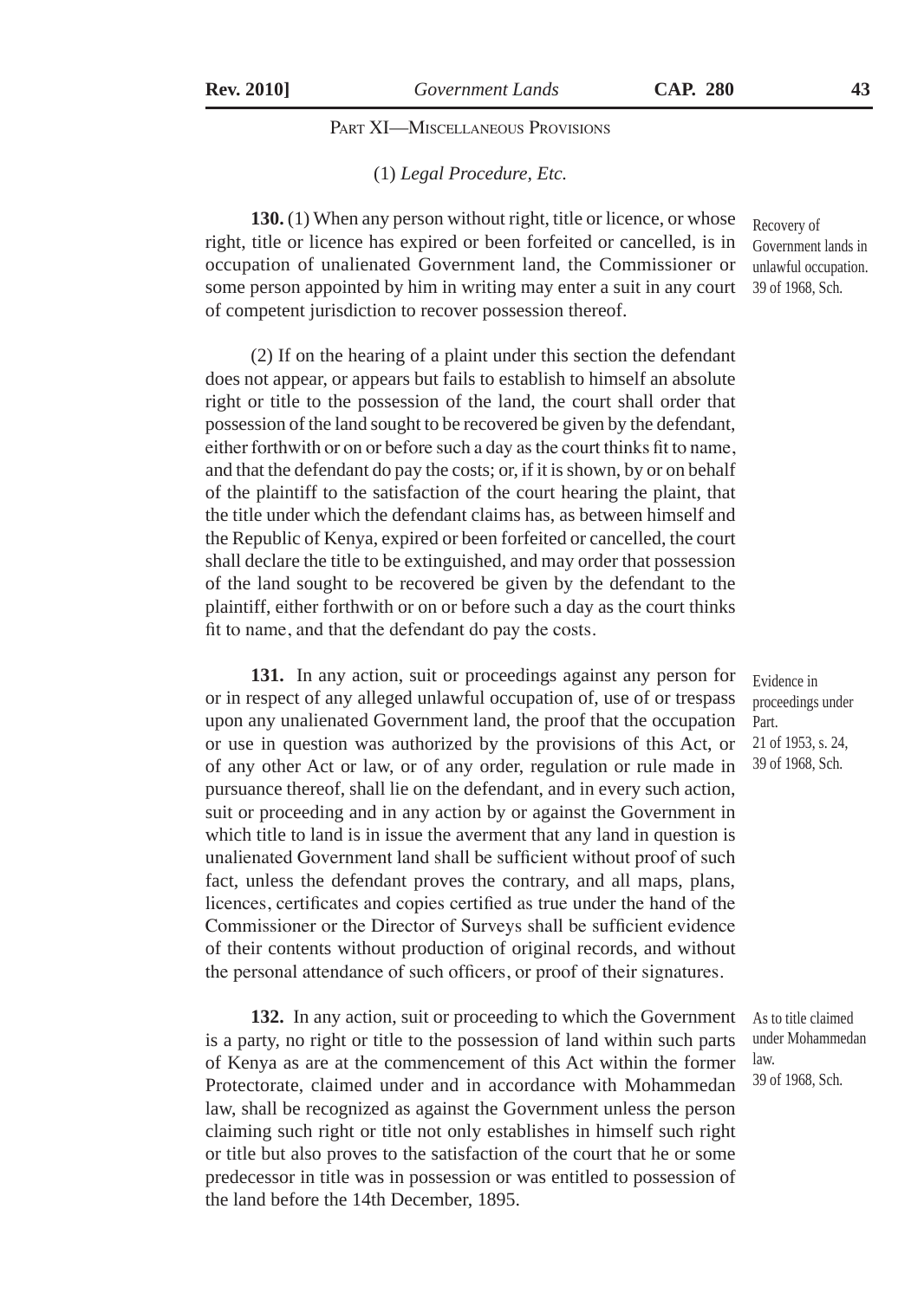**133** to **135**. (*Repealed by* 21 *of* 1968*, s.* 46*.*)

Institution and conduct of actions. 21 of 1968, s. 46.

**136.** (1) All actions, unless brought on behalf of the Government, for anything done under this Act shall be commenced within one year after the cause of action arose and not afterwards.

(2) Notice in writing of the action, and the cause thereof, shall be given to the defendant one month at least before the commencement of the action.

(3) In every action, the defendant may plead the general issue, and give this Act and the special matter in evidence at the trial to be had thereupon.

(4) No plaintiff shall recover in the action if tender of sufficient amends has been made before action brought, or if a sufficient sum of money has been paid into court by or on behalf of the defendant after action brought, together with the costs incurred up to that time.

**137.** A notice served personally on the person to be served or sent by registered letter to his last known address, or published once in the Gazette, shall be deemed to be good service for the purposes of this Act. Service of notice. 49 of 1960, s. 14.

### (2) *Prohibitions and Offences*

**138.** Every person who directly or indirectly offers or proposes to accept or receive money or other valuable consideration as an inducement to abstain from bidding or competing as a purchaser or intending purchaser of Government land, or of any lease or licence of such land, advertised for sale by public auction, and whether or not the land or the lease or licence is actually put up for sale, shall be guilty of an offence and liable to imprisonment for a term not exceeding twelve months or to a fine not exceeding six thousand shillings. abstain from bidding

Actual receipt of money therefor an offence.

Offering money to

an offence.

Penalty for false declaration.

**139.** Every person who actually receives money or other valuable consideration for abstaining from bidding for or competing for the purchase of Government land or of a lease or licence of such land which has been advertised for sale by auction, and whether or not the land or the lease or licence is actually put up for sale, shall be guilty of an offence and liable to imprisonment for a term not exceeding two years or to a fine not exceeding fifteen thousand shillings.

**140.** Any person who, in any declaration made or subscribed under or for any purpose of this Act, makes any statement which is false and which he either knows or believes to be false or does not believe to be true, touching any point material to the object for which the declaration is made, used or required, shall be guilty of an offence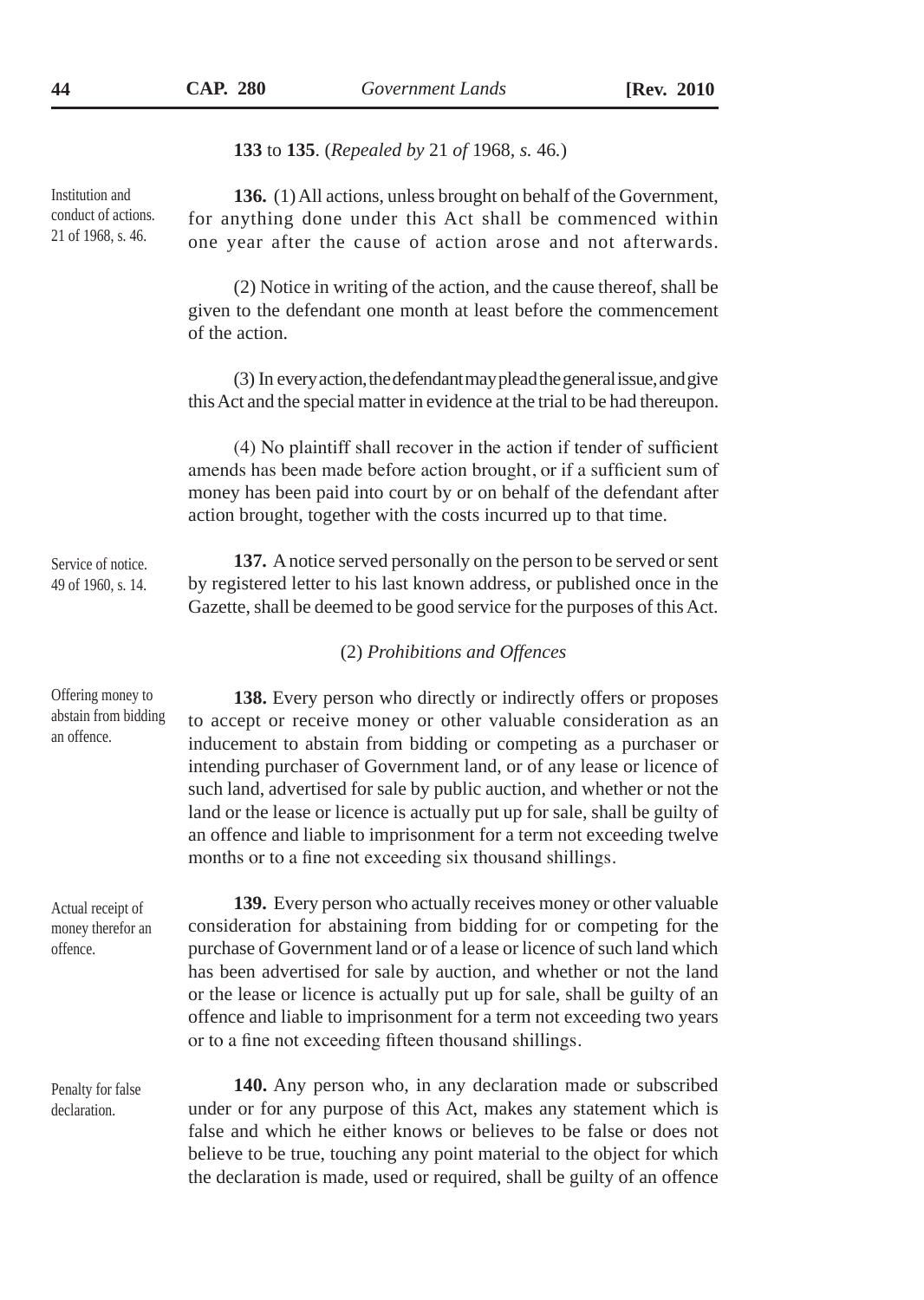and liable to imprisonment for a term not exceeding three years or to a fine not exceeding six thousand shillings or to both.

**141.** (1) The Commissioner, or any person authorized by him in writing in that behalf, may at all reasonable times and after giving reasonable notice (save as hereinafter provided) enter with any necessary assistants, servants, conveyances and appliances upon any land or premises sold, leased or occupied under licence, and may do all such acts thereon as are necessary or incidental to the exercise of the powers or the performance of the duties granted or imposed by this Act, or as may be prescribed in any grant under this Act or the Crown Lands Ordinance, 1902:

Provided that a valuer or land ranger duly appointed and authorized under section 5 entering such land or premises between sunrise and sunset shall not be required to give such notice, but shall, if required by the owner or occupier thereof, produce and show the authority under which he claims to enter or has entered such land or premises.

(2) Whenever the exercise or performance of the powers or duties referred to in subsection (1) renders it necessary or desirable so to do, the Commissioner or his duly authorized officers shall be empowered together with his or their other assistants, servants, conveyances and appliances as aforesaid to go upon and encamp on any uncultivated site, not being within one quarter of a mile of a dwelling house, on or in the vicinity of the land or premises in respect of which the powers or duties are being exercised or performed, and shall be allowed access with their servants to the nearest available source of potable water.

(3) A person who wilfully obstructs, interferes with or impedes any officer or person in the exercise of his powers under this section, or in the performance of his duties, shall be guilty of an offence and liable to a fine not exceeding one thousand shillings or to imprisonment for a term not exceeding three months or to both.

**142.** A person who unlawfully occupies unalienated Government land, in any manner whatsoever, shall be guilty of an offence and liable to a fine not exceeding one thousand five hundred shillings.

Penalty for unauthorized occupation of unalienated Government land. 39 of 1968, Sch.

No rubbish to be deposited on unalienated Government land. 58 of 1959, s. 35, 39 of 1968, Sch.

**143.** A person who, without the authority of the Commissioner, deposits or causes to be deposited upon unalienated Government land any rubbish, refuse, offal, manure, earth or any matter whatsoever, whether rubbish or otherwise, shall be guilty of an offence and liable to a fine not exceeding three thousand shillings, and all expenses incurred in

Power to enter land in execution of duty. 21 of 1953, s. 25.

21 of 1902.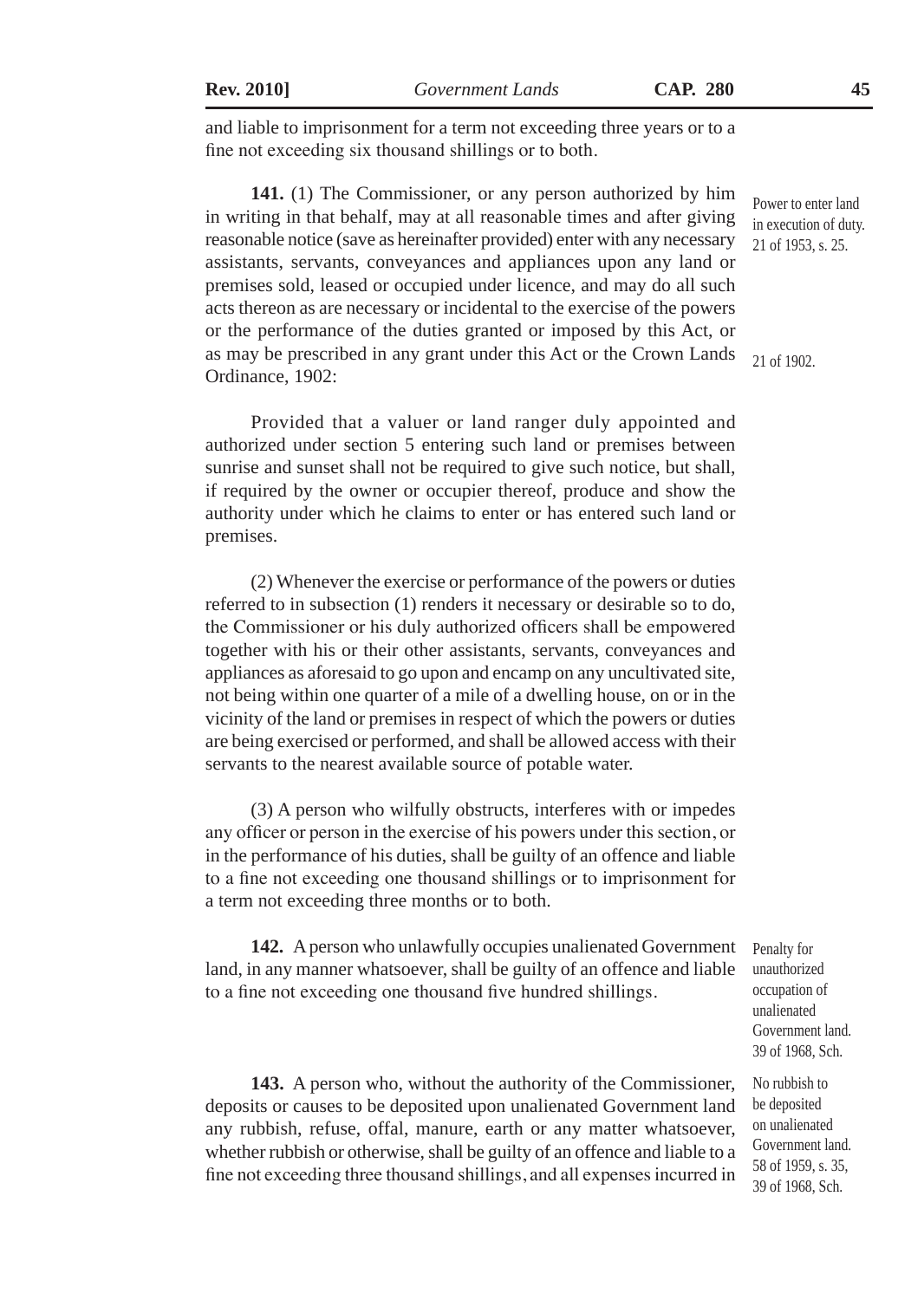| 46                                                                      | <b>CAP. 280</b>                                                                                                                                                                                                                                                                                                                                                                                                                                                                                                                                                                                                                                               | Government Lands                                                                                                                                                                                                                                           | [Rev. 2010] |  |
|-------------------------------------------------------------------------|---------------------------------------------------------------------------------------------------------------------------------------------------------------------------------------------------------------------------------------------------------------------------------------------------------------------------------------------------------------------------------------------------------------------------------------------------------------------------------------------------------------------------------------------------------------------------------------------------------------------------------------------------------------|------------------------------------------------------------------------------------------------------------------------------------------------------------------------------------------------------------------------------------------------------------|-------------|--|
|                                                                         |                                                                                                                                                                                                                                                                                                                                                                                                                                                                                                                                                                                                                                                               | the removal of such matter may be recovered from that person as a civil<br>debt recoverable summarily upon the complaint of the Commissioner.                                                                                                              |             |  |
| Penalty for<br>obstructing roads and<br>ways.<br>39 of 1968, Sch.       | 144. A person who, by materials of any kind, wilfully obstructs<br>a road, street, highway or waterway on Government land, except by<br>gates approved by the Minister, so as to hinder the free passage of any<br>person, carriage or vessel thereon, shall be guilty of an offence and<br>liable to a fine not exceeding three thousand shillings, in addition to<br>the expense of removal, and it shall be lawful for a magistrate, land<br>ranger, police officer or person authorized in writing by any magistrate<br>without a warrant forthwith summarily to remove and prevent every<br>such obstruction, at the cost of the party causing the same. |                                                                                                                                                                                                                                                            |             |  |
| Purchaser or lessee<br>not to impound stock<br>unless land fenced.      | 145. No purchaser or lessee of Government land, and no<br>person occupying Government land under a licence or agreement<br>to purchase, shall impound any stock trespassing upon the land,<br>unless the land or the portion thereof trespassed upon was, at the date<br>of the trespass, enclosed with a fence reasonably sufficient to keep<br>out stock; but nothing in this section shall apply to any trespass<br>knowingly or wilfully caused by the owner or person in charge of<br>stock, or shall be deemed to affect or limit the provisions of the Animal                                                                                          |                                                                                                                                                                                                                                                            |             |  |
| Cap. 364.                                                               | Diseases Act.                                                                                                                                                                                                                                                                                                                                                                                                                                                                                                                                                                                                                                                 |                                                                                                                                                                                                                                                            |             |  |
|                                                                         | (3) Compensation and Arbitration                                                                                                                                                                                                                                                                                                                                                                                                                                                                                                                                                                                                                              |                                                                                                                                                                                                                                                            |             |  |
| Compensation and<br>arbitration.                                        | 146. All claims for compensation in respect of any matter arising<br>under this Act or any Act repealed by this Act shall, unless the sum to be<br>paid is agreed upon between the person claiming and the Commissioner,<br>be referred to arbitration.                                                                                                                                                                                                                                                                                                                                                                                                       |                                                                                                                                                                                                                                                            |             |  |
| Procedure in<br>arbitration.<br>49 of 1960, s. 15,<br>4 of 1999, s. 64. | 147. (1) Where it is provided by this Act or otherwise agreed<br>that any dispute arising under this Act shall be referred to arbitration,<br>then the reference shall be to the Land Arbitration Tribunal hereinafter<br>established.                                                                                                                                                                                                                                                                                                                                                                                                                        |                                                                                                                                                                                                                                                            |             |  |
|                                                                         | the Minister as follows-                                                                                                                                                                                                                                                                                                                                                                                                                                                                                                                                                                                                                                      | (2) There shall be established a tribunal to be known as the Land<br>Arbitration Tribunal which shall consist of five members appointed by                                                                                                                 |             |  |
|                                                                         |                                                                                                                                                                                                                                                                                                                                                                                                                                                                                                                                                                                                                                                               | $(a)$ a chairman who shall be an advocate of the High Court of<br>Kenya of not less than 15 years standing, appointed by the<br>Minister from a list of not more than ten nominees proposed<br>by the Law Society of Kenya at the request of the Minister: |             |  |

(*b*) two persons one of whom shall be a valuer registered under the Valuers Act (Cap. 532) and the other an estate agent registered under the Estate Agents Act (Cap.533), of not less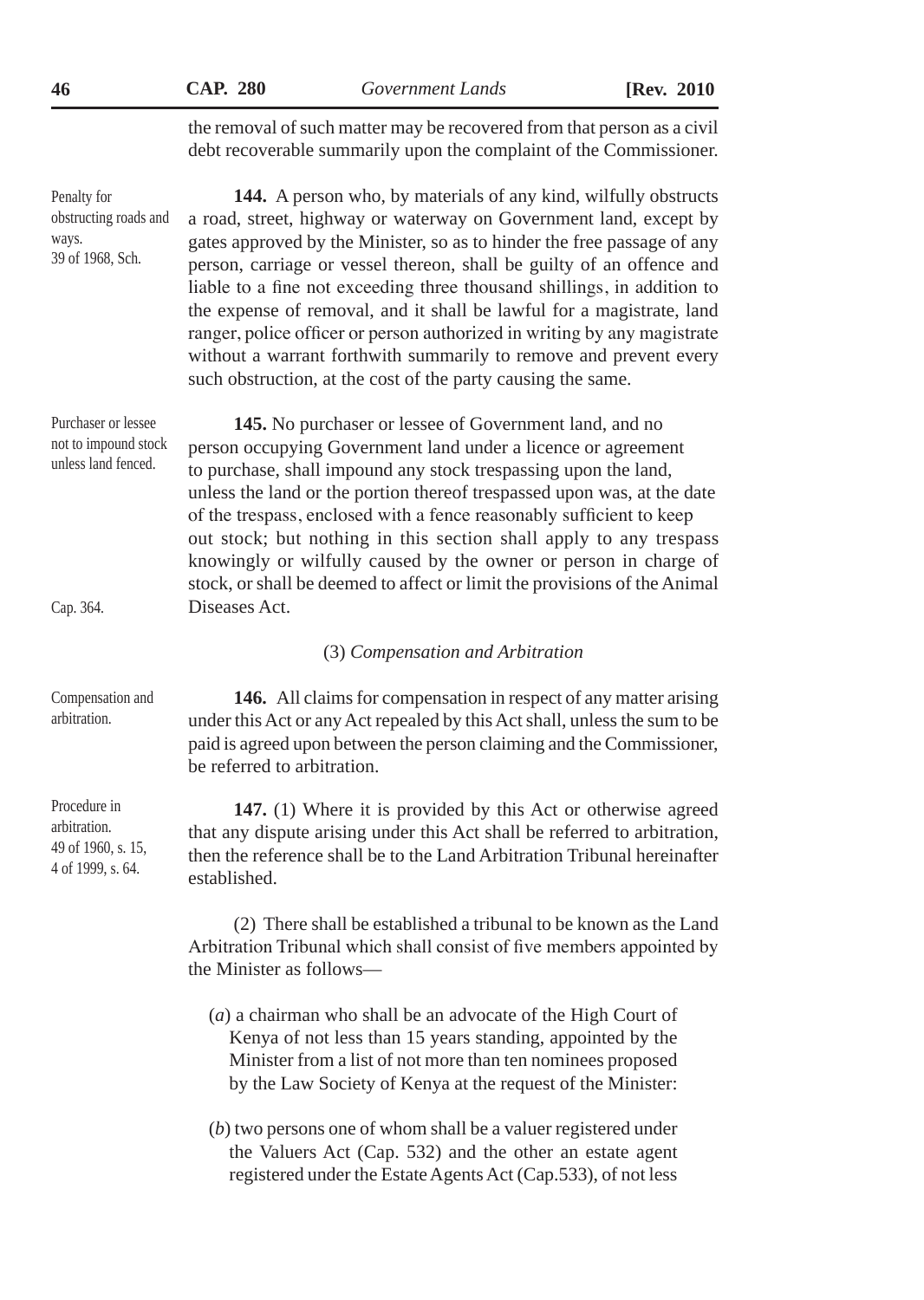than ten years standing.

- (*c*) two persons who shall be prominent businessmen of not less than twelve years standing; and
- (*d*) one person who shall be a prominent farmer of not less than 12 years standing.

(3) Each of the persons specified in the foregoing under paragraphs (*b*), (c) and (d) of subsection (2) shall be appointed by the Minister from lists of Nominees submitted to him at his request, by such bodies as are for the time being recognised by the Government as being representative of the professions, occupations or interests respectively specified.

(4) The Minister shall appoint a secretary and such other officers of the Tribunal as may be appropriate.

(5) The quorum of any meeting of the Tribunal shall be three members of whom one shall be the chairman and one shall be a registered estate agent or valuer and the third shall, where the land which is the subject matter of the reference is—

- (i) agricultural land, be the prominent farmer;
- (ii) residential, commercial or industrial, be the businessman; and
- (iii) is of any other user, be any one of the remaining members.
- (*b*) During the illness or temporary absence from Kenya of the chairman or any other member of the Tribunal, the Minister may—
	- (i) in the case of the chairman, nominate any of the advocates proposed under subsection (2) (*a*) to act as temporary chairman; and
	- (ii) in the case of any other member, nominate a person qualified under paragraphs (*b*), (c) or (*d*) of subsection (2) to be a temporary member of the Tribunal.

(6) A member of the Tribunal shall hold office for a period of three years and shall be eligible for reappointment for a further term of three years.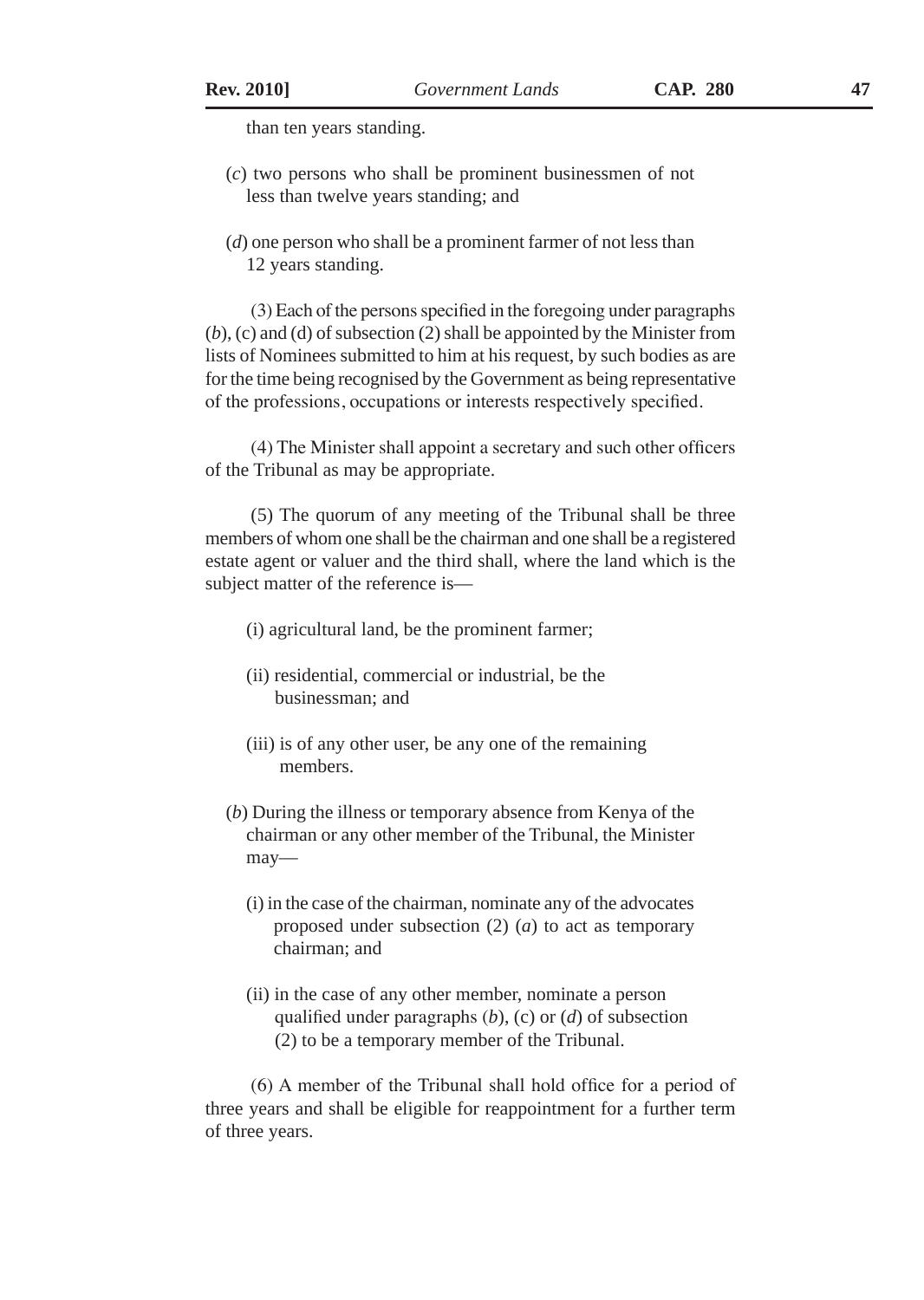(7) A member of the Tribunal may—

- (*a*) at any time resign from office by notice in writing addressed to the Minister;
- (*b*) be removed from office by the Minister if such member—
	- (i) has been absent from three consecutive meetings of the Tribunal without permission from the chairman;
	- (ii) is adjudged bankrupt or enters into a composition scheme of arrangement with his creditors;
	- (iii) is convicted of an offence involving fraud or dishon esty;
	- (iv) is incapacitated by prolonged physical or mental illness; or
	- (v) is otherwise unable or unfit to discharge his functions.

(8) The Tribunal may, in any reference pending before it in which a question may arise requiring any special skill or knowledge regarding the use to which the land concerned is being put appoint one or more competent assessors to attend and assist the Tribunal accordingly.

(9) Every assessor shall be summoned in such manner as the Tribunal may direct, and shall receive such fees for attendance as the Minister may direct.

(10) The members of the Tribunal shall not be personally liable for any act or default of the Tribunal done or committed in good faith in the course of exercising the powers conferred by this Act.

(11) Where a reference to the Tribunal falls within the provisions of section 75 (2) of the Constitution, the party dissatisfied with the decision of the Tribunal may appeal to the High Court in the manner prescribed in the Constitution on any of the grounds of the reference to the Tribunal and on any of the following grounds namely—

- (*a*) that the decision of the Tribunal was contrary to law or to some usage having the force of law;
- (*b*) that the decision failed to determine some material issue of law or usage having the force of law; or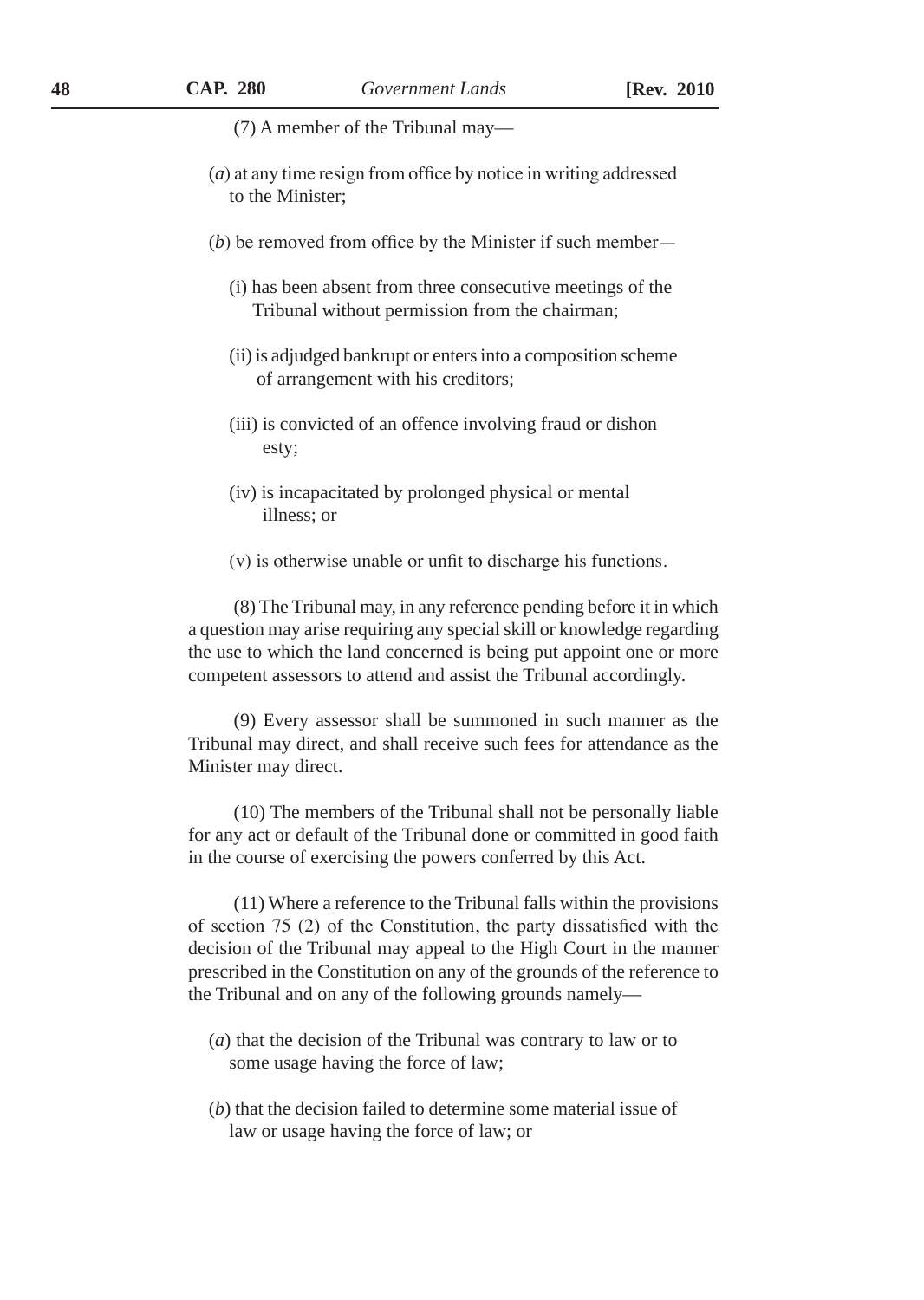(*c*) that a substantial error or defect in the procedure provided by or under this Act has produced an error or defect in the decision of the case upon its merits.

(12) A party to an appeal to the High Court under subsection (11) who is dissatisfied with the decision of the court thereon may appeal to the Court of Appeal on a question of law.

(13) Every party shall pay his or its costs of the reference, and the costs of and incidental to the appointment of an assessor or assessors shall be paid equally by the parties to the arbitration.

#### (4) *Rules and Saving*

**148.** (1) Whenever in any section of this Act the word "prescribed" is used in connexion with any matter referred to in the context, the Minister may make rules for the purpose of giving effect to the 58 of 1959, s. 36, provisions of that section.

(2) The Minister may make rules generally for the better carrying out of the provisions of this Act, and, without prejudice to the generality of the foregoing power, those rules may make provision—

- (*a*) for prescribing fees for any document or thing issued or done under the authority of this Act;
- (*b*) for prescribing the form of and the condition and mode of applying for land or for licences and leases to be issued under this Act;
- (*c*) for providing for all proceedings, forms of leases, licences and other instruments, and for the execution of all other matters and things arising under and not inconsistent with this Act and not herein expressly provided for;
- (*d*) for the care, management and protection in every manner of all unoccupied Government lands;
- (*e*) for prescribing the fees and charges which shall be levied in respect of any act, matter or thing to be done by a registrar or in the registry, and generally for the better carrying out of the purposes of Part X of this Act;
- (*f*) for prescribing or regulating any matter or thing in relation to any sale, lease, licence or agreement under the Crown Lands Ordinance, 1902, or anything done or to be done under that Ordinance which might lawfully have been prescribed under that Ordinance.

Rules.

21 of 1953, s. 27, 39 of 1968, Sch.

21 of 1902.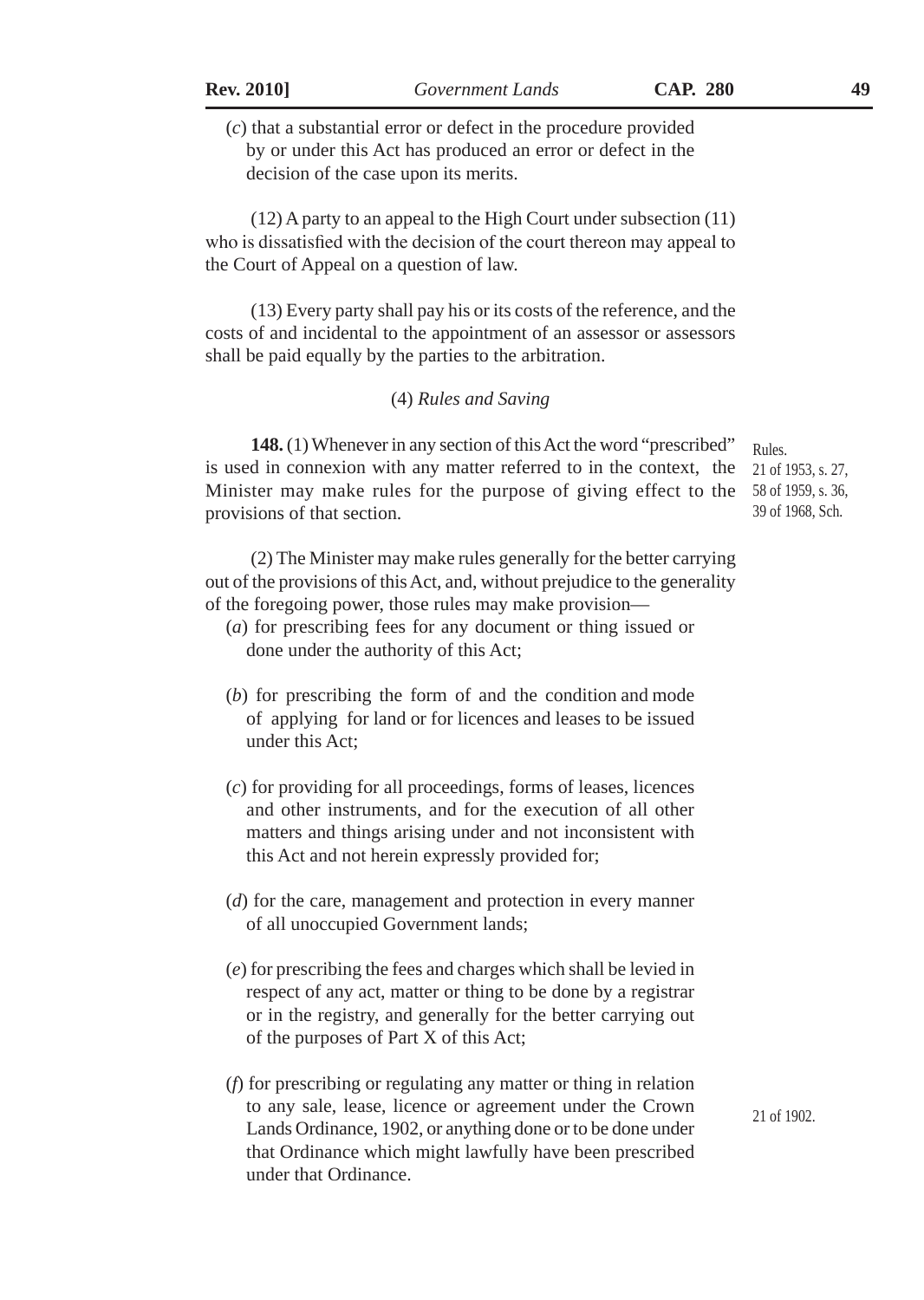(3) Any rules under this Act may provide for their enforcement by penalties not exceeding in any case one thousand five hundred shillings.

**149.** (1) So far as consistent with this Act, the repeal of the Crown Lands Ordinance, 1902,\* shall not affect—

- (*a*) the past operation of that Ordinance;
- (*b*) any agreement, lease or licence heretofore granted or agreed to be granted under that Ordinance;
- (*c*) any estate, right, title, interest, power, duty, obligation, liability or burden of proof created or imposed by or acquired or exercisable under that Ordinance in respect of or under or in relation to such agreement, lease or licence;
- (*d*) anything lawfully done or commenced or agreed or authorized to be done under or in pursuance of that Ordinance in respect of or under or in relation to any such agreement, lease or licence;
- (*e*) any divisions, exchanges, proclamations, reservations, rules, grants, appointments, payments, surveys, surrenders, disabilities, acts, proceedings, matters and things lawfully made, had, done, created or authorized by, under or in pursuance of that Ordinance.

 (2) All the matters and things mentioned in the several paragraphs of subsection (1) are, so far as consistent with this Act, hereby preserved and continued and declared to be of the same force and effect as if the Ordinance were still in force, or as if they were under this Act, as the case may require.

(3) Notwithstanding anything contained in subsections (1) and (2), or in any grant, lease or licence under the Crown Lands Ordinance, 1902—

- (*a*) land sold under that Ordinance shall not be liable to forfeiture under section 9 of that Ordinance;
- (*b*) instead of section 23 of that Ordinance, sections 86 to 90 (inclusive) of this Act shall apply in relation to entry upon land comprised in any such grant, lease or licence;
- (*c*) paragraph (*d*) of section 14, and sections 24 to 29 (inclusive), of that Ordinance shall cease to have effect;

<sup>\*</sup>The Crown Lands Ordinance, 1902, was repealed by this Act. For the sake of convenience, it is produced immediately after this Act.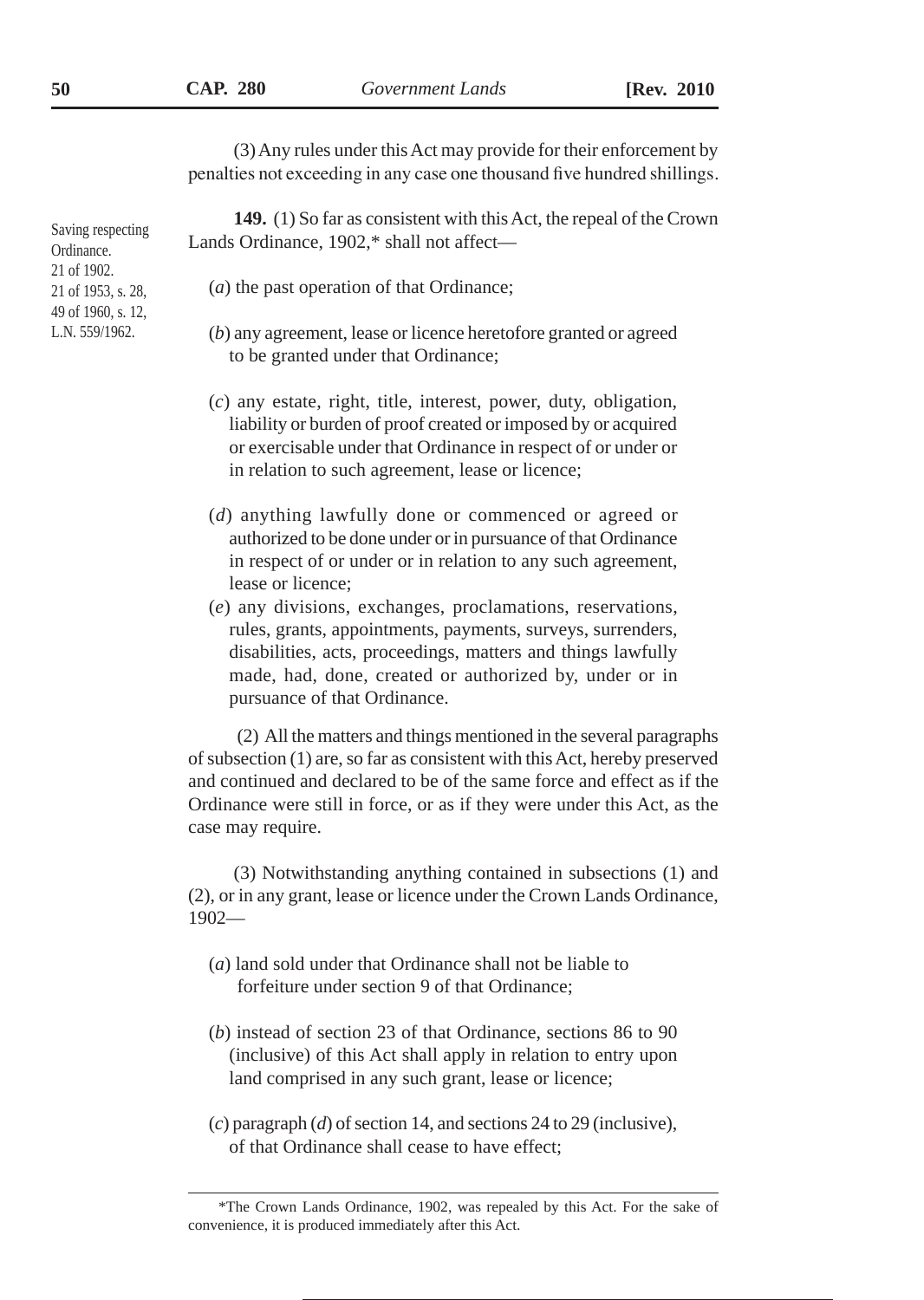(*d*) where any grant, lease or licence incorporates, by reference thereto, any of the provisions of sections 24,25 and 26 of that Ordinance, the rights conferred on the Commissioner by those provisions shall not be exercisable.

(4) Except where otherwise provided, all offences committed, and penalties, forfeitures and liabilities incurred, before the commencement of this Act, or which may hereafter be committed or incurred, in respect of any matter or thing under or against the Crown Lands Ordinance, 1902, may be tried, punished, inquired into and enforced as if that Ordinance were still in force.

(5) All fees chargeable under the Crown Lands Ordinance, 1902, shall, until other provision is made, continue to be payable for the like matters done under this Act.

(6) Whenever in any Act, regulations, rules, proclamation or document any reference is made to the Crown Lands Ordinance, 1902, such reference shall be read and construed as if this Act had been included in that reference.

## **FIRST SCHEDULE** (ss.32 and 33)

| Area of<br>farm                       | Minimum value of<br>improvements to be<br>effected within first<br>3 years of the lease | Nature of<br>improvement                 | Value of additional<br>improvements to<br>be effected within<br>first 5 years of the<br>lease | Nature of<br>additional<br>improvements    |
|---------------------------------------|-----------------------------------------------------------------------------------------|------------------------------------------|-----------------------------------------------------------------------------------------------|--------------------------------------------|
| (a) 300<br>acres<br>$\alpha$<br>under | Sh. 20 per acre,<br>with a minimum of<br>Sh. 600                                        | Permanent                                | Sh. 10 per acre,<br>with a minimum<br>of of $Sh. 300$                                         | Permanent                                  |
| (b)<br>Over<br>300<br>acres           | $(i)$ Sh. $6,000$                                                                       | Permanent                                | $(i)$ Sh. 3,000                                                                               | Permanent                                  |
|                                       | (ii) in addition Sh.<br>4 per acre in respect<br>of every acre over<br>300 acres        | Permanent<br>and/or<br>non-<br>permanent | (ii) in addition<br>Sh. 2 per acre in<br>respect of every<br>acre over 300<br>acres           | Permanent<br>and/or<br>$non-$<br>permanent |

1. The nature and value of improvements to be effected and maintained on land leased for agricultural purposes are—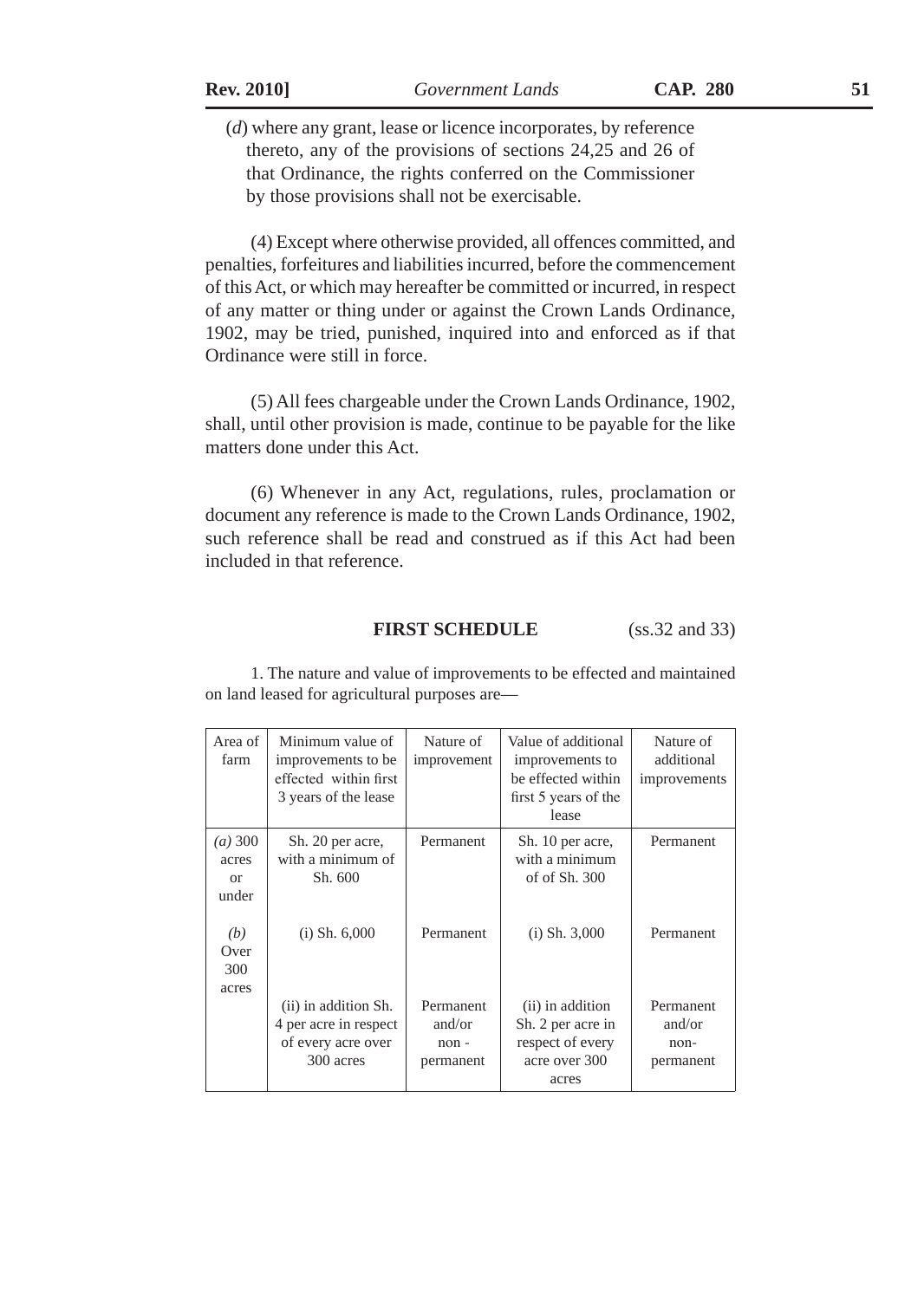#### FIRST SCHEDULE —(*Contd.*)

2. For the purposes of this Schedule, "permanent improvement" means—

| farm buildings of all descrip     | laying out and cultivating      |
|-----------------------------------|---------------------------------|
| tions                             | gardens and nurseries           |
| fencing                           | water boring                    |
| water furrows                     | water races                     |
| planting trees or live hedges     | sheep or cattle dips            |
| walls                             | embankments or protective works |
| wells                             | of any kind                     |
| draining land or reclamation of   | planting of long-lived crops    |
| swamps                            | water tanks                     |
| road-making                       | irrigation works                |
| bridges                           | fixed machinery                 |
| clearing of land for agricultural | reservoirs                      |
| purposes                          | dams of a permanent nature:     |

 Provided that in estimating the value of improvements there shall be excluded the value of any dwelling-house which is not occupied by the lessee or by some person employed by the lessee in connexion with his operations on the land leased.

3. For the purposes of this Schedule, "non-permanent improvement" means—

livestock

agricultural implements and machinery, and all apparatus and plant used in farming operations on the land leased

dairy appliances,

provided—

(*a*) the stock, implements or other article or thing above mentioned is the property of the lessee; and

(*b*) the lessee or his manager or agent, if so required by the Commissioner or a land ranger, makes and signs a declaration that such stock, implement or other article or thing is the property of the lessee.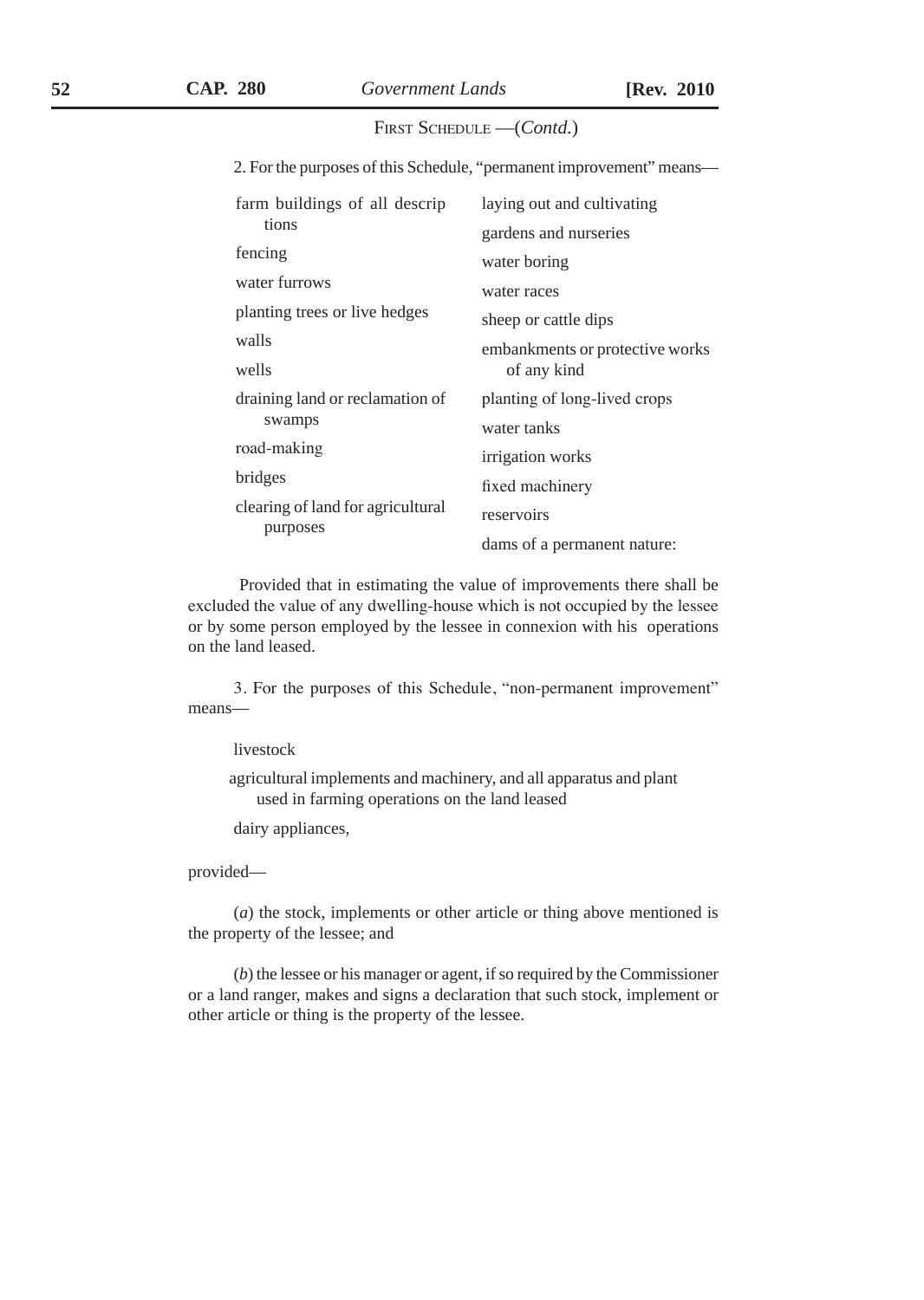#### **SECOND SCHEDULE** (s. 83)

Schedule of minerals referred to in subsection (4) of section 83—

| clay, other than kaolin | shale         |
|-------------------------|---------------|
| country rock            | shingle       |
| gravel                  | slate         |
| lime                    | surface salt. |
| sand                    |               |

#### **THIRD SCHEDULE** (s. 83)

Schedule of the minerals which may be used by purchasers, lessees and licensees subject to the provisions of subsection (6) of section 83—

salt nitrate of soda

carbonate of soda sulphate of ammonia.

 **FOURTH SCHEDULE** 43)

#### Kibera Settlement Area

An area of land of approximately 550 acres adjoining Kibera Station reserve in the City of Nairobi and lying on both sides of the 200 ft. wide railway reserve of the main Nairobi-Nakuru line. The boundaries of the Kibera Settlement Area are described as follows:—

Commencing at the intersection of the centre line of the Motoine River with the north-eastern boundary of the Ngong Road Forest;

thence north-westerly by that forest boundary on a true bearing of 3340 35' 00" for a distance of approximately 1,610 ft. to a beacon BSI at the easternmost corner of L.R. No.7710;

thence continuing north-westerly by the north-eastern boundaries of L.R. No.7710 and 9141 on the same true bearing of 3340 35' 00" for a distance of 2,158.16 ft. to a beacon MBX;

thence easterly by a straight line on a true bearing of 880 08' 07" for a distance of 7,338.53 ft. to a beacon T5 at the westernmost corner of L.R. No. 209/4202;

thence south-easterly by the south-western boundary of L.R. 209/4202 on a true bearing of 1640 05' 41" for a distance of 1,183.07 ft. to a beacon T7a on the northern boundary of the railway reserve, and continuing by the same true bearing of 1640 05' 41" for a distance of 95.62 ft. to a beacon T7;

thence on a true bearing of 1450 05' 53" for a distance of 109.19 ft. to a beacon T7b on the southern boundary of the railway reserve;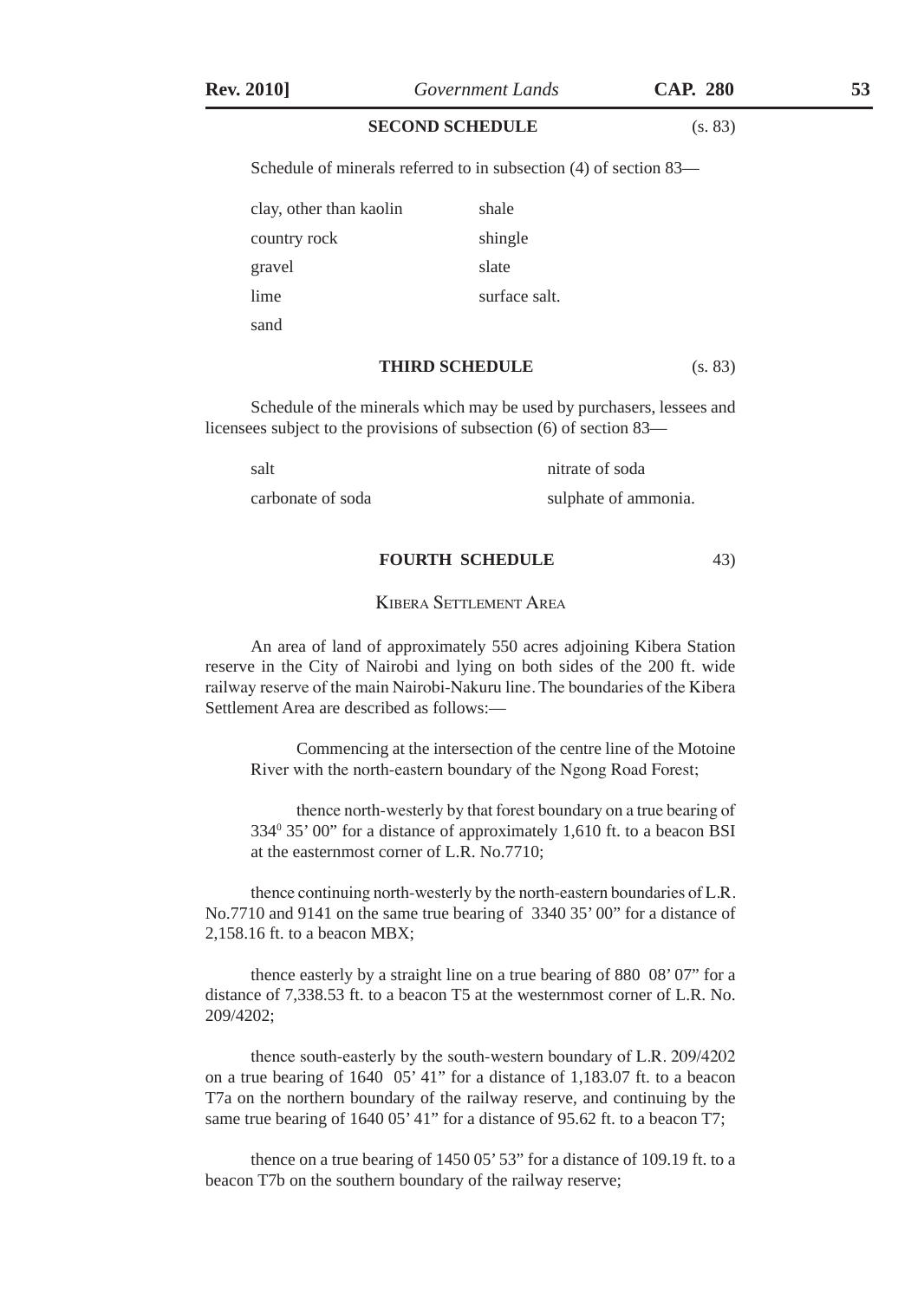#### FOURTH SCHEDULE-(Contd.)

thence south-easterly by the south-western boundary of L.R. No. 209/4204 continuing on the same true bearing of 1450 05' 53" for a distance of 848.68 ft. to a beacon T9;

thence continuing south-easterly by the same boundary of L.R. No. 209/4204 on a true bearing of 1320 17' 05" for a distance of 681.82 ft. to a beacon T10b at the southernmost corner of that portion;

thence by a straight line due south for a distance of approximately 1,770 ft. to its intersection with the centre line of the Motoine River;

thence generally north-westerly and westerly up-stream by the centre line of that river to the point of commencement;

 Excepting nevertheless from the above area the 200 ft. wide railway reserve of the main Nairobi-Nakuru line and the Kibera Station reserve.

 The above boundaries are more particularly delineated, and the area cross-hatched yellow, on Boundary Plan No. 183/22 which is signed, sealed with the seal of Survey of Kenya and deposited at the Survey Records Office, Survey of Kenya, Nairobi.

#### 21 of 1902.

#### **THE CROWN LANDS ORDINANCE, 1902**

(*Reproduced for easy reference*)

1. This Ordinance may be cited as the Crown Lands Ordinance, 1902.

2. All conveyances, leases and licences for the temporary occupation of Crown land made on behalf of His Majesty shall be made, and all proceedings, notices, and documents under this Ordinance shall be taken or drawn, in the name of the Commissioner, and save as therein otherwise provided shall be deemed to be made under and subject to the provisions of this Ordinance and of any rules for the time being in force under this Ordinance.

3. A conveyance, lease, or licence for the temporary occupation of Crown land under this Ordinance shall not confer any right to minerals in or under the said land, or to the waters of any river or lake.

*Sales*

4. The Commissioner shall not sell to any purchaser more than 1,000 acres of Crown land in one lot without the approval of the Secretary of State, but nothing herein shall invalidate any sale.

5. (1) Where an agreement has been entered into for the sale of Crown land and the portion of the price therein mentioned paid the land shall vest in the purchaser, but the Commissioner shall have a lien on the land for the balance of the purchase money.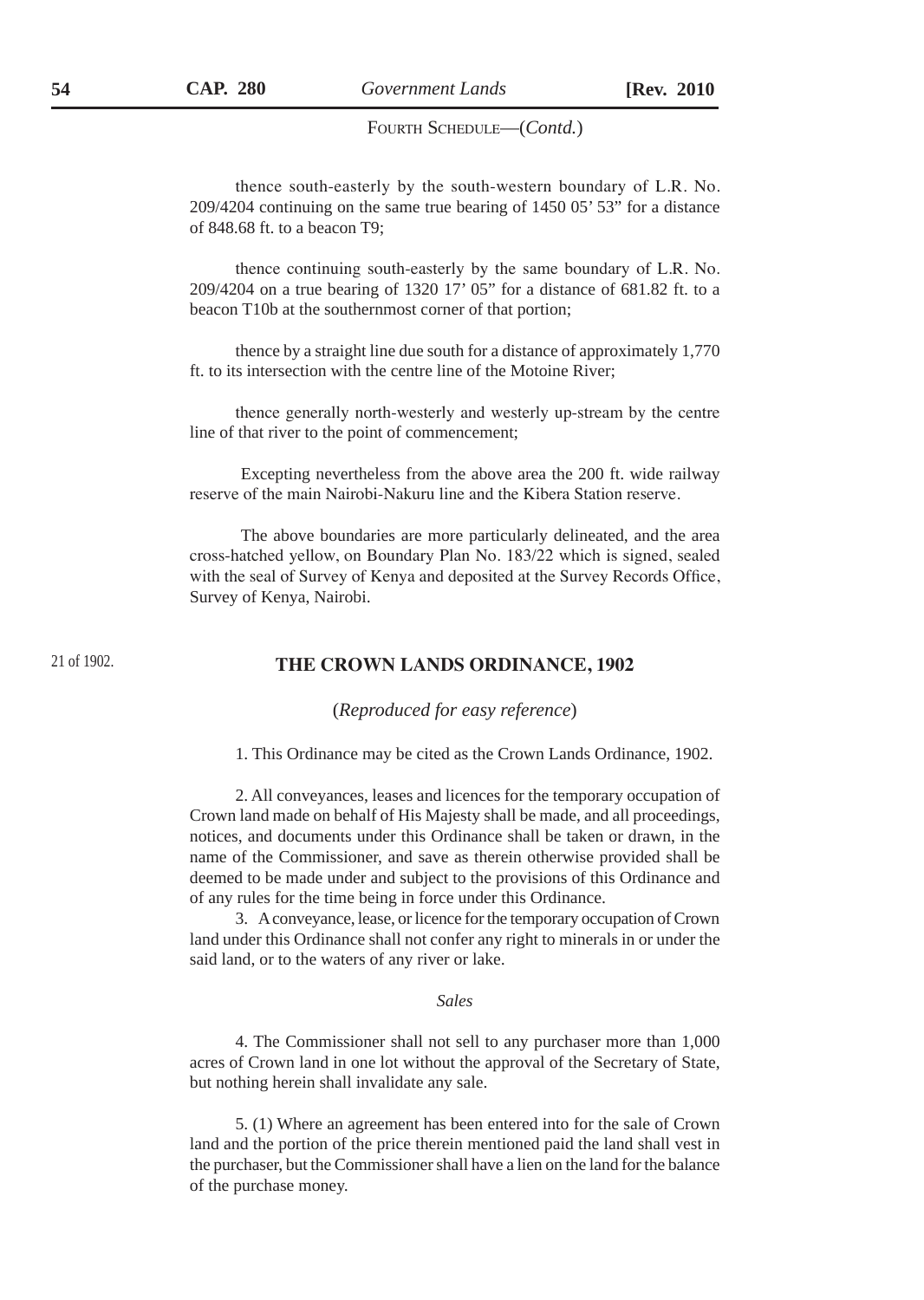(2) If the balance of the purchase money is not paid within six months from the date of the agreement, or within such other period as may be specified in the agreement, the land shall revert to the Commissioner, and all money paid shall be forfeited.

 (3) No purchaser of Crown land shall be entitled to a conveyance until the whole of the purchase money has been paid.

6. The Commissioner may require a purchaser of Crown land to erect reasonable boundary-marks. If any purchaser of Crown land under the Ordinance fails to erect such boundary-marks as may be prescribed, the Commissioner may direct their erection, and may recover the cost of their erection from the purchaser.

7. Any purchaser of Crown land who fails to maintain, and any person, whether the owner of the land or not, who moves, or attempts to move, or in any way tampers with the boundary-marks of land purchased from the Crown, shall be guilty of an offence, and shall be liable to a fine not exceeding 1,000 rupees, or to two months' imprisonment of either kind, or both.

8. The Commissioner may at any time enter upon and view the state of any land sold under the provisions of this Ordinance.

9. (1) If any land sold under the provisions of this Ordinance appears to the Commissioner to have been unoccupied for a period exceeding twelve months, he may give notice that, if within the next six months the owner does not appear and afford reasonable proof that he intends to use and develop the land to a reasonable extent, the land will be forfeited.

(2) Such notice shall be published in the Gazette, and a copy shall be affixed to the land, and, if the address of the owner of the land is known, a copy shall be sent by post to him at that address.

(3) If the owner does not appear within the six months, or if, having appeared, he fails to afford reasonable proof that he intends to use and develop the land to a reasonable extent the Commissioner shall by notice in the Gazette declare the land forfeited, and the land shall thereupon revert to the Commissioner.

#### *Leases*

10. No lease of Crown land shall exceed ninety-nine years.

11. In the absence of special provision to the contrary contained in the lease, all buildings on Crown land leased, whether erected by the lessee or not, shall, on the determination of the lease, pass to the Commissioner without payment of compensation.

12. In every lease under this Ordinance there shall by virtue of this Ordinance be implied covenants by the Commissioner:—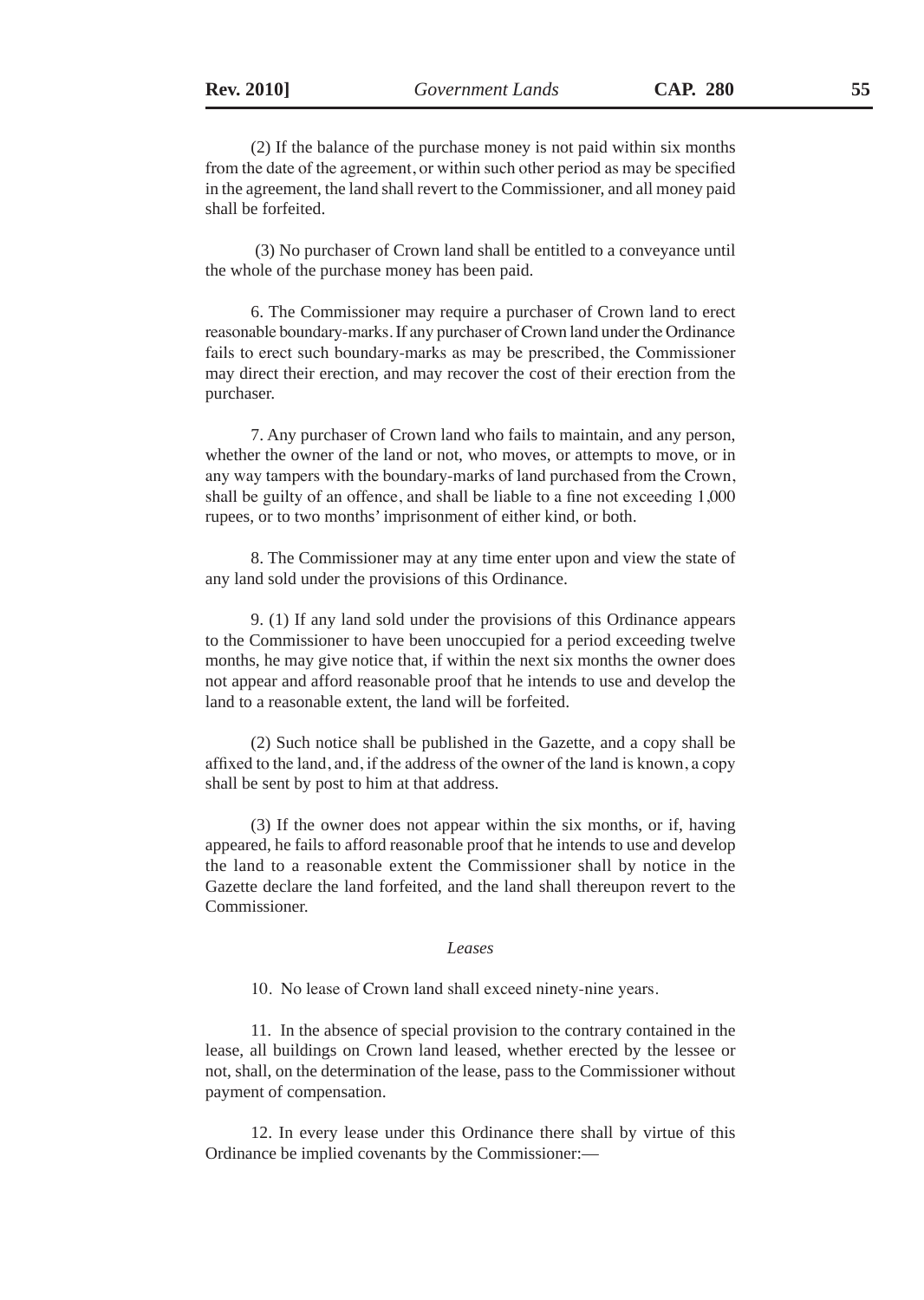(*a*) That he has full power to grant the lease.

(*b*) That the lessee, paying the rent and fulfilling the covenants therein contained, shall quietly hold and enjoy the premises without any lawful interruption by the Commissioner or any person claiming under him, except so far as the laws in force for the time being in the Protectorate may permit.

13. In every lease under this Ordinance there shall, by virtue of this Ordinance, be implied covenants by the lessee:—

- (*a*) That he will pay the rent or royalties thereby reserved at the time, and in the manner therein provided.
- (*b*) That he will pay any taxes or charges that may be imposed upon the land or on the buildings or huts thereon.
- (*c*) That he will allow the Commissioner, or any person acting under his directions or in virtue of his duties as a public officer of the Protectorate, to enter and view the land leased.

14. Except where expressly varied or excepted, there shall, by virtue of this Ordinance, be implied in every lease under this Ordinance covenants by the lessee:—

- (*a*) Not to assign, except by will, the land leased, or any part thereof, without the previous consent of the Commissioner.
- (*b*) To keep in reasonable repair all buildings erected before the commencement of and included in the lease.
- (*c*) To allow roads made by the lessee upon the land leased to be used for the public service.
- (*d*) \*To permit travellers to encamp with their servants, animals, waggons and baggage, for a period not exceeding forty-eight hours, on any part of the land leased which is uncultivated, and which is not within a quarter of a mile of a dwelling-house, and to allow them access, with their servants and animals, to any river, stream or lake upon the land leased.
- (*e*) To use and develop the natural resources of the land leased with all reasonable speed, having regard to all the circumstances of the case.

15. In all building leases granted under this Ordinance there shall, by virtue of this Ordinance, be implied, unless such covenants are expressly varied or excepted, covenants by the lessee:—

(*a*) To erect the buildings specified in the lease and in the manner and within the period therein provided.

<sup>\*</sup> This paragraph has ceased to have effect by virtue of section 149 (3) (*c*) of the Government Lands Act.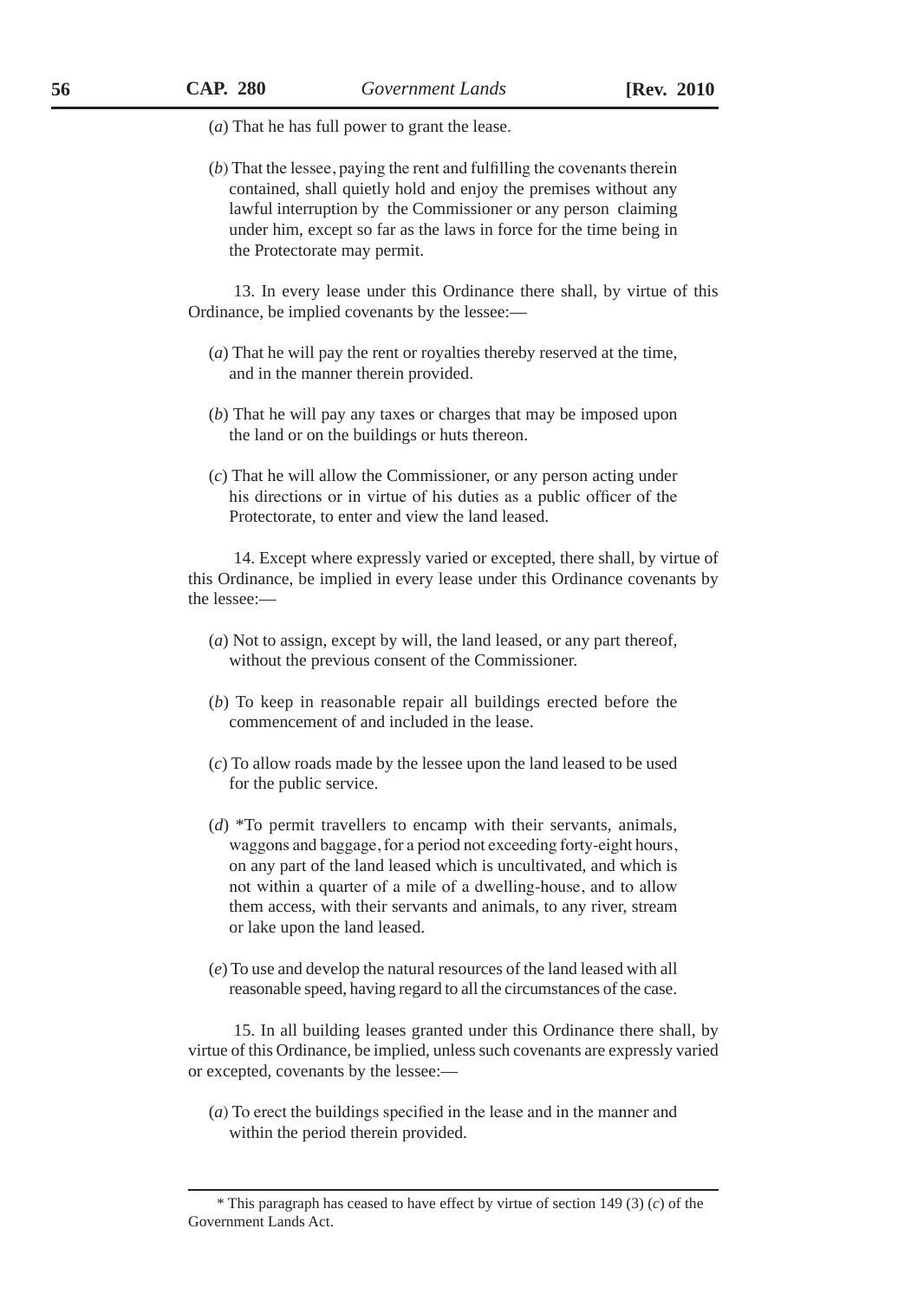- (*b*) To erect such buildings of good and substantial materials, having regard to all the circumstances.
- (*c*) To provide reasonable drainage and water supply, having regard to the situation and purpose of the building and the health of the neighbourhood.
- (*d*) To keep the buildings erected in good and substantial repair.
- (*e*) To deliver up the buildings in good and substantial repair on the determination of the lease.

16. In all leases under this Ordinance of areas of land for the purposes of agriculture or breeding or raising cattle, or for the growth of india-rubber, cotton, tobacco or other vegetable productions, or as a timber forest, there shall, by virtue of this Ordinance, be implied, unless such covenants are expressly varied or excepted, covenants by the lessee:—

- (*a*) To improve and develop the resources of the land in a prudent and business-like manner, and to abstain from the undue destruction or exhaustion of any timber, trees or plants for the sale or cultivation of which the land is leased.
- (*b*) That the lessee, his servants and agents, will not interfere with the settlements or villages of the natives, or with land allotted for native settlements or villages, and, so far as possible, will avoid all quarrels with the natives in or near the land leased.
- (*c*) To refer disputes between the lessee, his servants or agents, and the natives in villages or settlements in or near the land leased to the Collector of the district.

17. Every covenant, whether express or implied, in a lease under this Ordinance, which is binding upon a lessee, shall, unless it is otherwise provided in the lease, be binding upon all persons claiming an interest in the land leased whose title is derived through or under the lessee.

18.\* (1) If the rent or royalties or any part thereof reserved in a lease under this Ordinance shall at any time be unpaid for the space of twenty-one days after the same has become due, or if there shall be any breach of the lessee's covenants, whether express or implied, the Commissioner may serve a notice upon the lessee specifying the rent or royalties in arrear or the covenant of which a breach has been committed, and at any time after one month from the service of the notice may commence an action in the High Court for the recovery of the premises, and, on proof of the facts, the High Court shall, subject to relief upon such terms as may appear just, declare the lease forfeited, and the Commissioner may re-enter upon the land.

(2) The notice shall either be served personally upon the lessee, or shall be published in the Gazette, and a copy thereof affixed to the premises.

<sup>\*</sup>Powers of the Commissioner under this section delegated to the Commissioner of Lands (Cap. 155 (1948), Sub. Leg.)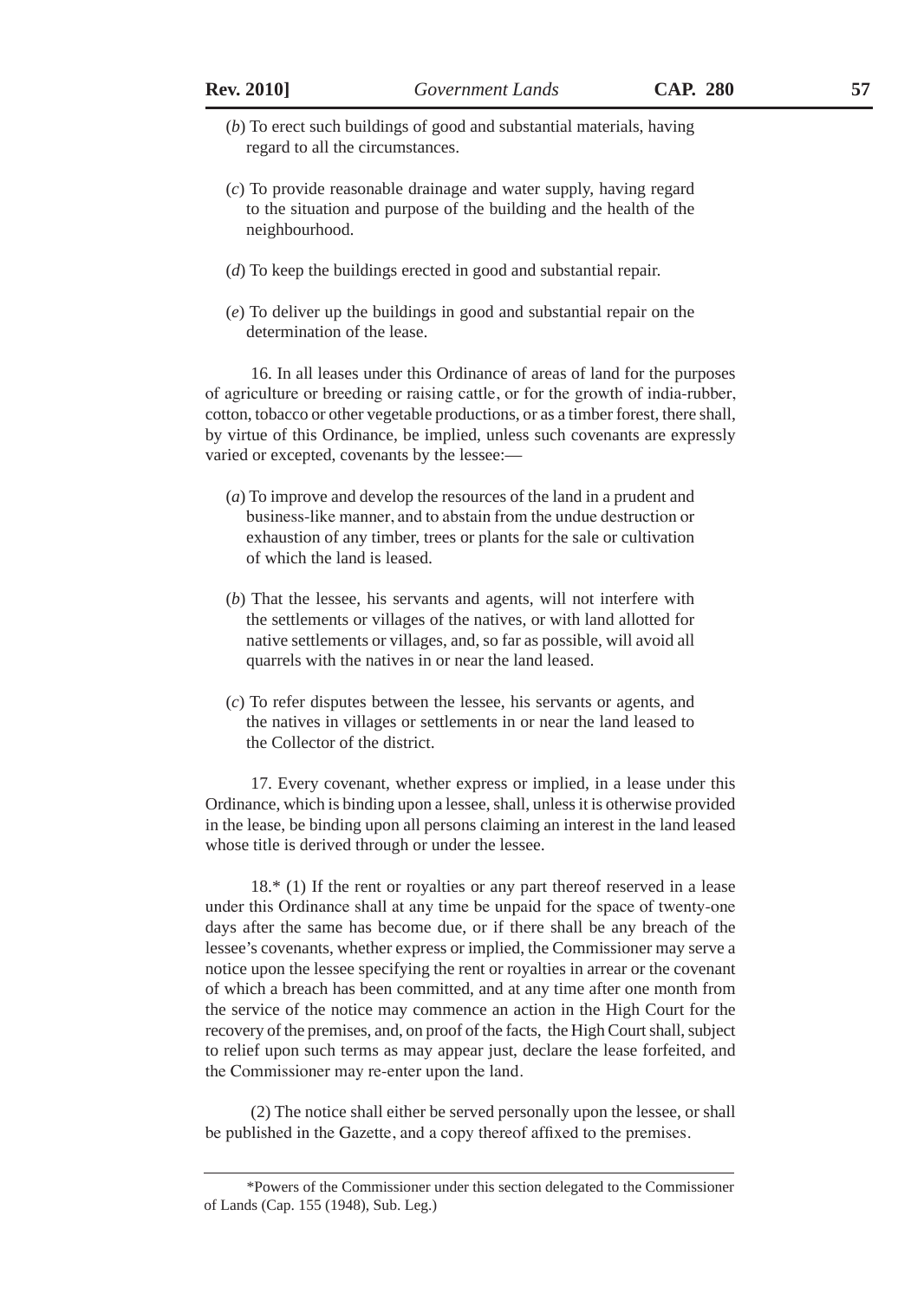19. For any breach of covenants by the Commissioner, whether express or implied, in a lease under this Ordinance, the lessee shall be entitled to commence an action for damages.

#### *Licences for Temporary Occupation*

 20. (1) The Commissioner may issue licences to natives, or to such other persons, not being Europeans or Americans, as he may think fit, to occupy Crown land and to erect thereon a hut or huts or other temporary erection.

(2) A licence under this section shall not permit the occupation of more than five acres of land.

(3) Unless it is expressly provided otherwise, a licence under this section shall continue for one year and thenceforward until the expiration of any three months' notice to quit:

Provided that such notice to quit may be served upon the licensee at any time after the expiration of nine months from the date of the licence.

(4) The rent payable under any licence under this section shall be payable monthly, or at such other period as the licence shall provide.

 (5) The benefit of a licence under this section may, with the consent of the Commissioner, be transferred by the licensee, and such transfer and the consent thereto shall be endorsed on the licence.

21. The occupant of any Crown land under a licence under section 20 may remove any hut or other building erected by him during his occupation of the land at any time before the licence expires.

22. If the rent payable under any licence granted under section 20 is unpaid for one month after it became due, or if any tax or taxes imposed upon the land, or upon the huts erected on the land, or upon the licensee, are unpaid for two months after they became due, or if the occupant of such land fails to keep the land in a reasonably clean condition, the Commissioner may eject the licensee from the land, and the licence shall be forfeited.

#### *Compensation*

23.\* (1) The Commissioner may at any time enter upon any land sold or leased under this Ordinance, and there set up telegraph poles and place telegraph lines across such land, or may lay sewers, water-pipes, or electric lines therein, without paying compensation, but making good all damage.

(2) The Commissioner shall not be entitled under this section to interfere with any dwelling-house.

<sup>\*</sup> By virtue of section 149 (3) (*b*) of the Government Lands Act, sections 86 to 90 of that Act now apply in place of this section.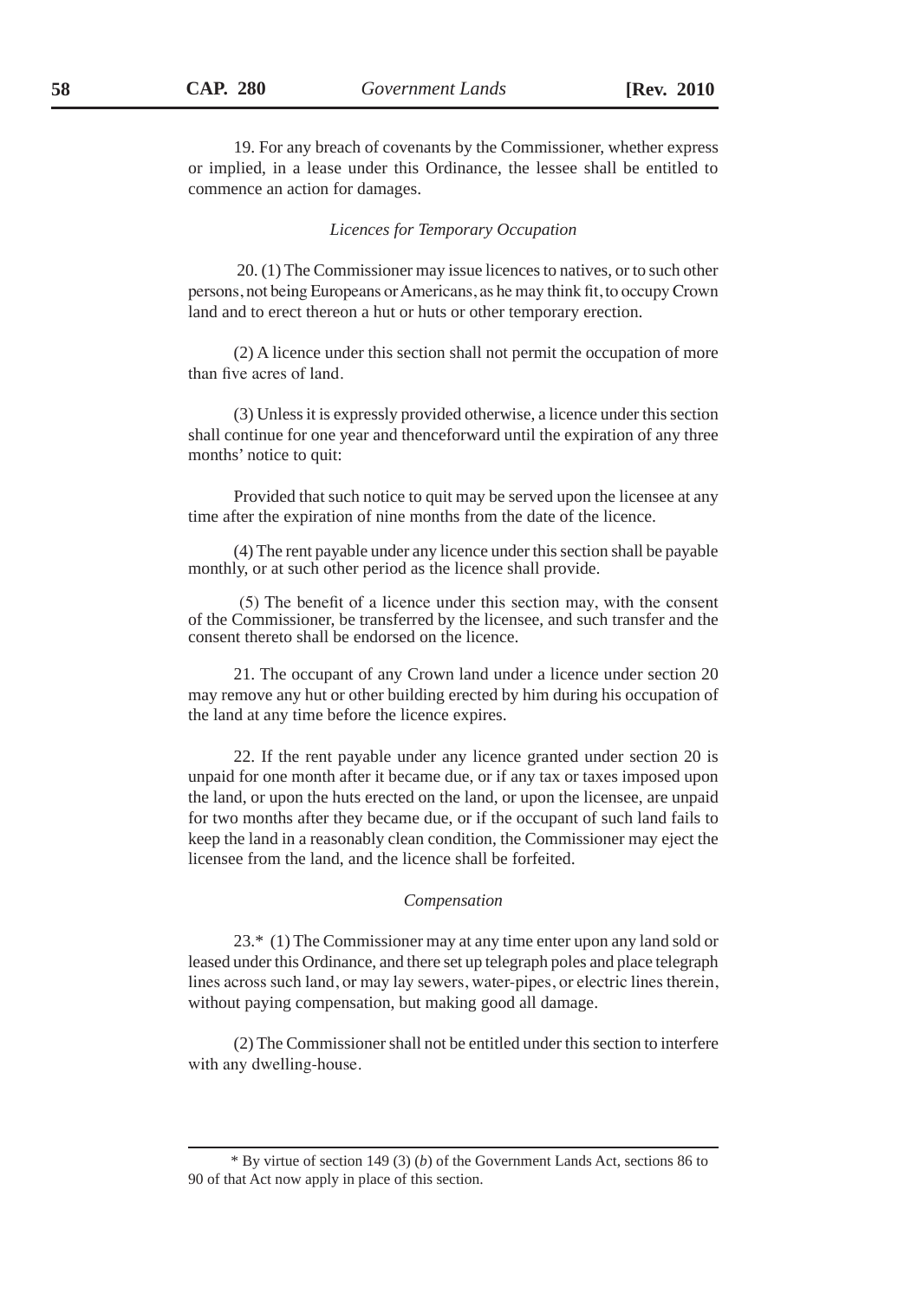24.† Where any sale or lease of land under this Ordinance transfers more than 100 acres the Commissioner may at any time hereafter enter upon such land and construct railways, canals and roads for the benefit of the public across such land without making compensation for the land, but compensation shall be payable for all buildings destroyed or damaged.

25.† Where any sale or lease of land under this Ordinance transfers less than 100 acres, the Commissioner may at any time hereafter enter upon such land and construct railways, canals and roads for the benefit of the public across such land, paying compensation for the land.

26.† The Commissioner may at any time hereafter enter upon any land sold or leased under this Ordinance, and there construct railway stations, sidings or any other public works, paying compensation for the land.

27.† (1) The Commissioner may at any time hereafter enter upon any land sold or leased under this Ordinance, and take therefrom stone and other materials for the making or repairing of roads, railways, canals or other public works.

(2) If the materials are taken from cultivated land, compensation shall be payable by the Commissioner, but not otherwise.

28.† The Commissioner may by writing under his hand authorize contractors, their servants and agents, to exercise the powers conferred upon him by sections 23-28 inclusive of this Ordinance.

#### *General*

 $29.*$  (1) Travellers shall be allowed to encamp with their servants, animals, waggons, and baggage, for a period not exceeding forty-eight hours, on any land purchased or leased from the Crown under this Ordinance, which is uncultivated, and which is not within a quarter of a mile of a dwelling-house, and shall be allowed access with their servants and animals to any river, stream, or lake upon the land.

(2) Any person refusing to allow travellers to encamp, or to have access to water, under this section, or interfering with travellers who are encamped, or any traveller refusing after request from the owner or lessee of the land to depart after the expiration of the forty-eight hours, or interfering in any way with the comfort or convenience of the owner or lessee of the land, shall be guilty of an offence, and shall be liable to a fine not exceeding 1,000 rupees or to imprisonment of either kind not exceeding two months or to both.

30. In all dealings with Crown land regard shall be had to the rights and requirements of the natives, and in particular the Commissioner shall not sell or lease any land in the actual occupation of the natives.

 <sup>†</sup> These sections have ceased to have effect, by virtue of section 149 (3) (*c*) of the Government Lands Act.

<sup>\*</sup>This section has ceased to have effect, by virtue of section 149 (3) (*c*) of the Government Lands Act.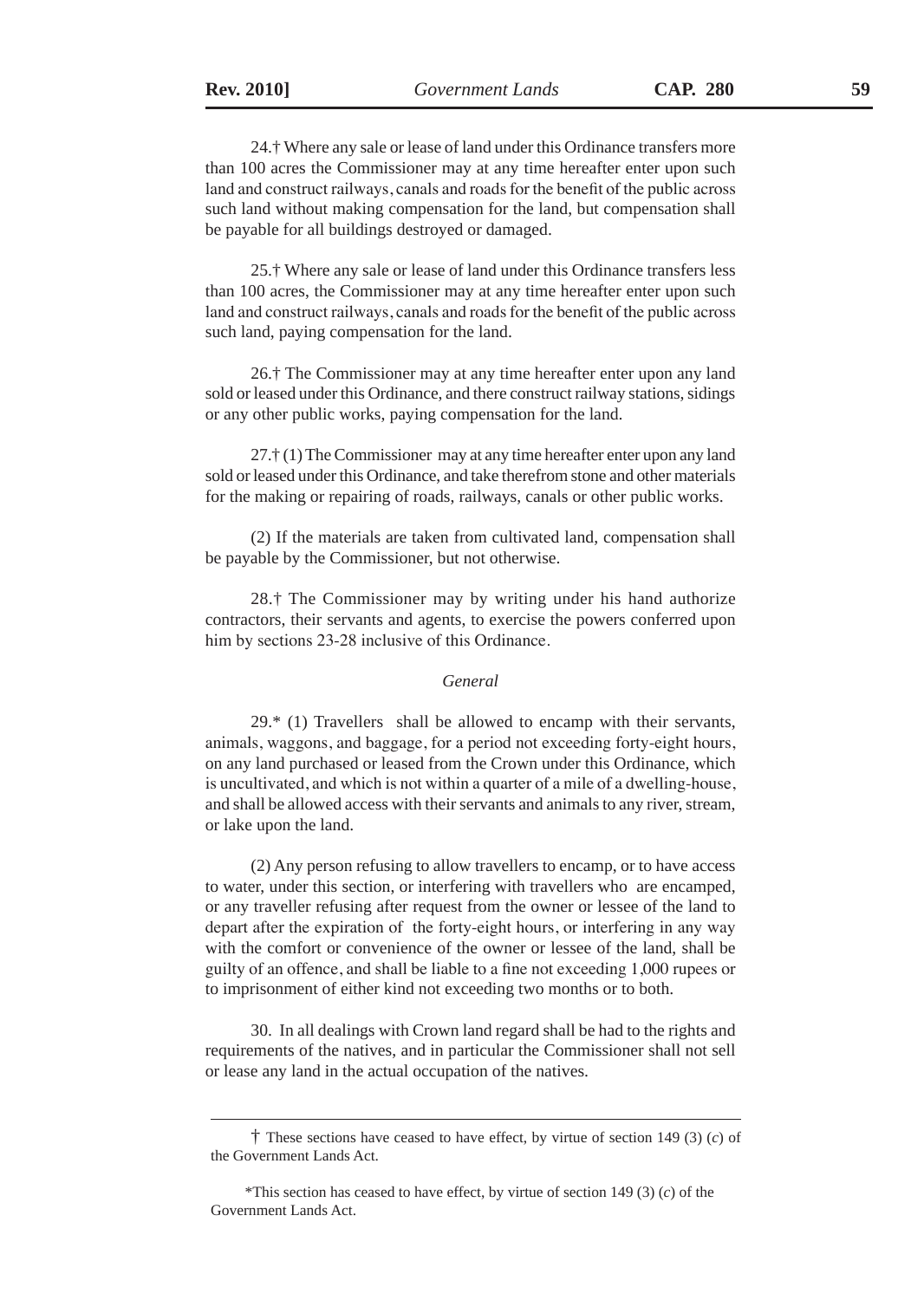31. (1) The Commissioner may grant leases of areas of land containing native villages or settlements without specifically excluding such villages or settlements, but land in the actual occupation of natives at the date of the lease shall, so long as it is actually occupied by them, be deemed to be excluded from the lease.

(2) The Commissioner may allot for the purpose of native settlements or villages portions of the land so leased, and when and so long as these portions are so occupied, they shall be deemed to be excluded from the lease.

(3) Any land within an area leased which has been in the occupation of natives shall, on ceasing to be so occupied, pass to the lessees.

(4) Disputes between lessees of land and natives occupying land within or near the area leased shall be referred to the Collector of the district.

(5) Claims by lessees for reduction of rent on account of diminution of the amount of land leased, or for other compensation on account of the exercise of the powers conferred by this section, and claims by the Commissioner for an increase of rent on account of the vacating of land formerly occupied by natives, shall be referred to the arbitration of a Judge of the High Court under section 525 of the Indian Code of Civil Procedure.

(6) Any doubts that may arise as to whether any land is or is not included in any native settlement or village, or in lands allotted for that purpose, shall be decided by the Collector of the district.

(7) Either the lessee of the land or the natives, if dissatisfied with the decision of the Collector, may appeal to the Sub-Commissioner of the province, whose decision shall be final.

32. (1) In all conveyances, leases and licences for the temporary occupation of Crown land, and in all agreements, notices and documents relating to such land, "Commissioner" shall include the holder of that office for the time being, a person duly appointed to act for him, and a person lawfully exercising for the time being the powers and authorities of that office.

(2) In this Ordinance, in all rules made hereunder, and in all conveyances, leases and licences for the temporary occupation of Crown land, and in all agreements, notices and documents relating to such land, "purchaser" and "lessee", unless it is otherwise specified, or unless the context otherwise requires, include personal representatives and assigns.

33. The Commissioner may make rules with regard to the following matters, and generally for carrying into effect the provisions of this Ordinance, and may apply such rules in whole or in part to the whole or to any district or districts of the Protectorate:-

(*a*) The procedure to be followed in the case of applications for a conveyance, lease or licence for the temporary occupation of Crown land respectively.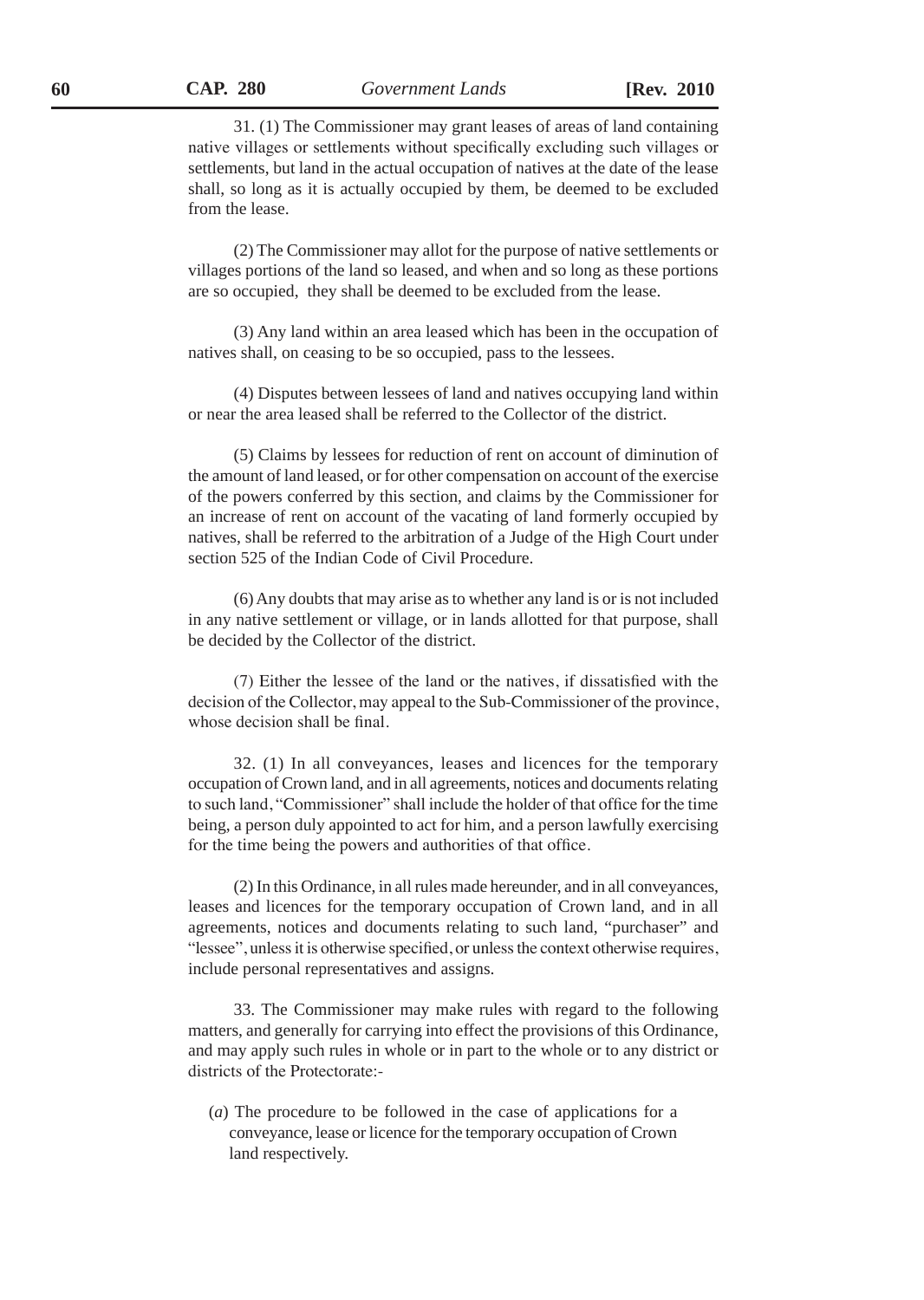- (*b*) The officers by whom, and the manner in which, the powers conferred by this Ordinance shall be carried out.
- (*c*) The survey of Crown land for a conveyance, lease or licence for the temporary occupation of which an application is made, and prescribing the fees to be paid for such survey by the applicant.
- (*d*) The demarcation and maintenance of the boundaries of Crown land which is sold, let, or temporarily occupied under a licence.
- (*e*) The procedure to be followed where land sold under the provisions of this Ordinance is forfeited under section 9.
- (*f*) The procedure to be followed for the settlement and payment of compensation under this Ordinance.

34. The Commissioner may by rules under this Ordinance prescribe the forms of conveyances, leases, and licences for the temporary occupation of Crown land, and of all other documents or notices under this Ordinance, and from time to time may vary, change, or withdraw the prescribed forms:

Provided that nothing herein shall prevent the Commissioner from departing from the prescribed form in any particular instance.

35. The East Africa Land Regulations, 1897, are hereby repealed.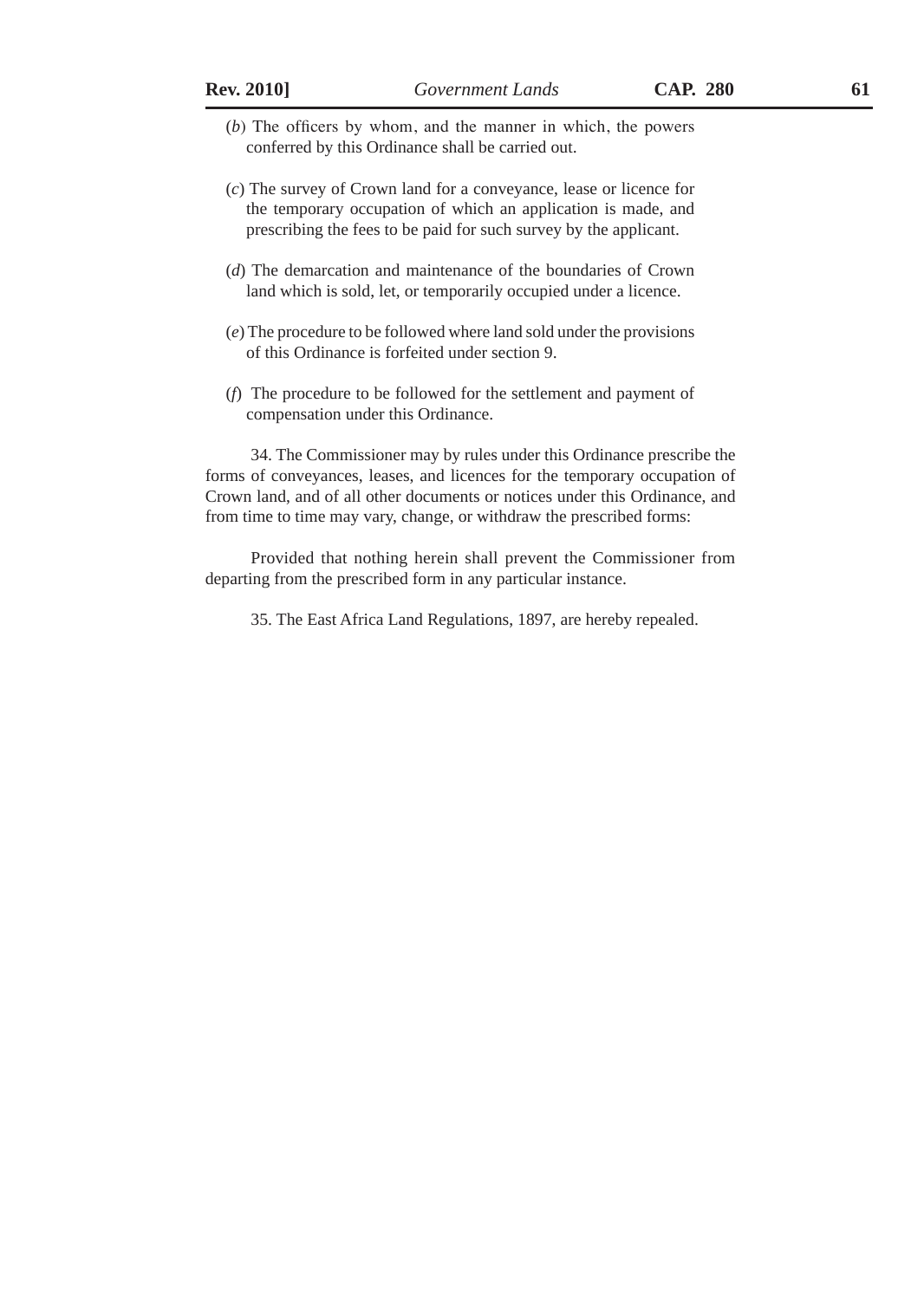# **SUBSIDIARY LEGISLATION**

| Cap. 155 (1948),                  | <b>Authorization under section 84</b>                                                                                                                                                                                                                                                                                                                                                                                                                                                                                            |
|-----------------------------------|----------------------------------------------------------------------------------------------------------------------------------------------------------------------------------------------------------------------------------------------------------------------------------------------------------------------------------------------------------------------------------------------------------------------------------------------------------------------------------------------------------------------------------|
| Sub. Leg.                         | The Permanent Secretary for Works is authorized to exercise the rights<br>reserved to the Government by section 83 of the Act, to the extent that the<br>powers of entry conferred by that section shall be exercised only for the purpose<br>of searching for and removing any of the minerals mentioned in the Second<br>Schedule to the Act required for a public purpose.                                                                                                                                                    |
| Cap. 155 (1948),<br>Sub. Leg.     | <b>Authorization under section 88</b>                                                                                                                                                                                                                                                                                                                                                                                                                                                                                            |
|                                   | The Permanent Secretary for Works and his contractors, and their servants<br>and agents, are authorized to exercise the powers conferred by sections 86<br>and 87 of the Act, to the extent that the powers of entry so conferred shall be<br>exercised only for the purpose of laying water-pipes, the doing of any work<br>which may be considered necessary for maintaining or improving the flow of<br>water in any river or stream and the construction and maintenance of dams or<br>the diversion of any river or stream. |
|                                   | <b>Rules of Court under section 123</b>                                                                                                                                                                                                                                                                                                                                                                                                                                                                                          |
|                                   |                                                                                                                                                                                                                                                                                                                                                                                                                                                                                                                                  |
| Cap. 155 (1948),<br>Sub. Leg.     | THE GOVERNMENT LANDS (APPEALS) RULES                                                                                                                                                                                                                                                                                                                                                                                                                                                                                             |
| Citation.                         | 1. These Rules may be cited as the Government Lands (Appeals) Rules.                                                                                                                                                                                                                                                                                                                                                                                                                                                             |
| Lodging appeal.                   | 2. An appeal from a decision or order of the Principal Registrar from<br>which an appeal lies to the High Court may be lodged in the High Court in the<br>same manner as an appeal from a subordinate court.                                                                                                                                                                                                                                                                                                                     |
| Notice to Principal<br>Registrar. | 3. On an appeal being lodged under rule 2 the Registrar of the Court shall<br>give notice thereof to the Principal Registrar, who shall thereupon furnish the<br>Court with a written statement of the reasons for his decision which is being<br>appealed against; and the written statement shall be furnished in duplicate.                                                                                                                                                                                                   |
| Notice of hearing.                | 4. Notice of the hearing shall be given to the appellant but it shall not be<br>necessary to serve anyone with notice as respondent on the appeal.                                                                                                                                                                                                                                                                                                                                                                               |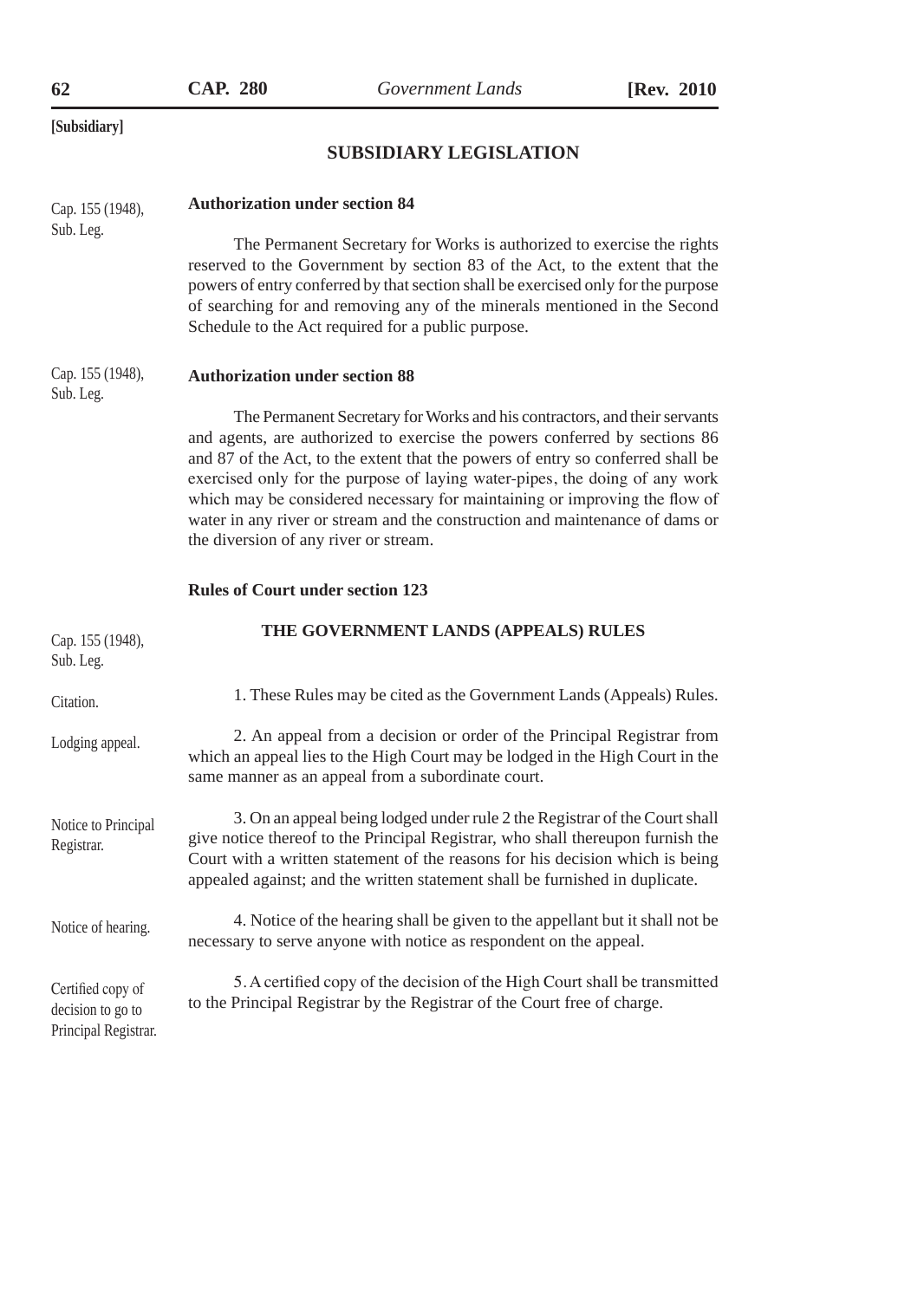#### **Rules under section 148**

#### **THE GOVERNMENT LANDS (APPLICATIONS FOR LEASES AND LICENCES FOR SPECIAL PURPOSES) RULES**

1. These Rules may be cited as the Government Lands (Applications for Leases and Licences for Special Purposes) Rules.

2. The form in the Schedule to these Rules shall be used in every application for a lease or licence for special purposes under Part V of the Act.

3. A deposit of one hundred and fifty shillings shall accompany every application, which deposit shall be—

- (*a*) allocated towards the amount due in respect of the area if granted;
- (*b*) refunded to the applicant if the application is refused ;
- (*c*) forfeited, as provided for by subsection (2) of section 35 of the Act, if a false statement is made.

#### SCHEDULE  $(r, 2)$

#### The Government Lands Act

*Application for Lease or Licence of Land Required for Special Purposes* 

| 1. Full name, address and occupation                                                                |  |
|-----------------------------------------------------------------------------------------------------|--|
| 2. Situation of land applied for (attach)<br>map if possible) $\ldots$ $\ldots$ $\ldots$ $\ldots$   |  |
| 3. Special purpose for which land is<br>required                                                    |  |
| 4. Term ( <i>i.e.</i> length of time for which<br>the grant is required) $\ldots$ $\ldots$ $\ldots$ |  |
| 5. Nature of the grant desired                                                                      |  |
| 6. Deposit and nature of remittance                                                                 |  |
| 7. Remarks                                                                                          |  |

Dated the ..............................................................................., 19 ...........

*Signed* ................................

A deposit of Sh. 150 must be forwarded with the application. This deposit will be (*a*) credited to the amount due in respect of the grant if made; or (*b*) refunded if the application is refused; or (*c*) forfeited, as provided for by section 35 (2) of the Act, if a false statement is made.

*NB*.— This form, copies of which may be obtained from the Department of Lands, Nairobi, must be filled up and signed by the applicant or his duly constituted attorney and forwarded to the Department of Lands.

Cap. 155 (1948), Sub. Leg.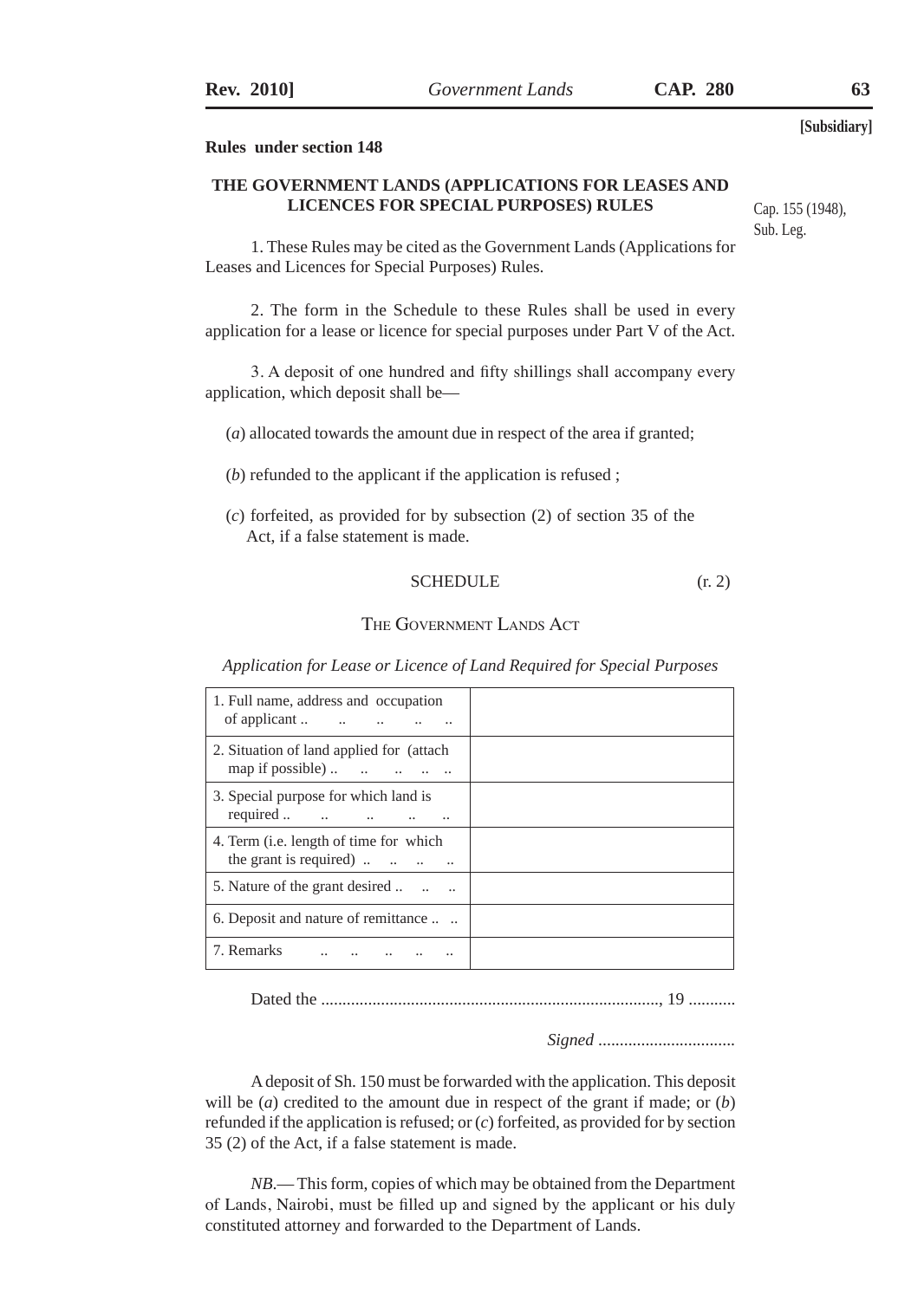#### **THE GOVERNMENT LANDS (REGISTRATION) RULES**

Cap. 155 (1948), Sub. Leg., L.N. 346/1960.

1. These Rules may be cited as the Government Lands (Registration) Rules.

2. (1) The Registrar shall refuse to register any assignment of a lease issued under the Act where the premium reserved by such lease is payable to the Government by instalments, unless and until the head lease thereof is produced duly endorsed by the Commissioner of Lands, as provided for in subsection (4) of section 24 of the Act.

(2) The Registrar shall not take cognizance of an endorsement under paragraph (1) unless and until the same has been duly registered under the Act.

3. Powers of attorney registrable under section 108 of the Act, and revocations of such powers, shall be registered in a special volume of the registry kept for the purpose.

#### **THE GOVERNMENT LANDS (REGISTRATION OFFICES) RULES**

Cap. 155 (1948). Sub. Leg., L.N. 345/1960.

1. These Rules may be cited as the Government Lands (Registration Offices) Rules.

2. There shall be established Government Lands Registration Offices at Nairobi and Mombasa.

3. In the Nairobi office, there shall be registered all transactions relating to Government land outside the Coast Province.

4. In the Mombasa office, there shall be registered all transactions relating to Government land in the Coast Province.

L.N. 345/1960.

#### **THE GOVERNMENT LANDS (FORMS) RULES**

1. These Rules may be cited as the Government Lands (Forms) Rules.

2. The forms in the Schedule shall be used in all cases under Part X of the Act.

3. The registrars of Government Lands at Nairobi and Mombasa shall keep a supply of Forms A to J for the use of the public.

4. (1) The registrars of Government Lands shall cause to be impressed on all applications on which fees are paid, and on all copies thereof, a stamp recording the date and time of presentation in such manner (in the case of the original) as to cancel the stamps affixed in payment of fees.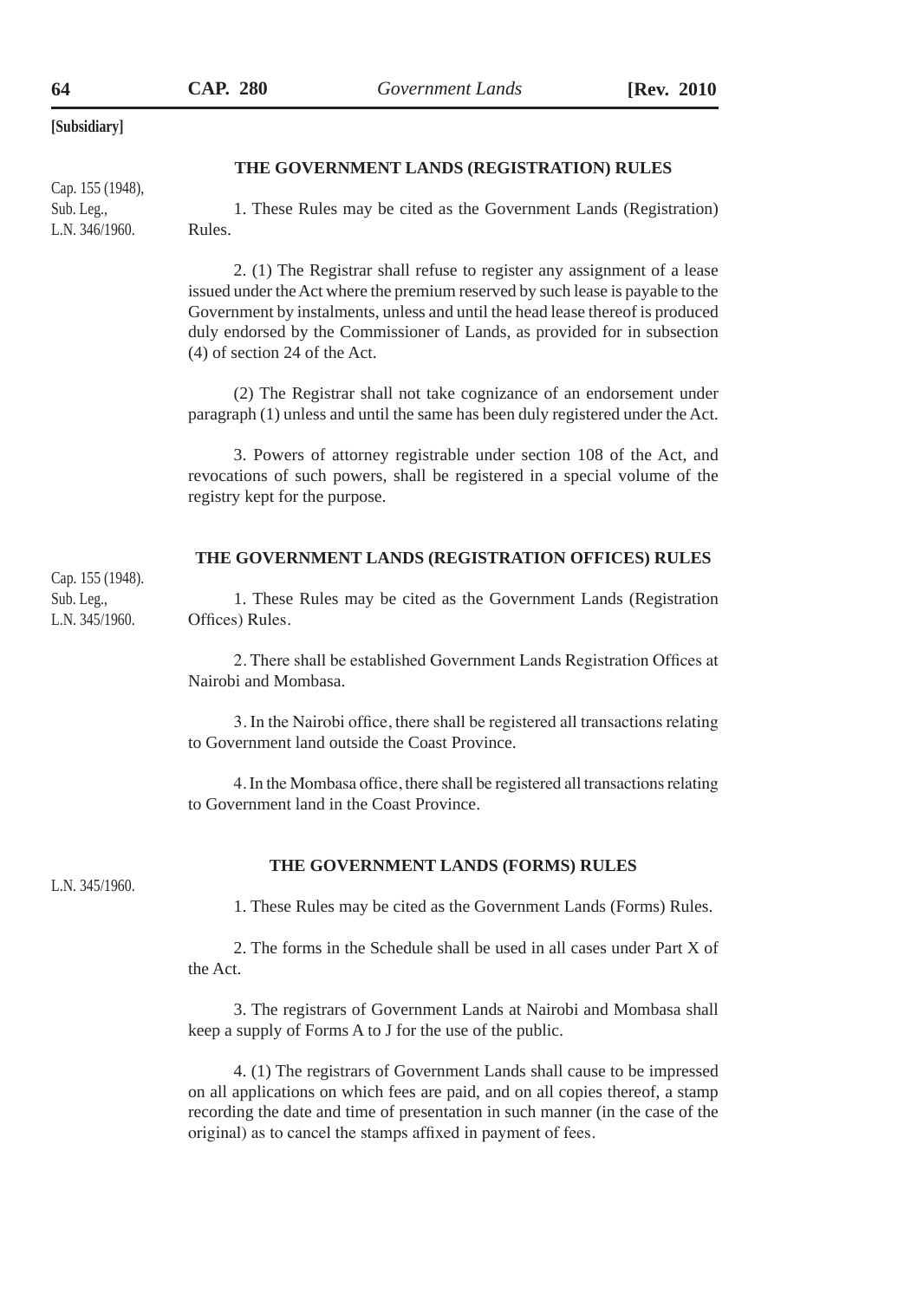(2) The impression shall in the absence of fraud be conclusive evidence of the date and time of presentation, and that the fees stated in the application to have been paid have been paid.

### SCHEDULE  $(r, 2)$

Form A

#### MEMORANDUM OF EQUITABLE MORTGAGE BY DEPOSIT OF DOCUMENTS OF TITLE

The mortgagor and the mortgagee hereby certify, in accordance with the provisions of section 68 (3) of the Stamp Duty Act, that the amount hereby secured is Sh. .................. uncertain, and the mortgagee hereby acknowledges to have received the above-mentioned document of title.

| Signed in the presence of:—<br>                     | Signature or Common Seal of<br>mortgagor:- |
|-----------------------------------------------------|--------------------------------------------|
| Postal Address                                      |                                            |
|                                                     |                                            |
| Description                                         |                                            |
| Signed in the presence of: $\overline{\phantom{a}}$ | Signature or Common Seal of                |
|                                                     | mortgagee:-                                |
| Postal Address                                      |                                            |
|                                                     |                                            |
| Description                                         |                                            |
| Drawn by:-                                          |                                            |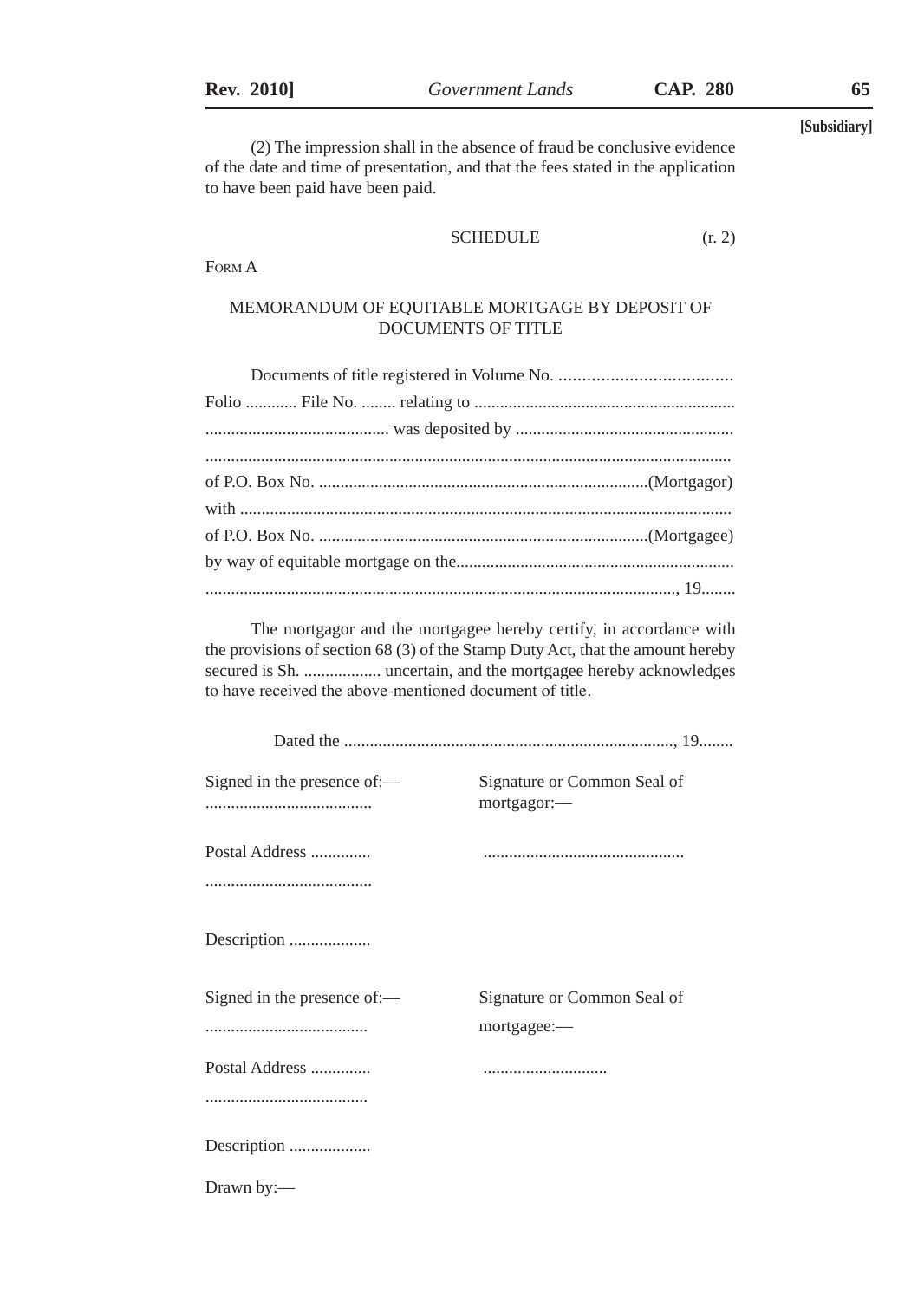| [Subsidiary] |                                                                                                                        |  |  |
|--------------|------------------------------------------------------------------------------------------------------------------------|--|--|
|              | FORM B                                                                                                                 |  |  |
|              | MEMORANDUM OF DISCHARGE OF AN EQUITABLE<br>MORTGAGE BY DEPOSIT OF DOCUMENT OF TITLE                                    |  |  |
|              | The equitable mortgage by deposit of document of title registered in                                                   |  |  |
|              | It is certified that-                                                                                                  |  |  |
|              |                                                                                                                        |  |  |
|              | $(b)$ this is a partial discharge.                                                                                     |  |  |
|              |                                                                                                                        |  |  |
|              | Signed in the presence of:-<br>Signature or Common Seal of<br>mortgagee:-                                              |  |  |
|              |                                                                                                                        |  |  |
|              | Postal Address                                                                                                         |  |  |
|              |                                                                                                                        |  |  |
|              |                                                                                                                        |  |  |
|              | Drawn by:-                                                                                                             |  |  |
|              |                                                                                                                        |  |  |
|              | FORM C<br><b>CAVEAT</b>                                                                                                |  |  |
|              | FORBIDDING REGISTRATION OF DEALING WITH LAND                                                                           |  |  |
|              | To: The Registrar,<br>Land Registry, Nairobi/Mombasa.                                                                  |  |  |
|              |                                                                                                                        |  |  |
|              | (at which address within Kenya notices may be served), claiming (1)<br>registration of any dealing with the said land- |  |  |
|              | $(a)$ absolutely, or                                                                                                   |  |  |
|              | $(b)$ unless the transaction is expressed to be subject to the claim of<br>the Caveator $(3)$ .                        |  |  |

Dated the ................................................................................., 19........

*Signed* ................................................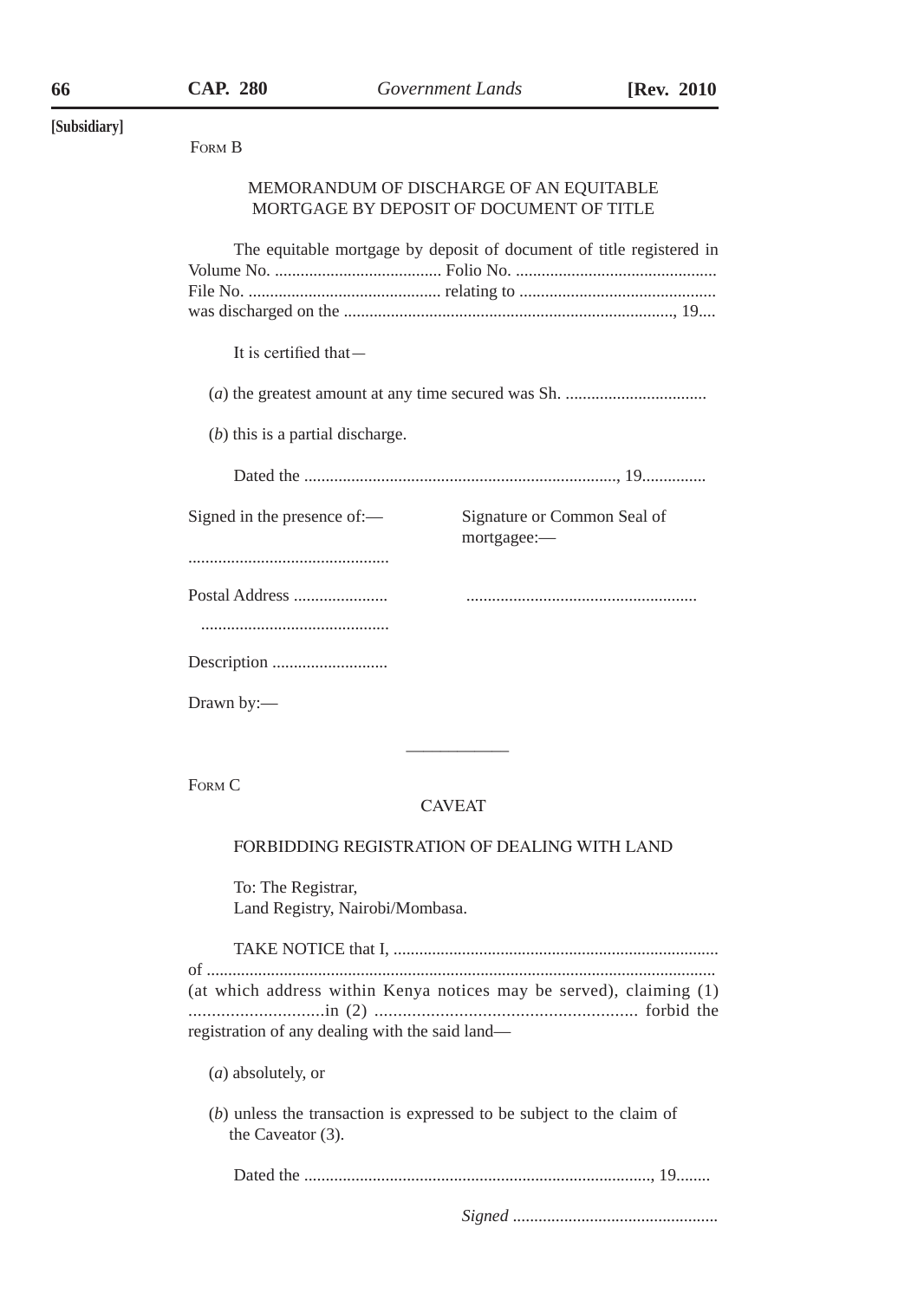I, of ....................................................................................................... , make oath and say/affirm (3) that to the best of my knowledge and belief the claim above referred to is true.

 $\left($ 

| Sworn at |
|----------|
|          |
|          |
|          |

Before me,

.......................................

(1) Nature of registrable interest claimed in land.

(2) Particulars of land.

(3) Delete whichever is not applicable.

 $\frac{1}{2}$  ,  $\frac{1}{2}$  ,  $\frac{1}{2}$  ,  $\frac{1}{2}$  ,  $\frac{1}{2}$  ,  $\frac{1}{2}$  ,  $\frac{1}{2}$  ,  $\frac{1}{2}$  ,  $\frac{1}{2}$  ,  $\frac{1}{2}$  ,  $\frac{1}{2}$  ,  $\frac{1}{2}$  ,  $\frac{1}{2}$  ,  $\frac{1}{2}$  ,  $\frac{1}{2}$  ,  $\frac{1}{2}$  ,  $\frac{1}{2}$  ,  $\frac{1}{2}$  ,  $\frac{1$ 

FORM C(1)

#### CAVEAT FOR ADDITIONAL STAMP DUTY

L.N. 68/1991.

(*Section* 116 (1*a*) *of Government Lands Act*)

The Registrar Land Registry Nairobi/Mombasa

Land Reference Number ………………

TAKE NOTICE that pursuant to my powers under the Government Lands Act (Cap. 280), I, on behalf of the Government of Kenya for the purpose of securing the payment of Sh. ……….. additional stamp duty on a …………… dated and registered in volume …………... folio …………... file ………….. on the …………. day of ………….., 19..…. as assessed by the Collector of Stamp Duties, forbid the registration of any dealing with the land known as Land Reference Number ……......................

This caveat shall remain registered against the title to the said land until such time as additional stamp duty together with any penalties incurred for late payment has been paid on an appeal against the assessment by the collector has been upheld.

> Signed ……………………………………........… *Principal Registrar of Government Lands*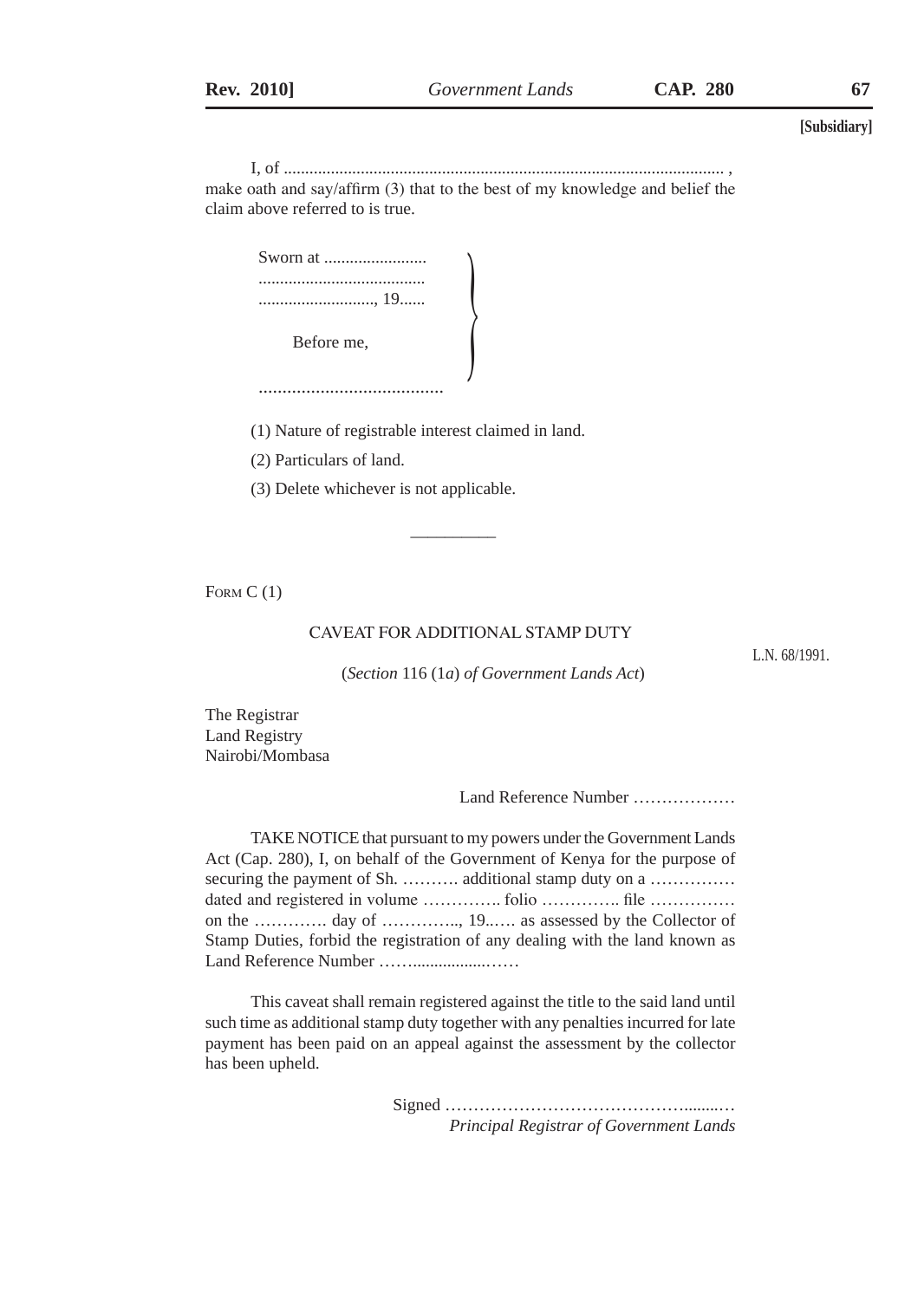| ١R. |  |
|-----|--|
|     |  |

#### NOTICE OF WITHDRAWAL OF CAVEAT

To: The Registrar,

Land Registry, Nairobi/Mombasa.

*Signed* ..........................................

*Date* ............................... ......................................................

*[Advocate for] Caveator[s]* 

Form E

#### APPLICATION FOR REMOVAL OF CAVEAT

 $\overline{\phantom{a}}$ 

| To: The Registrar,                     | Our reference: |
|----------------------------------------|----------------|
| Land Registry, Nairobi/Mombasa.        |                |
|                                        |                |
|                                        |                |
|                                        |                |
| in payment of fees are affixed hereto. |                |

*Signed* ..............................................

*Date* ...................... ..............................................

\_\_\_\_\_\_\_\_\_\_

*[Advocate for] Caveatee[s]*

(*To be submitted in triplicate.*)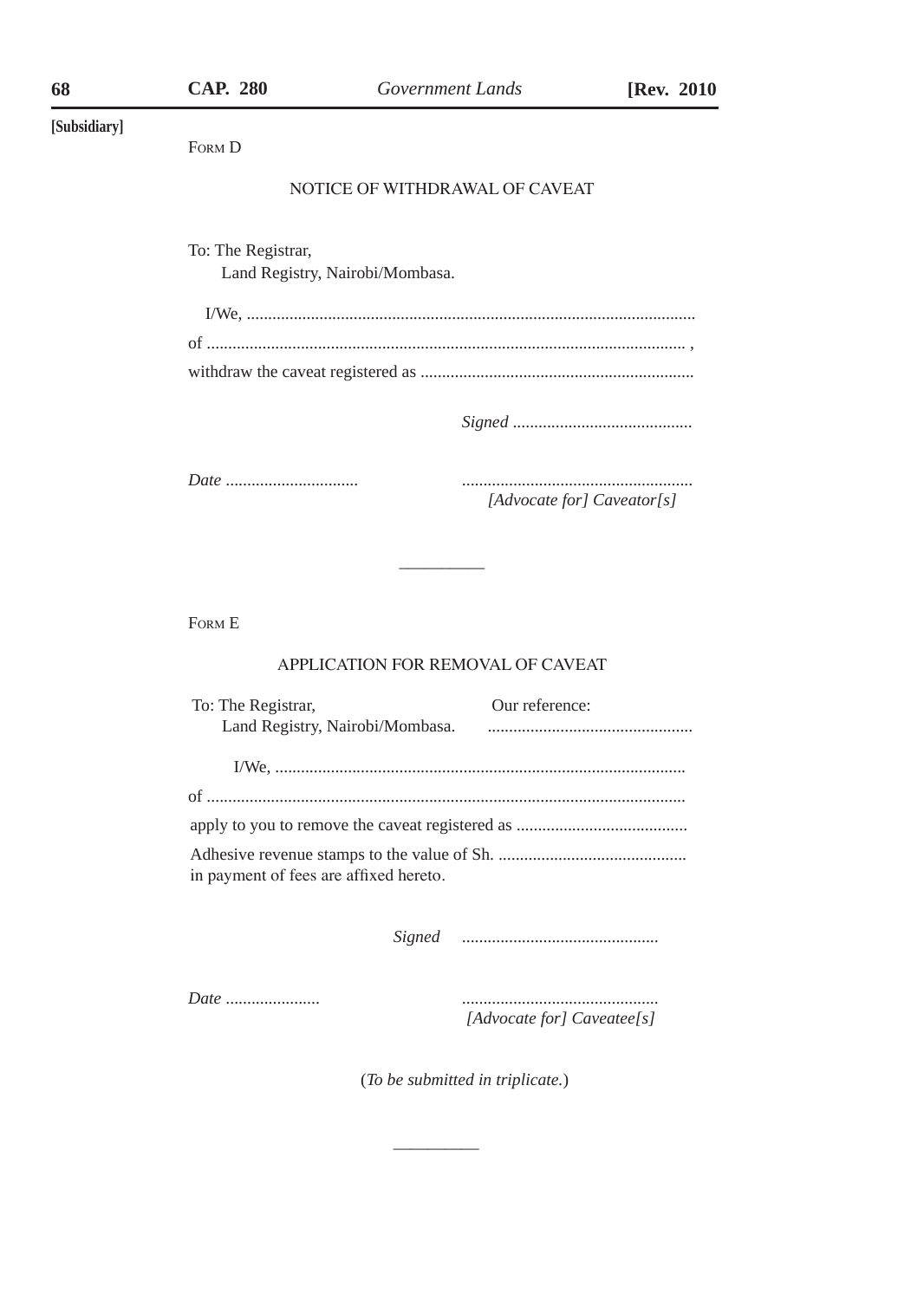| <b>Rev. 2010</b>                         | Government Lands                                                                                                                                                                                                                                                                                                                   | <b>CAP. 280</b> | 69           |
|------------------------------------------|------------------------------------------------------------------------------------------------------------------------------------------------------------------------------------------------------------------------------------------------------------------------------------------------------------------------------------|-----------------|--------------|
|                                          |                                                                                                                                                                                                                                                                                                                                    |                 | [Subsidiary] |
| FORM F                                   |                                                                                                                                                                                                                                                                                                                                    |                 |              |
|                                          | NOTICE OF APPEAL AGAINST REFUSAL BY A REGISTRAR TO<br><b>REGISTER A DOCUMENT</b>                                                                                                                                                                                                                                                   |                 |              |
| Land Registry, Nairobi.                  | To: The Principal Registrar of Government Lands, Our reference:                                                                                                                                                                                                                                                                    |                 |              |
|                                          |                                                                                                                                                                                                                                                                                                                                    |                 |              |
| refusing to register—                    | appeal against the decision of the registrar set forth in his letter Number                                                                                                                                                                                                                                                        |                 |              |
|                                          |                                                                                                                                                                                                                                                                                                                                    |                 |              |
| My/Our grounds of appeal are as follows— | $\mathbf{r}$ $\mathbf{r}$ $\mathbf{r}$ $\mathbf{r}$ $\mathbf{r}$ $\mathbf{r}$ $\mathbf{r}$ $\mathbf{r}$ $\mathbf{r}$ $\mathbf{r}$ $\mathbf{r}$ $\mathbf{r}$ $\mathbf{r}$ $\mathbf{r}$ $\mathbf{r}$ $\mathbf{r}$ $\mathbf{r}$ $\mathbf{r}$ $\mathbf{r}$ $\mathbf{r}$ $\mathbf{r}$ $\mathbf{r}$ $\mathbf{r}$ $\mathbf{r}$ $\mathbf{$ |                 |              |

*[If this space is insufficient please continue on the back]* Adhesive revenue stamps to the value of Sh. .............................................. in payment of fees are affixed hereto.

*Date* ............................................ .............................................................. S*ignature of Appellant or his Advocate.*

> *(To be submitted in triplicate.)*   $\overline{\phantom{a}}$

Form G

Ī

# APPLICATION FOR PERSONAL SEARCH

APPLICATION FOR PERSONAL SEARCH OF-

| Land Reference<br><b>Number</b> | Title or Deed<br>File Number |
|---------------------------------|------------------------------|
|                                 |                              |
|                                 |                              |
|                                 |                              |

Adhesive revenue stamps to the value of the prescribed fee are affixed hereto.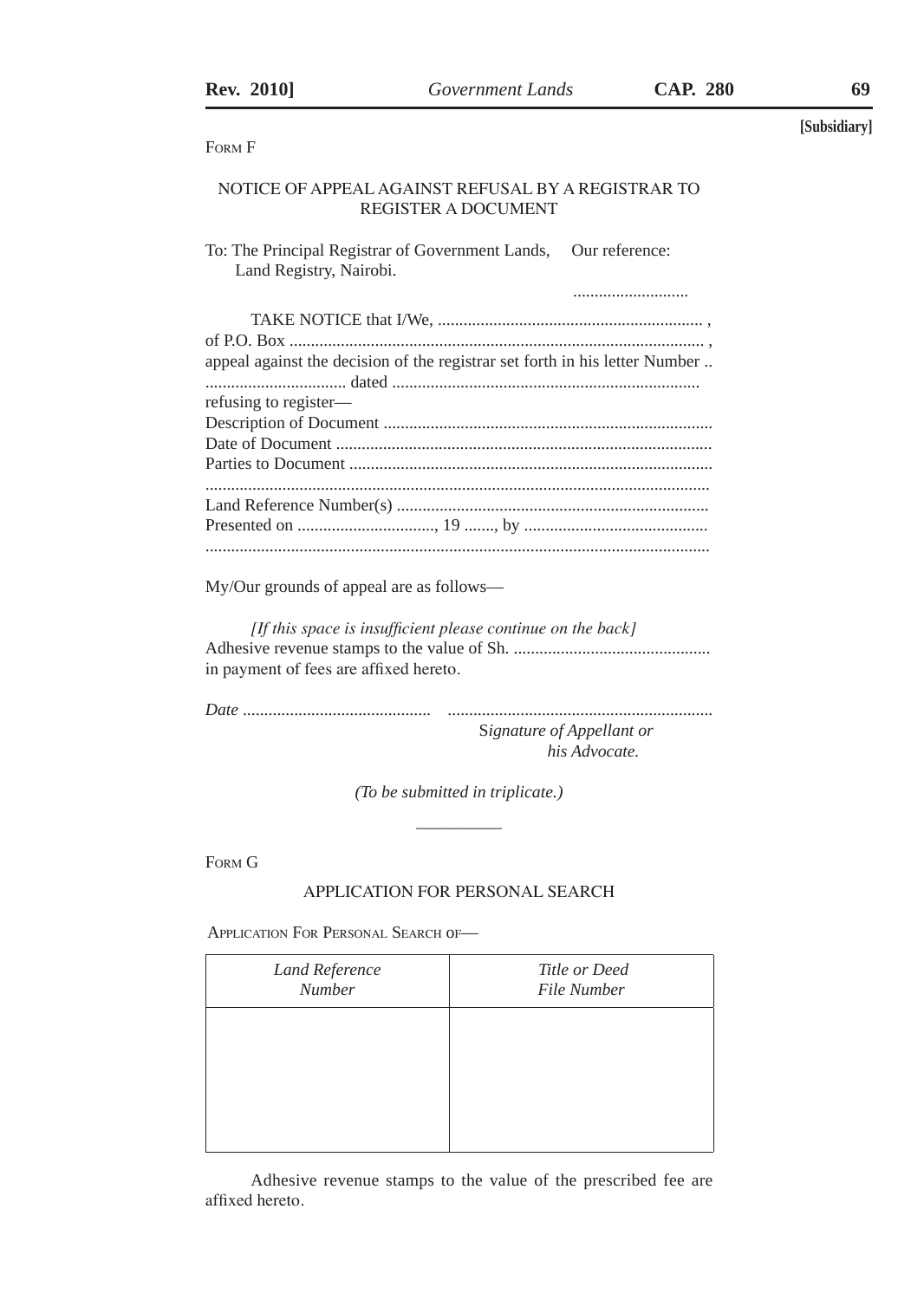| $Date \dots \dots \dots \dots \dots \dots \dots \dots \dots \dots$ |                           |  |  |
|--------------------------------------------------------------------|---------------------------|--|--|
|                                                                    |                           |  |  |
|                                                                    |                           |  |  |
| Deed file checked on completion of search by $-$                   |                           |  |  |
|                                                                    | Counter Clerk's initials. |  |  |

#### **CONDITIONS**

1. This form must be submitted in duplicate with revenue stamps to the value of the prescribed fee affixed to the original, which will be retained in the Land Registry.

2. Persons making searches may take brief notes in pencil but no document shall be copied.

3. In no circumstances may any note or mark be made on any document, file or register produced for inspection.

4. Persons making searches shall check the contents of any deed file produced to them and have it checked by the Counter Clerk, both before and on completion of the search, and obtain his initials on the duplicate search form; otherwise the person searching will be held liable for any document lost or damaged.

5. The Counter Clerk's duty does not extend to answering questions on matters of title and no responsibility is accepted for any opinion which may be expressed by him.

 $\overline{\phantom{a}}$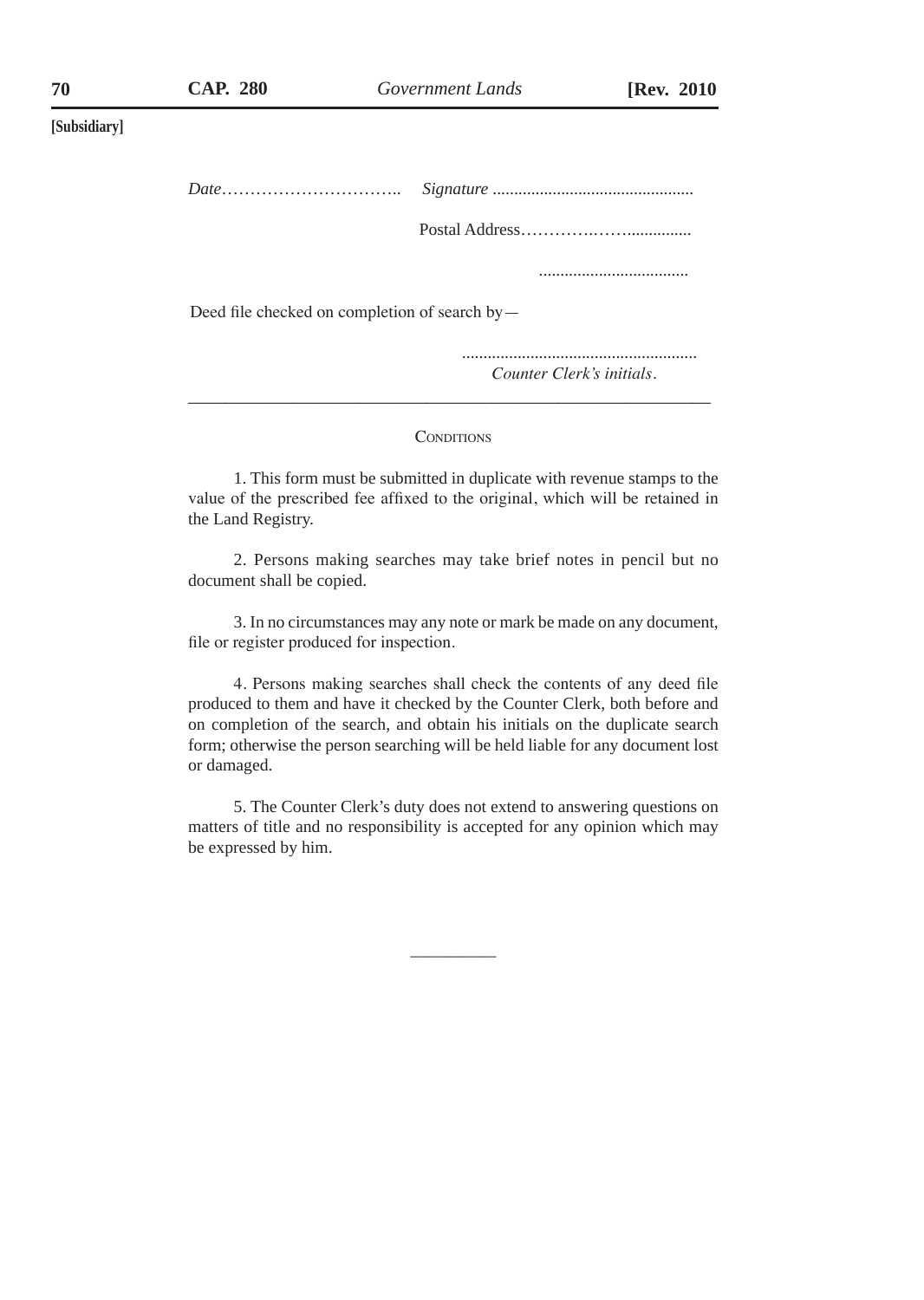| <b>Rev. 2010</b>                                                       | Government Lands                                                        | <b>CAP. 280</b> | 71           |
|------------------------------------------------------------------------|-------------------------------------------------------------------------|-----------------|--------------|
| FORM H                                                                 |                                                                         |                 | [Subsidiary] |
|                                                                        | APPLICATION FOR POSTAL SEARCH                                           |                 |              |
| To: The Registrar,<br>Land Registry, Nairobi/Mombasa.                  |                                                                         | Our reference:  |              |
| the abstract register or register of titles relating to Land Reference | APPLICATION is made for a certified copy of the last complete page of   |                 |              |
| and any subsequent entries.                                            |                                                                         |                 |              |
| hereto.                                                                | An adhesive revenue stamp to the value of the prescribed fee is affixed |                 |              |
|                                                                        |                                                                         |                 |              |
|                                                                        |                                                                         |                 |              |
|                                                                        |                                                                         |                 |              |
|                                                                        |                                                                         |                 |              |

*(For completion in the Registry)*

POSTAL SEARCH CERTIFICATE NO.

Certified copy forwarded as requested above.

.......................................

 *Registrar.*

(*To be submitted in duplicate.*)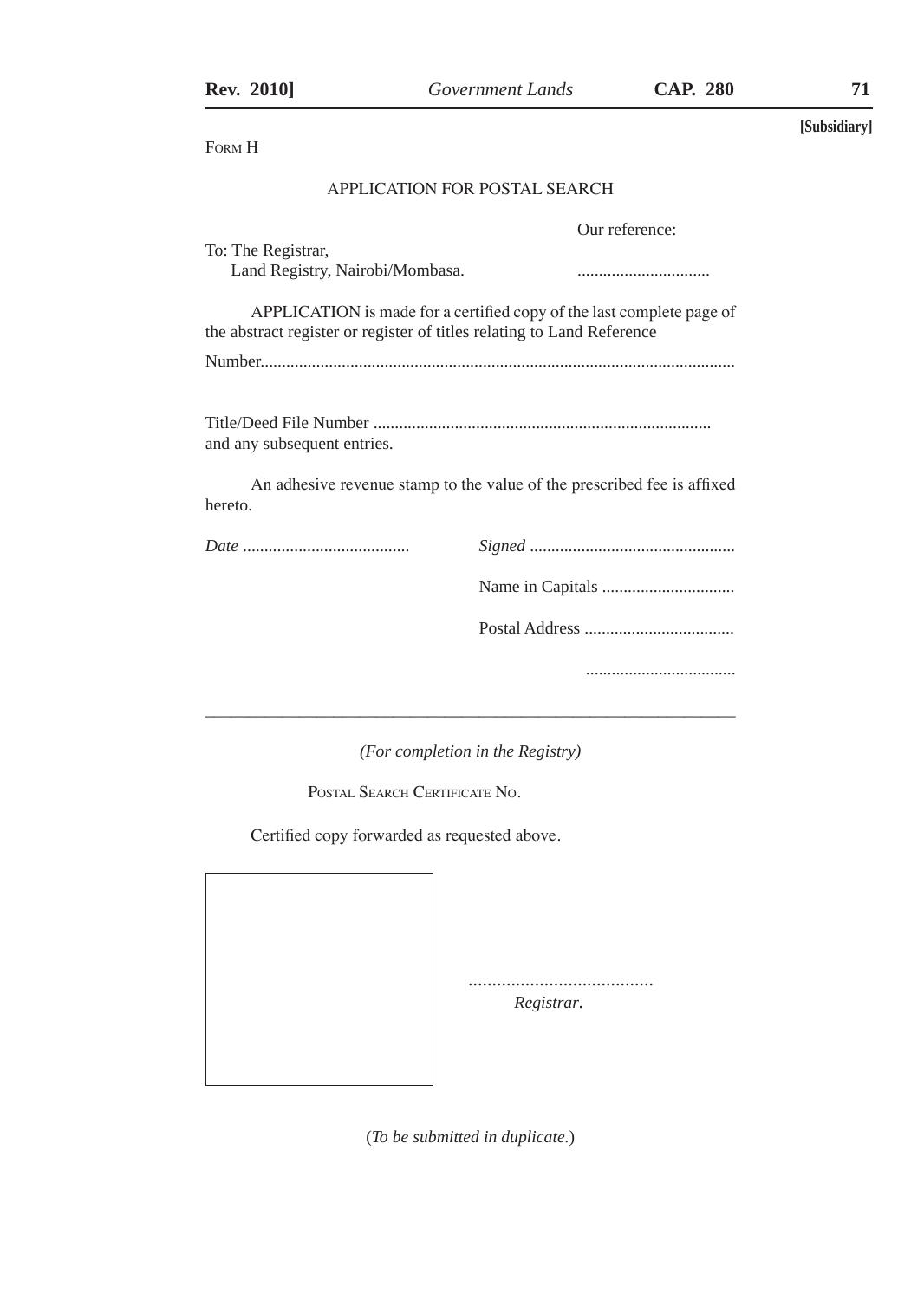Form I

#### APPLICATION FOR REGISTRATION

The conditions on the back of this form shall be complied with.

Application For Registration

of the undermentioned documents in the following order of priority—

| Date of<br>Document | Description<br>(I) | Land Reference<br>Number(2) | Deed File<br>Number (3) | Fee<br>(4)<br>Sh. |
|---------------------|--------------------|-----------------------------|-------------------------|-------------------|
|                     |                    |                             |                         |                   |
|                     |                    |                             |                         |                   |
|                     |                    |                             |                         |                   |

Number of new certificates of title required at the prescribed fee ..................

Adhesive revenue stamps affixed hereto to the value of ...................................

\_\_\_\_\_\_\_\_\_\_\_\_\_\_\_\_\_\_\_\_\_\_\_\_\_\_\_\_\_\_\_\_\_\_\_\_\_\_\_\_\_\_\_\_\_\_\_\_\_\_\_\_\_\_\_\_\_\_\_\_\_\_ The following documents are enclosed for endorsement: (5)

Grant No. ..................... Lease No. ....................... Certificate No. ................... \_\_\_\_\_\_\_\_\_\_\_\_\_\_\_\_\_\_\_\_\_\_\_\_\_\_\_\_\_\_\_\_\_\_\_\_\_\_\_\_\_\_\_\_\_\_\_\_\_\_\_\_\_\_\_\_\_\_\_\_\_\_

The following supporting documents are also enclosed: (6) Clearance Certificate □ Estate Duty Certificate □ "Registration Copy" of Land Control Consent □ "Registration Copy" of Provincial Commissioner's Consent □ Withholding Tax Certificate (W. 70)  $\Box$  Land Rent Certificate ................................................................................................ □

The following consents are endorsed on the documents: Commissioner of Lands or the Chief Engineer, East African Railways Corporation and under the terms of the Grant Chargee to surrender of lease under section 44 of the Registration of Titles Act (Cap. 281) □

\_\_\_\_\_\_\_\_\_\_\_\_\_\_\_\_\_\_\_\_\_\_\_\_\_\_\_\_\_\_\_\_\_\_\_\_\_\_\_\_\_\_\_\_\_\_\_\_\_\_\_\_\_\_\_\_\_\_\_\_\_\_

................................................................................................ □

#### [*Reverse*]

Special instructions, including, if necessary, the name and address of the person to whom the documents are to be sent if other than the presentor—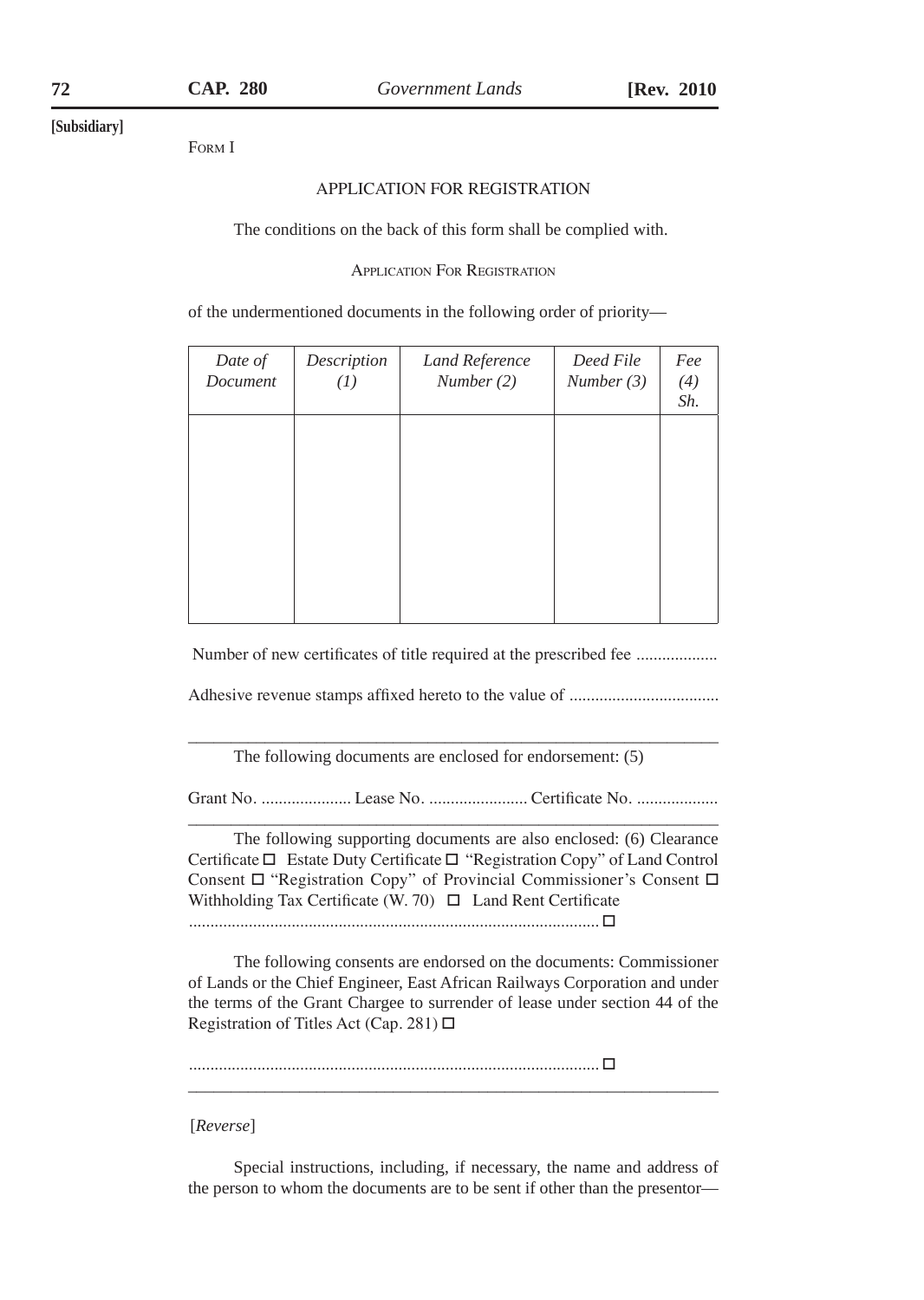FORM I-(Contd.)

| Date |  |
|------|--|

*(To be submitted in triplicate.)*

CONDITIONS

*Form to accompany documents*

Every document presented for registration must be accompanied by this form.

#### *Number of Forms to Submit*

Application for registration forms are printed in sets of three, each set comprising an original, duplicate and triplicate. Forms may be obtained post free from the Registrar of Titles, Nairobi and Mombasa.

#### *How to Complete*

The form must be completed accurately in accordance with these conditions. Failure to do so may result in the rejection of the application. The information supplied by the presentor must appear legibly in English on all three forms. If registration is sought at both the Nairobi and the Mombasa Registries, separate applications accompanied by the document must be addressed to each. The following are the explanations of the numbers appearing in brackets on the form:—

- (1) Give a brief description of each document, e.g. Conveyance, Assignment, Transfer, Charge, etc.
- (2) The land reference numbers of all parcels of land dealt with in each document must be entered, e.g. 1870/XX/9, 1870/XX/10. If the document is not to be registered against a title to land, e.g. powers of attorney, building plans, agreements, etc., the word "Nil" must be inserted.
- (3) Where possible the deed file number should be inserted in this column. In the case of titles registered under the Registration of Titles Act (Cap. 281), this is the title number. For titles registered under other Acts, the number of the deed file is shown in the right-hand column of the registration endorsement on the last registered document.
- (4) The registration fee tendered must be entered in this column and the total fees entered at the foot thereof. The fee payable on presentation is the prescribed fee per entry in the register and is not purporting to deal with two or more titles will attract the prescribed fee in respect of each title against which it is to be registered.

**[Subsidiary]**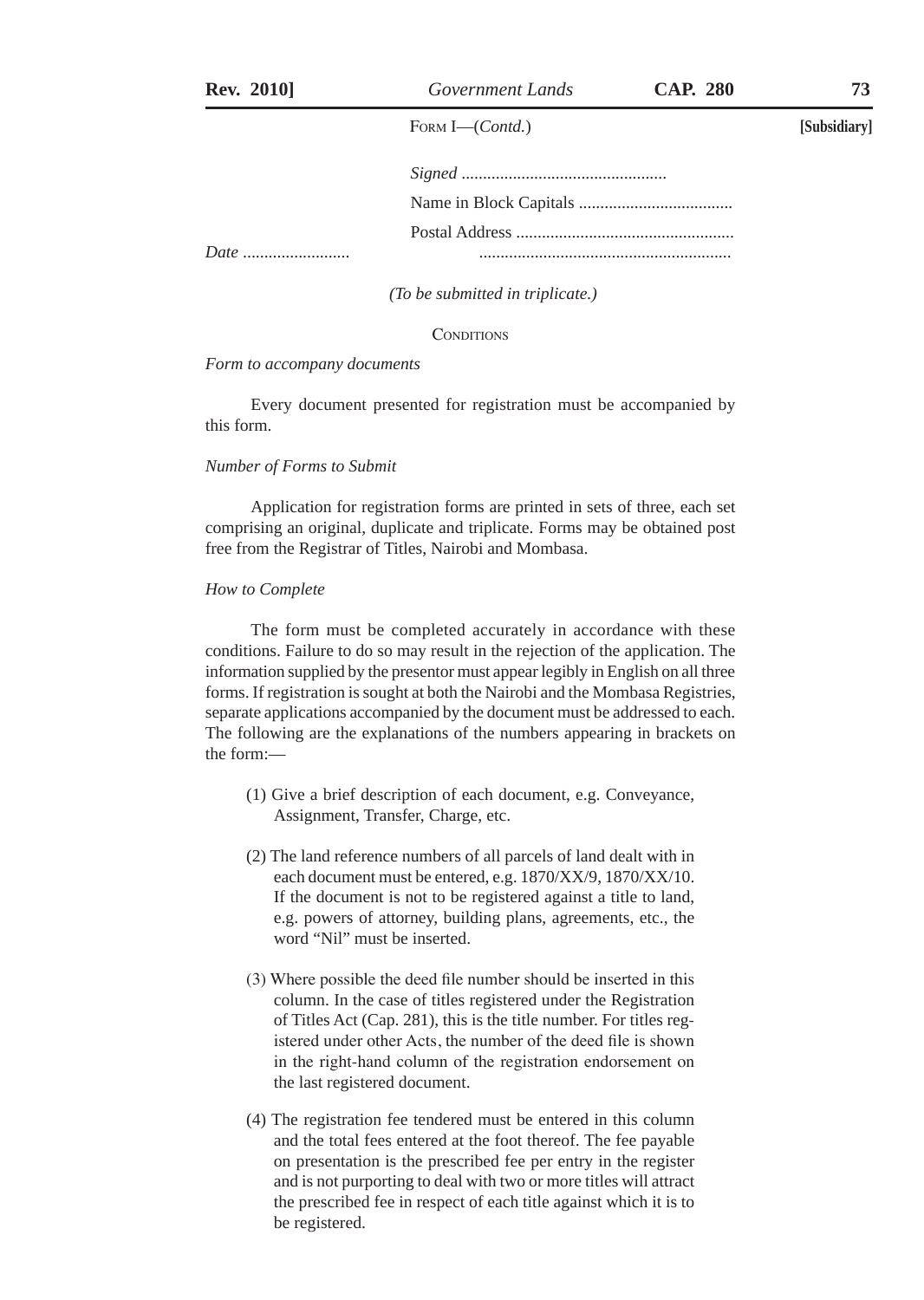- (5) All documents presented for registration against titles under the Registration of Titles Act, other than caveats, statutory notifications and Court orders, must be accompanied by the appropriate title deed, and the registration particulars of that deed must be inserted in this paragraph of the form. No documents are required for endorsement under the other Acts.
- (6) Indicate, by placing a tick in the appropriate boxes, the supporting documents which accompany the application or consents which are endorsed on the documents.

### *Payment of Fees*

Fees may only be paid by affixing adhesive revenue stamps to the required value in the space provided on the original application form. Such stamps may be obtained from post offices. Spoilt or damaged adhesive revenue stamps will not be accepted but stamps upon which the presentor has placed his name stamp shall not be deemed spoilt or damaged for this purpose.

## *Separate Applications to be Made*

A separate set of application forms must be submitted for each document except in the case of a set of documents which are to be registered against the same title or are related to each other. For example, a discharge of a charge, a surrender of a lease, a transfer and a new charge all relating to L.R. No. 999/999 would properly form the subject of one application, and similarly a power of attorney executed by the registered proprietor followed by a transfer executed by the attorney are related to each other and can form the subject of one application.

#### *Submission of Application*

Applications may be submitted as follows—

- (*a*) by post to the appropriate Registrar;
- (*b*) by delivery in the box provided at the appropriate Land Registry;
- (*c*) by requesting the Collector of Stamp Duties to forward the application form to the appropriate Registrar after stamping the document. Priority is not established until the application is in the hands of the Registrar, and no responsibility is accepted by the Collector for any delay.

#### *Rejections*

Documents re-presented for registration following their previous rejection must be accompanied by a fresh set of forms of application duly completed. The fee in such a case is the prescribed fee for every document which was the subject of a formal rejection.

 $\overline{\phantom{a}}$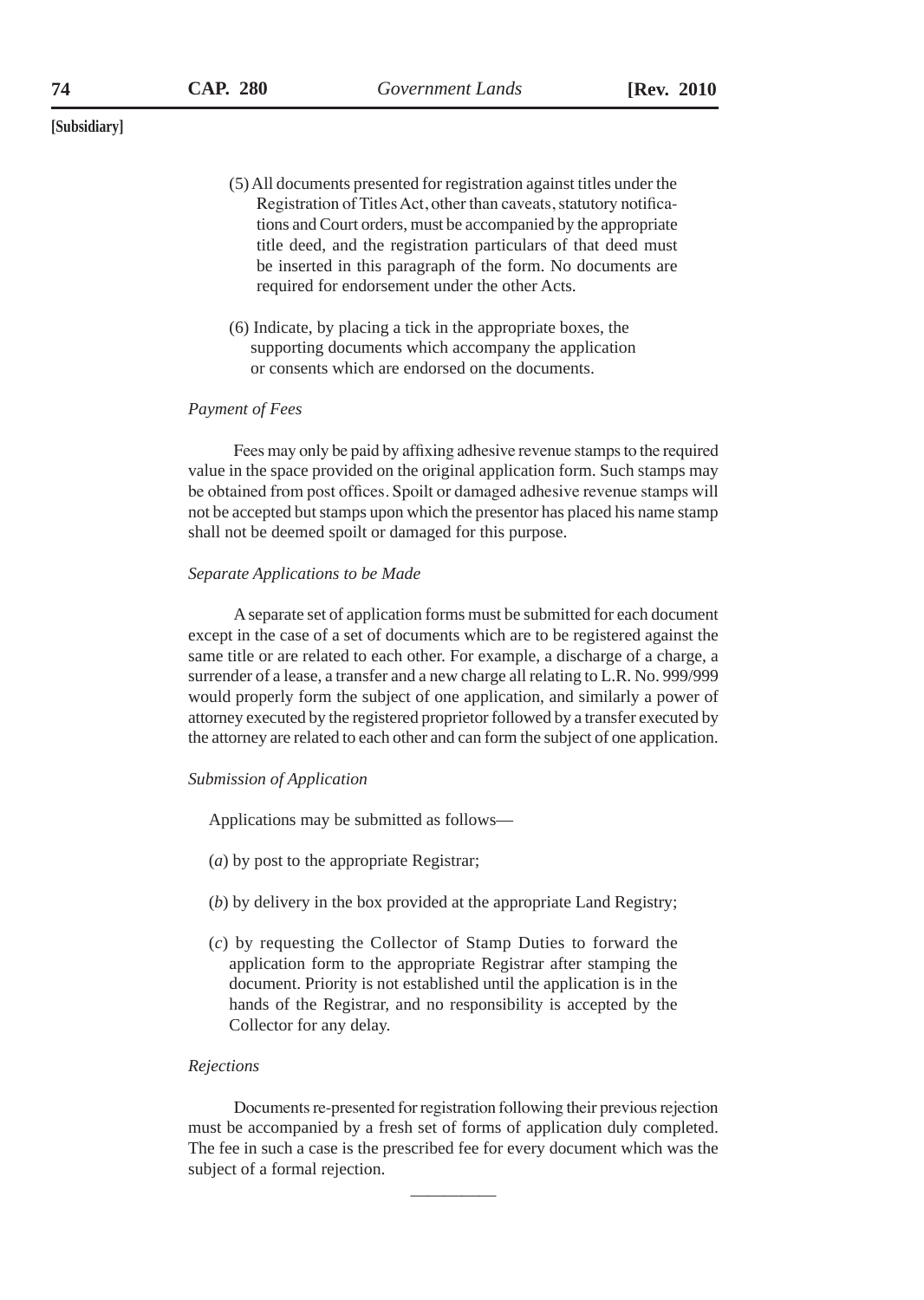FORM **J** 

## APPLICATION FOR COPY

| To: The Registrar,<br>Land Registry, Nairobi/Mombasa.                                                                                     | Our reference: |                              |
|-------------------------------------------------------------------------------------------------------------------------------------------|----------------|------------------------------|
|                                                                                                                                           |                |                              |
| I/We request you to supply  certified/uncertified copies of the<br>following—                                                             |                |                              |
| Adhesive revenue stamps at the rate of Sh. 2 per certified copy are pinned<br>to this application to meet the stamp duty payable thereon. |                | Delete if not<br>applicable. |
| Adhesive revenue stamps to the value of Sh.  in payment of<br>fees are affixed hereto.                                                    |                |                              |
|                                                                                                                                           |                |                              |
| Insert below in block capitals the name and address in Kenya to which<br>the copy/copies is/are to be sent—                               |                |                              |

Name ................................................................................................................. Postal Address ...................................................................................................

\_\_\_\_\_\_\_\_\_\_\_\_\_\_\_\_\_\_\_\_\_\_\_\_\_\_\_\_\_\_\_\_\_\_\_\_\_\_\_\_\_\_\_\_\_\_\_\_\_\_\_\_\_\_\_\_\_\_\_\_\_\_

*(For completion in the Registry)*

The above-mentioned copy/copies is/are forwarded herewith.

The above request cannot be met because ..............................................

............................................................................................................................

*Date* ............................................ .........................................

*Registrar.*

(*To be submitted in duplicate.*)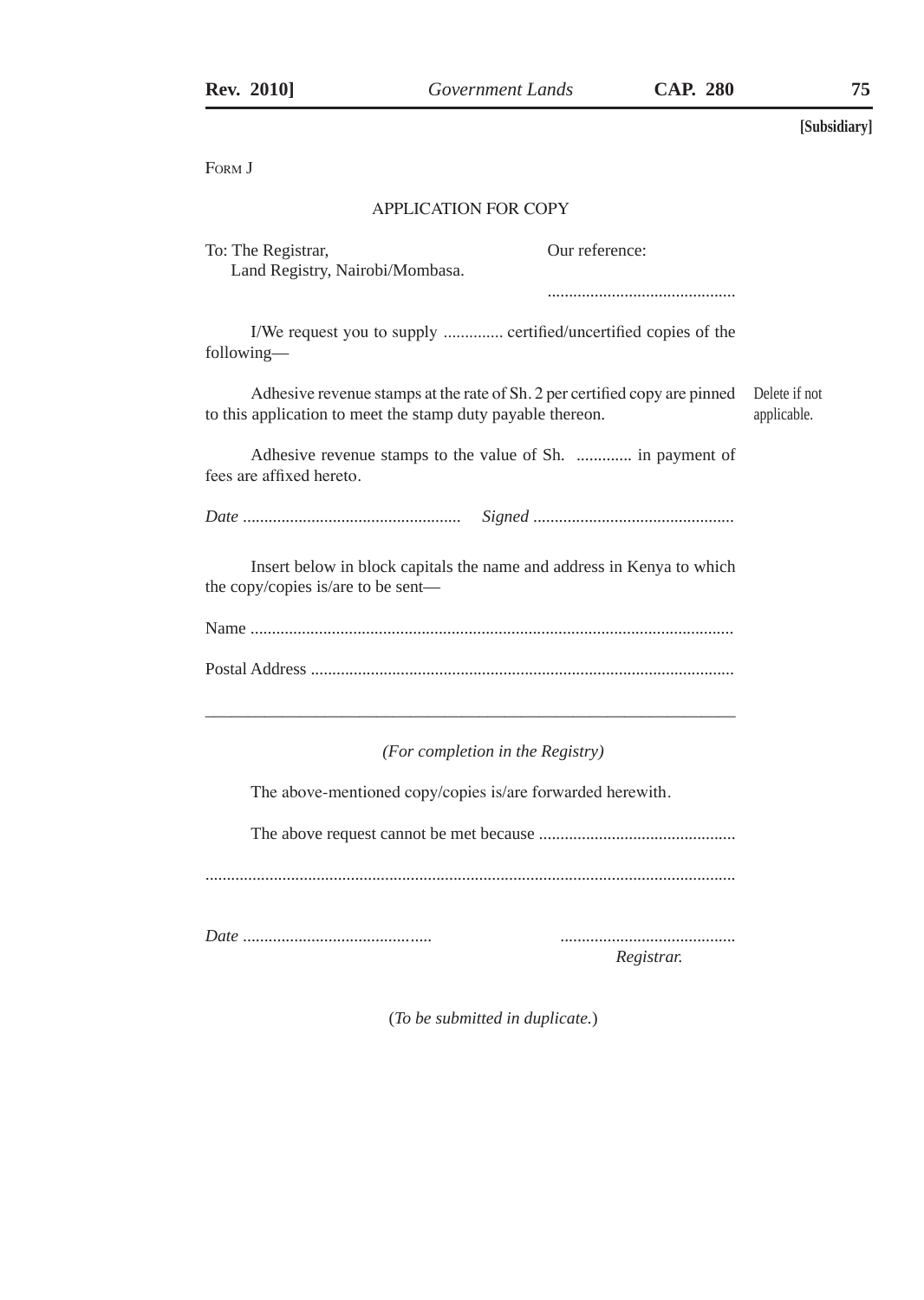|                                                   | FORM K                                                                                                                                                                         |
|---------------------------------------------------|--------------------------------------------------------------------------------------------------------------------------------------------------------------------------------|
|                                                   | ENDORSEMENT BY REGISTRAR                                                                                                                                                       |
|                                                   | <b>GOVERNMENT LANDS REGISTRY</b>                                                                                                                                               |
|                                                   |                                                                                                                                                                                |
|                                                   | Presentation No.<br>Volume<br>Folio<br>File                                                                                                                                    |
|                                                   |                                                                                                                                                                                |
|                                                   | Registrar.                                                                                                                                                                     |
| Cap.155 (1948),                                   | THE GOVERNMENT LANDS (ROAD RESERVES) RULES                                                                                                                                     |
| Sub. Leg.                                         | 1. These Rules may be cited as the Government Lands (Road Reserves)<br>Rules.                                                                                                  |
|                                                   | 2. No Government land shall be let or sold outside the area of any<br>township or station within a distance of 100 feet from the centre of any public<br>road.                 |
| L.N.168/1976,                                     | 3. No building, fencing or other obstacle shall be erected within a<br>distance of 100 feet from the centre of any public road outside the area of any<br>township or station. |
| L.N. 305/1994,<br>L.N. 111/2003,<br>L.N. 10/2010. | THE GOVERNMENT LANDS (CONSENTS) (FEES) RULES                                                                                                                                   |
|                                                   | 1. These Rules may be cited as the Government Lands (Consents)<br>(Fees) Rules.                                                                                                |
|                                                   | 2. Notwithstanding anything contained in the Government Lands                                                                                                                  |

(Consents) Rules the following fees shall be charged for any consents applied for and given by the Commissioner of Lands as follows—

|                                                | Sh    |  |
|------------------------------------------------|-------|--|
| (a) For every consent in respect of a transfer |       |  |
| conveyance, assignment, mortgage, charge,      |       |  |
| sale, lease or sub-lease of a developed plot   |       |  |
| within a municipality<br>                      | 1.000 |  |
|                                                |       |  |

(*b*) For every consent in respect of a transfer conveyance, assignment, mortgage, charge,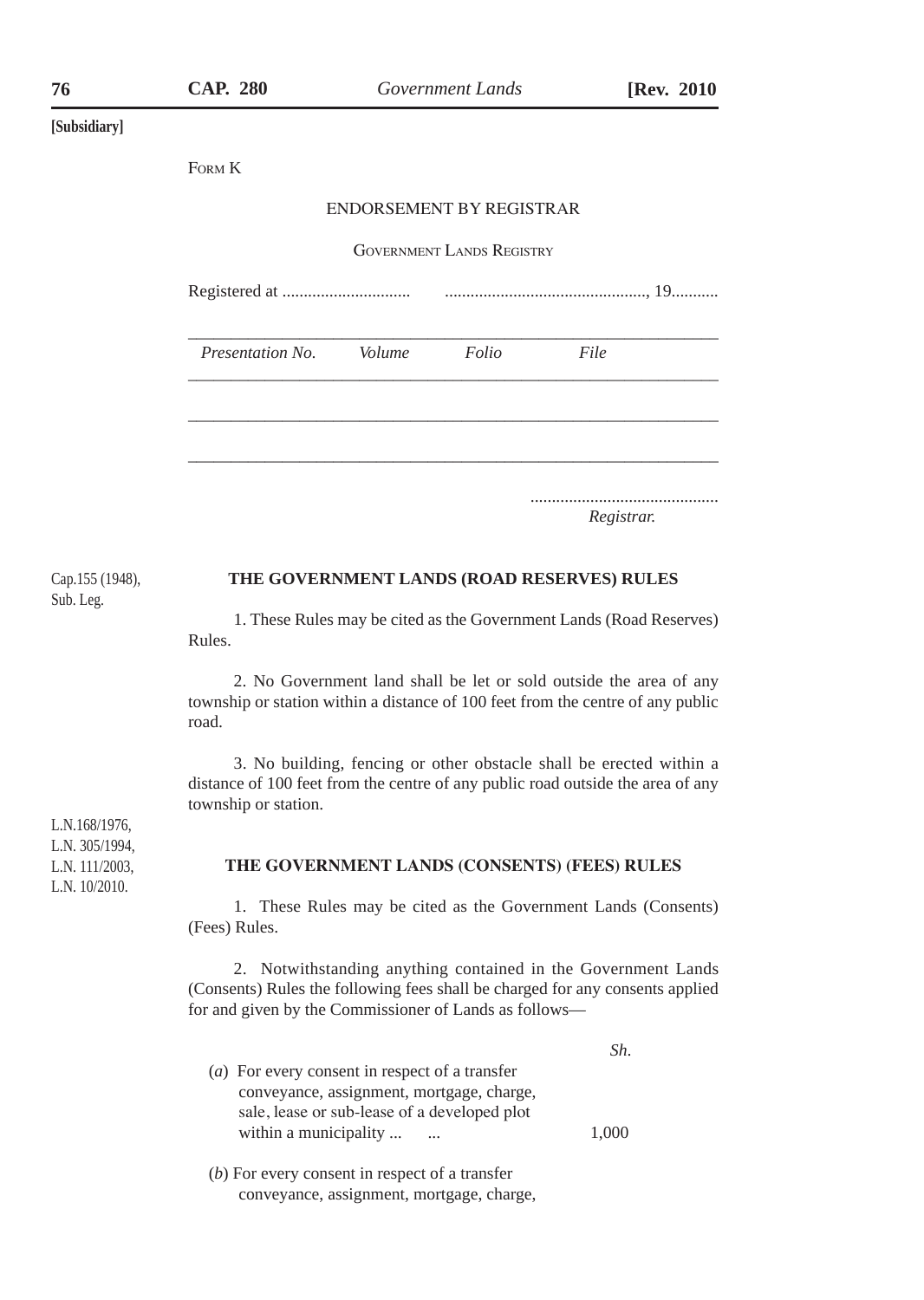| <b>Rev. 2010</b>                                | Government Lands                                                                       | <b>CAP. 280</b> | 77           |
|-------------------------------------------------|----------------------------------------------------------------------------------------|-----------------|--------------|
|                                                 |                                                                                        |                 | [Subsidiary] |
| sale, lease or sub-lease of a developed plot    |                                                                                        |                 |              |
| not within a municipality                       |                                                                                        | 500             |              |
| $(c)$ For every consent in respect of any other | transaction or dealing with land (within a<br>municipality) not otherwise provided for |                 |              |
| in the Act $\dots \dots \dots$                  |                                                                                        | 1000            |              |
| $(d)$ For every consent in respect of any other |                                                                                        |                 |              |
| transaction or dealing with land (not           |                                                                                        |                 |              |
| within a municipality) not otherwise            |                                                                                        |                 |              |
| provided for in the Act                         |                                                                                        | 500             |              |

## **THE GOVERNMENT LANDS (APPROVALS) RULES**

1. These Rules may be cited as the Government Lands (Approvals) Rules.

2. The following fees will be paid for the approval given by the Commissioner of Lands in respect of subdivisions of lands, building plans; extensions of the terms of leases; allocation of plots; changes of user; extensions of user; and such other matter requiring approval:

 *Fees KSh.*

L.N. 170/1976, L.N. 308/1994, L.N. 11/2010.

| (a) For approval of subdivision of<br>land within an urban area<br>(per resulting portion) $\dots \dots \dots \dots$ | 250   |
|----------------------------------------------------------------------------------------------------------------------|-------|
| $(b)$ For approval of building plans -                                                                               |       |
| (i) Where the built-up area does not<br>exceed 200 square meters                                                     | 1,500 |
| (ii) Where the built-up area exceeds<br>200 meters KSh 500 for every 100<br>square meters or part thereof            |       |
| (iii) For alterations or additions to an<br>existing structure                                                       | 1,500 |
| (iv) For late submission of building<br>plans and construction without<br>approved plans -                           |       |
| (i) where land is within a municipality                                                                              | 7,000 |
| (ii) where land is in other urban centres                                                                            | 1,000 |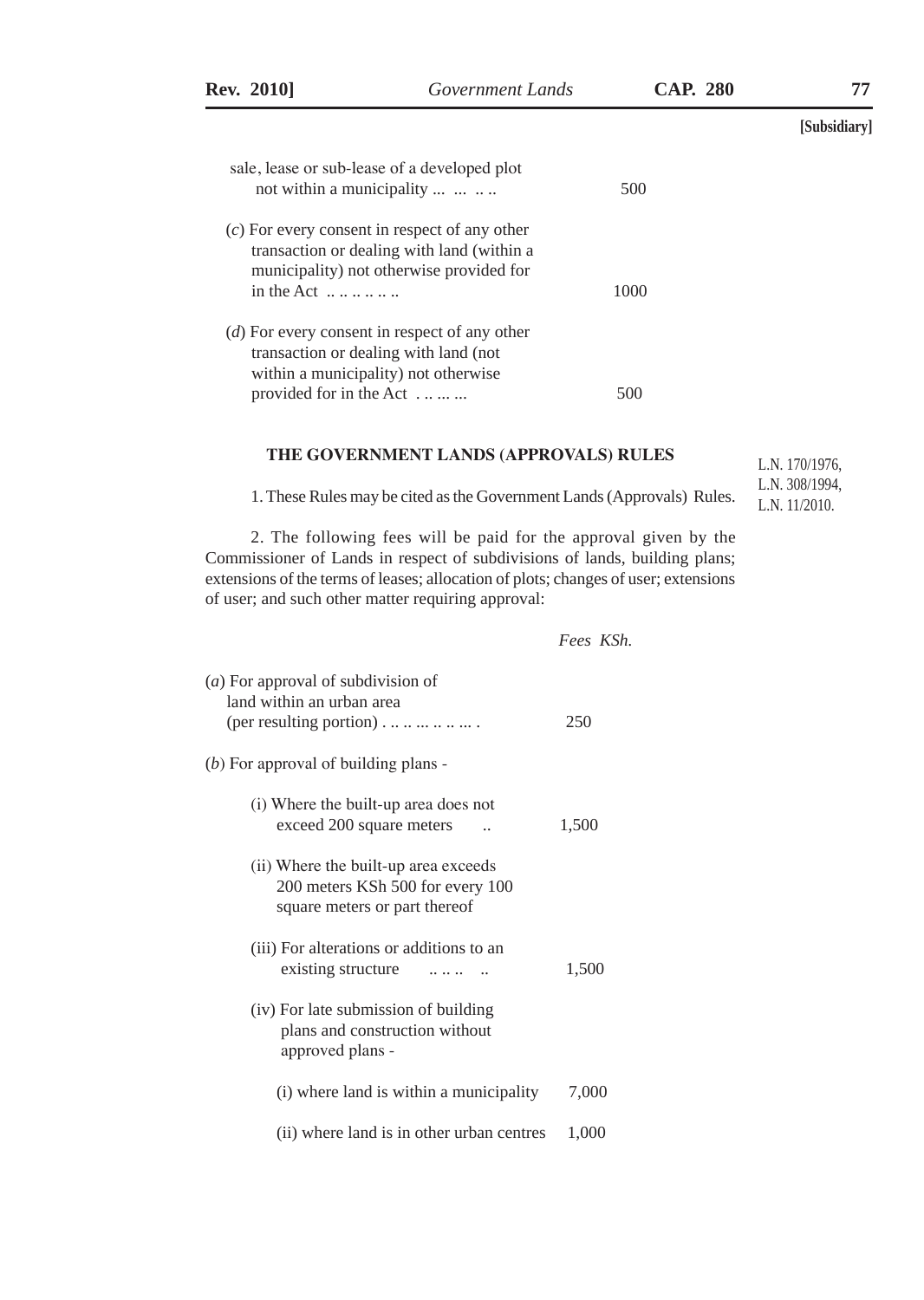| (v) For building plans exceeding the stipulated site coverage— |        |
|----------------------------------------------------------------|--------|
| (i) where land is within a municipality                        | 15,000 |
| (ii) where land is in other urban centres                      | 7,500  |
| (vi) For approval of changes of user<br>or extension of user-  |        |
| (i) where land is within a municipality                        | 5,000  |
| (ii) where land is in other urban centres                      | 1,000  |
| (vii) For approval of extension of term<br>of lease—           |        |
| (i) where land is within a municipality                        | 5,000  |
| (ii) where land is in other urban centres                      | 1,000  |
| (viii) For approval of allocation of plot                      | 5,000  |
|                                                                |        |

3. Building plans shall be submitted in triplicate to the Local Authority showing the following particulars—

- (*a*) block plans showing the positions of the building and a system of drainage for disposing of sewage, surface and sullage water;
- (*b*) drainage, elevations and specifications of the buildings the grantee or grantees proposes or propose to erect;
- (*c*) the built-up area (or site coverage) in square metres or feet.

4. No building plans shall be approved before the necessary fees are paid.

5. After endorsing its approval on all three copies of the plans the Local Authority shall pass these plans to the Commissioner of Lands who shall deal with them as follows—

- (*a*) on endorsing his approval on all copies the Commissioner of Lands shall retain one copy in the file and shall return to the Local Authority two copies;
- (*b*) the Local Authority may if it wishes retain one copy of the approval plan but shall return the third copy to the grantee.

6. (1) Every application for approval to subdivide land shall be made to the Commissioner of Lands and shall—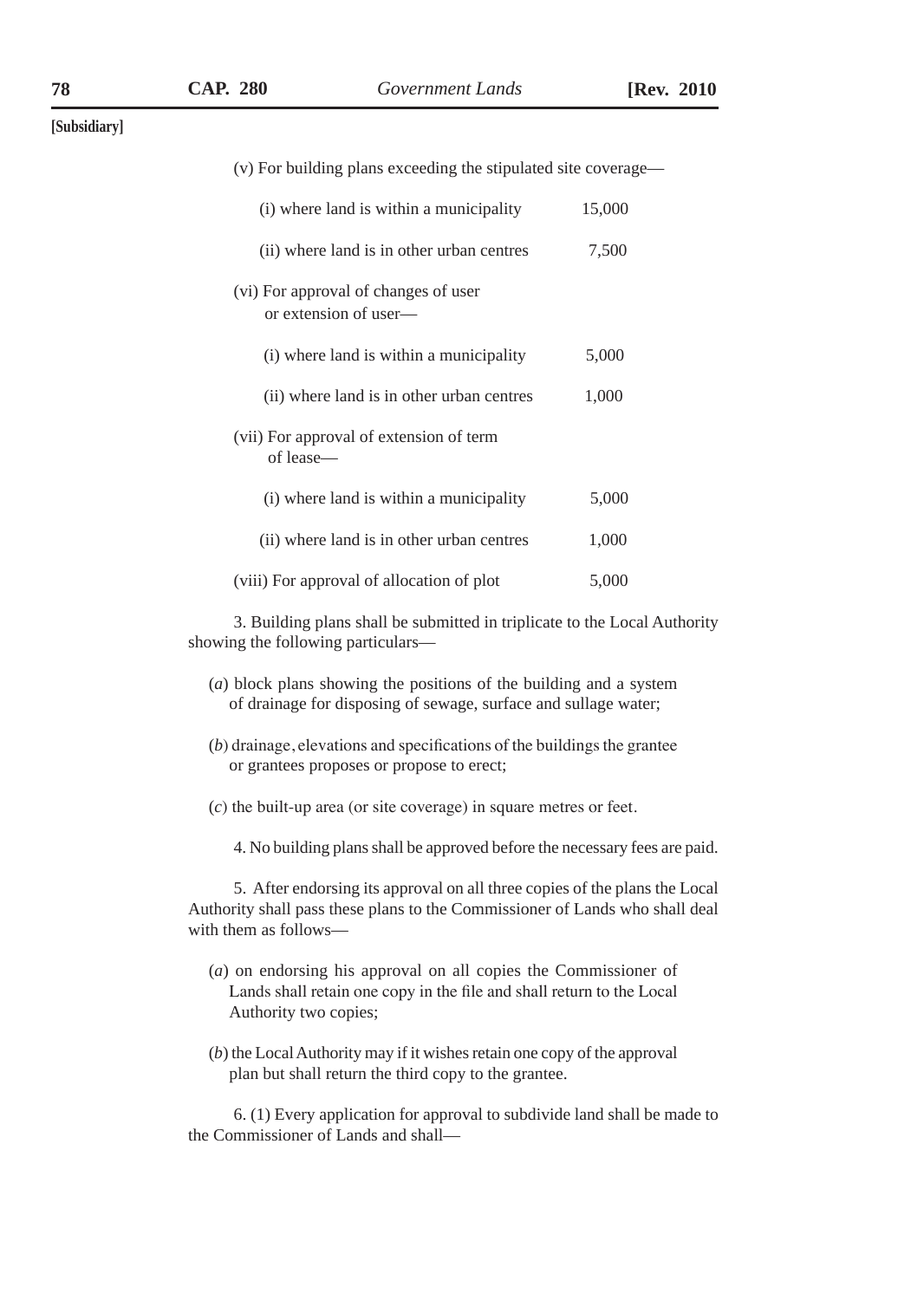- (*a*) contain the applicant's proposals for development of each portion created by the sub-division; and
- (*b*) be accompanied by suitable plans in quadruplicate on durable material showing the proposed sub-divisions together with roads of access to each and every sub-division.

(2) Every such applicant shall furnish such further or other information or particulars as the Commissioner may require.

7. No application for such approval shall be entertained unless the building conditions (if any) have been complied with.

8. In no case shall annual rent reserved on any such portion be less than ten shillings nor the aggregate annual rent be less than that reserved in the original lease.

9. No proposal for sub-division shall be approved before the necessary fees are paid.

10. Any person who subdivides his land or causes it to be sub-divided or commences the construction or building without the prior approval of the Commissioner of Lands shall be guilty of an offence and shall be liable to a fine not exceeding one thousand five hundred shillings or imprisonment not exceeding three months or to both.

#### **THE GOVERNMENT LANDS (CHARGES FOR TEMPORARY OCCUPATION LICENCES) RULES** L.N. 171/1976.

1. These Rules may be cited as the Government Lands (Charges for Temporary Occupation Licences) Rules.

2. A charge of fifty shillings shall be made for a temporary occupation licence.

3. An applicant for a temporary occupation licence shall deposit with his application the amount of the charge prescribed by these Rules for the licence.

4. All sums deposited in pursuance of these Rules shall be dealt with in manner following—

- (*a*) if the application is refused, the sum deposited shall be refunded to the applicant;
- (*b*) if the applicant withdraws his application, or refuses or neglects to execute or accept the licence when called upon to do so, and in every other case not hereinbefore provided for, the sum deposited shall be forfeited.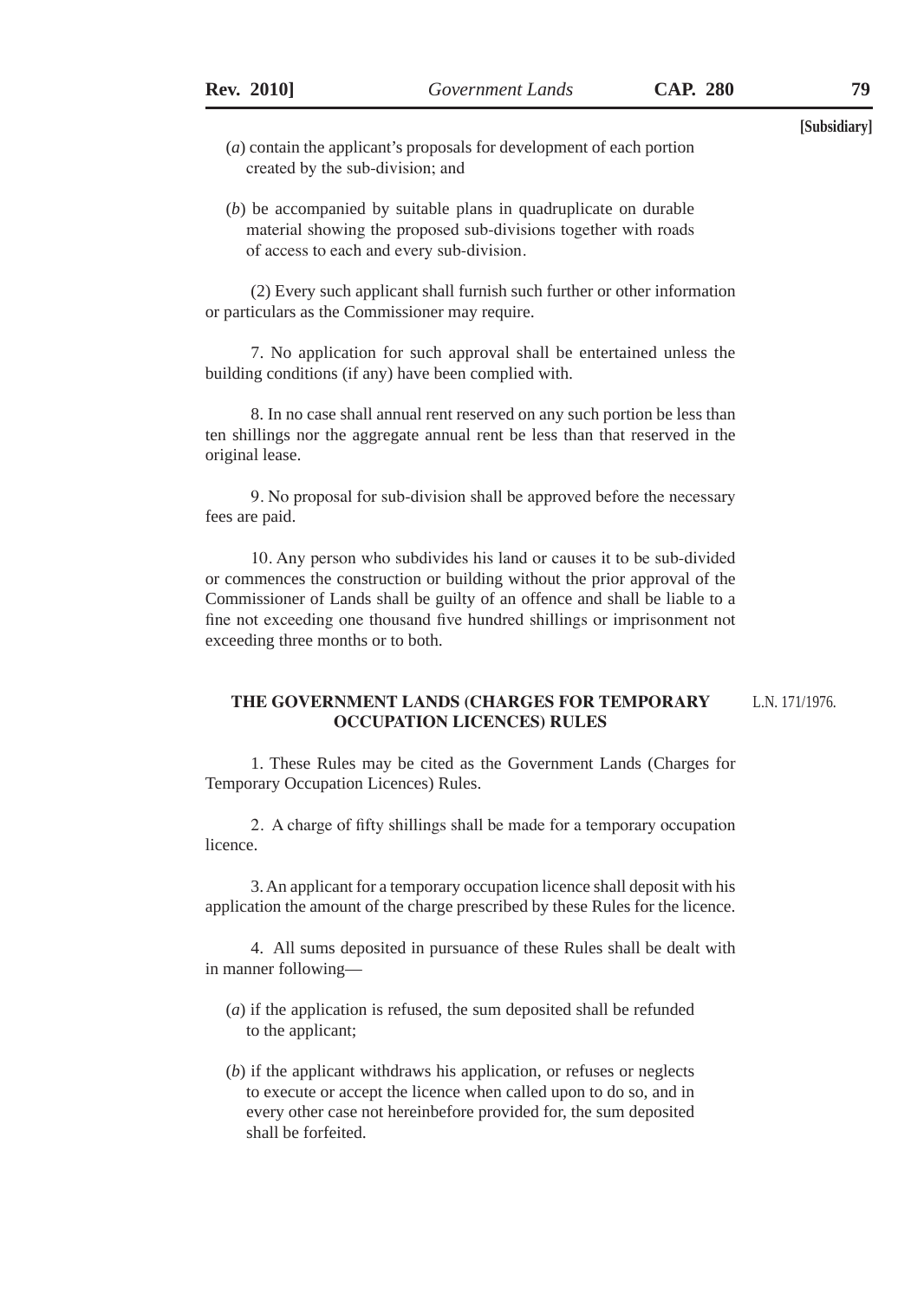| [Subsidiary]<br>L.N. 172/1976,<br>L.N. 307/1994, | THE GOVERNMENT LANDS (FEES) RULES, 1994                                                                                                                                           |                                                                                                                                          |  |  |  |
|--------------------------------------------------|-----------------------------------------------------------------------------------------------------------------------------------------------------------------------------------|------------------------------------------------------------------------------------------------------------------------------------------|--|--|--|
| L.N. 48/2008,<br>L.N. 2/2010.                    |                                                                                                                                                                                   | 1. These Rules may be cited as the Government Lands (Fees) Rules,<br>1994, and shall come into operation on the 26th August, 1994.       |  |  |  |
|                                                  | 2. The following fees shall be levied under Part X of the Act—                                                                                                                    |                                                                                                                                          |  |  |  |
|                                                  |                                                                                                                                                                                   | Fees (KSh.)                                                                                                                              |  |  |  |
|                                                  | (a) For every document presented for<br>registration                                                                                                                              | 500                                                                                                                                      |  |  |  |
|                                                  | (b) For every notice (excluding notice<br>given on registration of a caveat)                                                                                                      | 500                                                                                                                                      |  |  |  |
|                                                  | $(c)$ For acceptance of an affidavit under<br>section 112 of the Act $\dots \dots$                                                                                                | 500                                                                                                                                      |  |  |  |
|                                                  | (d) For correcting errors or supplying omissions<br>in the register under section 120 of the Act  500                                                                             |                                                                                                                                          |  |  |  |
|                                                  | (e) For every personal search<br>$\sim$ $\sim$ $\sim$ $\sim$                                                                                                                      | 1,000                                                                                                                                    |  |  |  |
|                                                  | ( <i>f</i> ) For every postal search<br>للمناطق المتحدث المتار                                                                                                                    | 500                                                                                                                                      |  |  |  |
|                                                  | $(g)$ On appeal to the Principal Registrar from<br>an order refusing to register a document<br>under sections 110 and 113 of the Act                                              | 500                                                                                                                                      |  |  |  |
|                                                  | $(h)$ For attendance by an officer of the<br>registry at a place outside the registration<br>office (per day or part thereof of the absence<br>from the registry and the expenses |                                                                                                                                          |  |  |  |
|                                                  | $incurred)$                                                                                                                                                                       | 2,500                                                                                                                                    |  |  |  |
|                                                  | $(i)$ On resubmission for registration of<br>any document previously rejected because<br>of error thereon or for failure to comply<br>with any prerequisite of registration       | $500$ per<br>document<br>rejected                                                                                                        |  |  |  |
|                                                  | $(j)$ For every copy of a registered document or abstract of title—                                                                                                               |                                                                                                                                          |  |  |  |
|                                                  | $(i)$ where the number of pages or folios<br>does not exceed five                                                                                                                 | 200 per copy of<br>of such pages or<br>folios                                                                                            |  |  |  |
|                                                  | (ii) where the number of pages or folios<br>exceed five                                                                                                                           | 200 per copy of the<br>first five pages or folios<br>plus Ksh. 10 per page<br>or folios in excess of<br>the said five pages<br>or folios |  |  |  |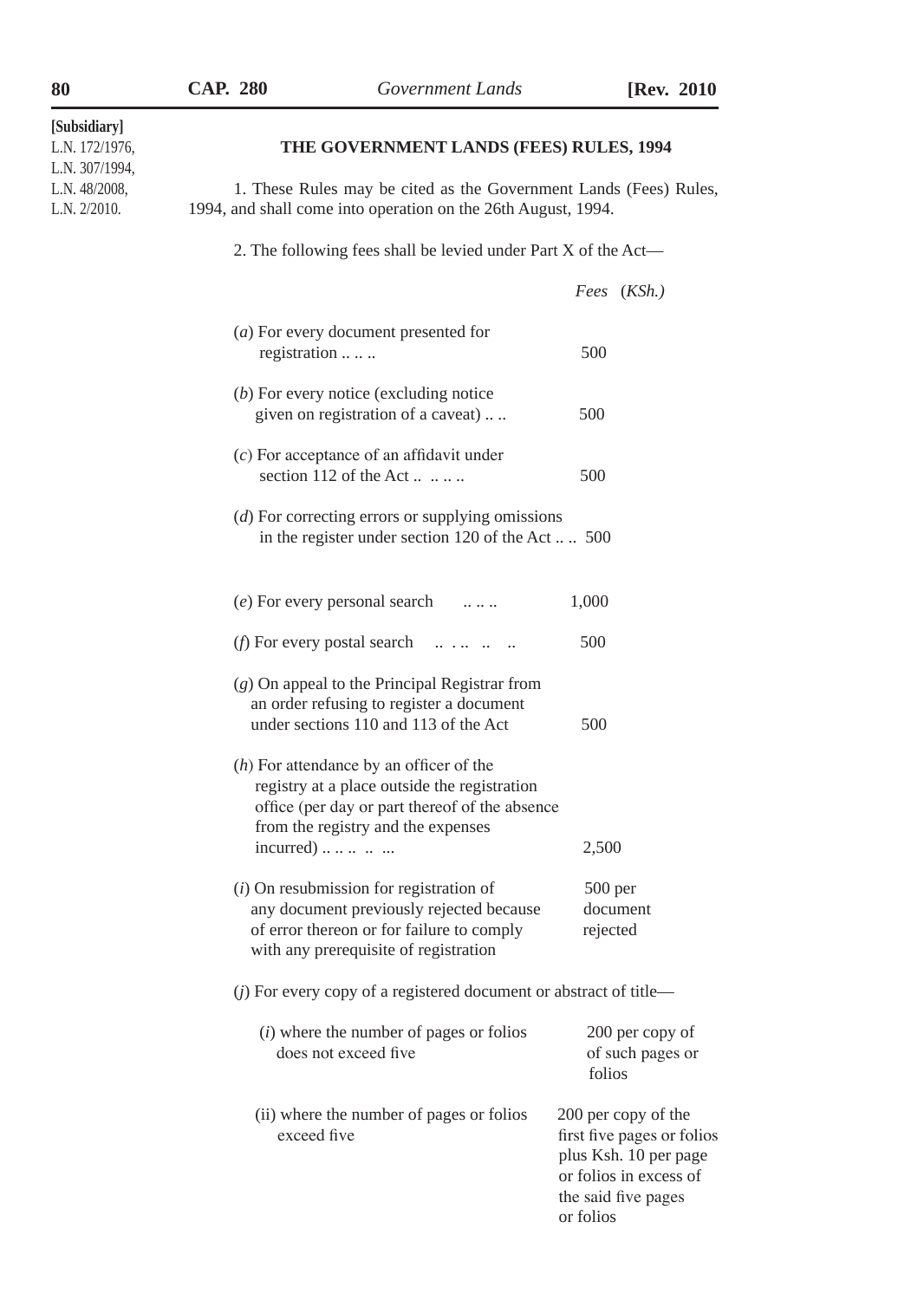(*k*) For any act or thing not otherwise provided for .. .. .. .. 1,000

3. Every application for a plot of land which has been advertised in the *Kenya Gazette* shall be accompanied buy a non-refundable fee of two hundred and fifty shillings payable to the Commissioner of Lands.

4. The fees prescribed by these Rules include the provision of photostatic copy prescribed by the Act.

5. Government miscellaneous receipts shall be issued upon payment of the fees prescribed in these Rules.

#### **THE GOVERNMENT LANDS (CONVEYANCING FEES) RULES** L.N. 173/1976,

L.N. 306/1994.

1. These Rules may be cited as the Government Lands (Conveyancing Fees) Rules.

2. The following fees shall be payable in respect of documents prepared by the Government:

|                                                                     | Sh    |
|---------------------------------------------------------------------|-------|
| (a) For every lease, conveyance, agreement,                         |       |
| concession or license (excluding a<br>temporary occupation licence) | 1,250 |
| (b) For every temporary occupation licence                          | 1,250 |
| $(c)$ For every other document—                                     |       |
| (i) if by separate deed                                             | 750   |
| (ii) if by endorsement                                              |       |

3. The provisions of Rule 2 are without prejudice to the provisions of Sub. Leg. the Government Land ( Charges of Temporary Occupation Licences) Rules.

4. The Commissioner of Lands may remit any of the fees prescribed under these Rules.

5. The Government Lands (Conveyancing Fees) Rules, 1988, are revoked. L.N. 210/1988.

<sup>(</sup>*Note.*— In (i) and (ii) above, a folio or a page or a register (title) shall be deemed to be two folios or pages.)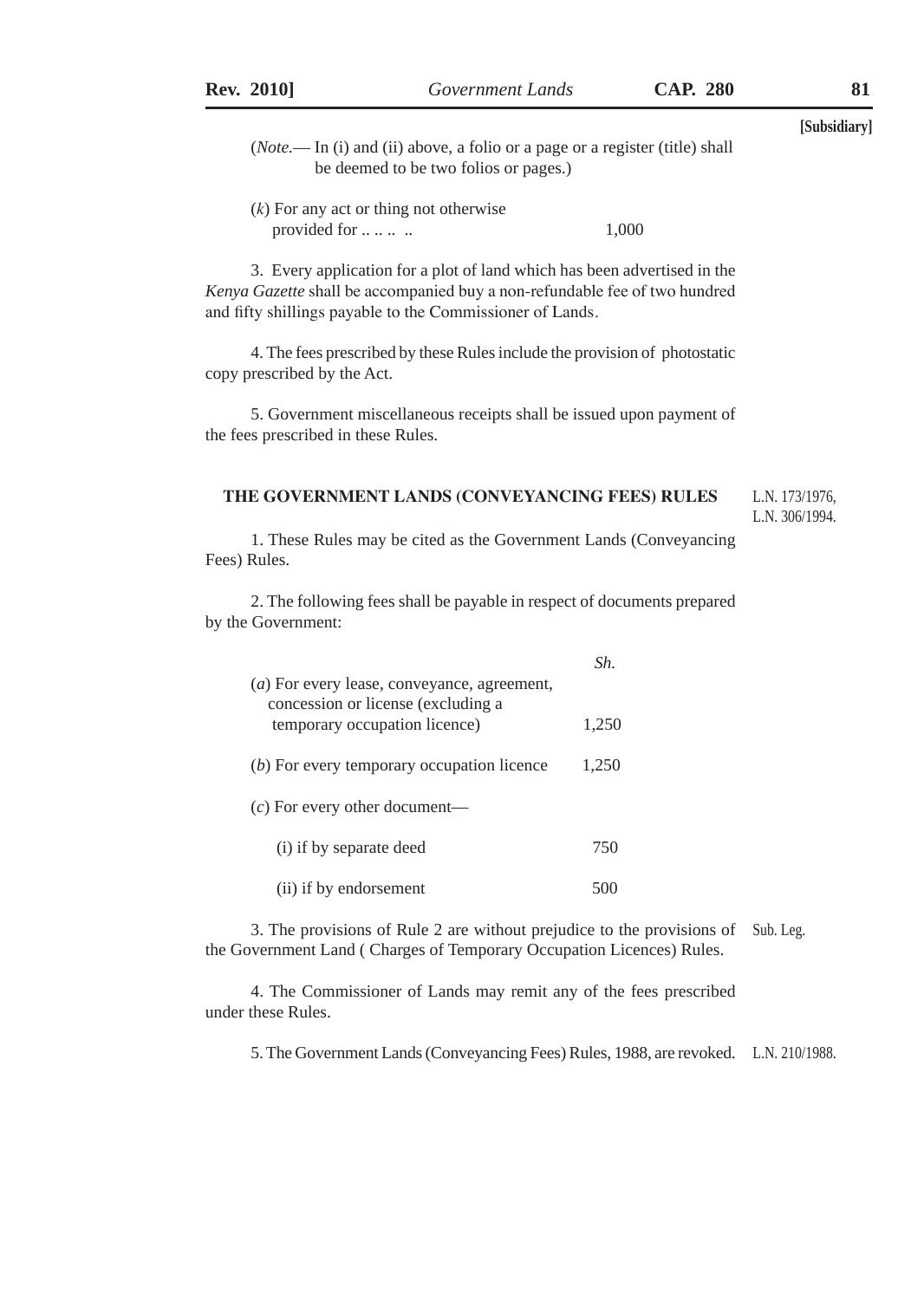| [Subsidiary]<br>Cap.155 (1948)<br>Sub. leg. | THE GOVERNMENT LANDS (CONSENTS) RULES                                                                                                                                                                                                                                                                                                                                                                                                                                                                                                                                                                   |
|---------------------------------------------|---------------------------------------------------------------------------------------------------------------------------------------------------------------------------------------------------------------------------------------------------------------------------------------------------------------------------------------------------------------------------------------------------------------------------------------------------------------------------------------------------------------------------------------------------------------------------------------------------------|
|                                             | 1. These Rules may be cited as the Government Lands (Consents) Rules.                                                                                                                                                                                                                                                                                                                                                                                                                                                                                                                                   |
| 21 of 1902.                                 | 2. (1) In all cases where a Government lease contains an express<br>covenant not to assign, sublet or otherwise part with the possession of the land<br>or any part thereof without the consent of the President in writing, or where<br>such lease is subject to the provisions of the Crown Lands Ordinance, 1902,<br>and to the rules for the time being in force under that Ordinance, the lessee<br>shall not be required to obtain the consent of the President to the execution of<br>a mortgage of the land or any part thereof the subject of the lease, but such<br>consent must be obtained— |
|                                             | $(a)$ before a mortgagee is given or obtains possession of the land the<br>subject of the mortgage, whether by foreclosure or otherwise; and                                                                                                                                                                                                                                                                                                                                                                                                                                                            |
|                                             | $(b)$ before the land the subject of the mortgage is sold pursuant to a<br>power of sale, or by order of the court.                                                                                                                                                                                                                                                                                                                                                                                                                                                                                     |
|                                             | (2) In this rule, "mortgagee" includes any person, corporation or company<br>from time to time deriving title under the original mortgage.                                                                                                                                                                                                                                                                                                                                                                                                                                                              |
|                                             | 3. In all leases of farms or town plots issued under the Crown Lands<br>Ordinance, 1902, the consent of the President to any assignment, transfer or<br>sublease between parties of the same race is not required unless the assignment,<br>transfer or sublease relates to a sub-division or re-subdivision in respect of which<br>a separate title has not been granted by the Government:                                                                                                                                                                                                            |
|                                             | Provided that an assignment or sublease to which the Government has<br>been a party, or on which the Land Officer's consent is endorsed, shall be deemed<br>for the purpose of this notice to constitute a separate title as above mentioned.                                                                                                                                                                                                                                                                                                                                                           |
| L.N. 211/2003.                              | THE LAND ARBITRATION TRIBUNAL RULES, 2003                                                                                                                                                                                                                                                                                                                                                                                                                                                                                                                                                               |
| Citation.                                   | 1. These Rules may be cited as the Land Arbitration Tribunal Rules, 2003.                                                                                                                                                                                                                                                                                                                                                                                                                                                                                                                               |
| Interpretation.                             | 2. In these Rules, unless the context otherwise requires-                                                                                                                                                                                                                                                                                                                                                                                                                                                                                                                                               |
|                                             | "chairman" means the chairman of the Tribunal appointed under section<br>147 $(2)$ $(a);$                                                                                                                                                                                                                                                                                                                                                                                                                                                                                                               |
|                                             | "memorandum" means a memorandum of objection presented under                                                                                                                                                                                                                                                                                                                                                                                                                                                                                                                                            |

rule 3;

"objection" means an objection submitted to the Tribunal in pursuance of section 18B (2);

"objector" means a person who has submitted an objection to the notice of rent revision under section 18B (2) or a person who raises any other matter in dispute arising under section 147 (1) through an advocate or a duly authorized agent.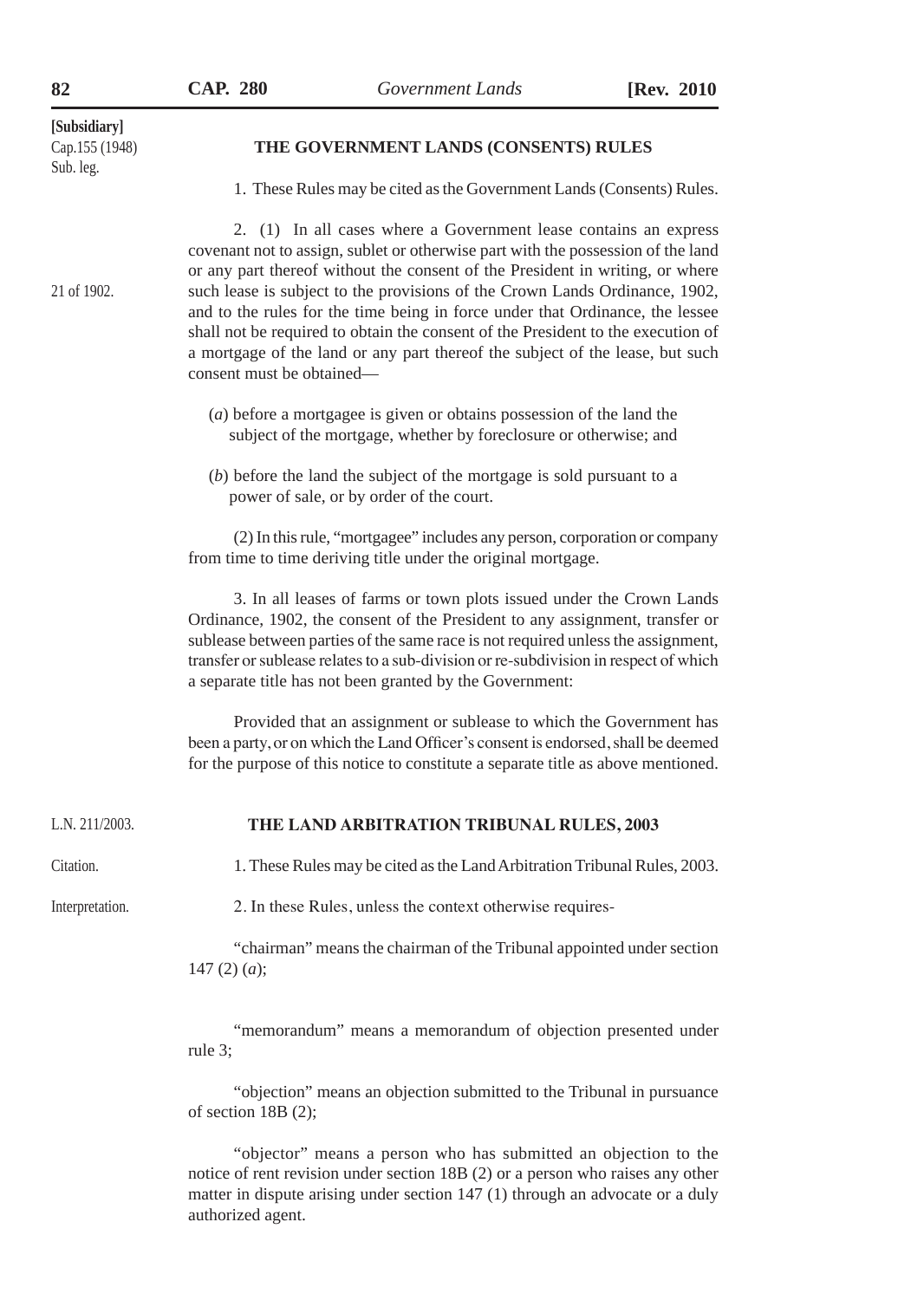"secretary" means the Secretary of the Tribunal appointed under section 147(4).

3. (1) An objection or dispute shall be entered by presentation of a memorandum of objection with three copies thereof, together with the prescribed fee, to the Secretary. Form and time for lodging an objection.

(2) The memorandum shall set out concisely, under distinct heads and numbered consecutively, the grounds of objection without argument or narrative.

(3) The memorandum shall be signed by the objector, if the objector is an individual, or by the director, if the objector is a company.

(4) The memorandum shall be presented within thirty days after the date on which the objector gives notice of an objection in writing to the Commissioner pursuant to section 18B (2).

(5) Where the Tribunal is satisfied that owing to sickness or other reasonable cause, the objector was prevented from presenting a memorandum within the given period and that there was no unreasonable delay on his part, the Tribunal may extend that period notwithstanding that the period had expired.

| 4. Each copy of a memorandum shall be accompanied by— | Statement of facts of |
|-------------------------------------------------------|-----------------------|
|                                                       | objector.             |

(*a*) a copy of the notice of rent revision issued by the Commissioner;

- (*b*) a copy of the notice of objection;
- (*c*) a valuation report from a registered and practising valuer; and
- (*d*) a statement signed by the objector, setting out precisely all the facts on which the objection is based and referring specifically to documentary or other evidence which it is proposed to adduce at the hearing of the objection, and to which shall be annexed a copy of each document or extract from a document upon which the objector proposes to rely on as evidence at the hearing of the objection.

5. Within forty-eight hours after the presentation of a memorandum of objection to the Secretary, a copy thereof of and the statement of facts of the objector and the documents annexed thereto shall be served by the objector upon the Commissioner. Service of memorandum of objection.

6. (1) The Commissioner shall respond to the facts of the objector within twenty-one (21) days after service thereof upon him under rule 5, by filing with the Secretary his statement of facts together with three copies thereof. Statement of facts of Commissioner.

(2) Each copy of a statement shall be accompanied by—

(*a*) a copy of the notice of rent revision;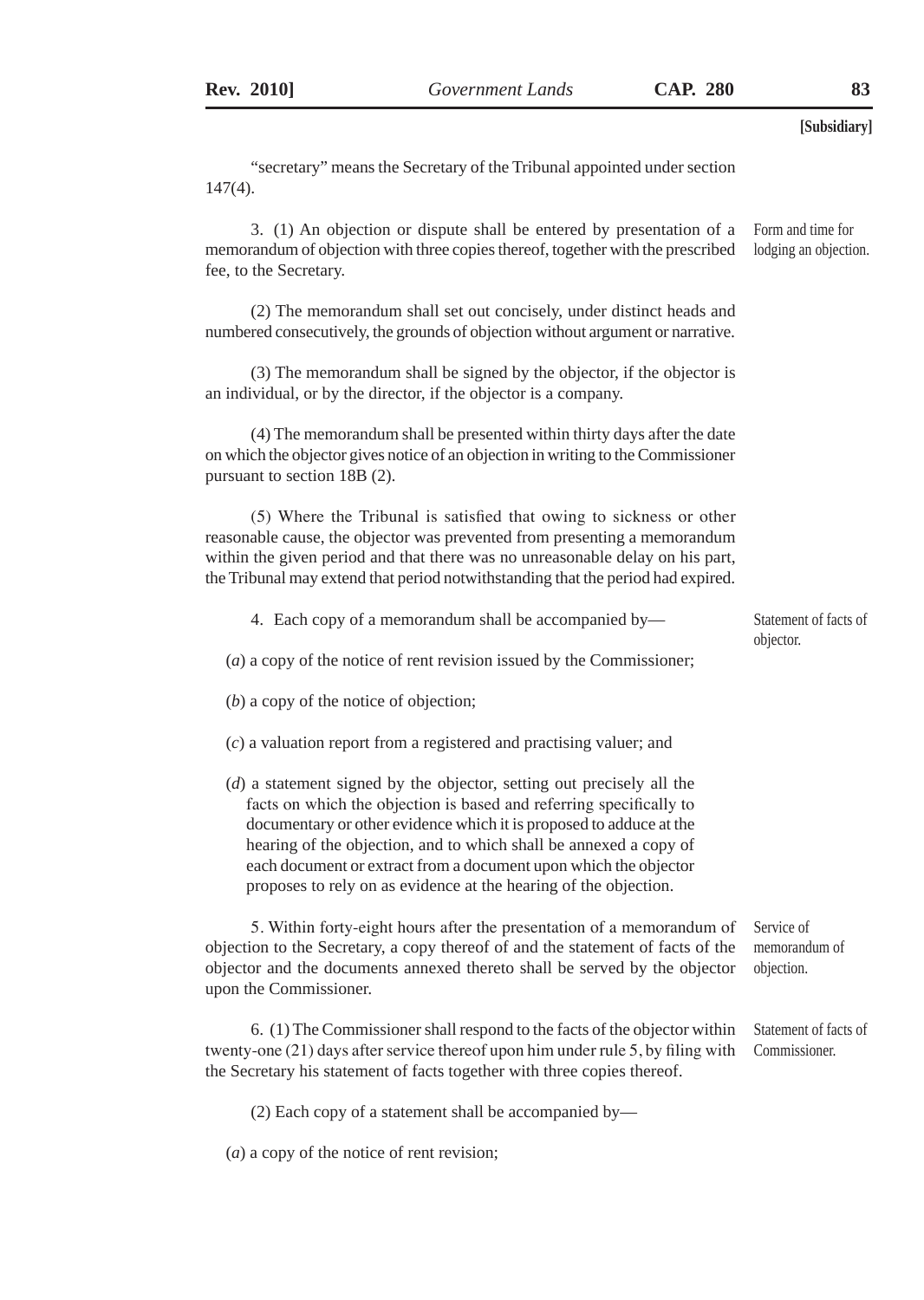| [Subsidiary]                          |                                                                                                                                                                                                                                                                                                                                                                                                                                                                                                                                        |
|---------------------------------------|----------------------------------------------------------------------------------------------------------------------------------------------------------------------------------------------------------------------------------------------------------------------------------------------------------------------------------------------------------------------------------------------------------------------------------------------------------------------------------------------------------------------------------------|
|                                       | $(b)$ a copy of the notice of objection; and                                                                                                                                                                                                                                                                                                                                                                                                                                                                                           |
|                                       | $(c)$ a statement signed by the Commissioner, setting out precisely all<br>the facts on which the statement is based and referring specifically<br>to documentary or other evidence which it is proposed to adduce at<br>the hearing, and to which shall be annexed a copy of each document<br>or extract from a document upon which the Commissioner proposes<br>to rely on as evidence.                                                                                                                                              |
|                                       | (3) Within forty-eight hours after the presentation of a statement of facts<br>pursuant to paragraph (1), the Commissioner shall also serve a copy thereof<br>together with copies of any documents annexed thereto upon the objector.                                                                                                                                                                                                                                                                                                 |
| Notice of place of<br>hearing.        | 7. (1) As soon as it may be convenient after receipt of the memorandum<br>of objection, the Secretary shall notify the Chairman thereof.                                                                                                                                                                                                                                                                                                                                                                                               |
|                                       | (2) The Chairman shall fix a time, date and place for a meeting of the<br>Tribunal for the purpose of hearing the objection and the Secretary shall cause<br>a notice thereof to be served upon the objector and the Commissioner.                                                                                                                                                                                                                                                                                                     |
|                                       | (3) The Secretary shall supply each member of the Tribunal with a copy<br>of the notice of hearing and all documents received by the Secretary from the<br>parties to the objection.                                                                                                                                                                                                                                                                                                                                                   |
|                                       | (4) Unless the parties to the objection otherwise agree, each party shall<br>be entitled to not less than ten days' notice of the time, date and place fixed for<br>the hearing of the objection.                                                                                                                                                                                                                                                                                                                                      |
| Procedure at hearing<br>of objection. | 8. At the hearing of an objection, the following procedure shall be<br>observed-                                                                                                                                                                                                                                                                                                                                                                                                                                                       |
|                                       | (a) the Commissioner shall be entitled to be present or be<br>represented;                                                                                                                                                                                                                                                                                                                                                                                                                                                             |
|                                       | $(b)$ the objector shall state the grounds of his objection and may support<br>them by any relevant evidence; but save with the consent of the<br>Tribunal and upon such terms as it may determine, the objector<br>may not, at the hearing, rely on a ground of objection other than<br>a ground stated in the memorandum of objection and may not<br>adduce evidence of facts or documents unless those facts have been<br>referred to and copies of those documents have been annexed to<br>the statement of facts of the objector; |
|                                       | $(c)$ at the conclusion of the statement, and evidence on behalf of the<br>objector, the Commissioner may make submissions, supported by<br>relevant evidence, and subparagraph (b) shall mutatis mutandis<br>apply to the evidence of facts and documents to be adduced by the<br>Commissioner;                                                                                                                                                                                                                                       |
|                                       | $(d)$ the objector shall be entitled to reply but may not raise a new issue<br>or argument;                                                                                                                                                                                                                                                                                                                                                                                                                                            |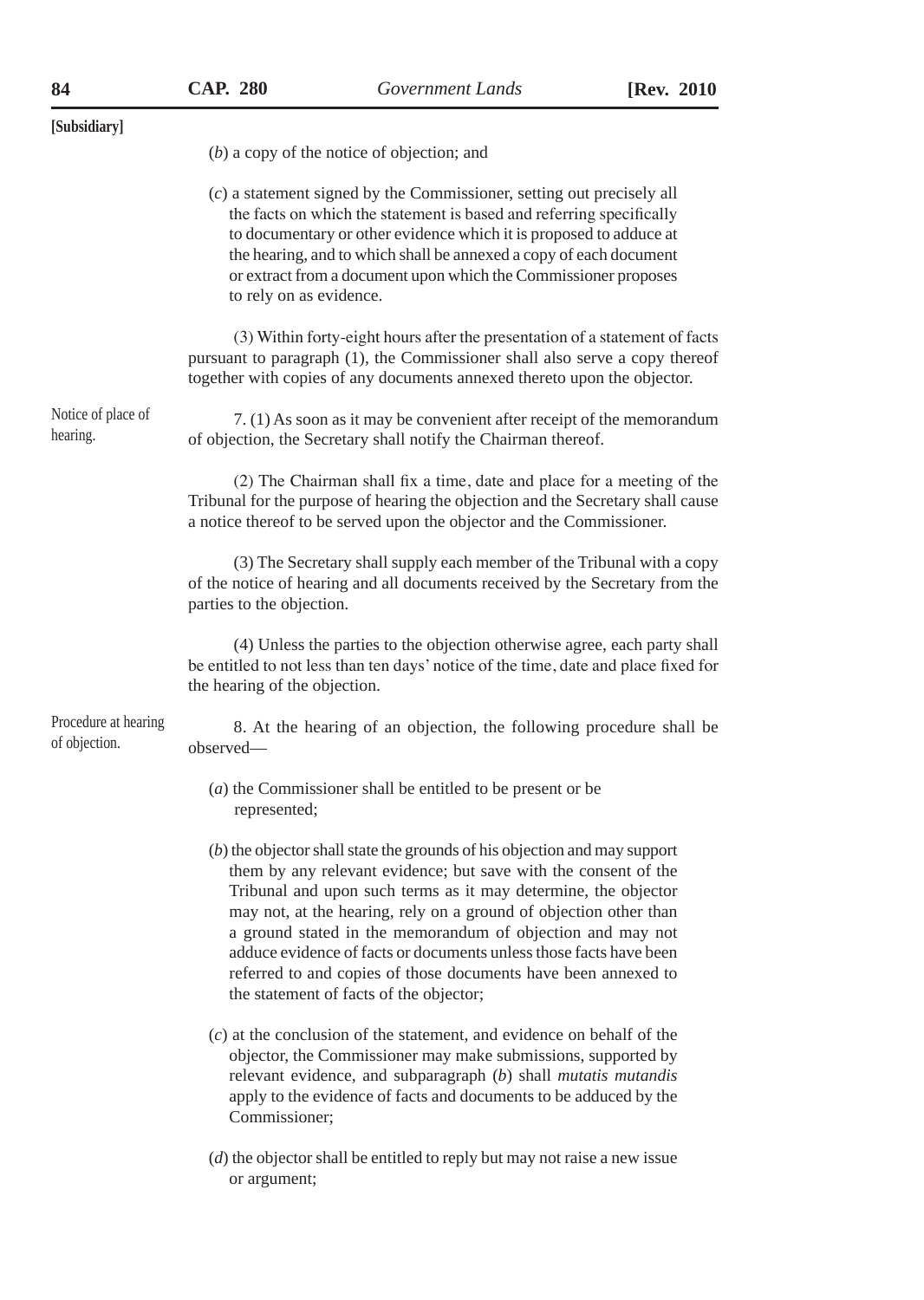- (*e*) the Chairman or a member of the Tribunal may, at any stage of the hearing, ask any questions of the objector or the Commissioner or a witness examined at the hearing which he/she considers to be relevant to the determination of the objection;
- (*f*) a witness called and examined by either party may be crossexamined by the other party to the objection;
- (*g*) the Tribunal may call and examine witnesses, and a witness called and examined by the Tribunal may be cross-examined by either party to the objection;
- (*h*) where the Tribunal considers it desirable for the purpose of avoiding expense or delay or any other special reason so to do, it may receive evidence by affidavit and administer interrogatories and require the person to whom the interrogatories are administered to make a full and true reply to the interrogatories within the time specified by the Tribunal;
- (*i*) in its determination of any matter, the Tribunal may take into consideration any evidence which it considers relevant to the subject of an objection before it, notwithstanding that the evidence would not otherwise be admissible under the law relating to evidence;
- (*j*) the Tribunal may adjourn the hearing of the objection for the production of any further evidence or for other good cause, as it considers necessary, on such terms as it may determine;
- (*k*) the Tribunal shall consider and reach its decision according to law;
- (*l*) the decision of the Tribunal shall be on the basis of a majority vote and shall be in writing, dated and signed by the Chairman and the members of the Tribunal who participated in the decision;
- (*m*) the Secretary shall record the proceedings of the Tribunal and include that record, together with a copy of the decision, in a document to be certified and signed by the Chairman as a true and correct record of the proceedings and decision;
- (*n*) the Secretary shall forward a certified copy of the document described in subparagraph (k) to each party;
- (*o*) a copy certified under subparagraph (k) shall be conclusive evidence of the decision and proceedings of the Tribunal.
- (*p*) any interested party may be represented before the Tribunal by an advocate or by any other person whom the Tribunal may, in its discretion, admit to be heard on behalf of the party.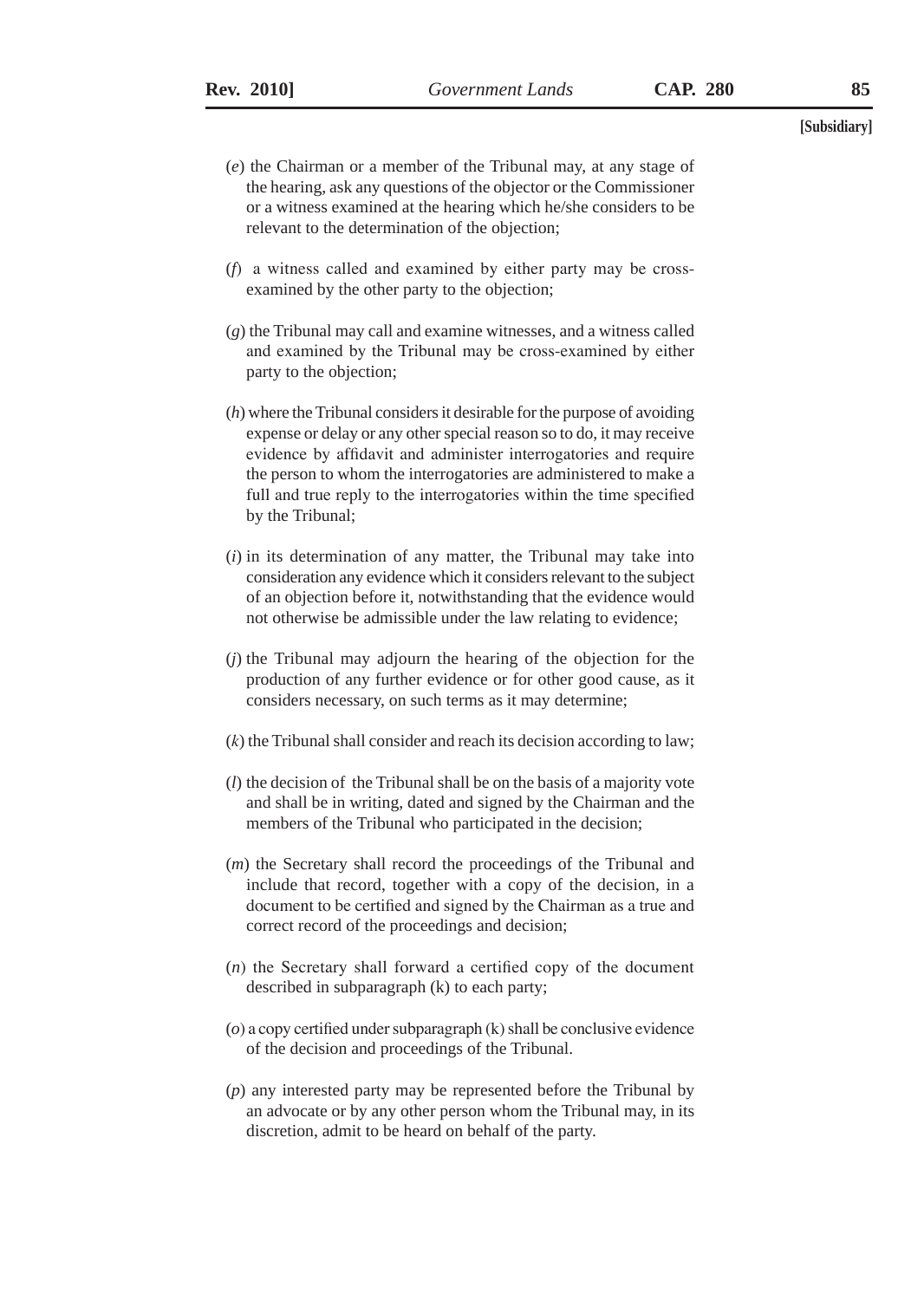| 280 |  |
|-----|--|
|     |  |

| [Subsidiary]                       |                                                                                                                                                                                                                                                                                                                                                                                                                                                                                                            |
|------------------------------------|------------------------------------------------------------------------------------------------------------------------------------------------------------------------------------------------------------------------------------------------------------------------------------------------------------------------------------------------------------------------------------------------------------------------------------------------------------------------------------------------------------|
| Copies of documents<br>admissible. | 9. Save where the Tribunal in any particular case otherwise directs or<br>where a party does not object, copies of documents shall be admissible in<br>evidence, but the Tribunal may, at any time, direct that the originals shall be<br>produced notwithstanding that a copy has already been admitted in evidence.                                                                                                                                                                                      |
| Fees and costs.                    | 10. Where the grounds of objection are held by the Tribunal to be frivolous,<br>the Tribunal may order the objector to pay as costs to the Commissioner a sum<br>not exceeding fifty thousand shillings.                                                                                                                                                                                                                                                                                                   |
| Powers of Tribunal.                | 11. (1) On the hearing of an objection, the Tribunal shall have all the<br>powers of a subordinate court of the first class to summon witnesses, to take<br>evidence upon oath or affirmation and to call for the production of books and<br>other documents.<br>(2) The Tribunal shall have powers to award the costs of any proceedings<br>before it and to direct that costs shall be taxed in accordance with any scale<br>prescribed for suits in the High Court or to award a specific sum as costs. |
|                                    | (3) All summons, notices or other documents issued under the hand of<br>the Chairman of the Tribunal shall be deemed to be issued by the Tribunal.                                                                                                                                                                                                                                                                                                                                                         |
| Enforcement.                       | 12. (1) Where the Tribunal awards costs in any objection, it shall, on<br>application by the person to whom the costs are awarded, issue a certificate<br>stating the amount of the costs.                                                                                                                                                                                                                                                                                                                 |
|                                    | $(2)$ Every certificate issued under subsection $(1)$ may be filed in the High<br>Court by the person in whose favour the costs have been awarded and, upon<br>being so filed, shall be deemed to be a decree of the High Court and may be<br>executed as such:                                                                                                                                                                                                                                            |
| Cap. 40.                           | Provided that an order for costs against the Government shall not be<br>enforced save in the manner provided for by the Government Proceedings Act.                                                                                                                                                                                                                                                                                                                                                        |
| Rules.<br>Cap. 21.                 | 13. In matters of procedure not governed by these Rules, the Tribunal<br>may adopt the Civil Procedure Rules made under the Civil Procedure Act.                                                                                                                                                                                                                                                                                                                                                           |
| Stay of suit.                      | 14. Where in any suit for the recovery of any money or amount payable<br>under this Act, the court is satisfied that any part to the suit has filed an objection<br>to the Tribunal under section 18B (2) on any matter affecting any of the issues<br>involved in the suit, the court shall, on such conditions as it may think fit, stay<br>the proceedings in the suit pending the determination of the objection.                                                                                      |